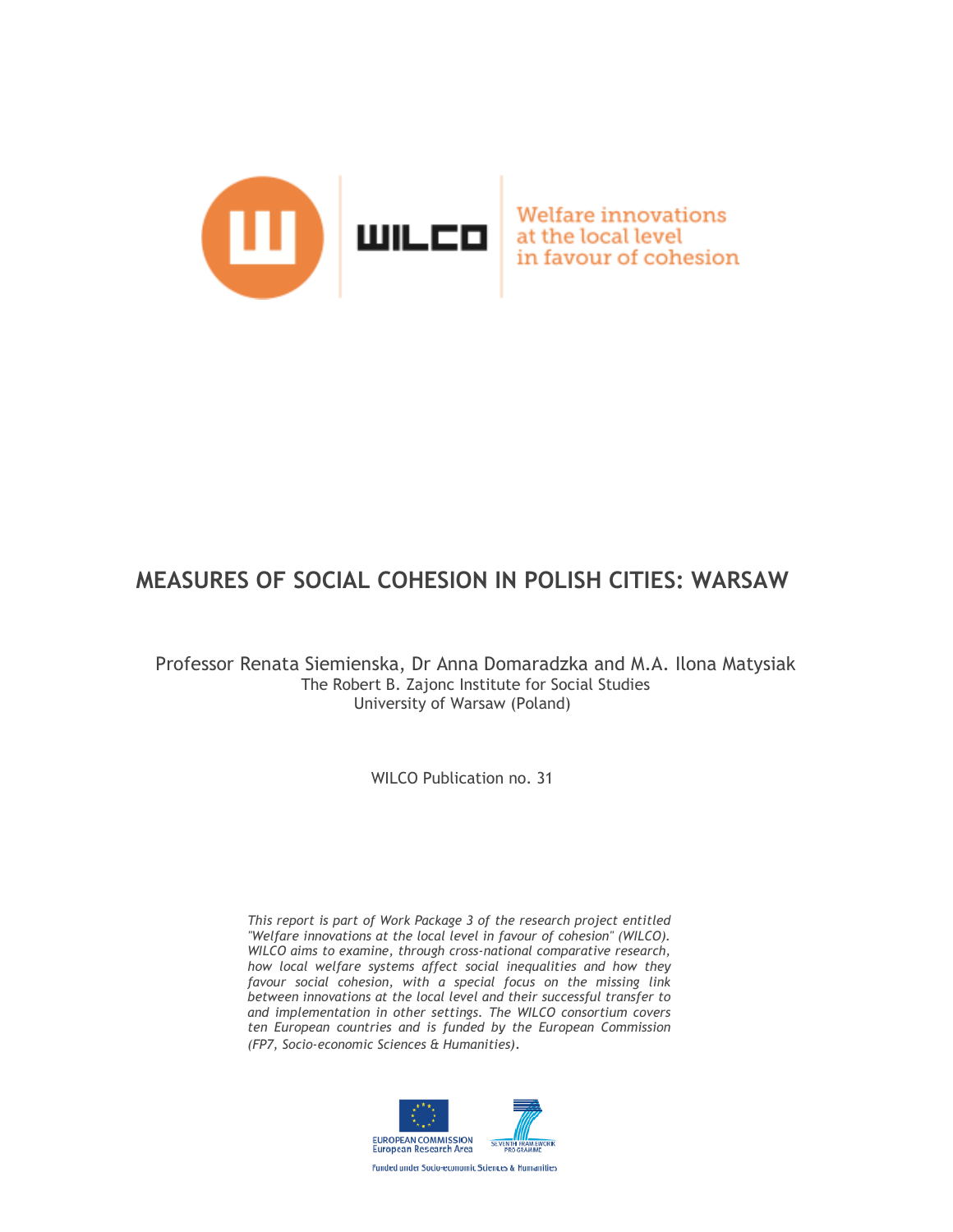# TABLE OF CONTENTS

| 1. |  |
|----|--|
|    |  |
| 2. |  |
|    |  |
|    |  |

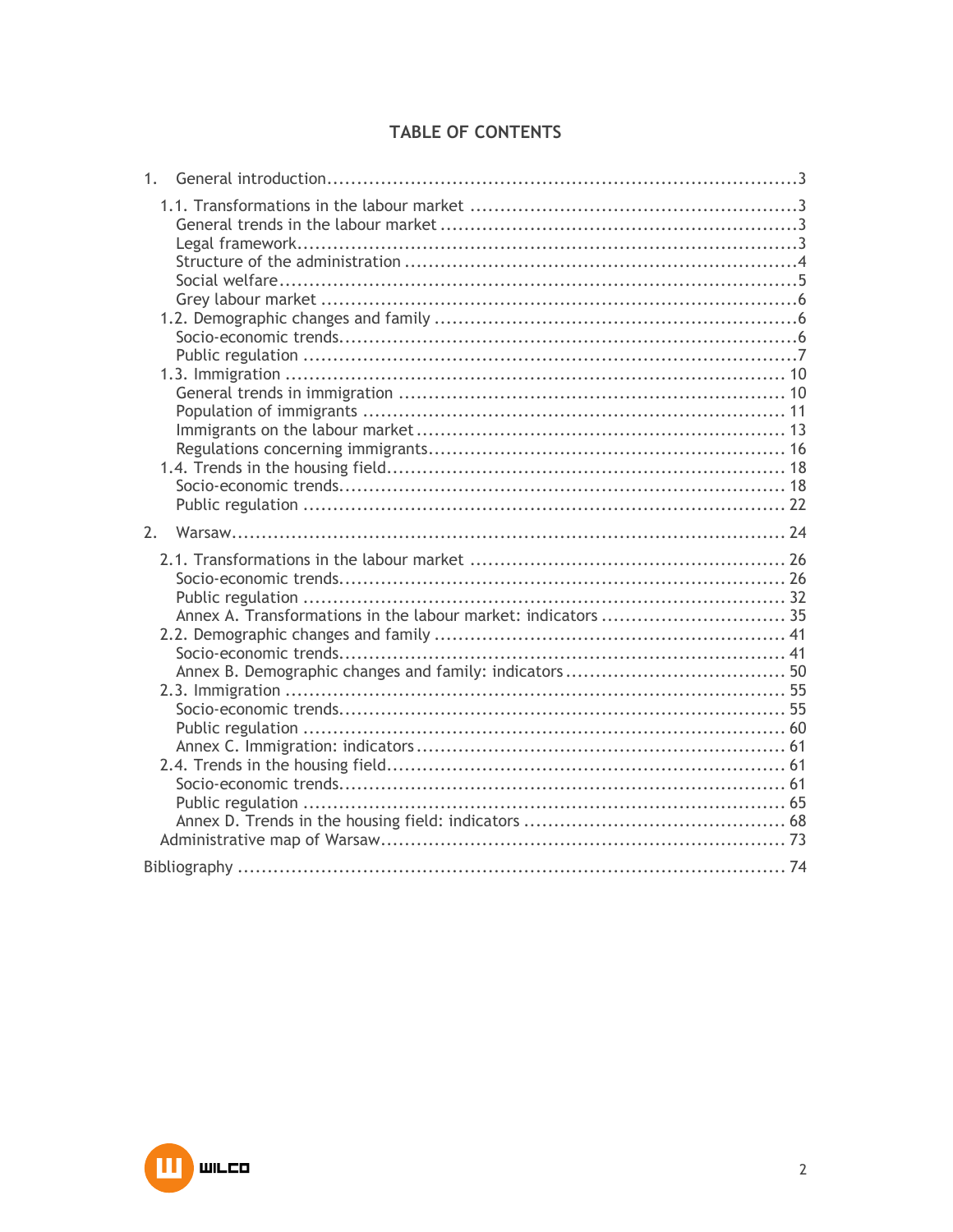# **1. GENERAL INTRODUCTION**

The detailed study of Warsaw, one of the two Polish cities analysed in the framework of the WILCO project (namely Warsaw and Płock) is preceded by an introduction on the general nature of the Polish public regulations concerning the labour market, child care, immigrants and housing. This information is related to the content of the report prepared within the framework of WP2, which we consider to be significant in the context of analyses of these two cities. The two city analyses are presented respectively in the present report (Warsaw) and in the other Polish report for WP4 (Płock - see WILCO Publication no. 28). In this introductory section, we discuss in detail the nationwide trends and public regulations on immigrants. These topics were not discussed separately within the framework of WP2; understanding of the specific characteristics of Poland requires presentation of the basic migration trends and institutional conditions.

# **1.1. Transformations in the labour market**

# *General trends in the labour market*

Poland is characterized by a lower rate of employment in comparison with the average values of labour market activity indicators in the European Union (the so-called "former EU 15" and 27 member states) within the last decade. At the same time, the unemployment rate in Poland was decreasing steadily (with a slight increase in the last two years), and it has now reached the European average. Lowering of the unemployment rate in Poland is a result of Poland's accession to the European Union, which has resulted in emergence of new workplaces in the Polish economy, as well as migration of the Poles, searching for jobs mostly in those member states, which have opened their labour markets. The recent increase in the unemployment rate in Poland is a result of the last financial crisis in the global economy.

The values of the indicators of labour market activity are differentiated in Poland mainly according to gender and age. In years 2003-2009, the rate of employment of women was significantly lower than among men, and this difference is permanent. Similarly, the unemployment rate among women is slightly higher than among men. The less significant difference in this case is associated with the fact that women are dominant among the inactive persons. The highest unemployment rate is typical for young people, aged 15-24. The unemployment rate in this group has been decreasing steadily in the recent years – in 2008, it amounted to 17.3%, in 2007 – 21.6%, in 2006 – 29.8%, and in 2005 – 37.7%. In year 2009, the unemployment rate among the youngest employees amounted to 20.5%, that is, more than the EU average (19.8%) (Ministry of Labour and Social Policy 2010). The lowest unemployment rate can be observed among the oldest, aged 55-64 (6.3% in year 2009), which is associated with low values of indicators of professional activity in this group. Low professional activity and quick withdrawal from the labour market of persons, who do not belong to the mobile age groups, is one of the basic problems of Polish economy (Ministry of Labour and Social Policy 2010).

#### *Legal framework*

Like other member states of the EU, Poland is subject to the European Strategy of Employment, which has been a part of the Lisbon strategy since year 2000. The legal basis for the labour market policy, implemented in Poland, is provided by the act of April 20th, 2004 on promotion of employment and the labour market institutions (Journal of Laws of 2010, no. 81, item 531, as amended). The detailed obligations of the state with regard to

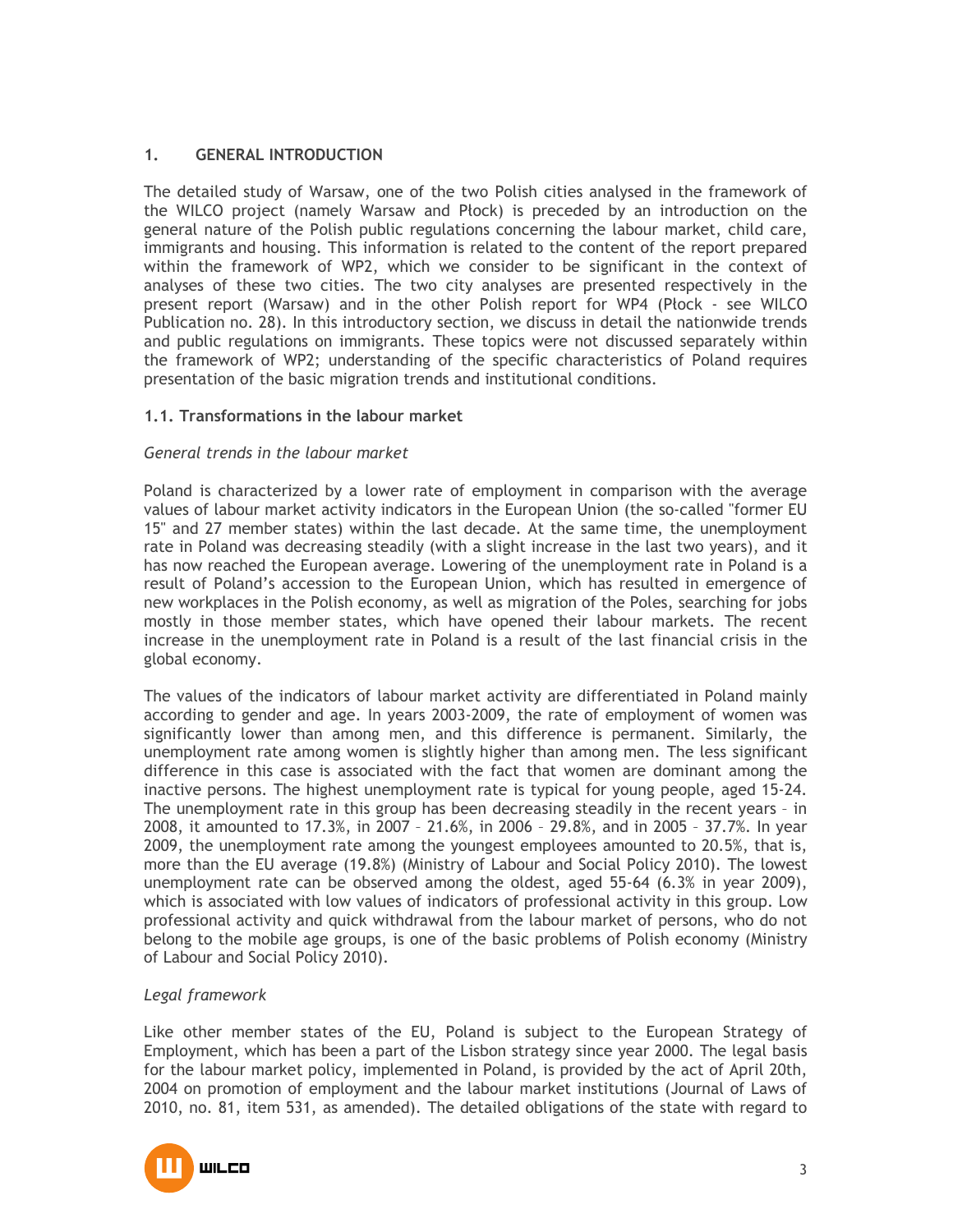the labour market policy have been specified in the National Action Plan for Employment for 2009-2011, which serves as a basis for regional action plans prepared by provincial authorities, as well as the National Reform Programme on behalf of implementation of the Lisbon Strategy for years 2009-2011. The primary objective of the Polish labour market policy in the context of these documents is to include the maximum number of Poles, who are able to work, in the labour market (Ministry of Labour and Social Policy 2009). Great emphasis is put on increasing of professional activity of various social groups, e.g. through supporting and developing the continuous education programmes, reconciliation between family life and career.

In the period of 2000-2010, one of the key changes with regard to labour market legal regulations was passing of the act on promotion of employment and labour market institutions preceding directly Poland's accession to the EU in 2004. Secondly, since year 2004, the availability of resources from the European Social Fund has made it possible to broaden the scope of services offered both by public institutions of the labour market and private entities and the third sector. For instance, in the last period of programming (2007-2013), supporting of activation of various social groups on the labour market is the key objective of implementation of the Human Capital Operational Programme.

# *Structure of the administration*

In the Polish context, the most significant actors implementing the labour market policy are the so-called public employment services of the local, provincial and central level. The system is based on the network of Provincial Labour Offices (WUP) and District Labour Offices (PUP) and it is decentralized. Most activities constituting direct services on behalf of persons registered as the unemployed are performed by the District Labour Offices (services and institutions of the labour market, that is, benefits, active support, labour clubs). The PUPs are also quite independent in determination of the detailed goals and tasks of the local labour market policy within their area.

Apart from the public employment services, the labour market policy is also implemented by about 300 state branches of the Voluntary Labour Corps, which specialize in supporting the youth, particularly threatened by social exclusion and the unemployed until 25 years of age (www.mpips.gov.pl). Other than that, the labour market falls within the scope of responsibility of institutions operating in the field of social assistance and integration. At the Provincial level, these are Regional Social Assistance Centres (ROPS), and at the local level – the District Family Assistance Centres (PCPR) and Social Assistance Centres (OPS). The system of labour market institutions in Poland encompasses non-public institutions as well, the so-called social dialogue institutions (employers' organizations, trade unions, NGOs), vocational training institutions, social cooperatives, training organizations, social integration centres (CIS) and social integration clubs (KIS). Private entities include job agencies, temporary job agencies, employment advisors (Consortium IBC GROUP Central Europe Holding S.A. 2010). Unfortunately, there is the lack of strategic cooperation and coordination of activities and flow of information between these institutions, also on the national scale, e.g. between PUP and OPS (*ibidem*).

Noteworthy is the role of NGOs. According to research conducted by Klon/Jawor Association, in year 2007, about 300,000 people benefitted from services of organizations assisting the unemployed or offering other labour market services in year 2007 (Baczko and Ogrocka 2008). NGOs implement the activities of this type mainly through contest-based projects within the framework of the Human Capital Operational Programme (ESF). More importantly, the services of the third sector are available to persons, who are not active on the labour market, but do not have the unemployed status. Moreover, the criteria of

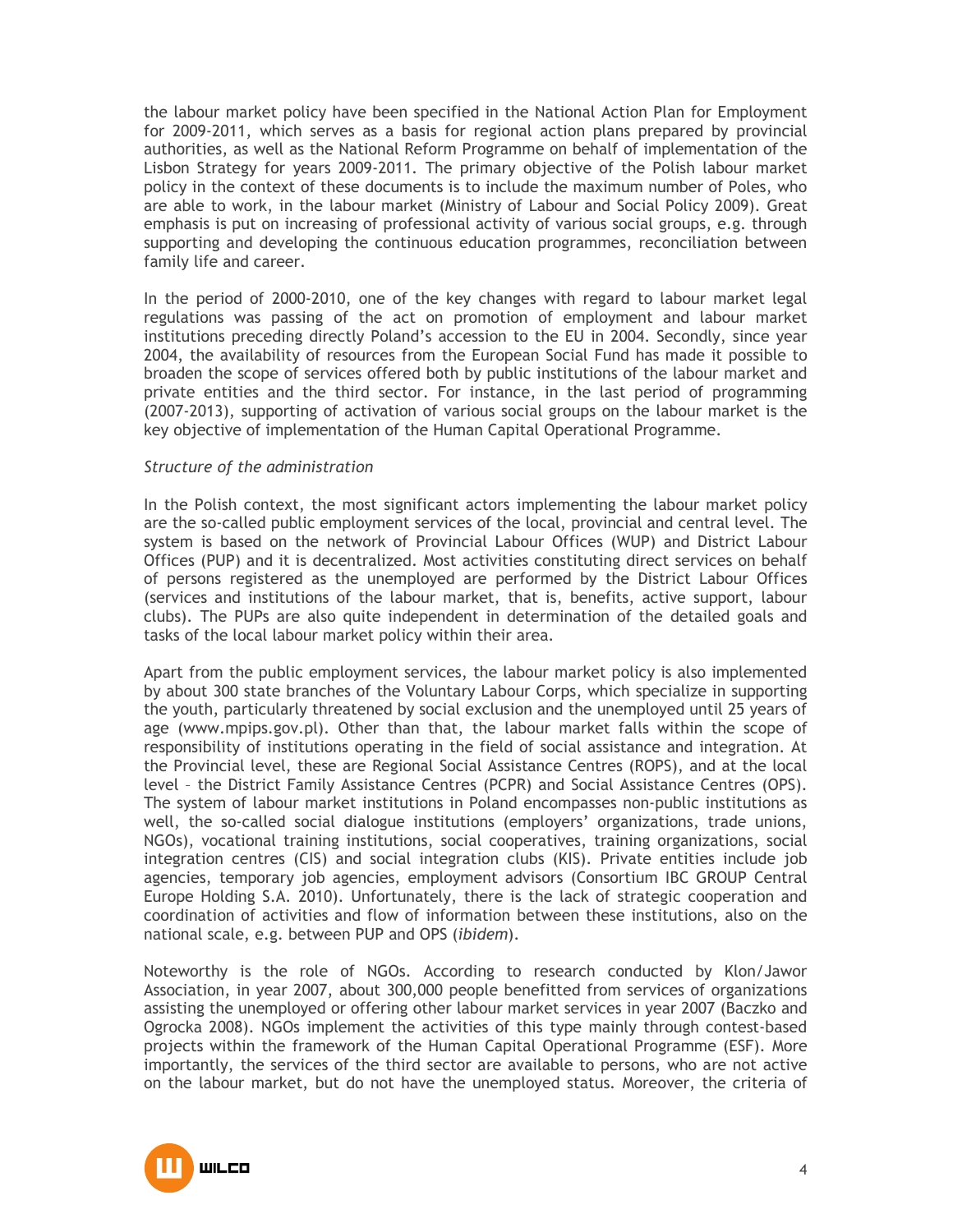granting support within the framework of NGO projects are usually less restrictive than in the case of the public employment services.

The role of individual employers in implementation of the labour market policy in Poland is based mainly on payment of premiums for the Labour Fund: since 1999, it has been 2.45% of the basic amount – the gross remuneration paid by employers and amounts constituting the basis for retirement and disability pension premiums. The funds from these premiums constitute the basic component of the Fund, which is also supplied by the EU funds and the state budget.

# *Social welfare*

The share of expenditures from the Labour Fund for programmes of active counteracting of unemployment has been growing, but a large part of the funds is designated for passive forms of counteracting unemployment, such as benefits and assistance for the unemployed. The right to the unemployment benefit is granted to the unemployed person for each calendar day after the lapse of 7 days from the day of registration in an appropriate district labour office, if there are no proposals of suitable employment for him/her, no referral to subsidized jobs, public works or additional jobs established; and if during the period of 18 months preceding the day of registration, for a total period of at least 365 days, this person had been employed (having a permanent or temporary contract, or being self-employed) and had earned remuneration at least equal to half of the minimum pay (OECD 2004). At the end of year 2009, 380,000 people were entitled to unemployment benefits, that is, 108,700 people more than in the previous year (increase by 40%).

Within the framework of financial assistance for the unemployed from the Labour Fund (the state budget), persons registered as unemployed may apply for benefits, scholarships, additional money and other means. The basic unemployment benefit at present amounts to 190.41 EUR for the first three months and 149.52 EUR in the subsequent months. Scholarships may be received by unemployed persons undergoing training (228.50 EUR), adults engaged in vocational training (228.50 EUR), practice (228.50 EUR), continuous education (190.41 EUR) or postgraduate studies (38.09 EUR). The unemployed persons, who start a job after they acquire the right to benefits, may apply for the so-called activation benefit in the amount of 95.21 EUR. On the other hand, an unemployed single parent, raising at least one child up to 7 years of age, is entitled to refund of the costs of taking care of the child or a dependent person in the amount of 95.21 EUR, if they get employment, other paid work, training, practice, or vocational training for adults.<sup>1</sup>

Within the framework of the Polish labour market policy, active forms of counteracting unemployment include: subsidized work (intervention works, public works, engaging in business operation and refunding of employment costs), as well as trainings, apprenticeships, vocational training at workplace for adults, training loans, scholarships for continued education, refunds for the costs of travel and accommodation, an activation benefit and the so-called socially useful works (work performed by the unemployed, who are not entitled to benefits, organized by the communes at the social assistance institutions, organizations or charity institutions or organizations aimed at supporting the local communities). In year 2009, beneficiaries of those activities were 697,370 people; most of them were granted apprenticeship programmes (255,604), training (166,148) and various types of subsidized work (202,329) (Ministry of Labour and Social Policy 2010).

 $\overline{a}$ 1 Amounts in Polish zlotys were converted according to the exchange rate of Infor Euro in July 2011: 1 EUR = 3.9987 PLN.

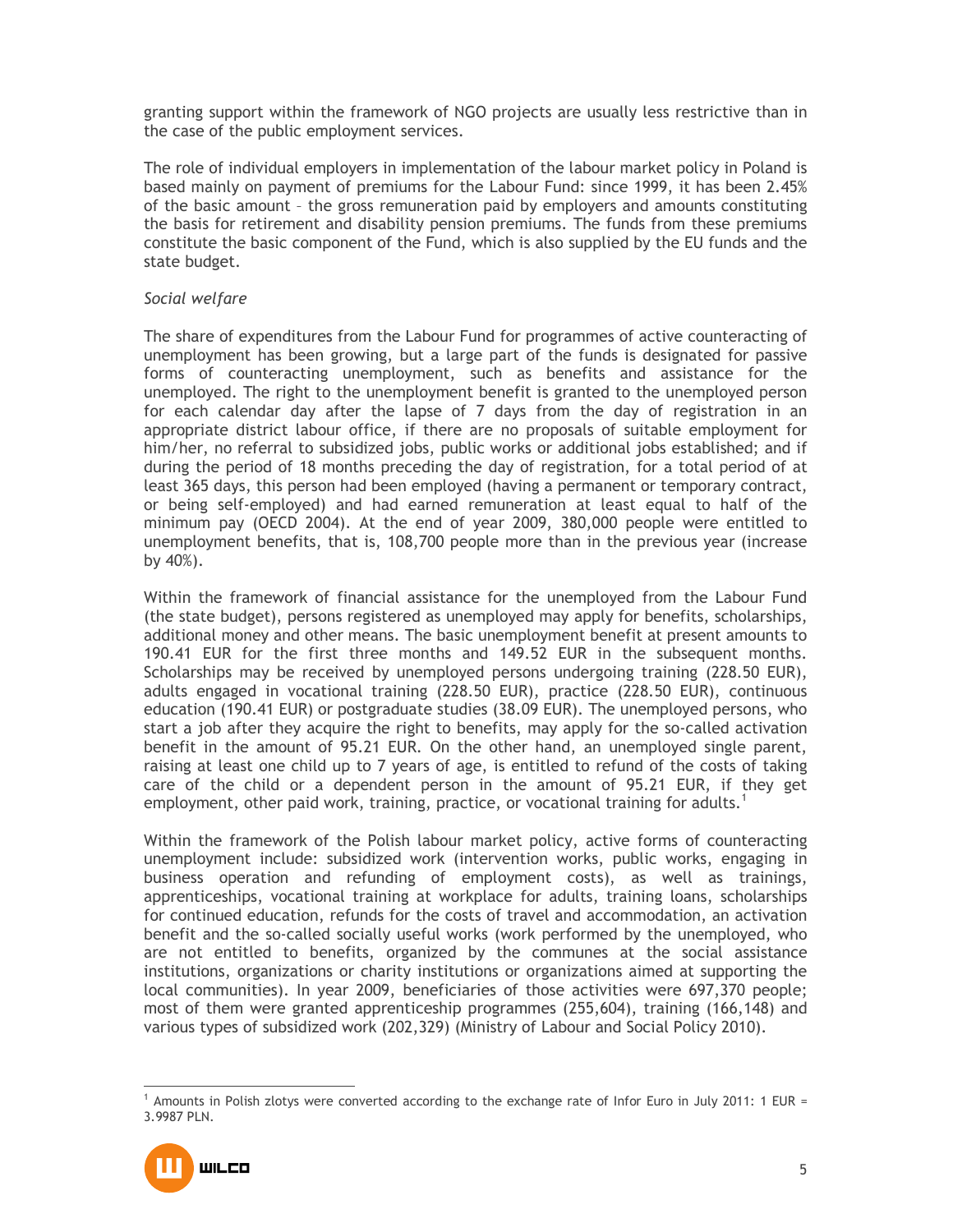# *Grey labour market*

According to studies prepared for the labour resort, as well as reports of various research institutes, even as many as 30-40% of the unemployed registered at the labour office earn money by performing work illegally. The State Labour Inspection discovered about five hundred cases of this kind last year. According to the research of the Polish Agency for Enterprise Development (PARP), as many as 10% of the unemployed admit having worked illegally during the last year. The labour resort estimates that their number is 3 to 4 times higher (Human Capital Assessment 2010). Most often, persons receiving benefits perform seasonal jobs in agriculture, construction, hospitality, catering, as well as small production plants. It is difficult to calculate how many benefit recipients get additional earnings on the grey labour market, and to determine the level of their income.

Among the unemployed, who engage in paid work, dominant are young people between 20 and 30 years of age. Some of them are graduates, who get registered at the labour office to get insurance. They perform illegal work below their qualification level. Another large group are persons aged 55 or more, usually with low qualifications. They constitute about 30% of all workers on the grey labour market (Ministry of Labour and Social Policy 2008).

Among the unemployed, who have admitted to work illegally, only 20% declared they worked illegally to avoid paying taxes, and 12% stated openly they did not sign a contract of employment to avoid losing the unemployment benefit and the free healthcare services. The illegal workers earn as much as those employed legally. This situation is profitable for employers, who are able to save on social insurance and taxes. For an unemployed person, entitled to benefits, it is also advantageous, as the state pays social insurance premium for them (Wesołowska 2011).

# **1.2. Demographic changes and family**

#### *Socio-economic trends*

#### Reconciliation of work and care

As for reconciliation of childcare duties with professional career, in Poland, we are dealing mostly with the family support networks, as well as overburdening of women, who are mostly responsible for childcare. In year 2005, most of the employed inhabitants of cities, taking advantage of childcare for children aged up to 14, indicated their relatives and family members (69.2%), including their spouses and partners (36%), while public institutions in this context were mentioned only by 26.4% of respondents in this group. At the same time, childcare provided by a spouse was mentioned by as many as 50% of the men examined and only 17.8% women (Central Statistical Office 2006a). Among the respondents entitled to childcare leave, only 2.5% men and 49.9% women took advantage of this solution. Female respondents, who decided not to get a childcare leave, listed such reasons as: lack of childcare benefits or the benefits being too low (29.6%) or negative effects on their career/negative attitude of the employer (19.8%). The most significant difficulties, associated with the necessity to deal with family duties, are experienced by young women, persons with low qualifications (less freedom in organization of work time) and persons employed in professions requiring frequent interactions with co-workers and clients (Central Statistical Office 2006a).

#### Lone Parents

According to data from two National Censuses of 1998 and 2002, in this period, in Poland, there was an increase in the number of single parent families from 15.4% to 19.4% of all

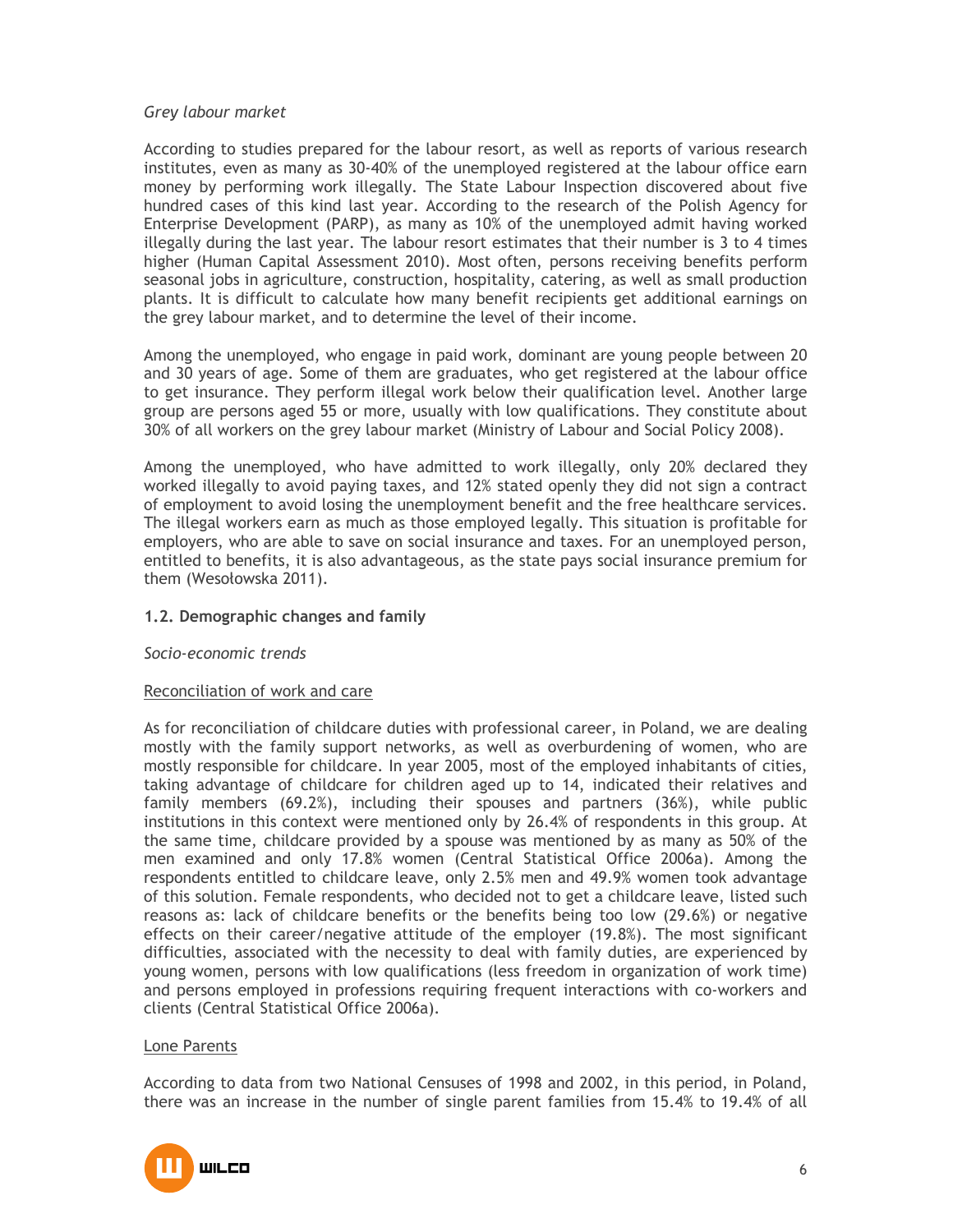families. In 2002, as many as 90% of single parent families consisted of mothers with children. Only in one out of ten cases, we dealt with single fathers. The proportion of single families grew mainly in cities (from 16.8% in 1998 to 21.1% in 2002). In the rural areas, this percentage changed from 13% (1998) to 16.8% four years later. Single motherhood was encountered mainly by women aged 25 to 49 (in total – 54%), and in the rural areas – women above fifty years of age (Social Sculpture Institute Joseph Beyus Foundation 2009).

Single mothers and single fathers, more often than other families with children (that is, married couples with children and partners with children) functioned in two- and multifamily households (almost 11% of single mother families lived in multi-family households, as well as more than 7% of single fathers; in the case of families with both parents, it was about 3% and in the case of partners – 3% as well).

One of the most significant problems, encountered by single parents in Poland in the recent years, was liquidation of the Alimony Fund in May 2004 – a state fund designated for securing of alimony granted to single parents, whose former spouses or partners turned out to be unable to pay or evaded payments. The effectiveness of activities of court bailiffs in terms of alimony payment enforcement turned out to be very low (Centre for Women's Rights 2005). As a result of social protests, particularly among the social movement of single mothers, which emerged in response, the Alimony Fund was reactivated in October 2008.

# *Public regulation*

# Division of responsibilities

The Ministry of Economy, Labour and Social Policy (MoELSP) is a lead Ministry fully responsible for central co-ordination and integration of social cohesion policy. The role of MoELSP is also promotion of a better understanding of social exclusion, mainstreaming the promotion of inclusion in relevant policies (employment, education and training, health and housing) and also developing priority actions in favour of specific target groups.

The 1990s were the time of intensive changes in Poland and the period of setting up new structures and organization systems in many fields of public life. Political and economic transformation was accompanied by the new social policy. In 1990 the new Act on Social Welfare was created. The objectives and tasks of social welfare were defined, as well as the target groups of assistance. The possibility of the NGOs work was established, that enabled new initiatives to emerge and allowed to differ forms of the work, meeting the local needs and characteristics of the groups and individuals who required help.

Researches indicated on the results of the economic transformation that the negative social consequences considerably touched the youngest generation (results of poverty and unemployment). Until the year 1999, a foster care for orphans, children from families which were incapable of ensuring proper upbringing, families threatened by social pathology or socially maladjusted lay exclusively within the scope of responsibilities of the Ministry of Education. It was a centralized system of care, introduced in Poland after 1945 and functioning in almost unchanged form until the end of 1990s. This model of care focused mainly on providing care for children separated from their natural families. The dominating feature of this system was an institutional character of childcare. There was no connection between the childcare system and the assistance provided to their family.

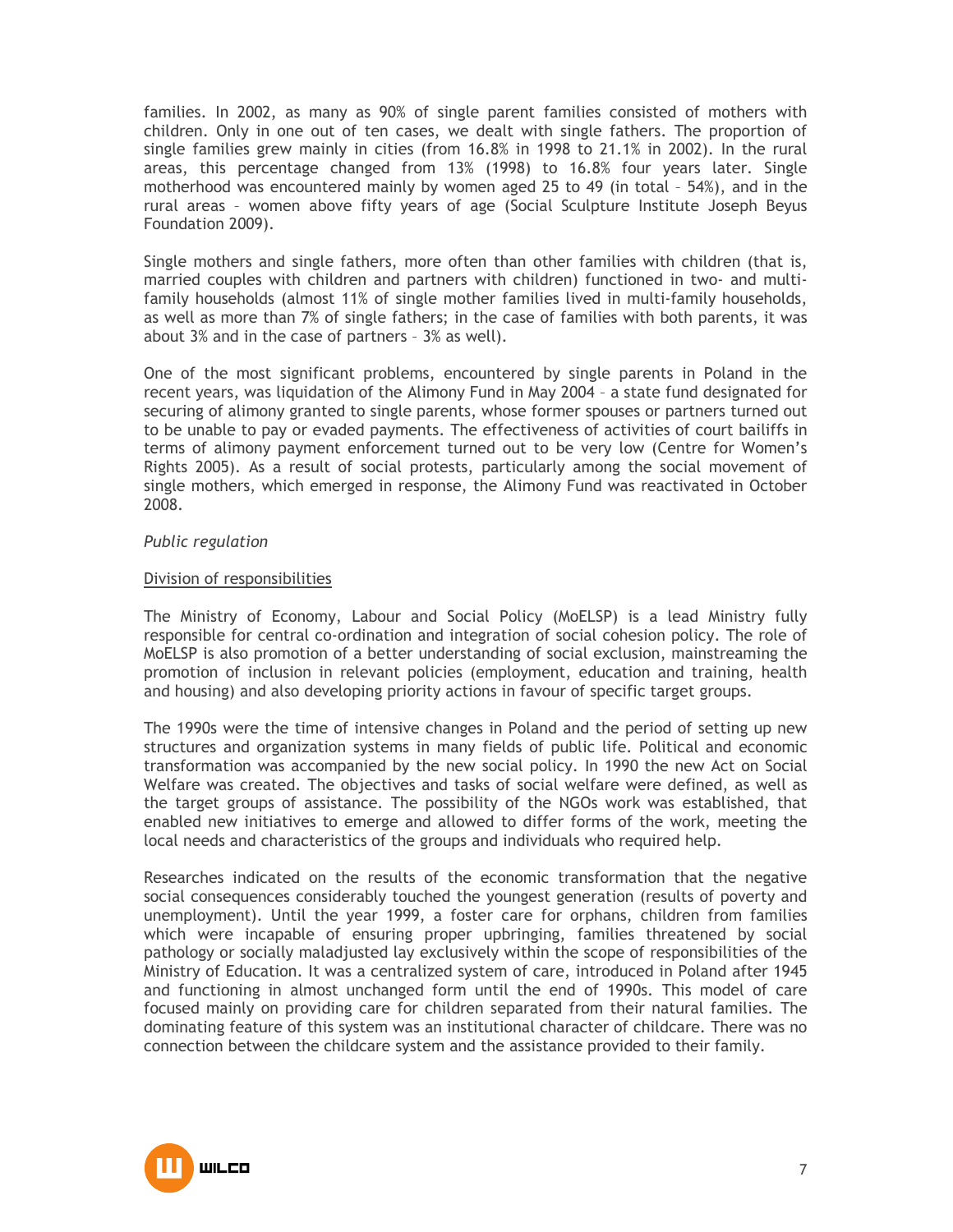Considering the increasing problems leading to disintegration of Polish families, it was necessary to create a uniform system providing comprehensive family assistance, gathering all institutions dealing with various aspects of family life within one system.

First changes were introduced in January 1999, as a result of the state administration reform. In the year 2000 a new chapter "Family and child care", which defined legal basis for creation of new child and family care system, was introduced to the Act of 29 November 1990 on Social Welfare (Chapter I a added in the Official Journal of Laws 2000, No 19 Item 238) due to assumption by the social assistance system all tasks related to child and family care. Child's right to be brought up in their natural family is considered to be the priority in care provision. In cases where it is impossible to leave children in their natural families, a foster family care should be provided. A child may be placed in care and rearing institution (C&RI) only after all others possibilities are run down. The responsibilities of organizing foster family care and an institutional care are delegated to district (Powiat) Family Support Centres by the Act on Social Welfare. On the basis of the amended Act on Social Welfare, the Minister of Labour and Social Policy issued implementing regulations determining operation of foster families and C&RIs. The young one leaving foster family and C&RI can count on support, assistance and advice from their assistants for becoming self-dependent, from the employees of C&RI and from district (powiat) family support centres.

The Act on Social Welfare as well as regulations on child and family care issued by the minister of labour and social policy also introduced legal solutions facilitating extensive cooperation with non-governmental organizations (NGOs) with regard to childcare which included maintenance of non-public C&RIs by NGOs. Within the Polish third sector, nongovernmental organizations involved in providing assistance to children and youth, which were developing since 1989, represent a numerous group providing extensive offer with regard to maintenance of C&RIs as well as training for care takers. Many of them introduced new solutions in care and rearing activities. The Ministry of Economy, Labour and Social Policy aims at securing position of NGOs as an integral element of the new child and family care system. Consequently, government policies are geared toward developing local community-based infrastructure to support families in the proper discharge of their responsibilities for children. This is done by setting up family counselling centres and community day-care centres for children, working in partnership with families.

The centre provides the child with round-the-clock permanent or temporary care and also secures the necessary livelihood, developmental – including emotional and social – needs of the child, and secures the child's benefiting from services to which he/she is entitled on the basis of separate regulations on health care services and education. There are following types of such centres: intervention centres, family centres, socialization centres, multi-functional centres, day-support centres – all operating in the immediate vicinity of a child, supporting family in its protective functions.

Social welfare homes and facilities are related to the institutions for which the founding bodies are local self-government entities, associations, social organizations, churches and religious associations, foundations, natural and legal persons. Inhabitants of social welfare homes and facilities are the persons requiring 24-hour emergency care due to their age, illness or disability who are not able to live independently in a daily life, for whom it is not possible to organize indispensable care service at place they are living in. These tasks the same for all communes, which are obliged to provide these benefits and services, although not always have enough resources to supply them.

Monetary and non-monetary assistance benefits are the tasks commissioned to communes, own tasks of communes, and tasks realized by district family assistance centres with

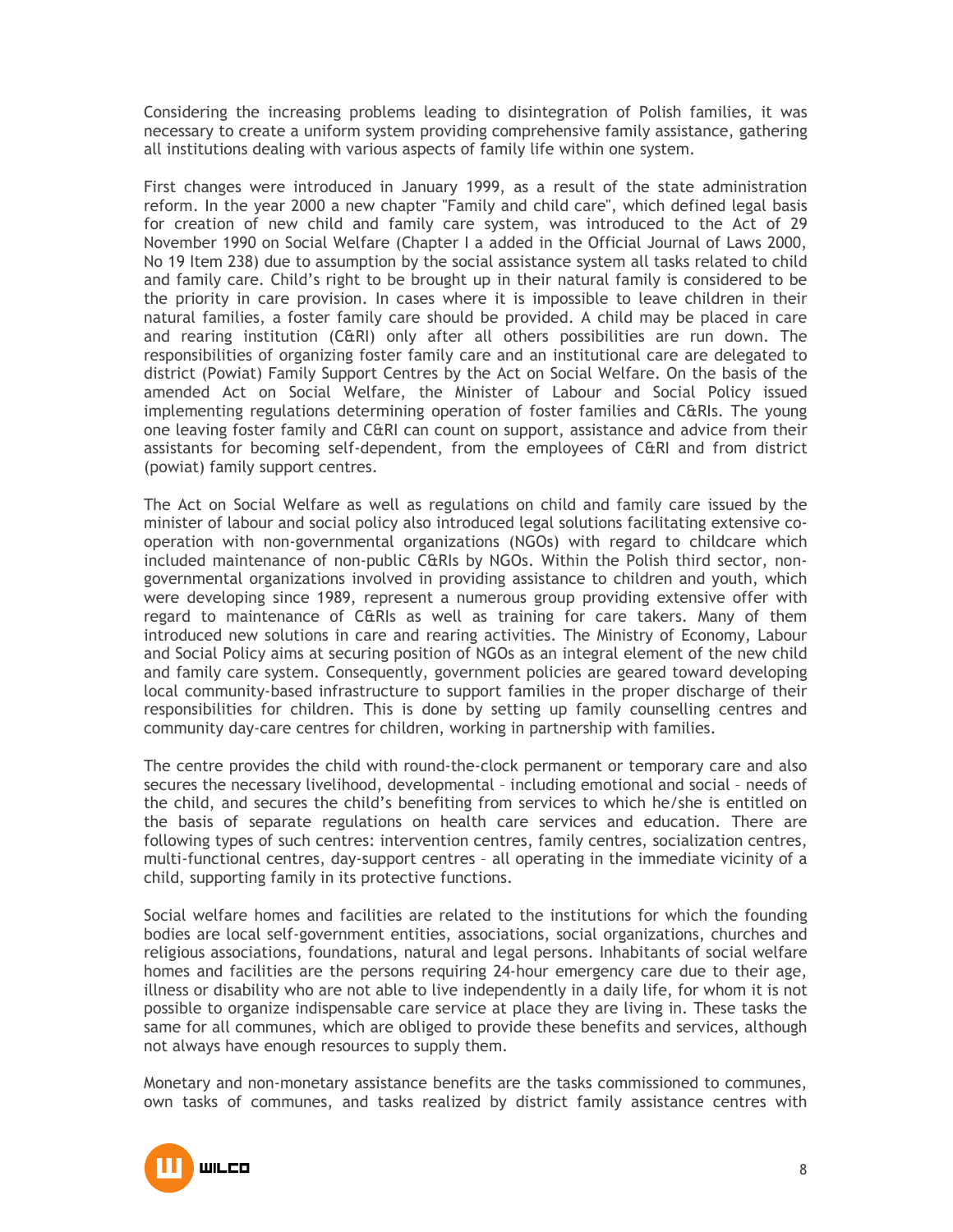central administration tasks. Monetary assistance includes, among others, permanent, temporary and appropriated benefits. Non-monetary assistance involves care and specialized care as well as arranging funerals. Permanent benefit is paid in respect of complete inability to work because of age or disability. A person or a family is entitled to a temporary benefit because of long illness, disability, unemployment, perspective of remaining or becoming entitled to benefits from other systems of social security. Appropriated benefit is offered in order to fulfil a necessary livelihood need, covering part or whole of expenditures on health treatment, purchase of food, liquid and solid fuels, clothes, goods necessary for routine household maintenance, making small repairs in the dwelling, covering burial costs. It may be given to a person or a family that incurred losses in result of fortuitous event, or natural or ecological disaster.

Since 1 May 2004 family allowances have been designated to persons authorized on the basis of the Law on Family Allowances dated 28 November 2003 (uniform text: Journal of Laws of 2006 No. 139, item 992, with later amendments). Family allowances include: the family benefit, supplements to the family benefit (due to: giving birth to a child, taking care of child during child-care leave, single parenthood and losing rights to unemployment benefits entitlements due to the expiry of the statutory period for collection of such benefit, as well as single parenthood, education and rehabilitation of a disabled child, beginning of a school year, undertaking education outside the place of residence by a child, multi-children parenthood), one-off subsidy due to giving birth to a child (since 2006), nursing benefits as well as nursing allowance. Family allowances are financed from the state budget.

The alimony fund benefit, which since 1 October 2008, has been replaced with alimony advance, has been designated to person entitled pursuant on the basis on the Law on Assistance to Persons Entitled to Alimony dated 7 September 2007 (uniform text: Journal of Laws of 2009 No. 1, item 7, with later amendments). The person authorized to the alimony fund benefits, is a child (whose parent does not have to live alone) for whom alimony from the parent has been awarded, whenever enforcement thereof is deemed ineffective.

On July 1st, 2011, a new act on limiting administrative barriers for citizens and entrepreneurs was introduced. The act amends e.g. the act on social assistance. The new legal provisions make it easier to apply to the provincial governor to establish a social assistance home. A similar mechanism was applied to permits for establishment of care institutions. This is another incentive for citizens, who are active in various organizations, wishing to get involved in solving of significant problems in their local communities (Makowski 2011).

#### Social welfare for families – general information

Direct financial support for families in Poland, granted on the basis of the act of November 28th, 2003 on family benefits, is provided by local government institutions. Family benefits are granted on the basis of the income criterion – the average net monthly income per person in a family cannot exceed 126 EUR (in June 2011 1 EUR = 3.9987 PLN) or 146 EUR per person in a family with a disabled child. Family benefits include: the basic family benefits and additional amounts, childcare benefits and allowances and support associated with giving birth to a child, healthcare and social insurance premiums for persons entitled to childcare benefits. In about 80%, family benefits are financed by the state budget, and the remaining part – by the local governments (Ministry of Labour and Social Policy 2011). Payment of childcare benefits (during a childcare leave) are also made from the state budget. Direct management of these benefits is provided by regional and local level public institutions, mainly the Social Assistance Centres. In years 2006-2010, the overall amount

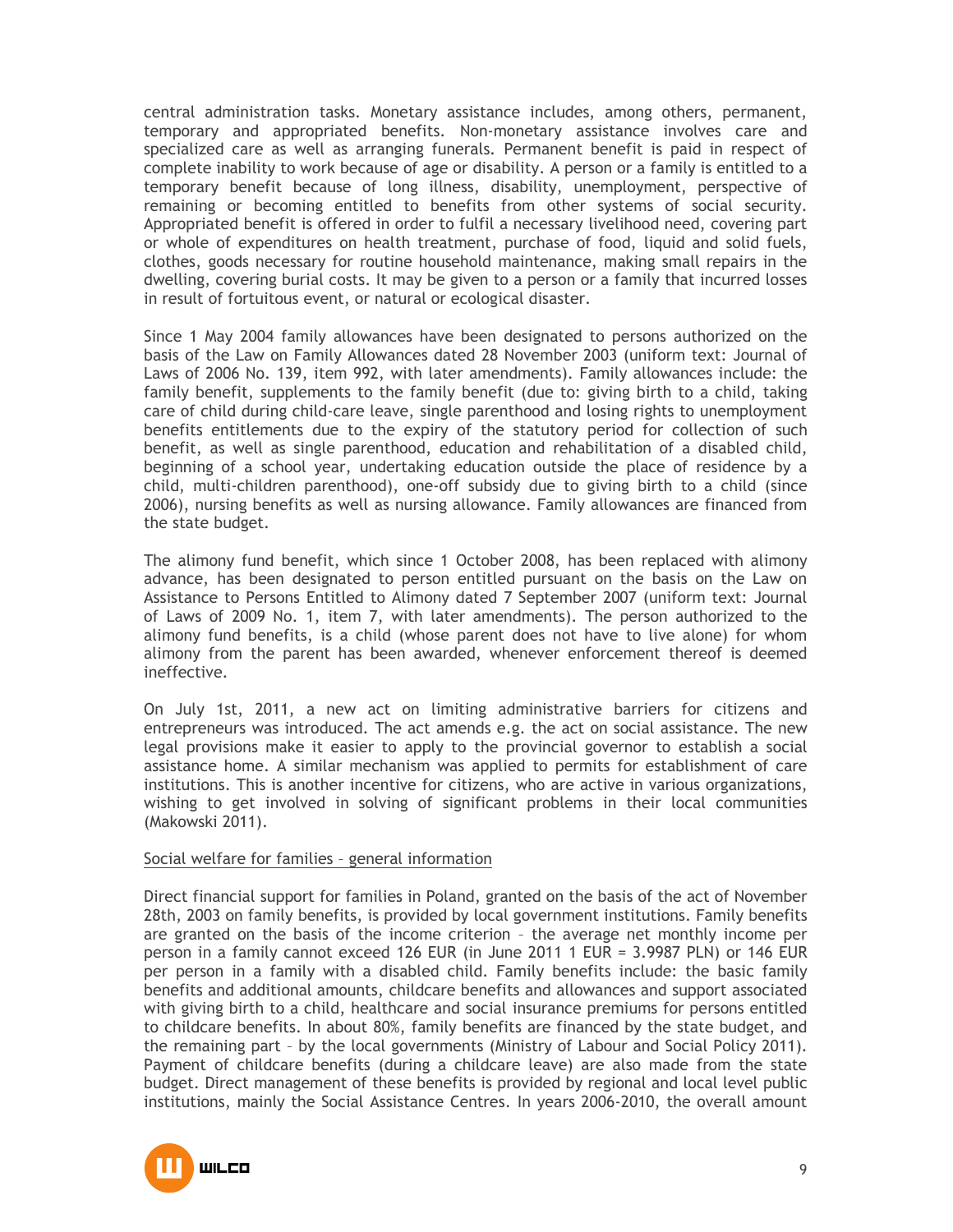of childcare benefits increased, while the amount of additional payments has decreased (see Annex B, table 2.4). At the district level, there are the so-called District Family Assistance Centres – independent organizational units, which are subordinated directly to the district local government.

In the case of single mothers, basic social assistance in terms of finances consists of several clear subjective rights:

- A family benefit (on the basis of a valid court ruling, concerning separation or divorce, or the death certificate of the child's father) in the amount of 17 EUR per month for children up to 5 years of age, 23 EUR for children aged 5 to 18 and 24 EUR for children aged between 18 and 24;
- A single time childbirth benefit in the amount of 250 EUR;
- A childcare benefit, granted during the childcare leave (100 EUR per month for 2 years);
- An additional family benefit for single parents (42.51 EUR for a healthy child and 62 EUR for a disabled child) – granted when the father of the child/children is dead or unknown (no alimony paid), and the net monthly income per person in the family does not exceed 126 EUR or 146 EUR in a family with a disabled child; the benefit is paid for no more than two children.

Unemployed single mothers with children up to 7 years of age fall into the category of the unemployed in a particularly difficult situation on the labour market. A person like this, when starting a job, may apply for a refund of childcare expenses for the period of 3 months, if they get employed for at least 6 months, or for the period of 6 months, if they are employed for at least one year. The refund amount cannot exceed 67 EUR (half of the unemployment benefit). The benefit is also granted on the basis of income – the net monthly income per family member cannot exceed 88 EUR. Unemployed single mothers, who have obtained a practice, training or vocational training at work can also apply for the refund.

The Alimony Fund benefits are granted to single mothers, if the father is obliged to pay alimony, but there is no possibility of enforcing such payment. The Fund benefit is equal to the amount of alimony specified in the court ruling, however, it cannot exceed 125 EUR per month, and the net monthly income per person in the family cannot exceed 181 EUR. The benefit is paid for children up to 18 years of age, or up to 25 years of age, if they still attend a school (Act on the Alimony Fund of 2008).

In the case of non-financial support, single mothers are treated preferentially with regard to institutional childcare services - admittance to public nurseries, kindergartens and school day-rooms. Social assistance centres provide legal and psychological consulting free of charge, as well as community clubs, and children of single mothers can attend the activities without paying a fee. In the context of WP2 report, the insufficient number of kindergarten care institutions in Poland is a big problem in the light of the substantial demand for thee (see Annex B, table 2.1).

# **1.3. Immigration**

#### *General trends in immigration*

The inflow of foreigners to our country, particularly those, who are registered, arriving for a long-term stay or settlement, has been rather insignificant. Poland is one of the member states of the European Union with the lowest percentage of residents with foreign citizenship. According to the Office for Repatriation and Foreigners, in year 2004, it

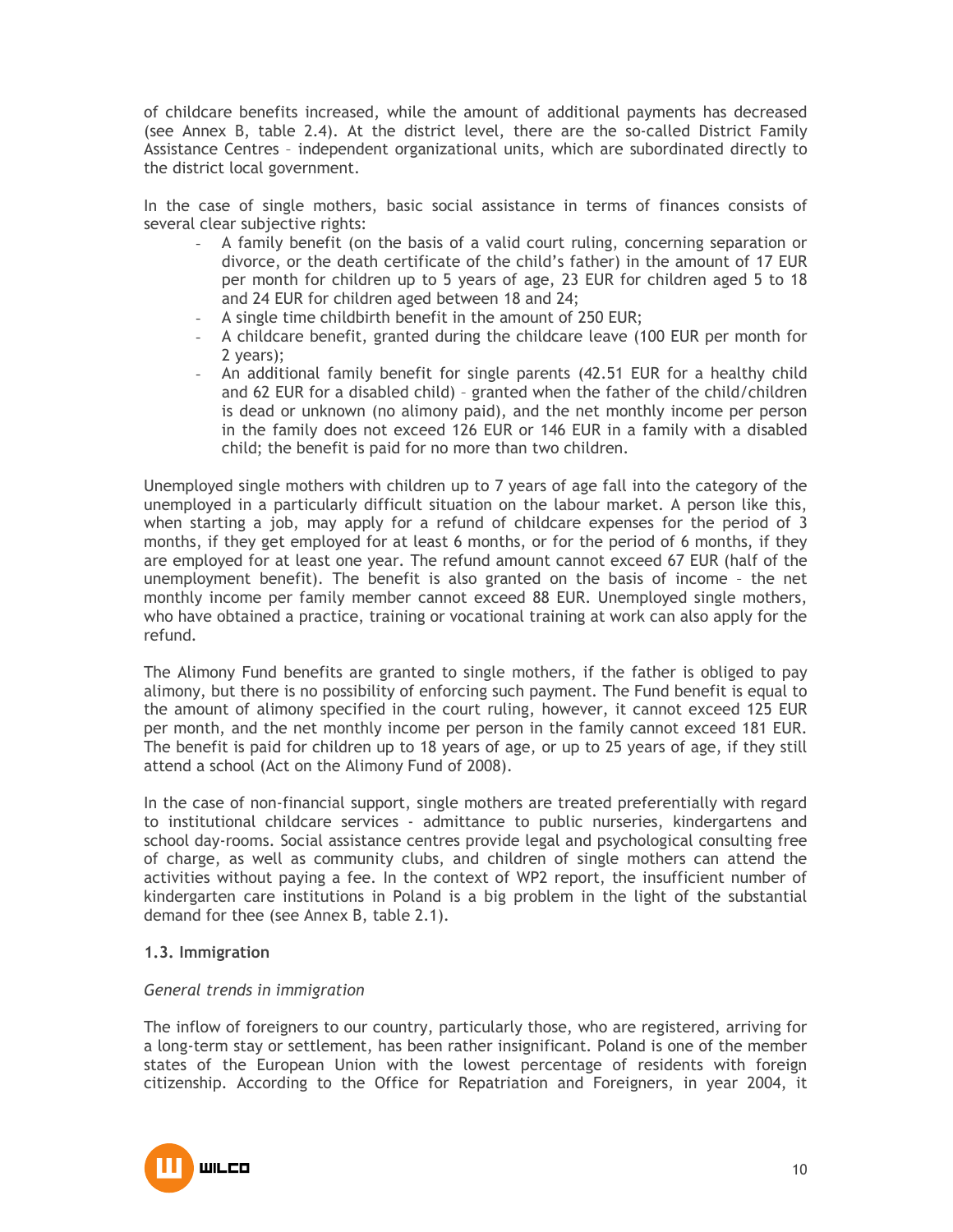amounted only to 0.2% of the entire population. In the entire Europe, this percentage was lower only in Romania, while in other countries it was much higher (Fihel *et al.* 2008: 33).

Until year 1989, the inflow of immigrants to Poland was rather small, which was due to the strict policy of issue of entry visas and very limited possibilities of applying for asylum in the People's Republic of Poland (Gmaj 2011: 45). Migration was mainly due to family reunion and education reasons at that time (Grzymała-Kazłowska 2007). Political and economic changes taking place in Poland since 1989 had some impact on migration trends as well. According to data of the Border Guard Services of years 1990-1995, the number of those crossing the Polish border increased almost three times – with most newcomers arriving from Germany, the Czech Republic, Slovakia, Ukraine and Belarus. The high intensity of cross-border traffic is mainly due to the fact that many people cross the border many times (even several times a week) for trade purposes, taking advantage of differences in the prices between individual countries (the so-called "ants"). After the systemic transformation, high-class specialists from the West started to arrive in Poland as well (mainly from Germany, France, USA, Great Britain). Poland became a destination also for the Asians, mainly from Vietnam, and Africans (ibid.). At the beginning of the systemic transformation, Poland also started to admit refugees – at first, mainly from Africa, Armenia, Middle East, former Yugoslavia and Romania, then from Afghanistan and South-Eastern Asia, and after year 2000 – Chechnya (Grzymała-Kazłowska 2007: 44).

In the last 10 years, the external migration balance for permanent residence was negative at the national level. Poland still tends rather to send emigrants abroad than attract the potential long-term immigrants from the poorer regions of the world. It is fluctuating somewhere in between the type of a country, which sends and receives migrants, and a transit country (Gmaj 2011: 46).

|--|

| Unit                                                 | 2000      | 2001      | 2002      | 2003      | 2004     | 2005      | 2006      | 2007      | 2008      | 2009     | 2010     |
|------------------------------------------------------|-----------|-----------|-----------|-----------|----------|-----------|-----------|-----------|-----------|----------|----------|
| Poland                                               | $-22.200$ | $-18.558$ | $-19.342$ | $-13.765$ | $-9.382$ | $-12.878$ | $-36.134$ | $-20.485$ | $-14.865$ | $-1.196$ | $-2.114$ |
| Mazowieckie                                          |           |           |           |           |          |           |           |           |           |          |          |
| province                                             | 270       | 294       | 265       | 457       | 832      | 565       | $-823$    | -112      | 326       | 817      | 690      |
| Source: Central Statistical Office, Local Data Bank. |           |           |           |           |          |           |           |           |           |          |          |

#### *Population of immigrants*

No data is available in Poland, which would allow for determination of the actual scale of the immigrant population. Administrative statistics, based on decisions associated with legalization of stay, underestimate the phenomenon; on the other hand, foreigners with unregulated status are practically uncountable. Most often, they are staying at apartments or other facilities (summer cottages, garages, technical buildings etc.) without registration (Central Statistical Office 2008a). According to the Office for Repatriation and Foreigners, on September 1st, 2004, there were 84,700 immigrants in Poland; out of these, almost 32,000 (38%) were staying in the country on the basis of a permission for settlement, and 48,700 (62%) – on the basis of a permission for temporary residence. As for the number of foreigners, staying in Poland permanently (having the permission to settle), the National Census of year 2002 provided a similar result: less than 41,000 people (Fihel *et al.* 2008: 35). According to the Office for Foreigners, at the end of year 2010, the number of foreigners having valid residence cards in Poland was 97,080 (Gmaj 2011: 31-32). In years 2001-2010, the number of persons having valid residence cards in Poland grew systematically. As for immigrants, staying in Poland illegally, in year 2005, the number of persons staying in Poland for more than one year was estimated to be about 50,000, and the number of people staying in Poland for less than one year – about 100,000 (Grzymała-Kazłowska 2007: 45). On the other hand, the Central Statistical Office estimates that at

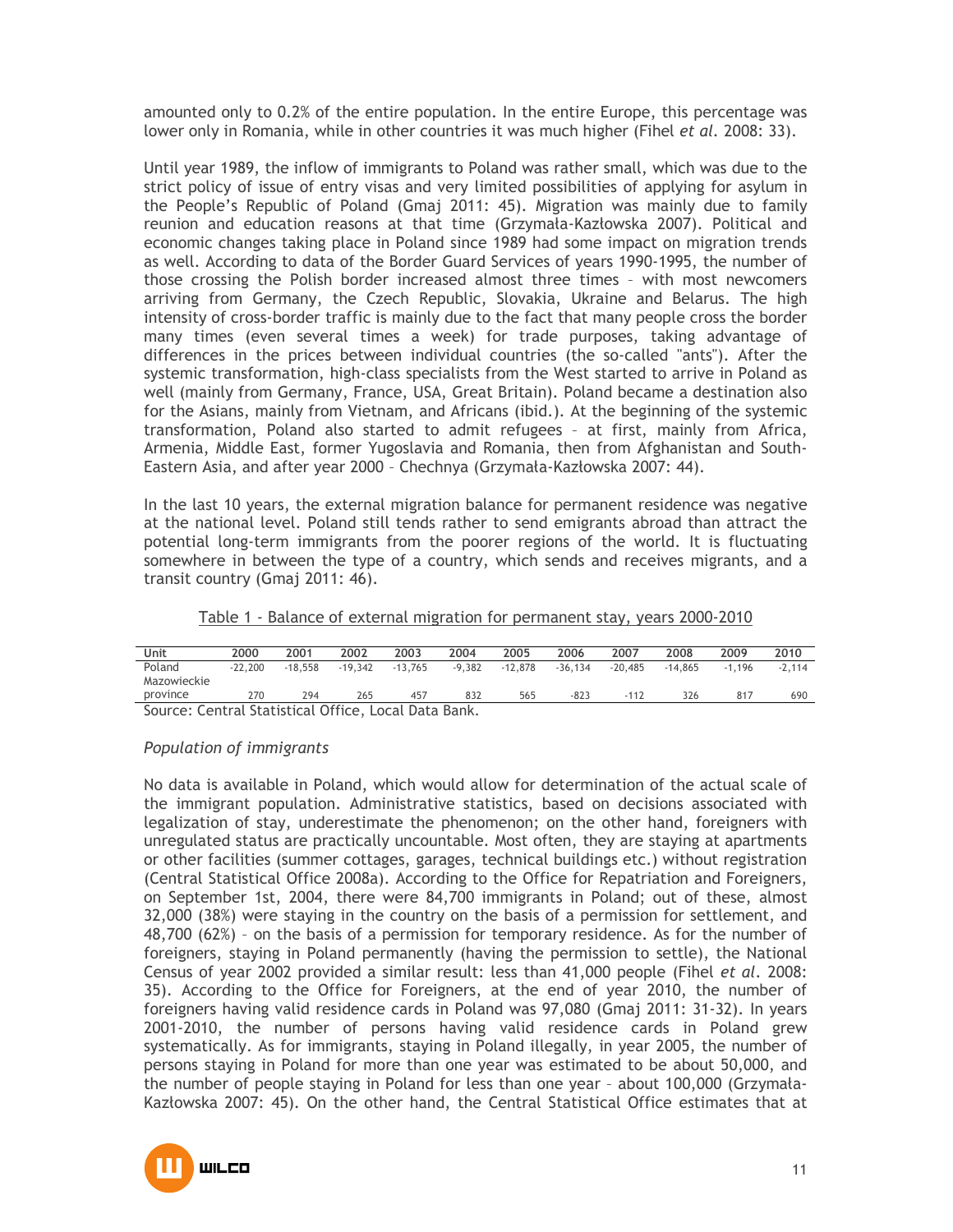the end of year 2006, about 200,000 immigrants had been staying in Poland for more than 3 months. In the late 90s, the Vietnamese community was estimated by the Ministry of the Interior and Administration to amount to about 50,000 people, while the leaders of Vietnamese staying in Poland spoke of less than 20,000 (Halik and Nowicka 2002: 23-24). In year 2007, the total number of Vietnamese citizens and persons with Vietnamese origin, staying in Poland legally, was about 13,000 (Gmaj 2011: 165).

The most numerous category of immigrants and naturalized citizens are immigrants from the former USSR, who also have ethnic background in Poland thanks to the so-called historic minorities (Gmaj 2011: 47). At the same time, the two most characteristic groups of immigrants in Poland are the Ukrainians and Vietnamese.

|                                           | Table 2 - Share of persons having valid permanent residence cards |  |
|-------------------------------------------|-------------------------------------------------------------------|--|
| according to citizenship, years 2007-2010 |                                                                   |  |

| 2007                        | 2008                        | 2009                        | 2010                        |
|-----------------------------|-----------------------------|-----------------------------|-----------------------------|
| Ukraine - 28%               | Ukraine - 29%               | Ukraine - 29%               | Ukraine - 30%               |
| Russia - 13%                | Russia - $13%$              | Russia - 14%                | Russia - $13%$              |
| Belarus - 8%                | Belarus - 9%                | Belarus - 9%                | Belarus - 9%                |
| Vietnam - 8%                | Vietnam - 9%                | Vietnam - 9%                | Vietnam - 9%                |
| Armenia - 4%                | Armenia - 4%                | Armenia - 4%                | Armenia - 4%                |
| Other - $39\%$ <sup>a</sup> | Other - $36\%$ <sup>b</sup> | Other - $35\%$ <sup>c</sup> | Other - $35\%$ <sup>d</sup> |

Source: Office for Foreigners, www.udsc.gov.pl.

a In year 2007, the "Other" category was dominated by citizens of Bulgaria, China, India, Germany, USA and Turkey.

b In year 2008, those were the citizens of China, India, South Korea, USA and Turkey.

c In year 2009: citizens of China, India, Kazakhstan, South Korea, USA and Turkey.

d In year 2010, the "Other" category was dominated by citizens of such countries as China, India, Kazakhstan, South Korea, USA and Turkey. The permanent residence card has also been issued to many citizens of Nigeria, Moldova, Japan and Mongolia.

Statistics of the Office for Foreigners, concerning issue of permits for settlement in Poland according to citizenship of applicants, can be treated as a limited estimate of the trends associated with permanent residence in Poland by foreign citizens. The data indicates a rather stable and growing interest in permanent settlement in Poland among citizens of such countries as Ukraine and Belarus. As for the citizens of Armenia, the number of permits for settlement issued in years 2003 – 2010 has remained quite stable, and in the case of the citizens of Russia and Vietnam, it has been decreasing. Despite these differences, the countries of origin listed, that is, Armenia, Belarus, Ukraine, Russia and Vietnam are definitely dominant in the overall number of citizens applying for permission to settle in Poland and receiving such permissions.

Table 3 - Number of citizens granted permission to settle in Poland according to citizenship, years 2003-2010

| Citizenship    | 2003 | 2004 | 2005 | 2006                     | 2007 | 2008 | 2009 | 2010 |
|----------------|------|------|------|--------------------------|------|------|------|------|
| Armenia        | 118  | 235  | 111  | ٠                        | 91   | 116  | 88   | 117  |
| <b>Belarus</b> | 121  | 389  | 578  | $\overline{\phantom{a}}$ | 567  | 640  | 638  | 623  |
| Russia         | 169  | 446  | 353  | $\overline{\phantom{a}}$ | 224  | 255  | 146  | 148  |
| Ukraine        | 448  | 1658 | 1518 | $\overline{\phantom{a}}$ | 1609 | 1685 | 1280 | 1553 |
| Vietnam        | 202  | 368  | 172  | $\overline{\phantom{a}}$ | 125  | 162  | 121  | 102  |
| <b>Total</b>   | 1058 | 3096 | 2732 | ۰                        | 2616 | 2858 | 2273 | 2543 |

Source: Office for Foreigners, annual summary.

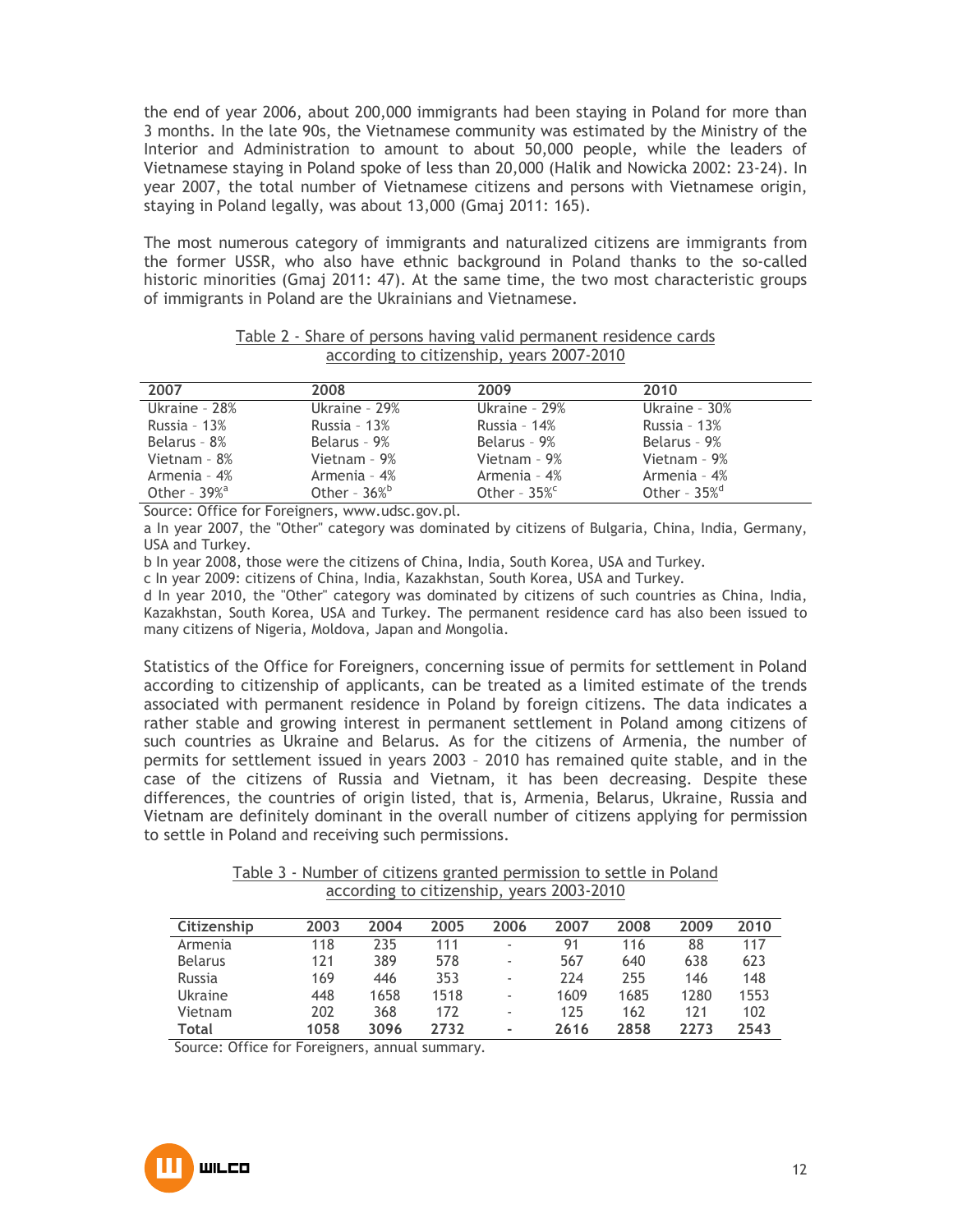According to the Office of Foreigners, in years 2002-2008, permission for settlement was issued in total to 20,298 persons, including 8,432 citizens of Ukraine, 2,911 citizens of Belarus, 1,806 citizens of Russia, 1,316 citizens of Armenia and 819 citizens of Vietnam. In years 2002-2008, the total of 187,239 permissions for temporary stay were issued, including to 54,315 citizens of Ukraine, 15,137 citizens of Belarus, 11,416 citizens of Russia, 10,038 citizens of Armenia and 12,503 citizens of Vietnam (Gmaj 2011: 47).

In year 2010, 6,534 persons applied for refugee status in Poland – most often, these were citizens of Russia, Georgia, Armenia and Belarus. Refugee status was granted in total to 83 persons, most of them being citizens of Russia (42), Belarus (19), Iraq (5), Afghanistan (4) and Iran (2) (Office for Foreigners). According to A. Grzymała-Kazłowska, it is possible to talk about three emerging immigrant communities in Poland: Ukrainian, Vietnamese and Armenian (Grzymała-Kazłowska 2007: 44).

In the light of the data of the Office for Repatriation and Foreigners of 2004, slightly more than a half of all immigrants living in Poland were men (53%). The most masculinized groups of immigrants at the time came from Asia, e.g. from Vietnam (as many as 67% immigrants from this country are men). A high percentage of men from this country was balanced-off to some extent by the inflow of women from the main region of inflow of immigrants to Poland – the former USSR countries. Women were dominant among the immigrants from Ukraine (67%) and other former Soviet republics. The population of foreigners living in Poland consisted mostly (75%) of persons at the peak of their professional activity, aged 20 to 55. The percentage of very young people and the elderly was rather low. 7% of all foreigners were below 18 or above 70 years of age (Fihel *et al.* 2008: 39).

The presence of immigrants is visible in some regions of the country – mostly the agglomeration of Warsaw and its surrounding area and in other large cities (Łódź, Kraków, Poznań, Gdańsk, Wrocław, Szczecin and other urban centres undergoing urbanization or developing). Immigrants are usually scattered among the Polish majority, interacting with the Poles in everyday life (Gmaj 2011: 46-49).

#### *Immigrants on the labour market*

According to the current estimates, the share of foreigners in the human resources in Poland is very low, amounting to about 0.07-0.55% with regard to registered employment and up to 3.5% in terms of unregistered employment (Gmaj 2011: 176). The Polish employers have little knowledge on legal provisions and on employment of citizens of other countries without a work permission (Gmaj 2011: 176-177). A large part of work activity of immigrants is illegal – combining of legal stay with illegal work is encountered quite often.

Until mid-90s, migrants from the former USSR engaged mainly in market trade. Due to legal and economic changes in the late nineties, most migrants from the east started to come to Poland to search for jobs requiring no qualifications (farming, cleaning, construction works requiring no special skills, taking care of the elderly). Migrants from Vietnam from the beginning engaged in small-scale entrepreneurship in two sectors – catering (fast food bars) and trade (textiles). Migrants from Western Europe, on the other hand, came to Poland to work for large corporations (often as top managers) and specialists, including foreign language teachers (Grzymała-Kazłowska 2007: 44).

According to analyses of the Centre for Migration Research of Warsaw University of year 2005 on the Vietnamese and Ukrainians in Poland, the former are employed mainly within

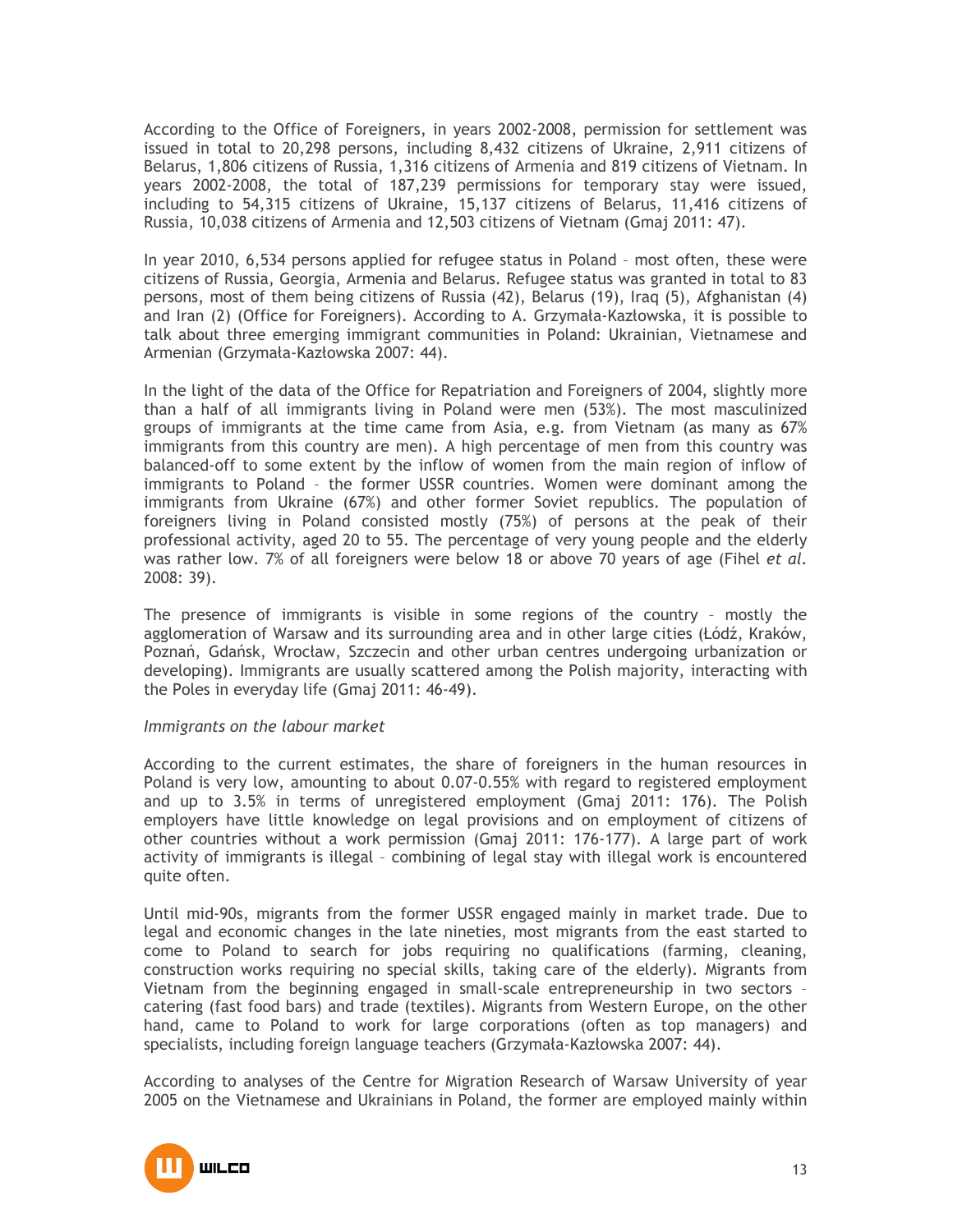the framework of their ethnic group or among relatives. They work in sectors associated with lower social prestige, allowing them at the same time to reach relatively high earnings, that is, wholesale and retail sale, hospitality and catering (Gmaj 2011: 142). The Ukrainians, on the other hand, are more often hired in the sector of education and healthcare, enjoying a higher level of social prestige and associated with lower earnings. Ukrainians, who work illegally, are dominant in such sectors as construction, home cleaning and care services, catering and hospitality (*ibidem*). As for immigrants from Ukraine, we can speak of reproduction of models of professional activity of the Polish employees; on the other hand, the Vietnamese create a unique model of economic migration due to their spatial and trade-related concentration. In their case, we are dealing with strong cooperation in the group, economic separation and creation of characteristic ethnic niches (Fihel *et al.* 2008: 53-54).

Regulations of the Minister of Labour and Social Policy (issued in 2006-2010) opening the Polish labour market for seasonal workers, were a response to the demand of employers for workers due to the outflow of the Poles to the EU countries, which opened their markets. At present, the system encompasses the citizens of Ukraine, Belarus, Russia, Georgia and Moldova. In year 2010, the total of 180,073 declarations were registered – more than a half of these, that is, 91,881, were filed in Mazowieckie province. Most of them concerned the citizens of Ukraine – 169,490. Registration of the unemployed of foreign origin takes place at the district level and it is implemented by District Labour Offices.<sup>2</sup>

 2 In Poland, it is possible to register as unemployed for foreigners intending to perform or performing work within the territory of the Republic of Poland, who: are citizens of member states of the EU, citizens of member states of the EEA other than EU member states, citizens of states, which are not signatories of the agreement on EEA, who are able to take advantage of free movement of persons on the basis of agreements concluded by these states with the European Community and its member states, those, who have been granted refugee status in the Republic of Poland, a permission for residence, a permission for stay as long-term residents of the European Communities, a permission for temporary residence, a permission for tolerated stay, right to temporary protection, complementary protection, or family members of a Polish citizen (Gmaj 2011: 140).

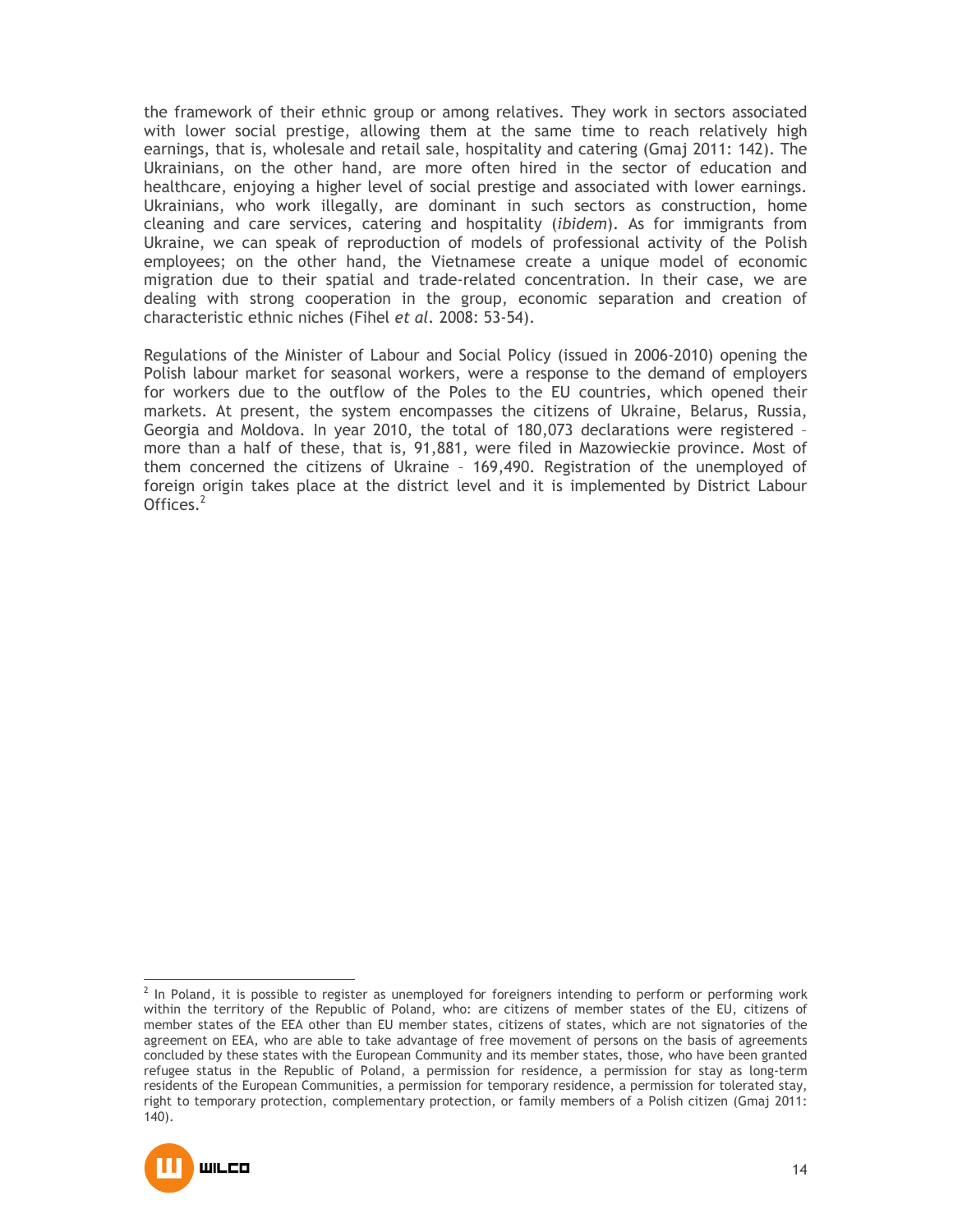|                                                                                |                | Citizenship |               |      |        |                |         |              |        | <b>Total</b> |
|--------------------------------------------------------------------------------|----------------|-------------|---------------|------|--------|----------------|---------|--------------|--------|--------------|
|                                                                                | <b>Belarus</b> |             | <b>Russia</b> |      |        | <b>Ukraine</b> | Moldova | Georgia      |        |              |
|                                                                                | 2007           | 2010        | 2007          | 2010 | 2007   | 2010           | 2010    | 2010         | 2007   | 2010         |
| Number of declarations                                                         | 1,347          | 3,623       | 190           | 595  | 20,260 | 169,490        | 5,912   | 453          | 21,797 | 180,073      |
| Including declarations for persons, who have obtained a visa or permission for |                |             |               |      |        |                |         |              |        |              |
| residence                                                                      | 146            | 382         | 30            | 102  | 1,110  | 16,855         | 348     | 30           | 1,286  | 17,717       |
| Number of women                                                                | 260            | ,126        | 61            | 276  | 7,968  | 77,889         | 2,873   | 146          | 8,289  | 82,310       |
| Persons below 26 years of age                                                  | 407            | 705         | 50            | 156  | 3,186  | 36,644         | 2,202   | 77           | 3,643  | 39,784       |
| Persons aged 26-40                                                             | 594            | ,827        | 81            | 266  | 9,758  | 76,364         | 2,505   | 207          | 10,433 | 81,169       |
| Persons aged 41-65                                                             | 343            | ,072        | 55            | 174  | 6,991  | 56,037         | 1,204   | 170          | 7,389  | 58,657       |
| Persons aged 65 and older                                                      |                | 18          | $\mathbf 0$   |      | 74     | 393            | 0       |              | 75     | 414          |
| Agriculture and related                                                        | 79             | 833         | 16            | 188  | 6,336  | 107,742        | 727     | 113          | 6,431  | 109,603      |
| Construction and related                                                       | 629            | 447         | 26            | 74   | 4,974  | 17,575         | 1,884   | 69           | 5,629  | 20,049       |
| Household services                                                             | 21             | 170         | 3             | 22   | 1,218  | 6,245          | 179     |              | 1.242  | 6,619        |
| Trade                                                                          | 55             | 307         | 20            | 62   | 671    | 2,111          | 105     | $\mathbf{0}$ | 746    | 2,585        |
| Industry                                                                       | 202            | 217         | 33            | 60   | 2,705  | 5,430          | 474     | 68           | 2,940  | 6,249        |
| Transport                                                                      | 142            | 877         | 18            | 30   | 594    | 2,599          | 110     | 45           | 754    | 3,661        |
| Catering                                                                       | 26             | 79          | 5             | 16   | 420    | 2,065          | 435     | 17           | 451    | 2,612        |
| Hospitality                                                                    | 24             | 180         | 4             | 9    | 186    | 1,272          | 18      | $\mathbf{0}$ | 214    | 1,479        |
| Temporary job agency                                                           | 17             | 92          |               | 27   | 972    | 9,912          | 914     | 54           | 992    | 10,999       |
| Other                                                                          | 153            | 454         | 60            | 200  | 2,016  | 14,200         | 1,057   | 84           | 2,229  | 15,995       |

# Table 4 - The number and structure of declarations registered by the district labour offices in year 2007 and 2010

Source: Ministry of Labour and Social Policy, www.mpips.gov.pl.

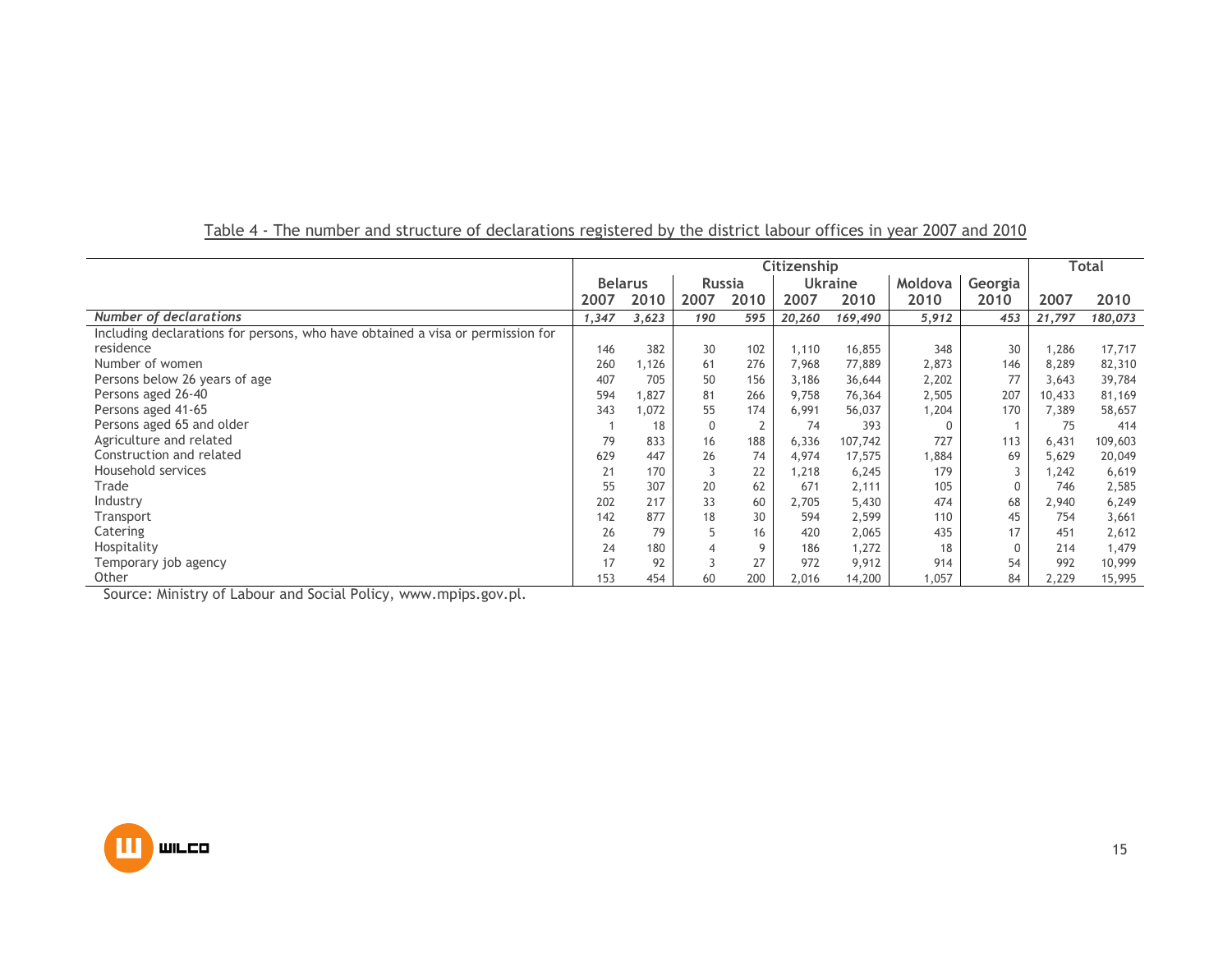The issue of economic activity of immigrants in Poland should be perceived from the perspective of taking advantage of the potential of the immigrant communities examined, particularly in the context of the labour market shortages in Poland. These shortages are associated with emigration of the Poles to the EU markets, which provide more favourable labour conditions, and the growing demand for labour force in those sectors of Polish economy, which are characterized by low attractiveness. The insufficient number of workers in Poland may become even more visible in the future not only in association with growing demands of employees, but also due to demographic problems associated with ageing of the society (Grzymała-Kazłowska 2008: 263). Immigrants from Ukraine often get engaged in jobs, which are not attractive for the citizens of Poland, characterized by lack of stability of employment, low earnings and prestige, such as hired work in construction, agriculture, household works. Similarly, teachers from Ukraine are most often hired as teachers at public schools in the poorer, eastern regions of Poland, where it is difficult to find foreign language teachers (Fihel *et al.* 2008). Ukrainians, particularly those, who do not have a regulated status, are in this context perceived mostly as relatively flexible labour force, allowing to fill the "gaps" on the Polish labour market. On the other hand, the Vietnamese, working mainly in family business firms in trade and catering, increase the dynamics of entrepreneurship. They serve as role models, agents in international trade, and they provide employment for the Poles, particularly for rendering of services on behalf of Polish clients and representation of their companies in contacts with Polish institutions (Grzymała-Kazłowska 2008: 262). Immigrants from Western Europe or USA most often work in Poland as specialists or employees of Polish branches of international corporations.

# *Regulations concerning immigrants*

Experts and specialists are convinced that Poland lacks a clearly defined migration policy. Legal regulations consist mainly of restrictive and administrative state action, while integration programs are scarce and designated only for some categories of immigrants (Grzymała-Kazłowska 2007: 46-49). A change of this strategy towards broadening of the scope of state assistance for foreigners from third countries has been visible since year 2000. In years 1997 – 2003, three acts on foreigners were passed and a number of institutions were established to implement the state policy towards foreigners (e.g. the State Border Guard, Office for Repatriation and Foreigners, the Council for Refugees). These changes were due to the requirements associated with membership in the EU. In year 2003, most changes in the Polish legislation were introduced. Diversification of status of foreigners – separate legal acts for foreign citizens of the EU and foreigners from third countries – resulted in introduction of new criteria for legalization of stay in the Republic of Poland. Resources of the European Fund for Integration of Citizens of Third Countries allowed for intensification of activities aimed at integration. Due to lack of a clear integration policy, the Fund replaced the state activity in this regard (Gmaj 2011).

On December  $21^{st}$ , 2007, Poland signed the Schengen Agreement, which was associated with the necessity of introducing changes in the visa regime for citizens of Belarus, Ukraine and Russia. The costs of obtaining a visa increased substantially, leading to a decrease in the number of foreigners applying for visas and entering the territory of Poland. The number of foreigners undergoing border check-in to enter Poland dropped from about 25.5 million in 2007 to about 13.5 million in 2008. As the visa regime grew more restrictive, many persons, who used to travel across the border, decided to stay in Poland illegally, faring the difficulties associated with re-entering the territory of the Republic of Poland. Moreover, due to insufficient knowledge of legal procedures

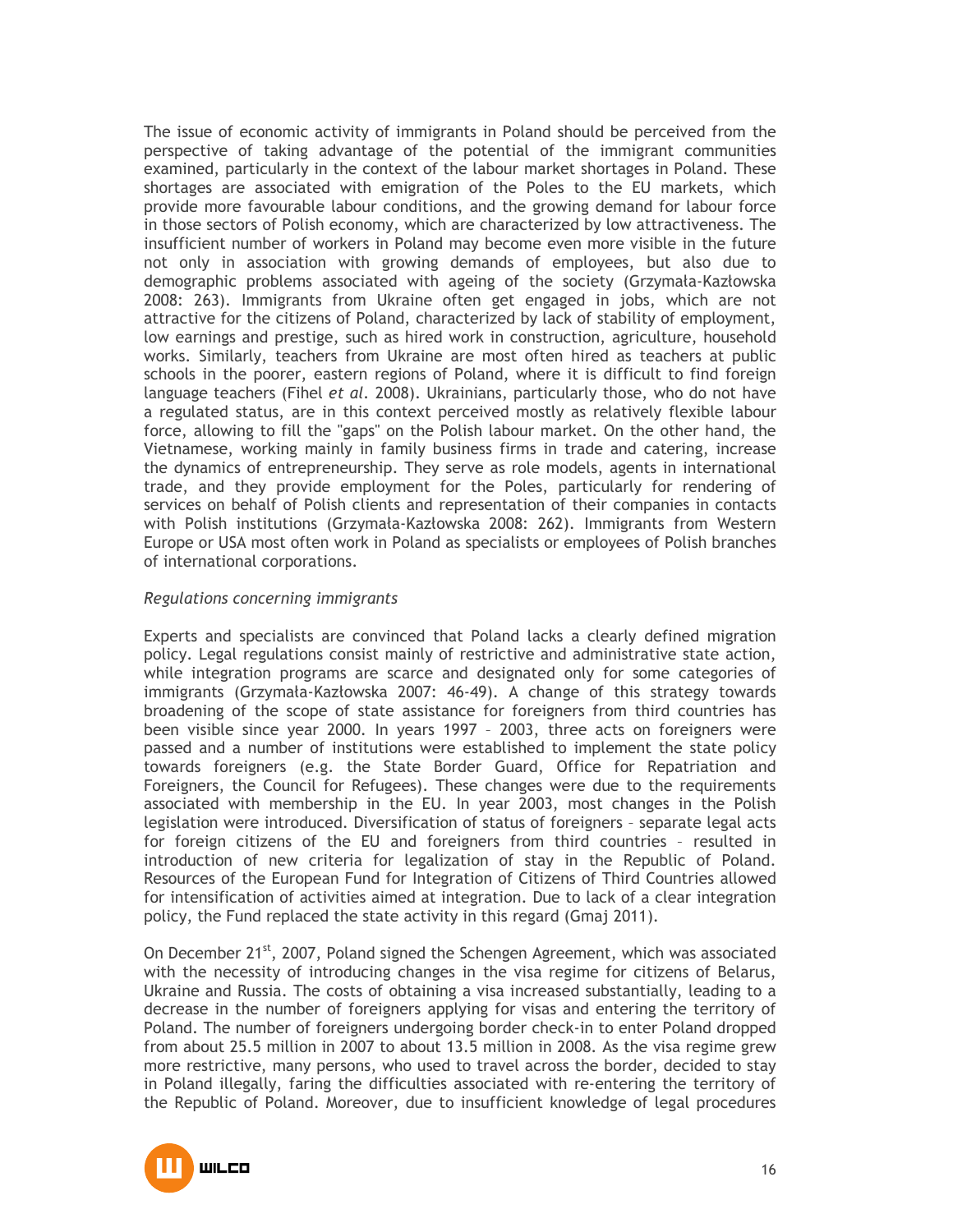and provisions associated with legitimization of their stay, many foreigners stayed in Poland illegally, often being unaware of this fact (Foundation for Development Beyond Borders). One of the activities of the Polish state, aimed at counteracting illegal immigration, as well as limiting the number of immigrants with unregulated status, is the so-called abolition. On August  $26<sup>th</sup>$ , 2011, the President signed the act on legalization of stay of some foreigners within the territory of the Republic of Poland and on amendment of the act of granting protection to foreigners within the territory of the Republic of Poland and the act on foreigners. The abolition act is aimed at legalization of stay of the largest possible number of foreigners, who have been staying in Poland illegally. Legalization of stay will take place in form of issue of a permit for residence for the period of 2 years. During such stay, a foreigner will be able to get employment without permission – on the basis of a contract of employment.

Refugees and repatriated persons are subject to state support. According to data of the Office for Foreigners, as of August  $6<sup>th</sup>$ , 2008, social assistance was granted to 6,900 persons applying for refugee status, including 3,400 children. In practice, support most often consisted of placing a foreigner in an accommodation centre for foreigners, providing a place to live, meals, healthcare, Polish language lessons and assistance of a social worker. At the end of year 2007, in 21 centres, there were 6,300 people. Most often, assistance of this kind was granted to newcomers from the Chechen Republic of the Russian Federation (Central Statistical Office 2008a: 4). After leaving such centre, persons, who have been granted refugee status, obtain support within the framework of individual integration programs, implemented by District Family Assistance Centres. The integration programs, which last no more than 12 months, include free Polish lessons and money benefits<sup>3</sup> - a monthly benefit to cover the basic costs of maintenance in the amount of: up to 287 EUR per single person, 201 EUR per person in a family of two, 172 EUR per person in a family of three, 143 EUR per person consisting of at least four members during the first six months of the program. During the second half of the individual integration program, the rates are only slightly lower (Ministry of Labour and Social Policy). Foreigners, who have been granted a permanent residence card, have access to public services in the same way as the citizens of Poland; they do not receive any specific kind of assistance.

A significant issue in the context of everyday lives of immigrants in Poland is the knowledge of Polish. Free Polish lessons, financed from the public funds, is available only to those granted international legal protection and repatriated persons; other immigrants must pay for Polish lessons according to market rules. As for education, children, who are not citizens of Poland, may take advantage of education and care at public kindergartens, elementary and grammar schools like the citizens of Poland (Act on the system of education of September 7th, 1991). The status of their parents or guardians is of no significance here, including those, who do not have their status regulated. Since January  $1<sup>st</sup>$ , 2010, the children have also been able to get support of a cultural assistant. Foreigners, who have obtained a permit for temporary stay or settlement, may associate in the same way as the citizens of Poland; others may become members of associations, which provide for such possibility in their internal regulations (Gmaj 2011).

The most significant financial benefits that may be applied for by foreigners having the permanent residence card, complementary protection or refugee status, are permanent, temporary and special purpose benefits (e.g. for purchase of food, medications, for a funeral). These benefits are granted mainly on the basis of income,

<sup>&</sup>lt;sup>3</sup> Amounts in Polish zlotys were converted according to the exchange rate of Infor Euro in July 2011: 1 EUR = 3.9987 PLN.



 $\overline{a}$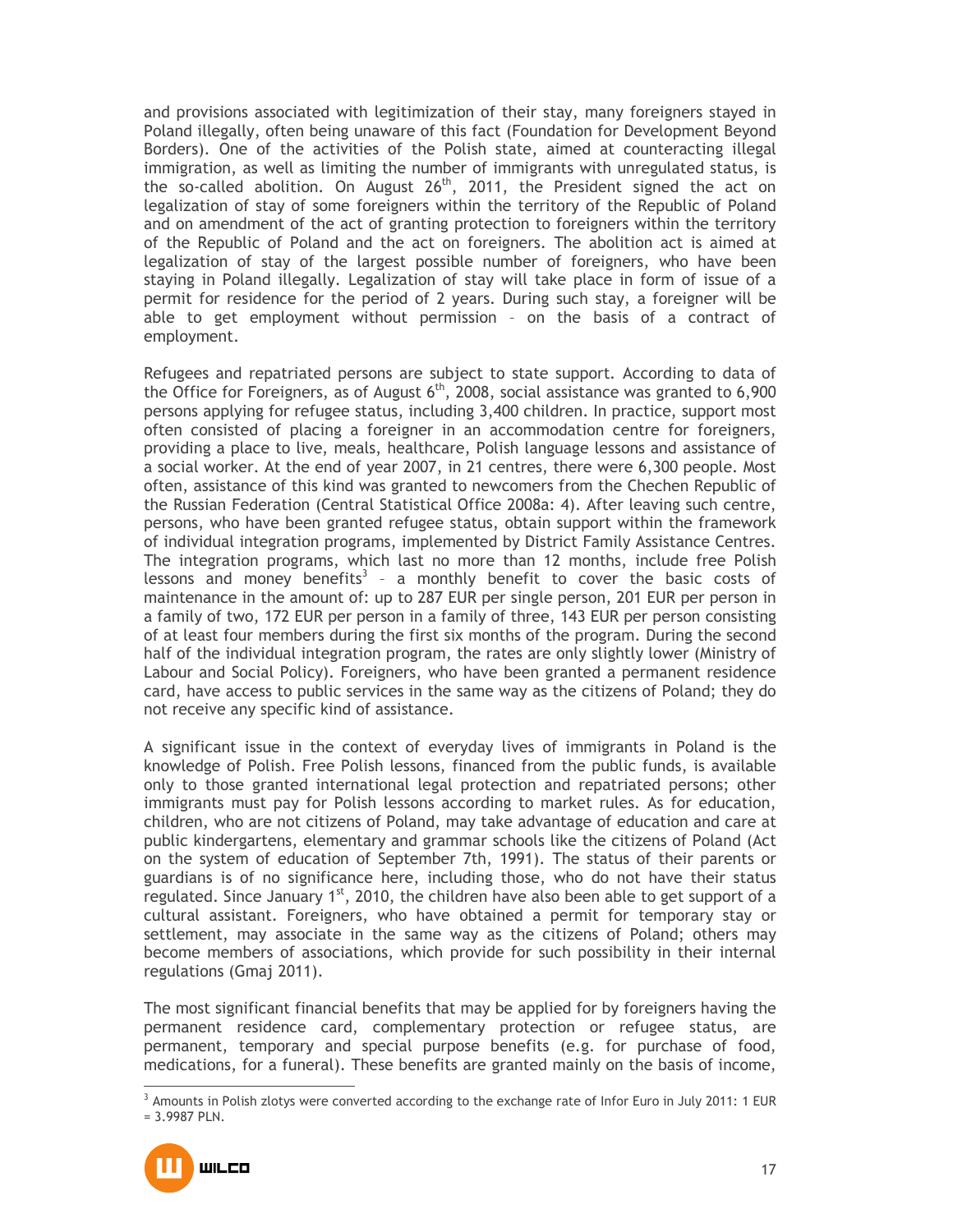that is, monthly income not exceeding 119 EUR in the case of a single person and 88 EUR in the case of a family; as well as assessment of their life situation (inability to work, chronic disease, disability etc.) (Ostaszewska 2009: 73-76). Benefits are not centralized – they are provided by local social assistance centre at the place of residence (Ostaszewska 2009).

Direct assistance for foreigners, mainly in terms of legal and psychological consulting, social integration, protection of rights, support with regard to basic needs, is provided mainly by NGOs (such as the Legal Intervention Association, Polish Humanitarian Action, "Ocalenie" Foundation, Polish Migration Forum) or charity organizations, also those belonging to the Catholic church (Caritas Poland, Red Cross) or organizations established by migrants themselves.

# **1.4. Trends in the housing field**

#### *Socio-economic trends*

#### Housing in Poland – general trends

The state of housing in Poland is characterized by low level of satisfaction of housing needs of the citizens and the outdated functional, design and urban standards in comparison with solutions applied in Europe. This situation constitutes a barrier for development of the country, leading to many negative phenomena – chaos, lack of spatial order, lack of investors in the community housing sector, degradation of the environmnent and excessive use of energy, as well as emigration among young people. The number of residential units per 1,000 inhabitants and the flat area per person indexes are among the lowest in Europe, and the quality standards of the housing base are very low; at the same time, the renovation gap is growing. The level of expenditures for housing in the GDP is the lowest in Europe, and the level of satisfaction of special housing needs of the disabled, the elderly, residents of orphanages and other education and childcare institutions (the so-called protected flats) is very low.

As for the last ten years, the economic growth, decreasing inflation and the growing investment expenditures have resulted in big changes of the real estate market. Year 2004 is considered to have marked a new stage, associated mainly with the fact that Poland joined the EU. This year marked the commencement of substantial increase in the real estate prices and the further dynamic development of the entire real estate market. In years 2000-2006, there was a substantial increase in the number of residential buildings accompanied with a sudden increase in prices on the primary housing market in years 2004-2006. Finally, late 2007 and in the early 2008 was marked by stagnation on the Polish housing market. A typical trait of the housing market in the recent years was a significant surplus of demand over supply. In the second half of year 2008, this tendency was slowed down, and the situation did not change throughout the first half of year 2008 (www.bankier.pl).

The most significant factors that influenced the slowing down of the dynamic growth of the Polish housing market was the surplus of supply and limiting of demand associated with more strict criteria applied by the banks in terms of granting of housing credits. Due to increasing prices, the society was no longer able to afford expensive apartments, which forced the developers to lower the prices or to wait for the crisis to end and sell the apartments over the long-term perspective. At the same time, the number of council flats has been decreasing due to their buyout by those tenants, who have the sufficient financial means. Some of the council flats were

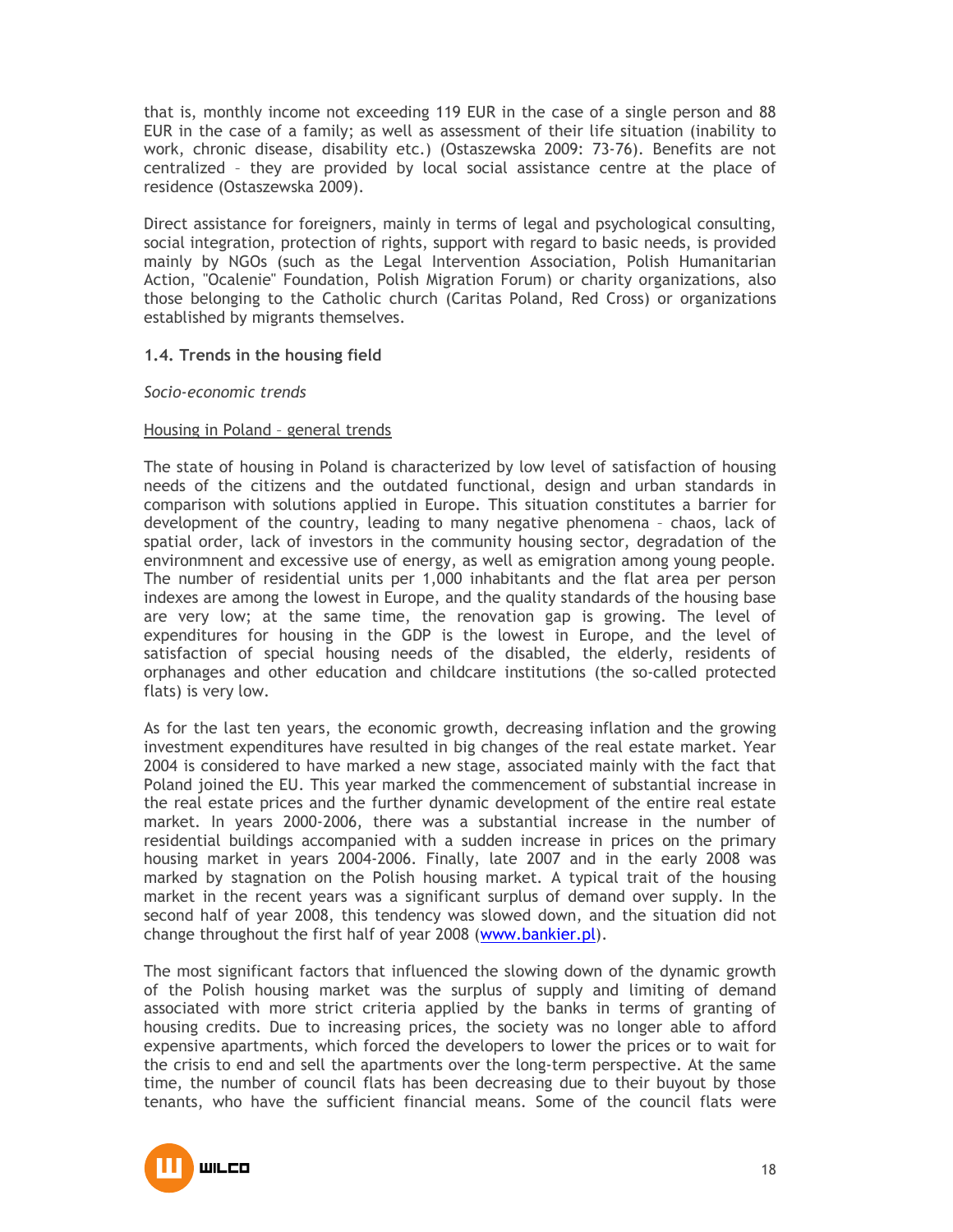renovated and returned to the secondary market; and their sale was often associated with violation of the applicable legal provisions and social norms.

#### Housing shortage in Poland

As it has been indicated by National Census data, in the case of Poland, we may speak of dynamics in the increase of the number of inhabitants being much higher in comparison with other European countries – in years 1950-2002, the population of Poland increased by 52.9% (Gorczyca 1993; Central Statistical Office 2003b). In this period, the number of inhabitants of Polish cities increased two and a half times, while the number of inhabitants of the rural areas decrased by 2.6%. At the same time, the number of flats per 1,000 inhabitants of Poland increased from 234 to 328, and the average number of household members decreased from 4.09 to 3.25. The number of persons per room has also decreased significantly, from 1.7 to 0.88. Raising of the comfort of living in Poland, however, is insufficient – it is still impossible to say that the number of residential units is equal to the number of households, and thus it is visible that the underdevelopment of housing in Poland has still not been eliminated. Moreover, since between the national censuses of 1988 and 2002 the number of inhabitants of Poland increased by 351,000, the statistical deficit of apartments increased by as much as 454,000. This is caused, among other things, by the fact that in the discussed period, the retired part of the population of Poland increased by more than 1 million, and the generation of the postwar baby boom has reached the age of marriage and establishment of households. The present situation is also due to the limitation of housing area per person, which was typical for socialism. Such housing policy was supposed to solve the problems associated with the insufficient number of residential units; at the same time, however, it resulted in a dramatic increase in overcrowding of all types of flats (rented, privately owned, as well as community flats). Maintenance of a low level of rents by the state in priate tenement houses prevented their owners from renovation activity.

Apart from quantitative changes, qualitative transformation of housing is also significant. A significant milestone in decreasing of the qualitative underdevelopment of housing in Poland were years 1970-1988, when, as a result of dynamic development of multi-family cooperative, corporate and community housing – in total, 3,950,000 residential units were delivered, mostly equipped with power and water supply, sewage, toilets, bathrooms and central heating.

The next stage of housing changes started in 1990 along with systemic transformation. Introduction of market prices, including loans and rents, resulted in a dramatic increase of all costs of construction, renovation and use of apartments. Freezing of the income levels of most flat users and investors resulted in a dramatic cut in expenditures for maintenance and construction of new facilities.

The most significant negative effects of changes in the housing management system in the transformation period include a decrease in the number of flats delivered (from 150,100 in 1990 to 62,100 in 1996) and the increasing shortage of flats due to the fast increase in the number of households. One of the consequences of housing problems is the high rate of flats, which have not been renovated for so long that renovation is no longer profitable – it is higher than in any other country of Europe. The problem is all the more serious due to the fact that in 2006, the housing construction tax relief was withdrawn, and in year 2007 – the renovation tax relief – these had contributed slightly to the increase in the number of renovated and delivered flats. The share of public funds in improvement of housing conditions is also decreasing – the state budget expenditures for housing purposes decreased from 3,959 million in 2001 to 1,013

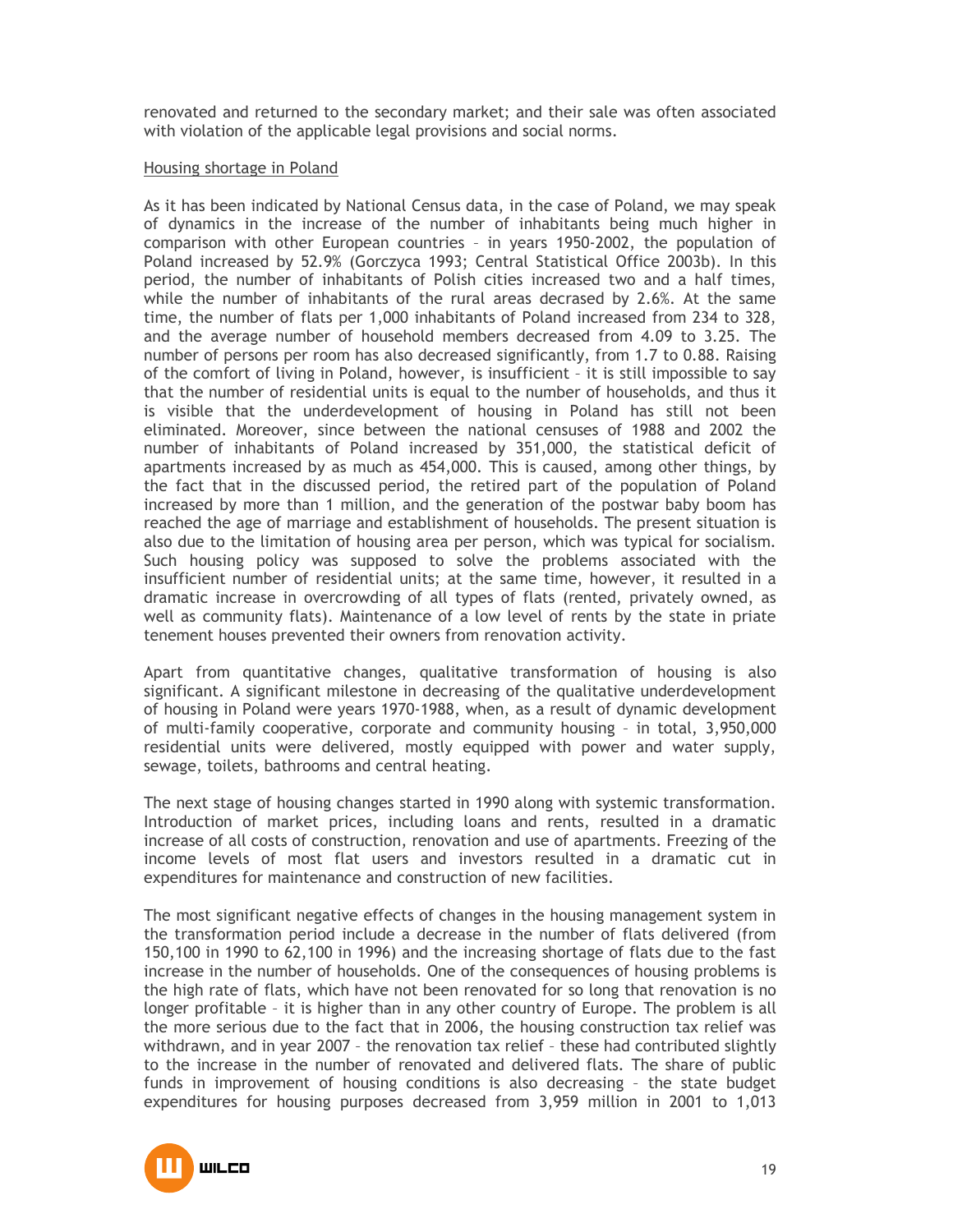million zlotys in 2007 (Piechociński 2009). At the same time, the number of houses constructed before the first world war, which are in a technical condition that no longer allows for their safe use, has been increasing due to lack of renovation funds. The number of unoccupied flats has increased from 168,000 to 760,000 (including 410,000 in the cities) and it is still growing. The highest level of shortage of flats can be observed in Mazowieckie and Śląskie provinces. A significant shortage (almost 1.6 million in 2002) can even increase in the near future due to lack of renovations of the existing resources, which will soon cease to be useful, "dropping out" of the market (this pertains, in particular, to old houses, built prior to year 1918). An additional barrier in development of housing may be lack of valid spatial development plans.

A significant negative effect of the quantitative underdevelopment of housing in Poland is lack of separate flats for many families due to the fact that there are about 3 million households, in which members use the corridors, kitchens, bathrooms and toilets together with members of other households. Difficulties encountered on the labour market are particularly painful for young people, establishing their own families, who are often unable to afford a flat. This, among other factors, was the cause for emigration of thousands of young Poles, having no resources to get a flat and start a family in Poland, to other states of the European Union, particularly Great Britain, France and Ireland (Frąckowiak 2010).

The most significant effects of the housing policy and management in this period include the increased use of modern construction materials, which improve the quality of newly constructed buildings, as well as changes in the structure of construction with regard to type of investors and developments. Private investors and developers are now of growing significance, the number of individual houses and low-rise buildings has been increasing, and the standard of quality has improved. The ongoing privatization of the housing market has changed the flat redistribution rules – despite waiting in queues, which was the usual way in the People's Republic of Poland, to get the allocation, at present, it is enough to have the sufficient credit capacity. At the same time, however, the prices of high quality apartments in large cities are high and thus access to these has become very limited. Summing up, the shortage of apartments, which has been observed in Poland for many years, has been strengthened by the dramatic change in the rules of financing of construction, introduced in 1990, which limited significantly the share of the state in housing investments, subjecting them to the rules of free market economy.

#### Quality of housing

Comparing the results of the two last national censuses, it is necessary to underline the positive changes in the quality of housing resources. The level of improvement (both with regard to the number of inhabitants and availability of installations) was so significant that the percentage of flats characterized by sub-standard conditions has decreased greatly since 1988 (Central Statistical Office 2003b).

Worth noting in the context of assessment of housing resources is their age and size, which have a significant impact on the quality of flats. At the time of the national census of 2002, out of almost 11.8 million flats inhabited, more than 76% were those constructed in the postwar period – most of these (27%) in builings constructed in the period of 1945-1970. Slightly more than 23% of housing resources in 2002 consisted of flats in buildings constructed before year 1945, including 1.2 million built before year 1918 (Housing construction in Poland in years 2000-2005).

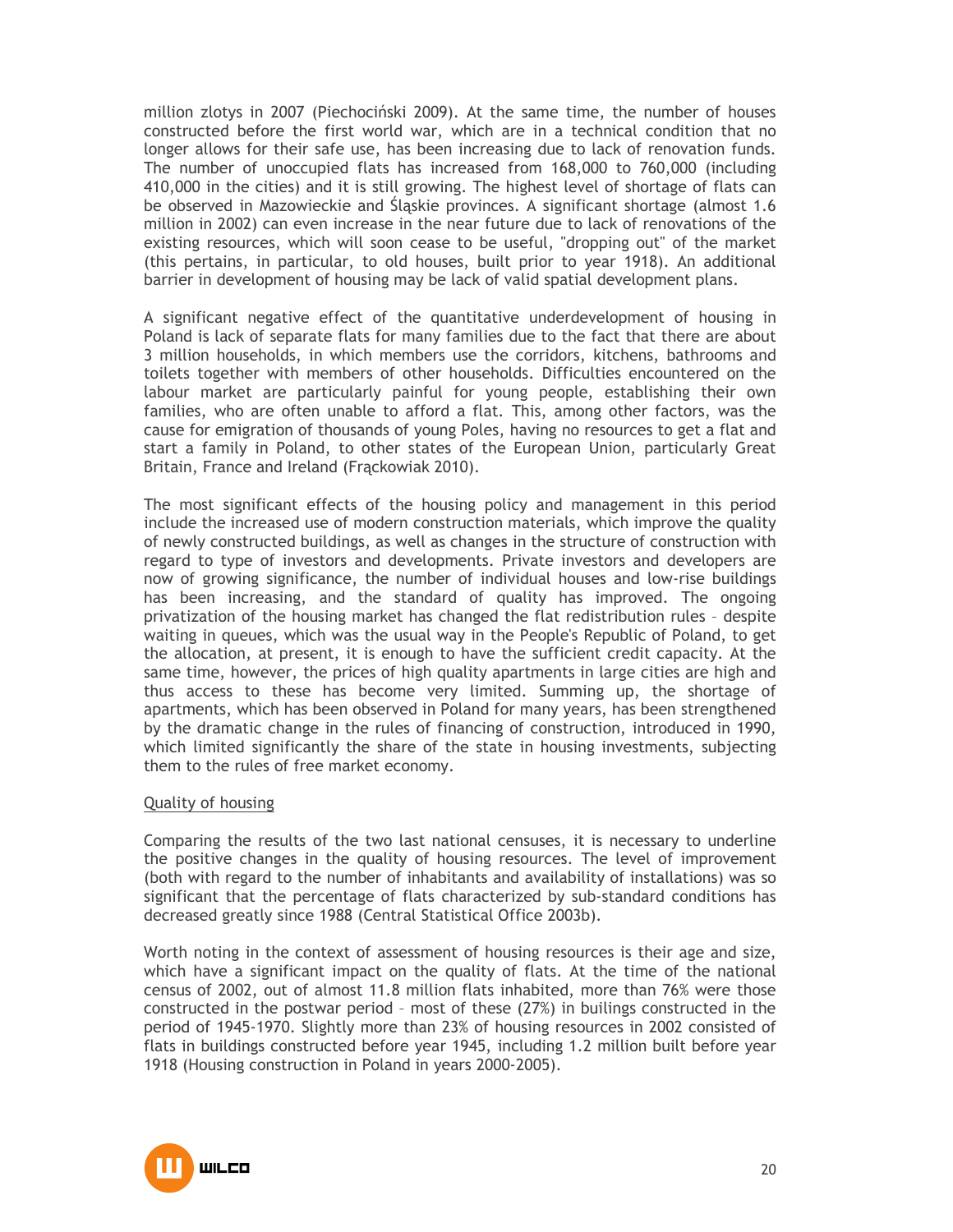The average apartment size in 2002 was 68.6  $m^2$ , which was higher by slightly more than 16% in comparison with year 1988. The highest increase in this regard was recorded in Mazowieckie and Świętokrzyskie provinces (since 1988, the apartment size grew by 22% in each of these, while the average increase per province amounted to 15.6%).

Another, equally significant factor characterizing the housing resources, is the data on overcrowding, expressed in form of usable flat area occupied per person and the number of persons in a single flat. Since 1988, the value of the former indicator increased by 4  $m^2$  on the national scale, which indicates an improvement. This is also confirmed by the fact that in 2002 (in comparison with 1988), the average number of persons living in a single apartment decreased by 6.1%.

On the basis of data on technical condition, age and number of inhabitants, it is possible to determine the number of flats, which meet the requirements of a specified standard. In year 2002, this criterion was satisfied by more than 84% of the housing resources available, while in 1988, their number had amounted to 67%. Thus, the housing condition of more than  $\frac{1}{4}$  of the population improved (in comparison with year 1988). Since 1988, the number of sub-standard apartments decreased by 47.7%. The population living in poor housing conditions also decreased almost by one half (48%). This does not change the fact, however, that still, almost 6.5 million people in Poland live in apartments, which do not meet the basic standard. Taking into account the technical and sanitary installations, as well as the number of persons per room, it turns out that about 22% of the population live in apartments, in which there are 2 or more persons living in 1 room, including 6% of those, in which there are 3 or more persons per room (3.8 million people) (ASM Report 2006). The situation in this regard was much less favorable in the rural areas – 3,979,000 people, or 27.4% of the population suffering from substandard conditions (in the cities – 2,502,000 or 10.8%) (Central Statistical Office 2003b). In most cases, poor housing conditions are encountered by the poorest population -  $\frac{1}{4}$  of substandard flats are community residential units (Olech 2010).

#### Social housing

No detailed statistics on the number of community flats are available. The number of municipal housing units owned by communes is about 9% in the entire Poland. Community flats constitute a category of municipal flats (owned by communes); thus, they constitute a part of the municipal resources. According to the estimates of the Ministry of Labour and Social Policy, the number of community flats is at the level of 6-7% of the municipal resources. Other data of the Ministry indicate a more reliable number of community flats, which is about 32,300 (2.5% of the municipal housing resources) (Office for Housing and Urban Development 2003).

One of the problems on the housing market are rent arrears. At the end of year 2005, the share of tenants with overdue payments (in relation to the total population of tenants) in individual resources amounted to (Central Statistical Office 2006c):

- commune flats 39.5% with arrears of about 545 mln PLN (137 mln EUR),
- cooperative flats 30.9% with arrears of about 858 mln PLN (215 mln EUR),
- State Treasury flats 35,2% with arrears of about 39 mln PLN (9.8 mln EUR),
- corporate flats 28.8% with arrears of about 70 mln PLN (17,5 mln EUR),
- flats owned by natural persons 12.5% with arrears of about 229 mln PLN (57 mln EUR),
- flats of other entities 25.1% with arrears of about 15 mln PLN (3.8 mln EUR).

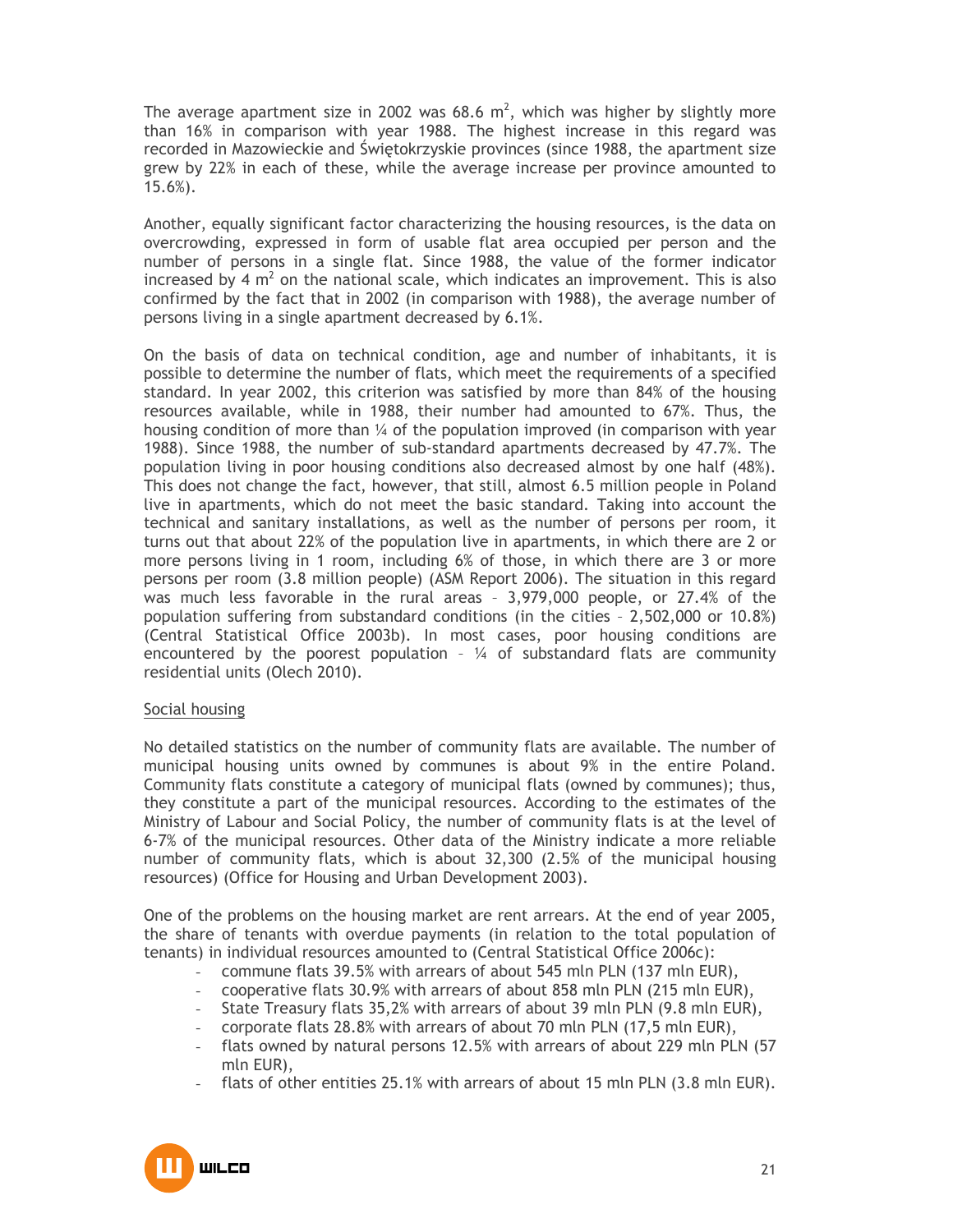Out of 20,000 eviction cases subjected to courts, about 51% pertained to tenants of commune flats, 30% - flats of housing cooperatives, 9% - corporations, 7% - natural persons in condominiums, 1.3% - the State Treasury, and 1.6% - other entities. In more than 91% (with regard to all types of ownership), these proceedings were launched as a result of a failure to pay rent and charges. In 2005, eviction from 4,000 flats was executed – in most cases, these were flats belonging to commune resources (about 47%), and 42% were flats owned by housing cooperatives (www.dachnadglowa.org).

#### *Public regulation*

#### Division of responsibilities

Establishment of conditions, which are necessary to satisfy the housing needs of the local community is included in the scope of own tasks of the commune (art. 4 item 1 of the Act on protection of tenant rights), which means that council flats are dealt with exclusively by local self-governments. Each commune establishes the rules and records them in a resolution; thus communes may have completely different criteria of assignation of flats.

Polish Constitution states that the public authorities are obliged to engage in a policy, which contributes to satisfaction of housing needs of the citizens, in particular, counteracting homelessness, supporting development of welfare housing and activities of citizens, aimed at acquiring their own flat. The act of March 8th, 1990 on local authorities states that satisfaction of collective needs of the community is included in the scope of the internal tasks of the commune. The local authorities are also responsible for: a) supporting of construction, Social Housing Societies and cooperation with these; b) maintenance, modernization and renovation of its housing resources; c) supporting of individual housing development; d) welfare housing, supporting groups suffering from social privation, counteracting homelessness; e) implementation of a welfare housing policy, providing of land, infrastructure and development of public utilities; f) local housing policy, protection of small enterprises and craftsmanship. Responsibility for housing and the construction sector has thus been decentralized and dedicated mainly to local authorities.

For many years, the basic forms of housing support were based on taxation instruments. A developed system of income tax reductions and exemptions was the most significant form of state assistance for housing needs, aimed mainly at supporting proprietary housing and investment projects associated with improvement of the technical condition of housing resources.

Accordingly with the regulation of the European Parliament, funds for construction and renovation of flats, as assistance for marginalized communities, may also be provided from the European Regional Development Fund (ERDF). Thanks to the new legal provisions, the ERDF funds for modernization of flats in urban areas can be used not only for renovation, but also for construction of new flats in urban and rural areas. According to the assumptions made, up to 3% of the value of operational programmes of the ERDF is to be designated to satisfy the housing needs of the disadvantaged. Housing communities may apply for additional financing for projects, using the means from the ERDF. In years 2007-2013, within the framework of the ERDF and 16 Regional Operational Programmes, the total amount of 15.9 billion EUR is to be provided.

So far, the housing policy has been accompanied by such processes as: privatization of flats belonging originally to the municipal authorities, the resources of companies and housing cooperatives, increasing domination of the market-based sources of capital

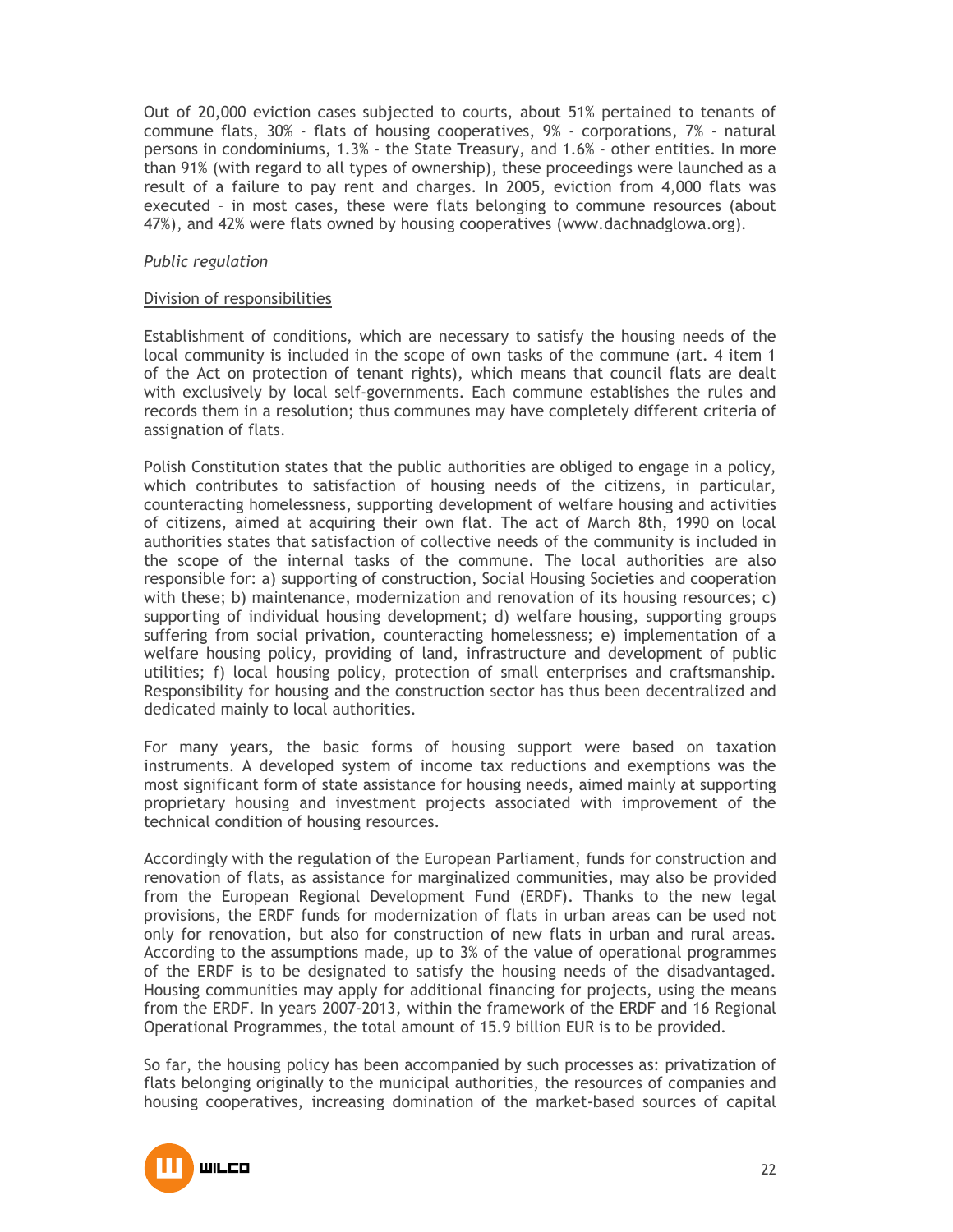necessary for financing of new investment projects, dynamic changes in the legislation associated with housing (the spatial development system, regulating of construction processes, real estate management, the system of land and mortgage registers etc.). Another substantial component of these processes was decentralization of the housing policy and shifting of the main responsibility for this policy to the local authorities. Improvement of housing conditions of the population is to be attained by combining the multilateral state assistance, the immediate activity of local authorities, various social organisations and institutions and the citizens themselves. It has been recognized that only through cooperation of all these groups, the issue of housing in Poland may be solved.

The social and spatial distribution of the population in larger cities is "mosaic-like". The main causes for territorial segregation of inhabitants are: their position in the social structure, willingness to stay together and differentiation of prices on the real estate market. Flats in the better areas are thus more expensive, and those in the worse areas are cheaper, which results in concentration of the poorer population in specific districts. The social and spatial segregation is also influenced by housing and office real estate market interactions and historical conditions.

There is an increasing number of enclosed housing settlements, occupied by persons with a similar lifestyle, which is usually associated with social prestige of inhabitants, as well as their sense of security. Opinions concerning individual districts, which are often based on stereotypes, often determine who decides to move where. Good districts are safe, full of green areas, with well developed networks of services and a pleasant architectural design. Bad districts are unsafe, noisy, lacking green areas, with a weak network of services and transportation. Districts differ with regard to the demographic characteristics of their inhabitants, and thus they may be divided into "old" and "young"; at the same time, the former are characterized by outflow, and the latter – by inflow of inhabitants.

An example of a bad housing policy of the state is liquidation (by the act of April 2nd, 2009) of the National Housing Fund without an alternative system of financing of the community flats with moderate rent levels, a failure to provide the adequate financing to support the communes in construction of community flats, shelters, etc., inadequate financing for thermal insulation and renovation, lack of an act on rehabilitation and of the necessary amendment of legal provisions on protection of tenants. Expenditures of the state budget for housing have been reduced to a minimum. The methods of financing housing, which are now being implemented, in form of subsidies for credits, are not reaching people with low income. Lack of budget funds for modernization of housing resources can be partially remedied thanks to the resources from the European Regional Development Fund for tasks associated with housing, in particular, with environment-friendly investments based on renovation and modernization in the housing sector.

#### Social welfare in housing

One of the forms of direct state assistance for persons finding it difficult to maintain an apartment are housing benefits. Persons, who have the legal title to a flat, or are occupying a flat without a legal title while waiting for a community flat, may apply for a housing benefit. The basis for granting of such benefit is the income criterion – the average gross monthly income cannot exceed 175% of the lowest retirement pension in a single – person household and 125% of the lowest retirement pension in a household with 2 or more members. The area of the flat is also of significance: up to 35  $m^2$  for 1

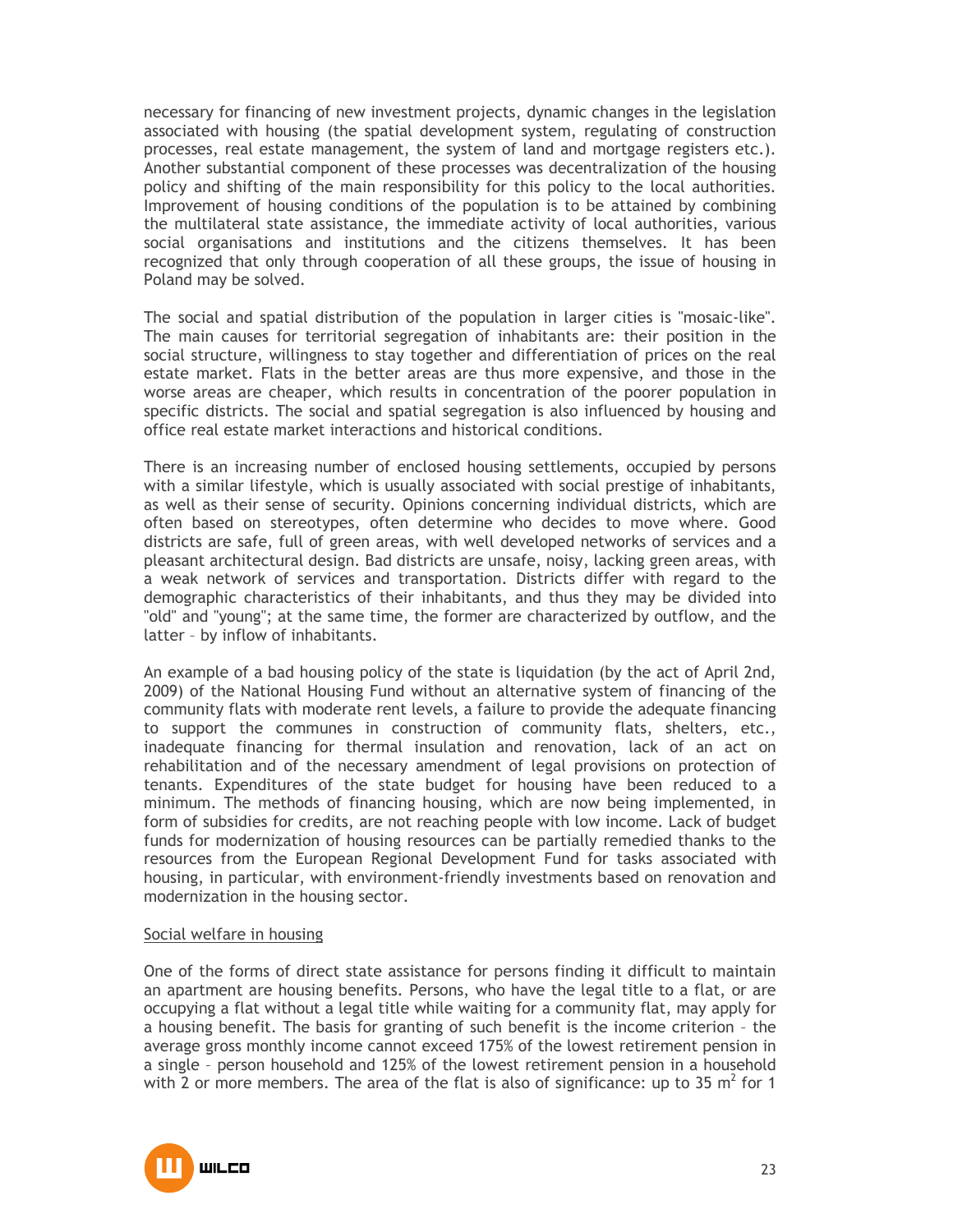person, up to 40 m<sup>2</sup> for 2 persons, up to 45 m<sup>2</sup> for 3 persons, up to 55 m<sup>2</sup> for 4 persons, up to 65 m<sup>2</sup> for 5 persons and up to 70 m<sup>2</sup> for 6 persons (Burzyńska 2008).

Housing benefits are not part of the social assistance system, but they are a part of welfare system on the local level. The housing benefit is a form of assistance for persons, who are unable to cover the costs of maintenance and it is aimed at prevention of homelessness. In 2004, a state subsidy for housing benefits was liquidated. Since then, all costs of payment of these benefits have been covered by the communes. In year 2006, about 8.5 million housing benefits were paid for the total amount of 1.2 billion PLN (0.3 billion EUR). Most of these were paid to tenants of cooperative flats (37.2% of the total number) and commune flats (36.8%), while the least was paid on behalf of social housing societies (1.3%).

Another method of supporting persons with low income are Social Housing Societies (TBS) established on the basis of the act of some forms of supporting housing construction of October 26th, 1995 (Journal of Laws of 1995 no. 133, item 654 as amended), which is aimed at construction of apartments for rent with moderate rent charges, financed by the National Housing Fund. TBS may act in form of limited liability companies or cooperatives of legal persons. It is possible to become an owner of a TBS apartment, if the household income of such potential owner is not greater than 130% of the average gross monthly remuneration in a given province, increased by 20% in case of a single-person household and 80% in case of a two-person household – and by the further 40% for each additional household member. Another form is participation, or financial contribution in construction of an apartment, which allows for designation of tenants in TBS flats, which have been subject to such contribution. The cost of participation in construction of a flat acquired from a person cannot exceed 30% of the construction cost. The rent amount is determined by the society; however, it cannot exceed 4% of the flat value annually (www.tbs24.pl).

The situation of the homeless was taken into account most broadly in the Act on social assistance of November 29th, 1990 (Journal of Laws no. 13, item 60), as well as the Act of July 2nd, 1994 on rental of housing premises and housing benefits (Journal of Laws no. 105, item 509). In June 2000, the Ministry of Labour and Social Policy prepared the programme "Homelessness", taking into account prevention, protection and activation. It was recommended that providing of assistance for the homeless, which is the internal task of the commune, is implemented in cooperation with nongovernmental organisations, which have at their disposal the extensive social infrastructure (qualified personnel, volunteers), reliable methods of social work with the homeless and which are much more mobile than the state institutions.

# **2. WARSAW**

Warsaw is the capital and largest city of Poland. It's situated in central Poland, in Mazowieckie province on the bank of the Vistula river. It's the biggest city in Poland, with population approx. 1.7 million (2010), and the Warsaw metropolitan area at approximately 2.6 million inhabitants. The area of the city covers 517 km<sup>2</sup>, while the city's agglomeration covers 6,100  $km^2$ . Warsaw is the 9th largest city in the European Union by population. The population density is 3,300 people per  $km^2$ . Warsaw is one of the largest subregions of Poland with regard to potential and economic development.

Historically, Warsaw has been a destination for internal and foreign immigration, especially from Central and Eastern Europe. Demographically it was the most diverse city in Poland, with a significant numbers of foreign-born inhabitants. In addition to the Polish majority, there was a significant Jewish minority in Warsaw (around 34% in

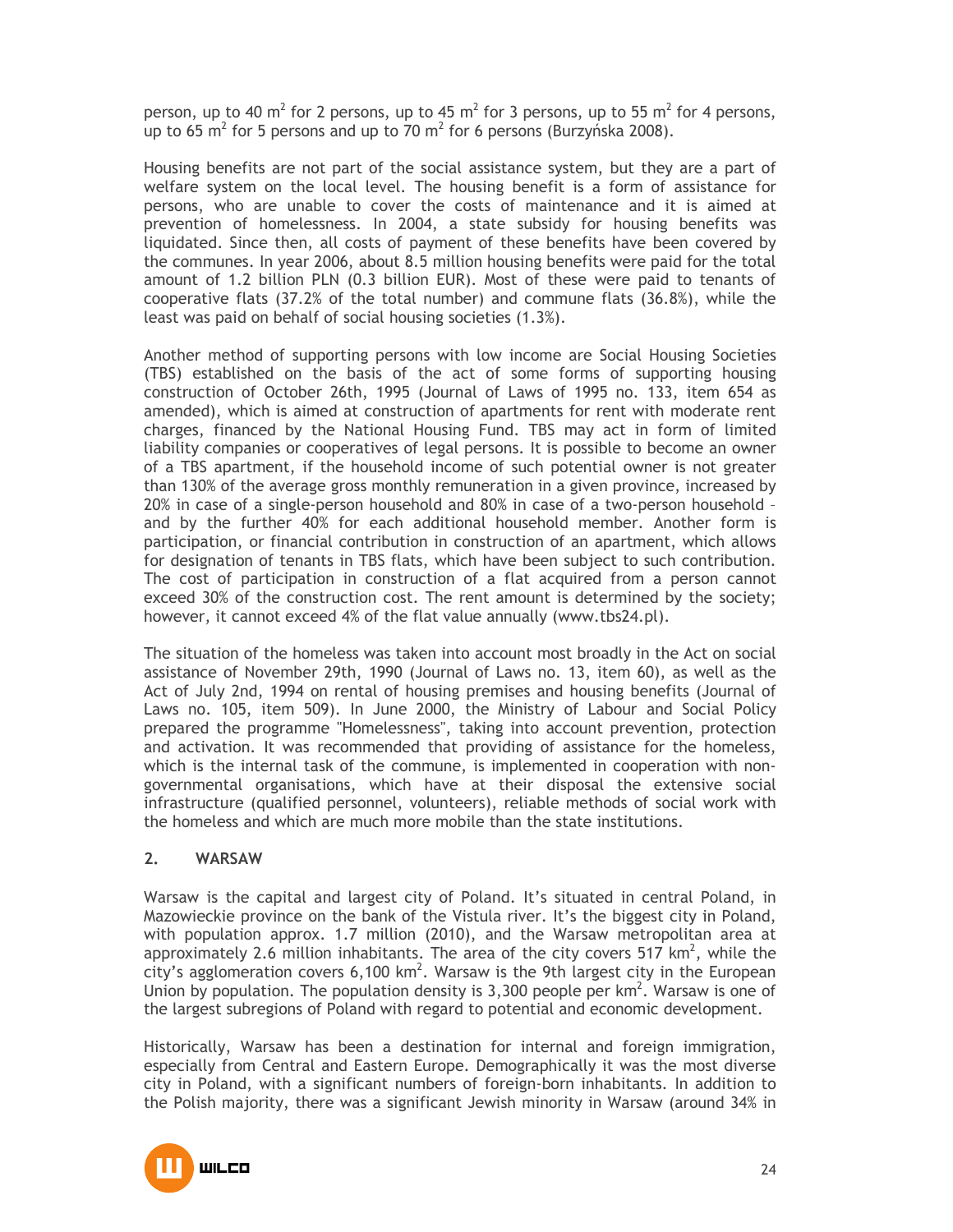1897). World War II changed all of this, and to this day there is much less ethnic diversity than in the previous 300 years of the city's history. Most of the modern day population growth is based on internal migration and urbanisation (Wikipedia).

Warsaw was mostly destroyed during the second world war, and then rebuilt in the postwar period. After the fall of the Warsaw Uprising, between October 1944 and January 1945, German destruction troops destroyed about 30% of the prewar buildings in the capital city. Hundreds of invaluable monuments, as well as cultural, sacral and economic facilities were destroyed. Demolition and burning of Warsaw was accompanied by large scale plundering of the remaining private and public property of the city. In combination with losses during the uprising and destruction of the city during the siege of 1939 and liquidation of the Warsaw ghetto, this resulted in destruction of 84% of developments on the left bank of Vistula river. The estimated level of destruction of the entire city, including the district of Praga, was 65% (Getter 2004).

In 1939, ca. 1,300,000 person lived in Warsaw, but in 1945 – due to mass killings and deportations to concentration camps – only 420,000. During the first years after the war, the population growth was ca. 6%, so shortly the city started to suffer from the lack of flats and of areas for new houses. The first remedial measure was the Warsaw area enlargement (1951) – but the city authorities were still forced to introduce registration limitations: only the spouses and children of permanent residents as well as some exceptional persons (like good and famous specialists) were allowed to get registration (Wikipedia).

The Capital City of Warsaw currently constitutes one commune, treated also as a township, with 18 districts/boroughs, each one with its own administrative body. Each of the districts includes several neighbourhoods which have no legal or administrative status. Each of the 18 separate city districts has its own council. Their duties are focused on aiding the President and the City Council, as well as supervising various municipal companies, city-owned property and schools. The head of each of the District Councils is named the Mayor and is elected by the local council from the candidates proposed by the President of Warsaw (Central Statistical Office 2011a).

As for the city budget, city income in 2009 totaled around 10.1 billion PLN (2.5 billion EUR), and the expenditures – 11.3 billion PLN (2.8 billion EUR). The difference consists of the budget deficit of 1.2 billion PLN (0.3 billion EUR). The debt of the capital city in 2010 amounted to 50.9% which is about 5.9 billion PLN (1.5 billion EUR). The commune budget revenues are among the highest per capita in Poland (4th place in 2008 - 6,005 PLN = 1,500 EUR) (Cities in numbers 2007-2008). Most of the city revenues comes from personal income tax and taxes paid by companies with their abode in Warsaw (45.5%), from loans and bonds (22.8%) and local taxes paid by the inhabitants (15.8%). Most funds from the city budget are designated for transport and communication (25.7% of all expenditures), education and upbringing (19.8%) and housing management (10.5%). 1 billion PLN (0.25 billion EUR) of the city's revenues is designated for poorer communes (the so-called solidarity tax) (Budget of the Capital City of Warsaw 2009).

As a result of positive socioeconomic trends in current activity and low rates of and debt management, the rating of the capital city of Warsaw, determined by Moody's Investors Service rating agency, has maintain the level of A2 in the last three years (2008-2010) with a stable perspective (Wikipedia; Central Statistical Office 2009a).

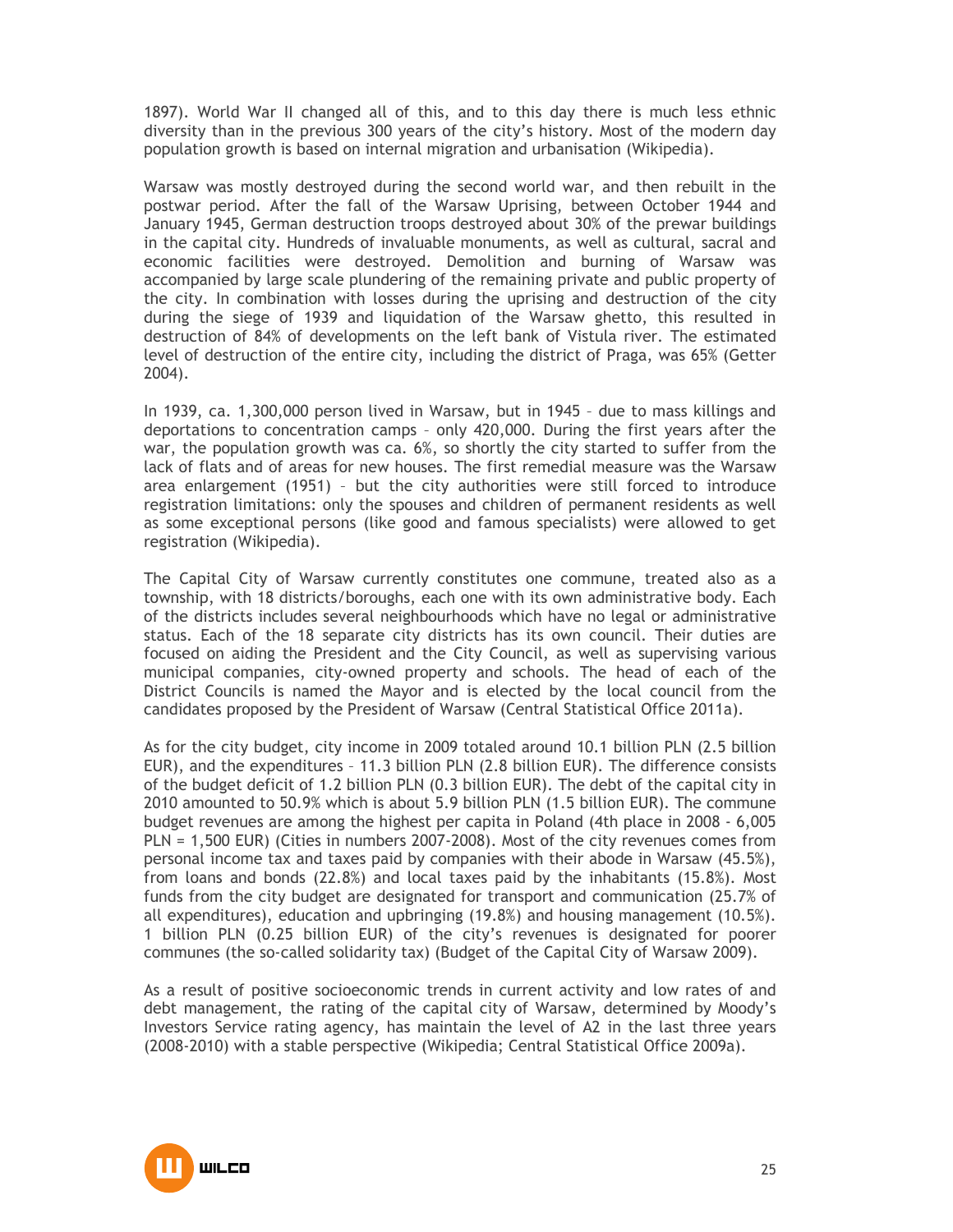# **2.1. Transformations in the labour market**

#### *Socio-economic trends*

#### Main trends in the local economy

As for the local labour market, Warsaw can be described as a city of trade of services, with insignificant role of industry and even lesser played by agriculture. The city is distinguished in this regard from the remaining part of the province, in which industry and agriculture represent substantial shares in the labour market structure. In the last decade, there has been a slight tendency of growth in the sector of services, accompanied by some decrease of the share of industry. As a metropolitan city, Warsaw has been developing and implementing investment projects, which generate workplaces in specific professions, usually requiring high qualifications. Warsaw has been the Polish centre of business – it is the abode of headquarters of large companies of the financial, insurance or telecommunication sector.

In the last ten years, the labour market of Warsaw has been growing in terms of the number of companies registered. As for the number of business entities, in year 2000, there were 253,000 entities representing the national economy (48% of all entities in the province). Until year 2009, their number increased to 328,300 of registered entities of national economy in Warsaw which made 50,8% of the number of the registered entities in Mazowieckie province. The biggest concentration was noticed in Mokotów district (45,405 entities, 13.8% of Warsaw as a whole), and the lowest – in Rembertów (3,561 entities, 1.1% of Warsaw as a whole) (Central Statistical Office 2009c).

In the period between 2009 and 2010, an increase by 3.35% was observed – in year 2010, there were 340,000 entities of national economy registered in REGON, constituting 53% of all business entities of Mazowieckie province. Like in the previous years, the private sector was dominant (98.7%). At the same time, the number of entities recorded in the National Official Register of Economy Units REGON in Warsaw per 1,000 population reached 192 entities, comparing to the highest rate in Śródmieście (354 entities) and the lowest in Białołęka (136) (Central Statistical Office 2009c).

The number of employees in Warsaw also grew – between 2000 and 2009 the number of employed persons in Warsaw raised from 762,000 (71% of Mazowieckie province), to 806,500 employed persons in entities with more than 9 employees. It should be noted, however, that the increase was not stable over the short – term perspective – in years 2003 and 2009, a decrease was recorded, which was associated with worsening of the economic situation in Poland and on the global level as well.

Considering districts, the highest share of employed persons in Warsaw achieved Śródmieście district (215,500 persons) 26.7%, the lowest – Wesoła district (2,899 persons) 0.4%. Employed persons per 1,000 population in these districts reached 1,708 persons and 127 persons respectively (Central Statistical Office 2009c).

Analysing the general trends for the labour market in Warsaw in the last 10 years, it is possible to notice a general positive trend in years 2002-2008 and its reversal in the last two years, when the number of employed persons decreased slightly, as well as the average remuneration level, and the unemployment rate increased. These changes

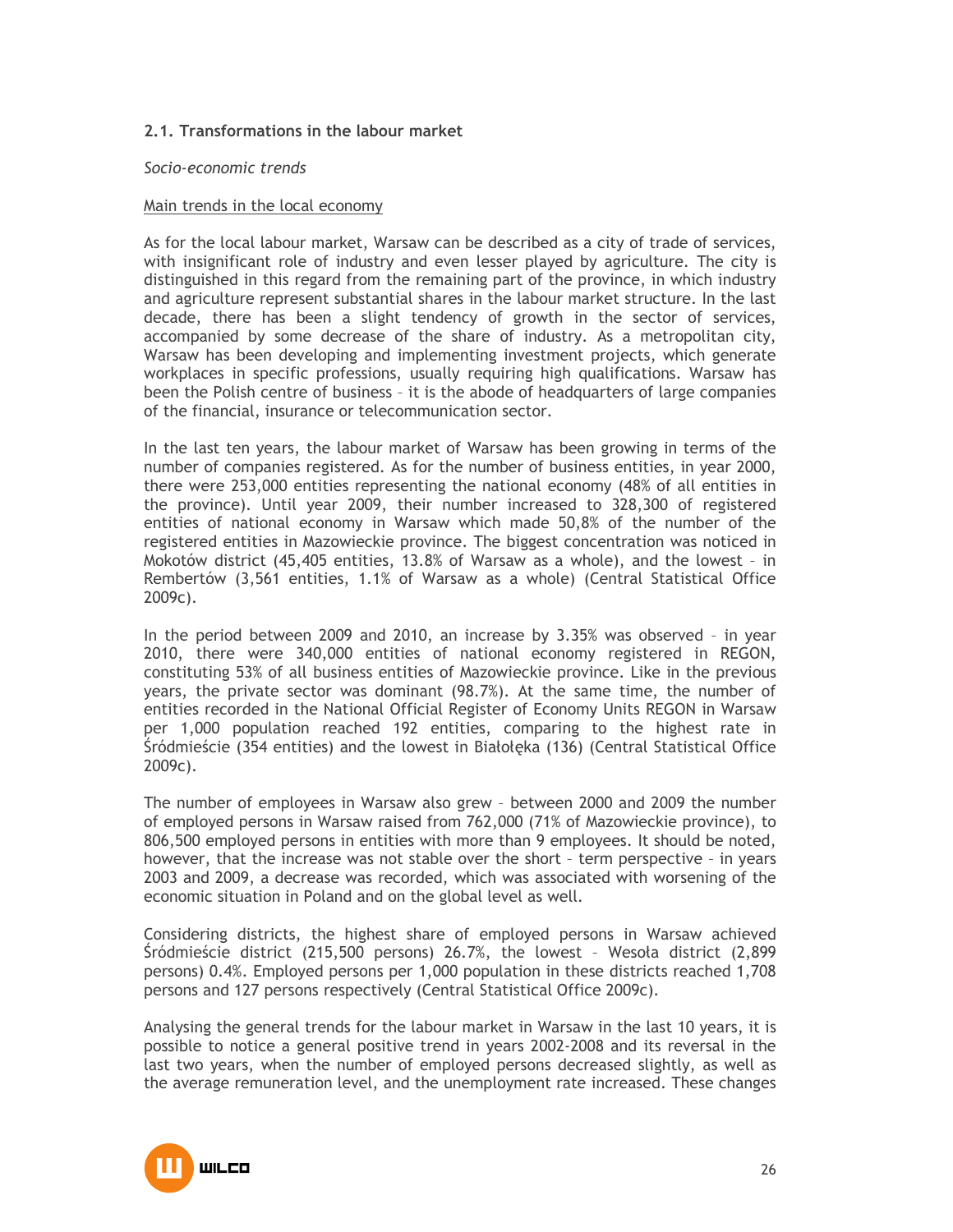should be associated mainly with the global economic crisis; it is also difficult to determine whether they will be short- or long-term changes.

A significant component of analysis of the economic situation of Warsaw is the GDP level. Since 1999, the real GDP has been increasing systematically (from PLN 84 billion – 21 billion EUR - at the annual average growth rate of 5%). In year 2007, GDP amounted to PLN 160 billion (40 billion EUR), which constituted almost 6% of GDP in the entire province. The most dramatic increase was observed in years 2004–2005, when the average annual GDP increase rate amounted to 9%. The capital city status is an important factor determining the dynamic socio-economic development of Warsaw city. In 2008, the value of gross domestic product for Warsaw amounted to 169 mld PLN (43 mld EUR). Share of Warsaw in generation of gross domestic product was 13.2% of the national GDP and 61.6% of the Mazowieckie province. At the same time, the highest level of gross domestic product per capita was recorded in Warsaw (98,854 PLN, 2,471 EUR) exceeding the national average by 195.4%, and Mazowieckie average by 87.3% (Central Statistical Office 2008c; Central Statistical Office 2010a).

The high GDP share in Warsaw is accompanied by substantial investment expenditures. Their increase every year (PLN 16 billion – 4 billion EUR – in 2008), as well as the fact that 66% of all expenditures of the province are located in the capital city, indicates the great potential of Warsaw. In 2002, as much as 72% of all investment expenditures in the province were designated for Warsaw. Although the subsequent years brought some insignificant decrease in the share, even over the long-term perspective, it can be expected that it will amount to more than 60%. The largest part of the expenditures have been dedicated to the market service sector.

#### Structure of the labour market

The data shows that at the end of year 2010, almost 1 million people were legally employed in the capital city. It should be kept in mind, however, that the statistics to not encompass all of the employed – many people fail to register their activity, working on the grey market. Among the legally employed, the largest share of almost 22% works in trade, and 16% in industry. Dominant trades in Warsaw according to employment structure are: services associated with real estate management, business activity, repairs, trade and production. In the last decade, the share of those employed in services in Warsaw has been growing, mainly at the expense of industry and construction.

The labour market structure varies slightly in the case of women and men. The largest percentage of women is engaged in real estate management, business activity and repairs – this shows that they are mainly employed by those market sectors, which are characterized by higher earnings level in comparison with non-market sectors. The data shows that almost 1 million people worked at the capital city legally at the end of year 2010.

In the period of 1999–2002, the number of employed women was about 390,000, out of which 49% worked in the public sector. A breakthrough year 2003, in which the number of employed women was the lowest in the analyzed decade. The subsequent periods brought an increase in the number of women employed. The percentage of women working in industry has been decreasing (33%), while, since 1995, a relatively stable increase in employment of women in the service sector has been noticeable. Analyzing the sector of market and non-market services, we can see that the share of market services is much higher (constituting about 63%). The sector of non-market services employs about 26% women. At present, the number of women employed by the private

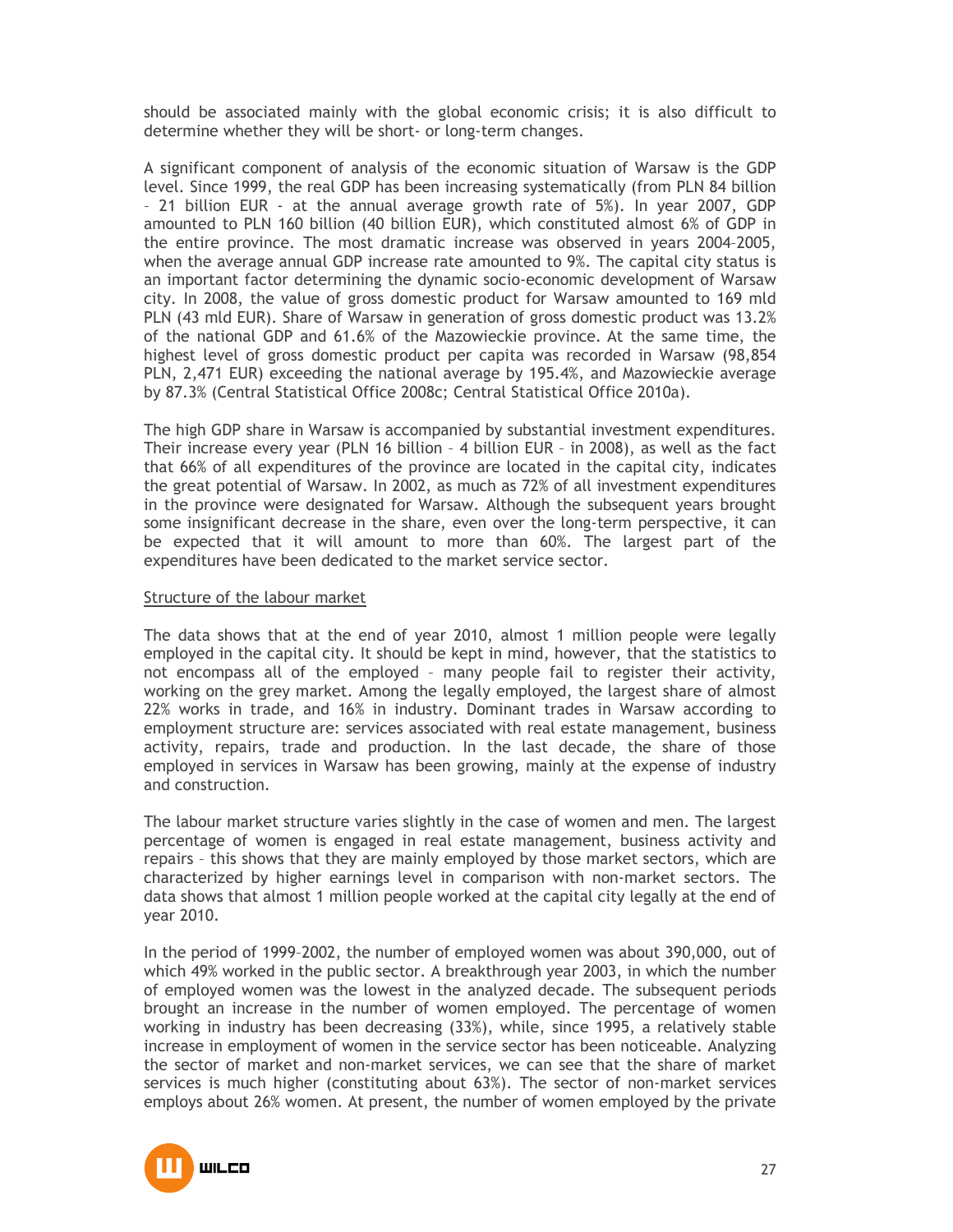sector is higher in comparison with the public sector, which, considering the higher level of earnings in the private sector, may be treated as an indication of improvement of the situation of women on the labour market. Thanks to the growing level of employment of women and concentration of females in the better-paid sectors, Warsaw can be referred to as a city, which provides women with opportunities of development in more profitable trades. The tendency of increase in employment of women in the private sector and the non-market services sectors makes Warsaw a relatively attractive place of employment for women in the context of the entire country. However, women are still earning less than men on the same positions, and they need more time to find a job (CBOS 2010).

#### Unemployment

Warsaw has the lowest unemployment rate in Poland. In years 2000-2008, this rate had been dropping successively. From 3.2% in 2000, it decreased to 1.9% in year 2008, but in years 2002, 2004 it amounted to more than 6%. In 2009 the number of registered unemployed persons in Warsaw reached 31,300 persons, which makes the lowest unemployment rate in the country (2.8%). The highest unemployment is noticed in Praga-Południe district (12.8%), the lowest in Wilanów district (0.6%). Due ot the economic crisis further raise of the unemployment rate was noted in Warsaw in 2010 (3.4%). At the end of January 2011, the number of unemployed in Warsaw was about 40,000 inhabitants, which represents the unemployment rate of 3.5% in the professionally active group. At present, the negative trend is reversing slowly (The unemployed and the unemployment rate according to province, subregion and district, Central Statistical Office 2011b).

In year 2010, in all district of Warsaw, the number of the unemployed increased. The highest increase was recorded in the district of Mokotów – by 1001 persons and in Wola – by 981 persons, and the lowest – in the district of Wilanów – by 60 persons; it should be noted that this district was also characterized by the lowest number of persons registered at the Labour Office of the Capital City of Warsaw.

In 2009, the share of women among the registered unemployed was 48%. In the period of 2004-2008, a tendency of decrease was observed among the unemployed women, regardless of the period of unemployment. In year 2008, the share of women unemployed for more than 1 year decreased by almost 54 percentage points in comparison with 2004. At the same time, the number of women unemployed for 1 to 2 years decreased as well. Earlier, the unemployment rate among women was on the average higher by 15%; at present, most of the unemployed (52%) are men. Women tend to get jobs increasingly often, they establish their own businesses, they are eager to learn.

Among the registered unemployed, the most numerous is the age group of 24-34 (30% of all unemployed). In year 2010, the number of the registered unemployed belonging to this group increased by 1870, which was the highest increase among all age groups. At the same time, it should be noted that young people often to not get registered as unemployed – instead, they keep searching for a job on their own. The second most numerous group are persons aged 45-54 (24%) – an increase by 1,393 in comparison with 2009 was recorded. The number of the unemployed aged 35-44 also grew substantially. The same can be said about the groups of persons aged 55-59 and 60-64, registered at the Labour Office. In 2010, in comparison with 2009, the number of registered unemployed below 24 years of age also increased – in year 2010, it amounted to 8.9% of all unemployed.

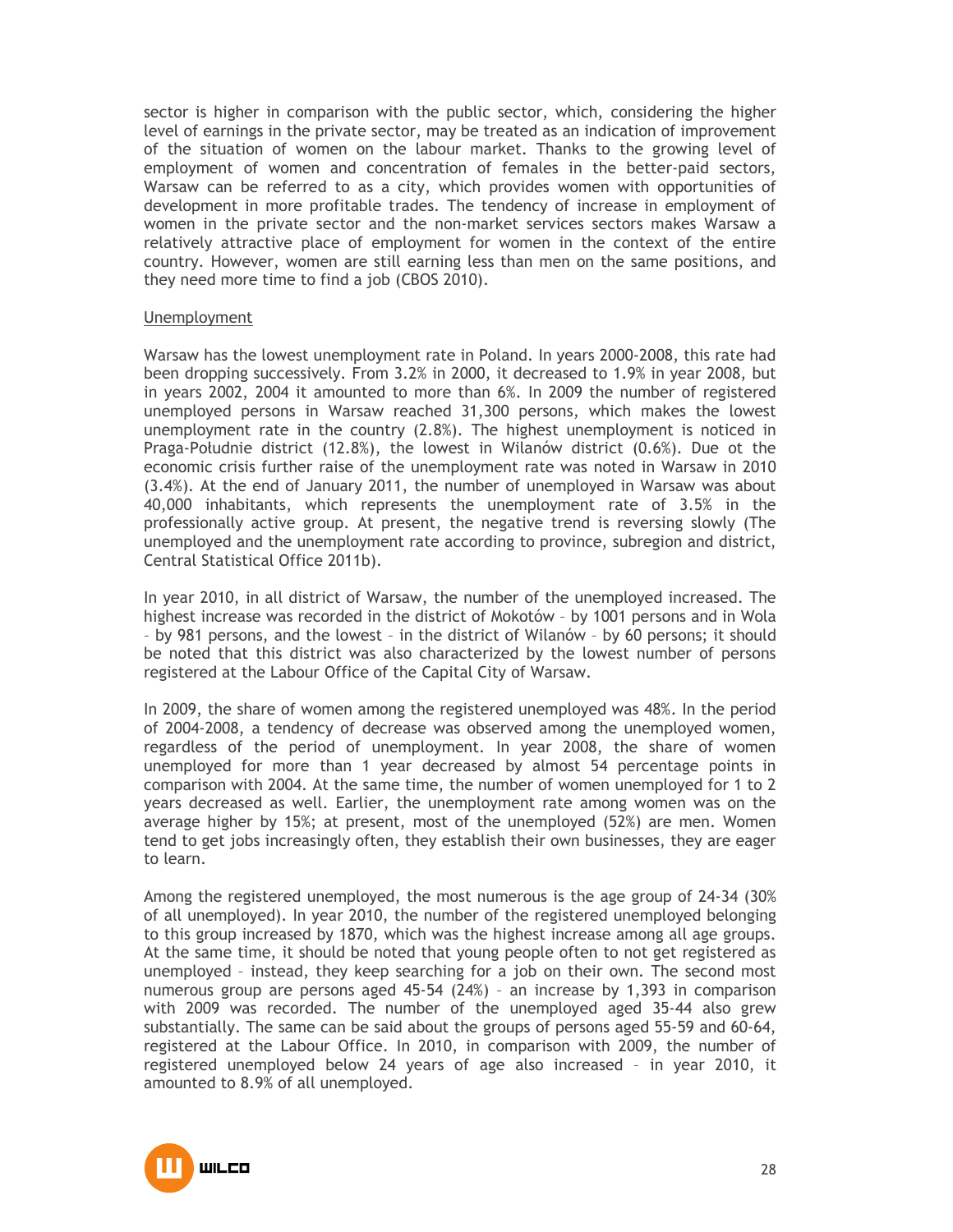According to data for year 2010, the most numerous groups among the unemployed registered at the Labour Office of the Capital City of Warsaw, the most numerous are groups of persons with postsecondary and secondary vocational education (25%), gymnasium education (ISCED 2A) and below (24%) and university education (24%). The least numerous is the group with secondary general education (11%).

In Mazowieckie province, the number of unemployed in all age groups has also become visibly higher. The highest increase was recorded among those aged 24-34 (by 3,628). This was the most numerous group of the unemployed (29%), while the second largest group consisted of persons aged 45-54 (21%). The smallest was the group of those aged 60-64 – 5,711, that is, 2% of all persons registered as unemployed. The unemployment rate by age group in the last quarter of 2010 was lowest for 55+ (4.2%)(large part of the people already retired), a bit higher for 35-44 (5.3%), 45-54 (5.8%), and 25-34 (8.2%). Highest unemployment rate was registered among the youngest group 15-24  $(18.8\%)$ .

The largest group among the unemployed in Warsaw are persons registered for 12-24 months – 30% (in Mazowieckie province, persons registered at the Office for 1-3 months and for 12-24 months – 20%), while the smallest group consists of those, who have been registered for more than 24 months – 7% of all of the registered unemployed. In Mazowieckie province, the smallest is the group of those, who have been unemployed for one month or less – 10%.

Among the unemployed women, registered at the Labour Office of the Capital City of Warsaw, the most numerous group – constituting 30% - was that of women aged 25-34 years (in Mazowsze 28%) and women aged 45-54, who constitute 26% of all those registered (in Mazowsze 22%). The most numerous group among the unemployed women in Warsaw are women with grammar school education or below (25%). The subsequent most numerous groups consist of women with postsecondary and secondary vocational education – 24%, university education – 23%, general secondary education – 15%, vocational education – 13%.

The number of the long-term unemployed at the end of December 2010 was 17,600 – 45.6% of all unemployed. It should be added that one year earlier, this group constituted 26.6% of all unemployed.

On December  $31<sup>st</sup>$ , 2010, the right to benefit was applicable to 6 429 unemployed persons (16.6% of all registered unemployed), including 3,372 women. In year 2010, the number of the unemployed entitled to benefits dropped by 15% in comparison with 2009 due to higher demand for employees.

As for age groups, in the last decade, the share of persons below 25 years of age among all unemployed dropped (from 20% to 8.9%) – a similar tendency can be observed in the entire Mazowieckie province and the country. At the same time, the share of the group aged 25-34 increased (from 19.5% to 30.2%). The same tendency could be observed at all three territorial levels of analysis; however, in Warsaw, this trend was particularly well visible.

Nevertheless, in general, Warsaw is characterized by improving situation of the unemployed, mainly due to a decrease in the share of the long-term unemployment. Analyzing the structure of unemployment according to gender and age, it can be stated that persons aged 25-34 with the shortest work experience are in the most difficult situation. Despite the decreasing share of unemployed women, estimates show that women find it more difficult to get a job (CBOS 2010).

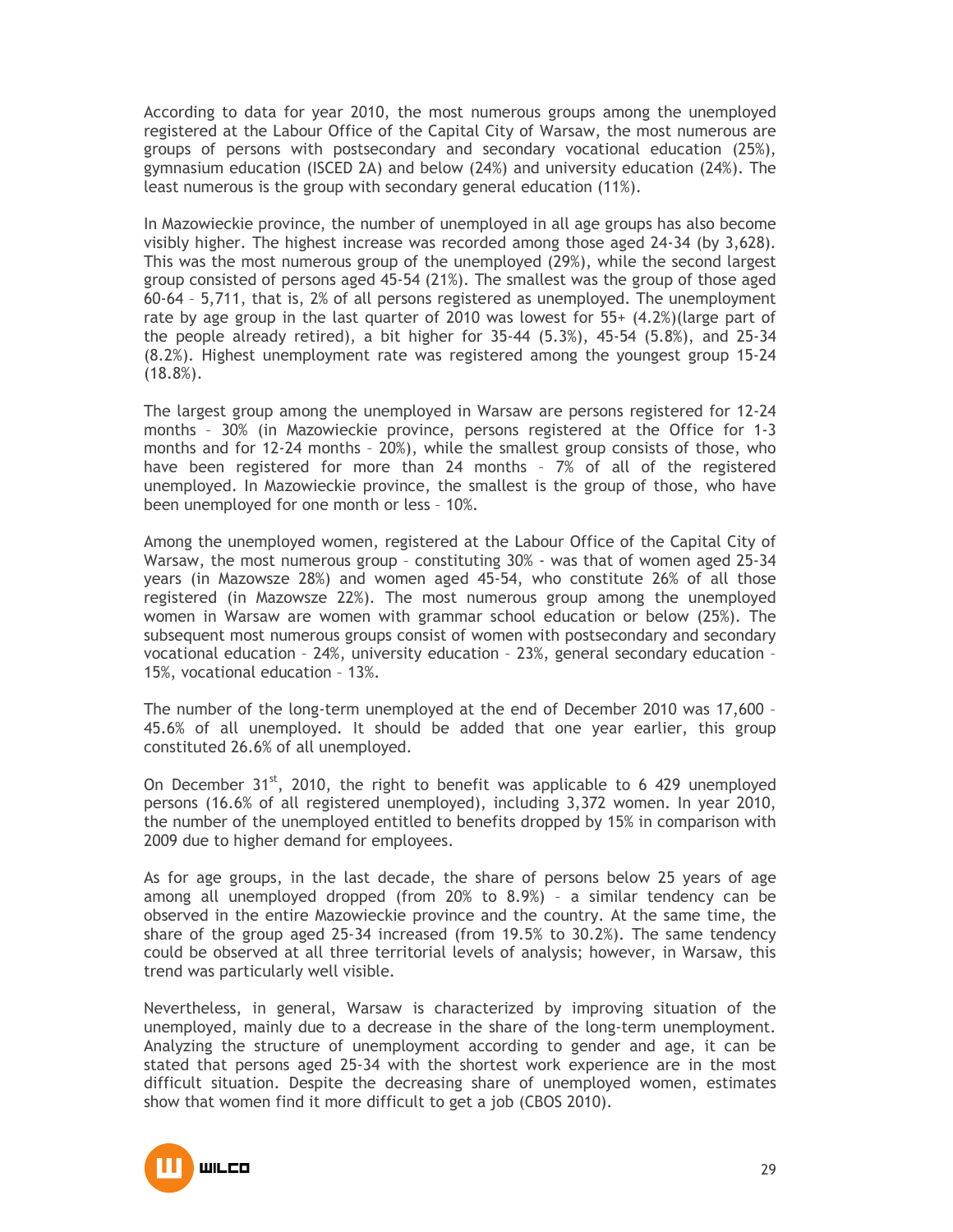#### Grey labour market

According to the studies prepared for the labour resort, as well as reports of various research institutes, as many as 30-40% of the registered unemployed perform additional jobs to get some money in addition to the unemployment benefit. The State Labour Inspection discovered about five hundred cases of this kind last year. According to the research of the Polish Agency for Enterprise Development, as many as 10% of the unemployed admit having worked illegally during the last year. The labour resort estimates that their number is 3 to 4 times higher (Polish Agency for Development of Entrepreneurship 2010).

Most often, persons receiving benefits perform seasonal jobs in agriculture, construction, hospitality, catering, as well as small production plants. It is difficult to calculate how many benefit recipients get additional earnings on the grey labour market, and to determine the level of their income.

Among the unemployed, who engage in paid work, dominant are young people between 20 and 30 years of age. Some of them are graduates, who get registered at the labour office to get insurance. They perform illegal work below their qualification level. Another large group are persons aged 55 or more, usually with low qualifications. They constitute about 30% of all workers on the grey labour market (Kryńska *et al.* 2008).

Among the unemployed, who have admitted to work illegally, only 20% declared they worked illegally to avoid paying taxes, and 12% stated openly they did not sign a contract of employment to avoid losing the unemployment benefit and the free healthcare services. The illegal workers earn as much as those employed legally. This situation is profitable for employers, who are able to save on social insurance and taxes. For an unemployed person, entitled to benefits, it is also advantageous, as the state pays social insurance premium for them (Szara strefa kwitnie… 2011).

In the research project commissioned by NBP, the entrepreneurs assess that in Warsaw, the average percentage of illegal workers is 31%. The respondents declare that they are mostly employed in the construction sector (28.1%), small trade and household care services (15.4% each) and in services (14.4%). Illegal employment is most popular among the micro- (50%) and small enterprises (38.9%). According to respondents, the percentage of registered unemployed, who work illegally in Warsaw is 48.7%, a in Mazowsze – 42.7% (NBP 2006).

#### Impact of the financial crisis

See "Main trends in the local economy".

#### Wages

In the last decade (2000-2010), gross remuneration in Warsaw increased from 3,000 PLN (750 EUR) to 4,800 PLN (1,200 EUR). In year 2009, the average monthly remuneration in the enterprises sector was equal to 4,650 PLN (1,162 EUR), and at the end of December 2010 – gross 4,800 PLN (1,200 EUR) (Central Statistical Office 2009b). In the capital city, the best earnings are recorded at private companies – on the average, 5,000 PLN (1,250 EUR) – in 2010, the average earnings in the private sector were 21.6% higher than in the public sector. Earnings above the average level were attained by specialists (lawyers and architects – more than 7,000 PLN = 1,750 EUR) and

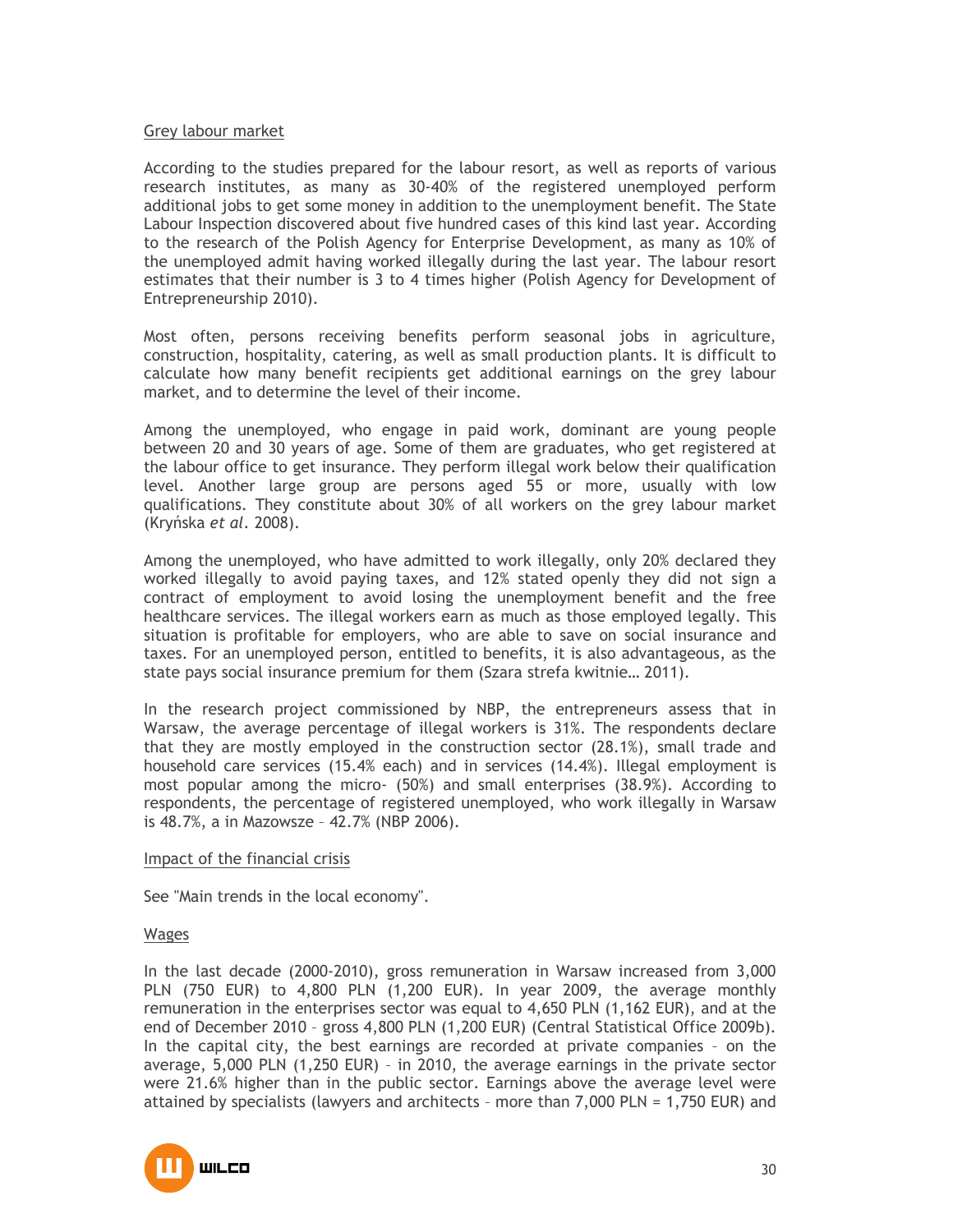construction employers. The lowest – 2,600 PLN (650 EUR) – were the earnings of administration employees.

Analyzing the average gross monthly remuneration in Warsaw, it can be stated that it is 11% higher than in the entire province. In year 2002, it amounted to 3,238 PLN (810 EUR) to increase to the level of 4,504 PLN (1,126 EUR) in 2008. It is estimated that the rate of increase of the earnings level in the coming years will be equal to about 5%.

Considering all variables that exert impact on shaping of economic trends, it should be noted that Warsaw is a very attractive workplace for all social groups. The positive image of the capital city as the potential workplace is also shown by the positive migration balance. This correlation is mostly typical for urban areas, indicating the strong advantage of inflow of population over the outflow.

Considering the level of earnings for employees, it can be concluded that Warsaw is the best place in the province to get a well-paid job. The rich offer of the labour market and the high level of earnings motivates people to search for jobs in the area, resulting in a high migration balance. The subregion of Warsaw is characterized by a much better market condition than the remaining subregions of the province. Higher average wages, substantial expenditures for development of the existing entities and establishment of new ones provide an opportunity for access to state-of-the-art technologies, and thus professional development of individuals. Better market opportunities exert impact on all social groups; however, it seems particularly attractive for women, whose share in migration is about 56%. As a result, in years 2003-2007 more than 11,000 women got registered as permanent residents in Warsaw, and almost two times left were removed from the residence registers.

Situation of young people on the labour market (see also "Unemployment")

Research conducted by SMG/KRC shows that among the unemployed in Warsaw, age is a significant determining factor for unemployment – mostly persons aged 45 or older pointed to their age as the reason for being unable to find a job. Young people (up to 34 years of age) show more courage in engaging in behaviours associated with professional activity – they tend to change jobs more often, if they are not satisfied with the conditions or if another position seems more attractive. Among the youngest respondents (up to 24 years of age), the percentage of those, who have never worked, is very high – this group suffers from lack of experience, which is a significant barrier reducing their attractiveness in the eyes of the potential employers.

Warsaw faces the problem of insufficient use of the potential of young people, who entered the labour market in years 2002-2006 and 1995-1997. This is mainly caused by the fact that they start their employment in the period of a bad economic condition, thus facing a greater risk of unemployment at all stages of their career and having less opportunities for professional promotion and good earnings. Problems of this kind are encountered in Warsaw by about 50,000-60,000 people, who are the aim of the city's professional activation programmes (such as "The Start of the Young") (Social Strategy of Warsaw 2008).

High diversity of the labour market, typical for a big city – where large companies generate the supply of well-paid jobs (managerial staff, consultants etc.) on one hand and the poorly paid jobs in the sector of services (e.g. shop management) on the other hand, is often reflected by employment below the worker's qualification level, particularly in the case of young people from outside Warsaw, who graduate from university here and stay at the capital, expecting to develop their professional career.

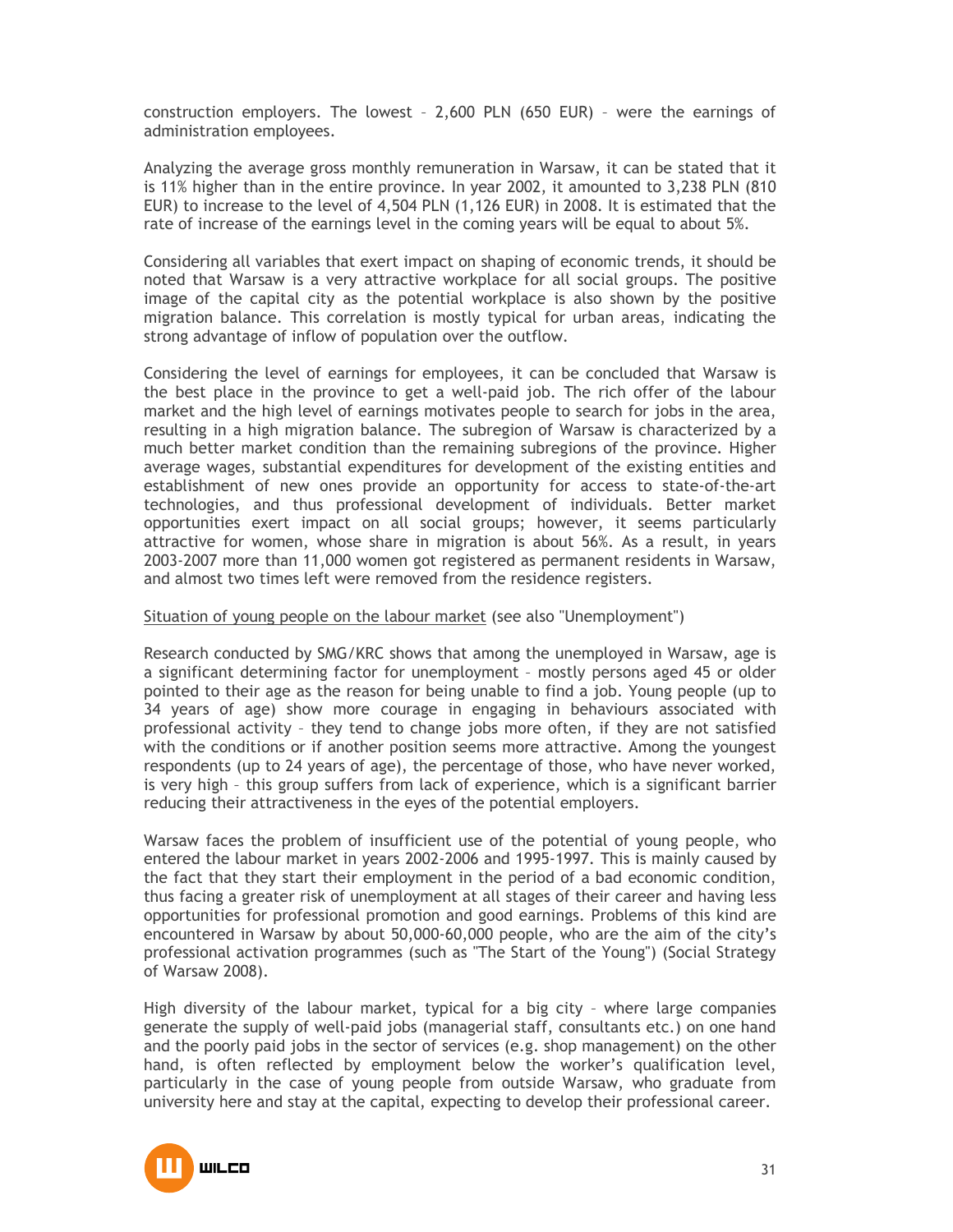Also, one of the main problem faced by the young people is a lack of compatibility between educational system and job market requirements. It is a general problem of the Polish educational system which does not place emphasis on skills that are useful on the job market, i.e. project management, financial planning or planning the path of self-development. As a result, young people when finishing high school or university are not ready to make real decisions on labour market or to evaluate realistically their skills. It is a very important issue if we take into account that a part of youth does not continue their education at higher level or some of them start their job career during studies. Many young people start their studies or enter the job market right after the matriculation, what often involves taking loans and additional expenses. In the face of the lack of financial management skills among the youth, it may cause numerous problems. Because of these reasons, the necessity of providing them with skills that could help them to take part in the consumer market, arises.

#### Problems of young people in Warsaw

Young people, due to lower maintenance costs, often live in districts, which are further away from the central part of Warsaw, which results in an unfavourable demographic structure of the city space and strengthening of socio-demographic diversity of the settlements and districts of Warsaw. The worsening demographic relations in Warsaw, the division into areas inhabited by young and elderly people, is often associated with shortages in terms of social and childcare infrastructure in districts dominated by young people (Social Strategy of Warsaw 2008).

Another problem is that the young inhabitants of poorer districts of Warsaw (e.g. Praga Północ) are often passive and don't even try to change their life. Their passive attitude toward life is often inherited from their parents and grandparents registered unemployed for years and benefited from social security most of their adult life).

Another problem is low level of civic engagement and therefore little influence of young people on their local environment. Young people don't participate in local community, some even become aggressive offenders who refuse to get any support. Also, a huge gap between financial situation of youngsters from poor and rich Warsaw districts frustrates young people, who spend time in rich shopping centres, observing differences between their streets and the centre of modern Warsaw (YEPP Programme).

#### *Public regulation*

#### Division of responsibilities

See General introduction.

Changes in governance

See General introduction.

Welfare programs

The employment services of Warsaw, coordinated by the Labour Office of the Capital City of Warsaw, implement a number of standard activities (similar to those in other parts of the country), as well as special initiatives to improve the situation on the local labour market.

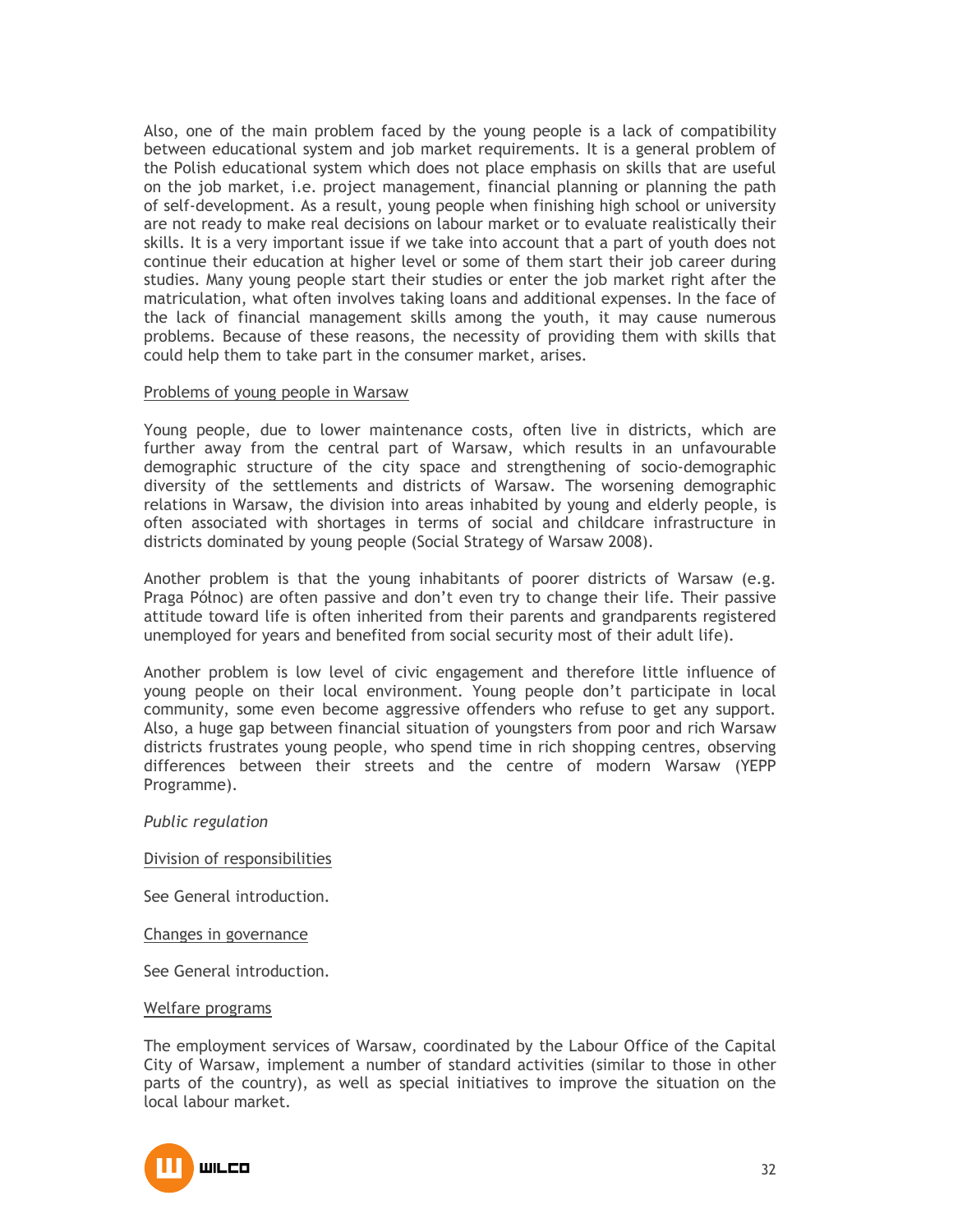The standard activities include job agency, vocational consulting, trainings for the unemployed, cooperation with employers, organization of trainings, practices and intervention works, subsidies for workplaces or funds for initiation of business activity.

At the end of year 2009, at the Labour Office of the Capital City of Warsaw, the Professional Activation Centre (PAC) was established. PAC is the organizational unit of the office, which supports people in returning on the labour market through the services of job agencies, councillors and specialists for professional career development. PAC employees (job agents, professional councillors, professional career development specialists) render the labour market services using the available tools, which allows them to make proposals and cooperate with the clients.

In year 2010, the Labour Office of the Capital City of Warsaw implemented new software for registration and management of job-seekers. The job agency services use the database containing crucial information on the unemployed, the employers and the job offers published. Job agency is conducted in form of individual, direct contacts between the job agent and the clients of the Office (e.g. job-seekers, the unemployed and employers), as well as in form of information exchange and labour trade fairs. Contacts with employers are maintained. Employer cards are kept in electronic format. Acceptance of job offers and their publication takes place using the information boards, multimedia kiosks, the Web page of the Office and publications in the "Oferta" periodical, as well as on such Web portals as Monster.pl, infoPraca.

Since 2009, the program "Job from the Internet" has been implemented, based on the idea of using the IT network for job agency purposes. Thanks to the network of "multimedia kiosks" and computers with access to the Internet, the unemployed and job-seekers can easily access a large number of job offers, portals offering jobs and current labour market information.

The Labour Office of the Capital City of Warsaw, together with the Office for the Housing Policy of the Municipal Office of Warsaw, implements the programme "Premises for the Resourceful", addressed to the unemployed, who are planning to launch their own business activity, using the premises owned by the city of Warsaw. Rent rates can be lowered for the period of no more than 18 months, and they are established through negotiations. In 2010, 16 certificates were issued to the unemployed participating in the programme.

In year 2010, the Labour Office obtained 1,542,900 PLN for implementation of tasks associated with professional activation of the unemployed. These funds allowed for participation of 136 persons in vocational trainings, organized individually, and thus adapted to the demands of employers on the local labour market.

Another labour market instruments used within the framework of the programme were funds for launching of business activity, which allowed 55 persons to start their own business.

Another programme implemented was "Look. You can afford this!", addressed to the unemployed below 30 years of age. The main objective was to provide 250 participants of the programme with the appropriate competences, qualifications and experience in the work environment, allowing them to get and maintain jobs. Involvement of the labour market services and instruments allowed for creation of individual professional activation paths, using the Individual Action Plan (IAP), as well as increasing of involvement of participants in the process of searching for a job, increasing their sense

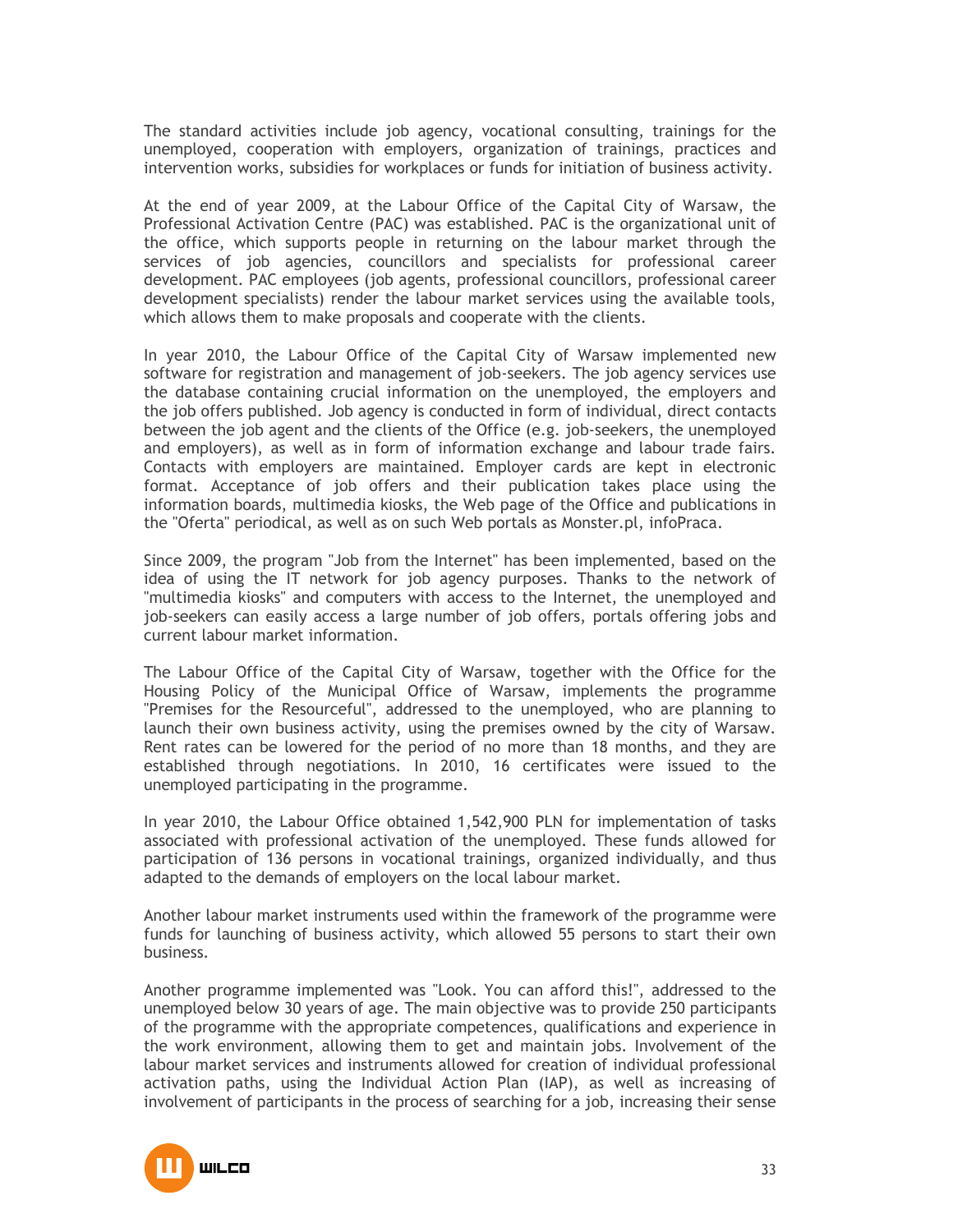of independence and self-confidence and providing them with social competences, valued on the local labour market. The programme allowed 240 persons to get professional experience thanks to professional practice, and the young people got familiar with the duties associated with performance of work duties, the work environment and division of roles in a team.

Job consulting was conducted on everyday basis, as well as professional information for the unemployed and for job-seekers; there were employees on duty at the vocational information rooms. Group information meetings were organized, dedicated to the labour market services and instruments. Professional councillors initiated, organized and conducted group consulting for the unemployed and for job-seekers. There were cycles of classes according to the "Inspiration Course" programme, which is aimed at getting the participants motivated to take care of their future more actively and to maintain contacts with the labour market. A workshop "CV on Video" was also conducted, which resulted in preparation by each of the participant of their own portrait in multimedia format, constituting a modern form of communication of the candidate with the potential employers.

Job councillors continued to support young people in the decision-making process associated with education and career. Lectures and consultations on preliminary career development were conducted during the meetings "Youth and Career" in the district of Praga, during the "Warsaw Salon of Secondary School Graduates" and on the invitation of the Principal of the General Education Secondary School of Casimir the Great. Within the framework of the "Entrepreneurship Week" at the Complex of Clothing, Hairdressing and Cosmetic Schools, information meetings were conducted with students of the highest grades, presenting the activities of the Office to support professional activation and entrepreneurship. A job councillor and a job agent participated in a meeting with students of the Institute of Social Policy of Warsaw University, dedicated to the tasks of the Public Employment Services and practical aspects of work and professional requirements with regard to job agency and consulting.

Within the framework of cooperation with the Penal Institution of Warsaw – Białołęka, information meetings were conducted for those convicts, who will end serving their term shortly to prepare them to return to the labour market.

Moreover, a vocational councillor supported the works of the Commission for Repatriation and Settlement of the capital city of Warsaw, which helps Polish expats returning to Poland. Vocational councillors participated in consultations, organized by the Office at companies conducting group dismissals of employees during the conferences "Work – Life Programmes as the factor of competitiveness of companies and shaping of the social work environment", "Warsaw inhabitants from Vietnam and from beyond the Eastern Border", "Tigers of Career", "Partnership to support social economy: local social cooperatives".

In the period 18-24.10.2010, vocational councillors participated actively in the  $2^{nd}$ National Career Week. The objective of this action was to inspire and promote the nationwide and local initiatives for supporting conscious planning and selection of education, profession and place of career. Within the framework of the activities conducted, the following activities were carried out: individual consulting, preparation of job application documents, preparation for a job interview, competence and vocational preference tests and the "Inspiration Course" (Provincial Labour Office 2010, 2011).

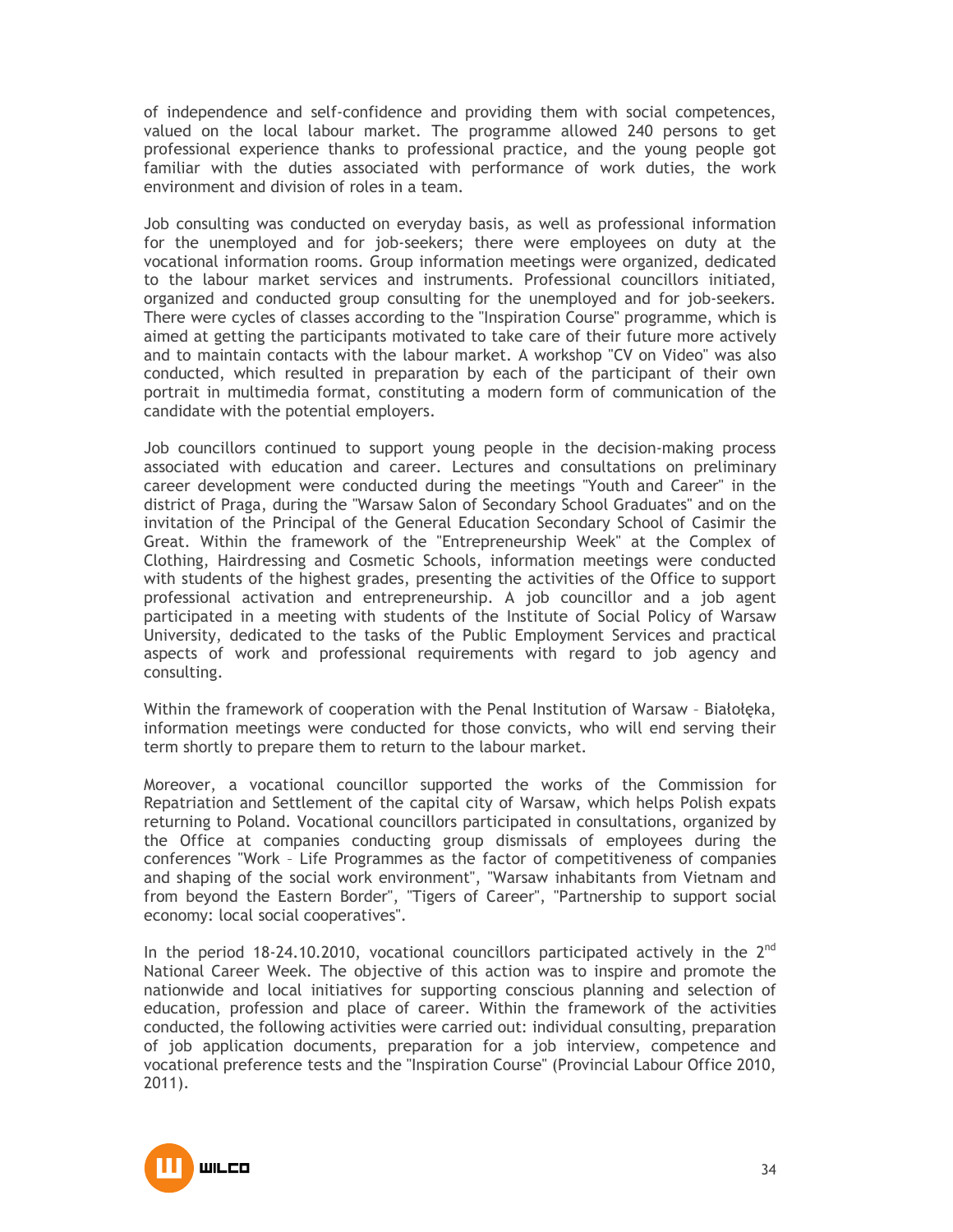#### Changes of public expenditures

Since January 1st, 2010, the unemployment benefit in Warsaw increased. At present, it amounts to gross PLN 717 per month (180 EUR), which is 142 PLN (35 EUR) more than in 2009. The rules of granting and payment of unemployment benefits are based on the act of April 20th, 2004 on promotion of employment and institutions of the labour market. However, the increased benefit has been granted only to those, who registered at the labour offices after January 1st, 2010. Those registered earlier are only entitled to the lower benefit amount.

In Warsaw, the full benefit amount is granted for the first three months of unemployment. This means that since January 2010, those of the unemployed, who had worked for 5 to 20 years, will receive 717 PLN for three months (those, who had worked for less than five years, they will get 80 percent of this amount, and those, who worked for more than 20 years – 120 percent). After that, the benefit is reduced; after January 1st, 2010, it will amount to 563 PLN (141 EUR).

At present, in the area of operation of the Labour Office of the Capital City of Warsaw, the benefit payment period is 6 months, while the unemployed aged 50 or more, who had worked for 20 years or more, are entitled to receive the benefit for the period of 12 months.

|  | Annex A. Transformations in the labour market: indicators |  |  |  |  |
|--|-----------------------------------------------------------|--|--|--|--|
|--|-----------------------------------------------------------|--|--|--|--|

| 2000 | 2001 | 2002 | 2003 | 2004 | 2005 | 2006 | 2007 | 2008                                            | 2009  |
|------|------|------|------|------|------|------|------|-------------------------------------------------|-------|
|      |      |      |      |      |      |      |      |                                                 |       |
|      |      |      |      |      |      |      |      |                                                 |       |
|      |      |      |      |      |      |      |      |                                                 | 806.5 |
|      |      |      |      |      |      |      |      |                                                 |       |
|      |      |      |      |      |      |      |      |                                                 |       |
| 456  | 455  | 439  | 414  | 429  | 439  | 446  | 463  | 485                                             | 470   |
|      |      |      |      |      |      |      |      | 762.4 761.1 740.6 698.7 726.4 746.1 759.4 789.9 | 829.5 |

Table 1.1 - Employment in Warsaw 2000-2009

Source: Statistical Yearbook of Warsaw 2006, 2007, 2008, 2009, 2010.

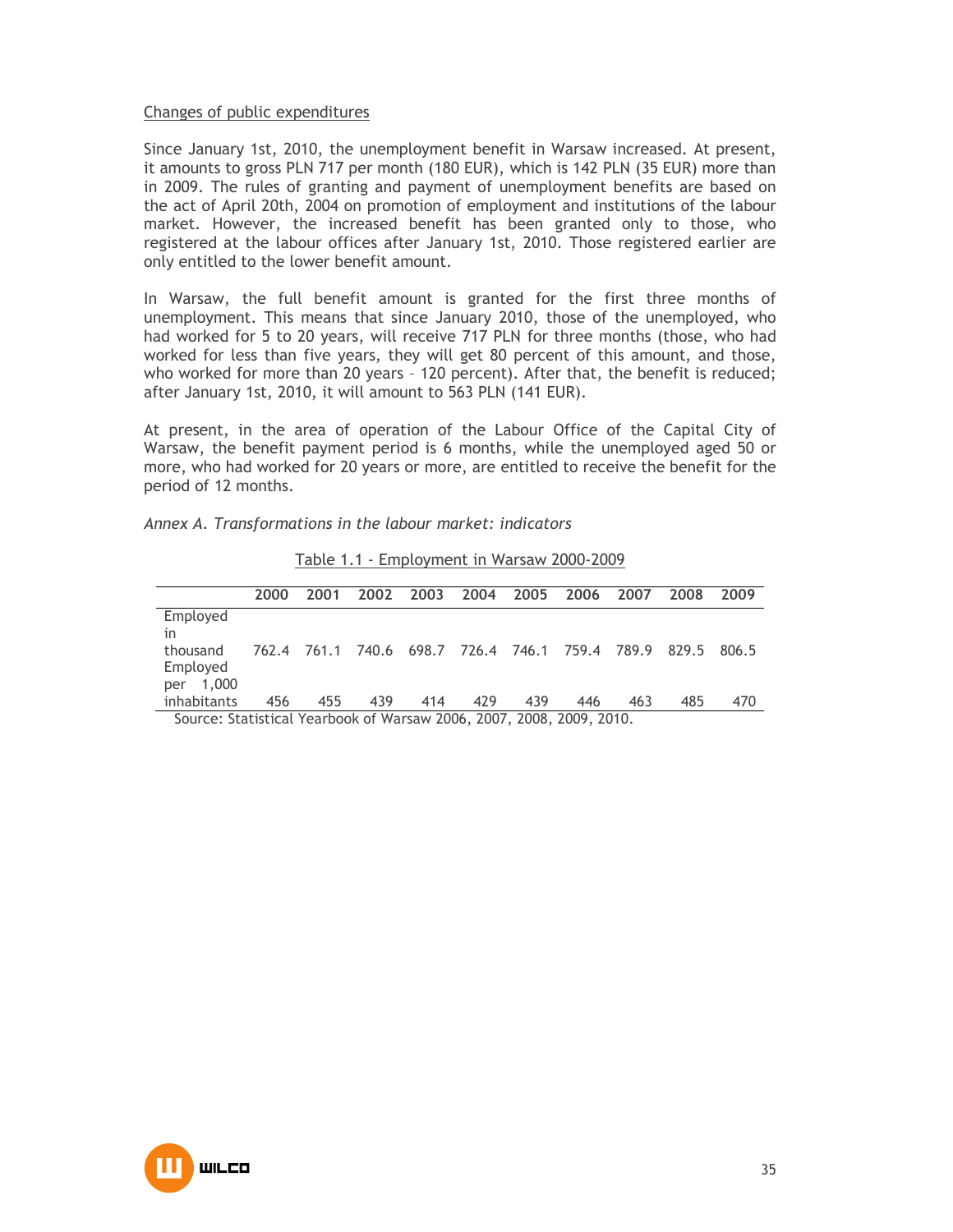| Level of unit                                                                                                                      | 2005 | 2006 | 2007 | 2008 | 2009 |
|------------------------------------------------------------------------------------------------------------------------------------|------|------|------|------|------|
| NUTS-1 (Poland)                                                                                                                    |      |      |      |      |      |
| Agriculture, forestry, hunting and fishing                                                                                         | 21.5 | 21.0 | 20.4 | 19.9 | 20.0 |
| Industry and construction                                                                                                          | 29.4 | 29.8 | 30.2 | 29.9 | 28.6 |
| Trade; repair of motor vehicles; transport and<br>warehouse management; hospitality and catering;<br>information and communication | 17.1 | 17.3 | 17.8 | 18.7 | 18.8 |
| Financial and<br>insurance activity; real estate<br>management;                                                                    | 3.9  | 4.0  | 4.0  | 4.0  | 3.9  |
| Other services                                                                                                                     | 28.2 | 27.9 | 27.7 | 27.5 | 28.7 |
| NUTS-2 (Mazowieckie)                                                                                                               |      |      |      |      |      |
| Agriculture, forestry, hunting and fishing                                                                                         | 19.8 | 19.5 | 18.8 | 18.0 | 18.2 |
| Industry and construction                                                                                                          | 20.7 | 21.3 | 21.3 | 20.3 | 19.6 |
| Trade; repair of motor vehicles; transport and                                                                                     |      |      |      |      |      |
| warehouse management; hospitality and catering;<br>information and communication                                                   | 22.5 | 22.4 | 23.1 | 24.6 | 24.3 |
| Financial and<br>activity;<br>real<br>estate<br>insurance                                                                          |      |      |      |      |      |
| management;                                                                                                                        | 6.6  | 6.7  | 7.2  | 7.2  | 6.9  |
| Other services                                                                                                                     | 30.5 | 30.2 | 29.7 | 29.9 | 31.0 |
| NUTS-3 (Warsaw)                                                                                                                    |      |      |      |      |      |
| Agriculture, forestry, hunting and fishing                                                                                         | 0.5  | 0.6  | 0.6  | 0.6  | 0.4  |
| Industry and construction                                                                                                          | 16.6 | 17.1 | 16.7 | 14.9 | 14.9 |
| Trade; repair of motor vehicles; transport and<br>warehouse management; hospitality and catering;                                  |      |      |      |      |      |
| information and communication<br>Financial and                                                                                     | 32.6 | 32.2 | 32.9 | 33.9 | 32.9 |
| insurance activity; real estate<br>management;                                                                                     | 11.1 | 11.4 | 12.3 | 12.4 | 12.1 |
| Other services                                                                                                                     | 39.1 | 38.7 | 37.5 | 38.2 | 39.7 |

Table 1.2 - Share of the employed in individual sectors of economy in %, years 2005-2009

Source: Central Statistical Office, Local Data Bank (own calculations).

#### Table 1.3 - Gross domestic product (GDP) per capita at current market prices (in EUR), years 2000-2008

| Level of unit | 2000   | 2001   | 2002   | 2003   | 2004   | 2005   | 2006   | 2007   | 2008   |
|---------------|--------|--------|--------|--------|--------|--------|--------|--------|--------|
| NUTS-1        | 4.900  | 5,600  | 5,500  | 5,000  | 5,300  | 6.400  | 7.100  | 8.200  | 9.500  |
| (Poland)      |        |        |        |        |        |        |        |        |        |
| NUTS-2        | 7.300  | 8,700  | 8,500  | 7,800  | 8,100  | 10,100 | 11,400 | 13.100 | 15.000 |
| (Mazowieckie) |        |        |        |        |        |        |        |        |        |
| NUTS-3        | 13,800 | 15.900 | 16,100 | 14.900 | 15,200 | 19.100 | 21,600 | 24.900 | 28.200 |
| (Warsaw)      |        |        |        |        |        |        |        |        |        |
|               |        |        |        |        |        |        |        |        |        |

Source: Eurostat, last update: 11.07.2011, extracted on 30.08.2011.

# Table 1.4 - Registered unemployment rate in years 2004-2010 (in %)

| Level of unit        | 2004        | 2005           | 2006 | 2007 | 2008 | 2009 | 2010 |
|----------------------|-------------|----------------|------|------|------|------|------|
| NUTS-1 (Poland)      | 19 $\Omega$ | 17.6           | 14.8 | 11.2 | 95   | 12.1 | 12.3 |
| NUTS-2 (Mazowieckie) | 14.7        | 13.8           | 11.8 | 9 O  | 73   | 9 N  | 9.4  |
| NUTS-3 (Warsaw)      |             | 56             | 4.6  | 7 Q  | 19   | 2 R  |      |
|                      |             | $\blacksquare$ |      |      |      |      |      |

Source: Central Statistical Office, Local Data Bank.

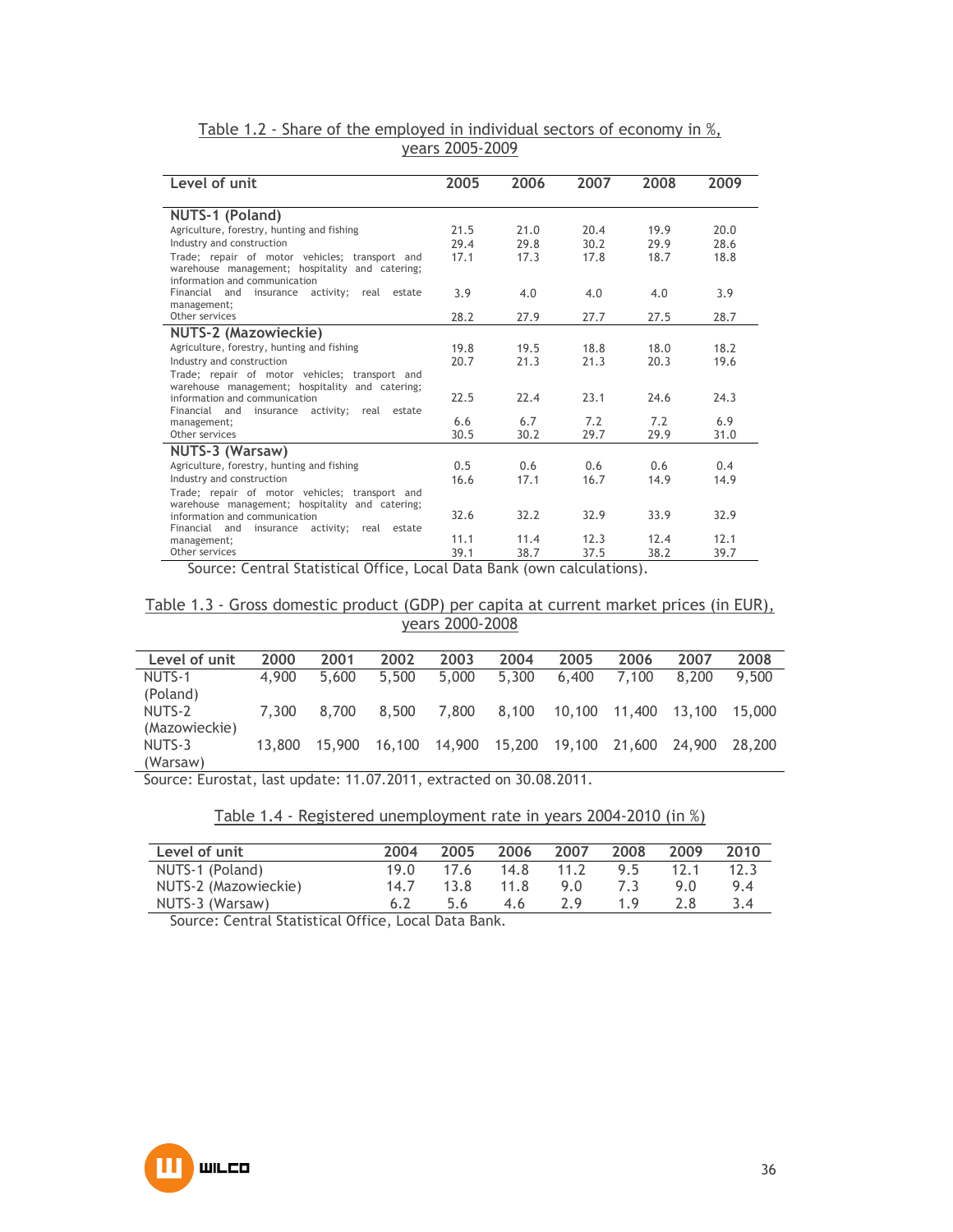| Level of unit                                                             | 200<br>0 | 200                      | 200                      | 200<br>3 | 200<br>4 | 200<br>5 | 200<br>6 | 200  | 200<br>8 | 200<br>9 | 201<br>0 |
|---------------------------------------------------------------------------|----------|--------------------------|--------------------------|----------|----------|----------|----------|------|----------|----------|----------|
| NUTS-1<br>(Poland)<br>NUTS-2                                              | 55.2     | 52.7                     | 51.2                     | 51.5     | 52.3     | 53.6     | 56.5     | 58.2 | 56.6     | 51.1     | 51.9     |
| (Mazowieckie                                                              | 53.1     | $\overline{\phantom{a}}$ | $\overline{\phantom{a}}$ | $\sim$   | 49.4     | 50.0     | 52.0     | 53.4 | 52.6     | 48.1     | 48.3     |
| NUTS-3<br>(Warsaw)<br>Carrier Control Chatistical Office Local Data Danle | 53.7     | 50.3                     | 49.5                     | 51.2     | 50.6     | 51.6     | 52.8     | 53.3 | 52.9     | 47.7     | 53.7     |

Table 1.5 - Share of women among the unemployed in %, years 2000-2010

Source: Central Statistical Office, Local Data Bank.

Table 1.6 - Share of women among the unemployed with university education in %, years 2004-2010

| Level of unit                                                                                                                                 | 2004 | 2005 | 2006 | 2007 | 2008 | 2009 | 2010 |
|-----------------------------------------------------------------------------------------------------------------------------------------------|------|------|------|------|------|------|------|
| NUTS-1 (Poland)                                                                                                                               | 64.9 | 66.2 | 67.4 | 67.6 | 66.6 | 64.6 | 66.9 |
| NUTS-2 (Mazowieckie)                                                                                                                          | 63.6 | 64.2 | 65.9 | 66.0 | 65.2 | 63.8 | 65.5 |
| NUTS-3 (Warsaw)                                                                                                                               | 59 K | 59.6 | 60.7 | 58.3 | 58.8 | 58.5 | 60.2 |
| $\mathcal{L}$ . The $\mathcal{L}$ such that $\mathcal{L}$ is the set of $\mathcal{L}$ is the set of $\mathcal{L}$ is the set of $\mathcal{L}$ |      |      |      |      |      |      |      |

Source: Central Statistical Office, Local Data Bank.

Table 1.7 - Share of women among the long-term unemployed in %, years 2004-2010

| Level of unit                                      | 2004 | 2005 | 2006 | 2007 | 2008 | 2009 | 2010 |
|----------------------------------------------------|------|------|------|------|------|------|------|
| NUTS-1 (Poland)                                    | 57.6 | 59.0 | 62.0 | 64.9 | 64.0 | 60.0 | 56.7 |
| NUTS-2 (Mazowieckie)                               | 53.6 | 53.9 | 55.8 | 58.8 | 59.3 | 55.5 | 51.3 |
| NUTS-3 (Warsaw)                                    | 52.4 | 53.2 | 54.2 | 55.2 | 55.3 | 51 2 | 46.0 |
| Source: Central Statistical Office Local Data Bank |      |      |      |      |      |      |      |

Source: Central Statistical Office, Local Data Bank.

Table 1.8 - Share of persons in a given age group among all unemployed in %, years 2000 and 2010

| Level of unit                                          |         | 24 and |      | $25 - 34$ |      | $35 - 44$ | 45-54 |      |      | 55 and older |
|--------------------------------------------------------|---------|--------|------|-----------|------|-----------|-------|------|------|--------------|
|                                                        | younger |        |      |           |      |           |       |      |      |              |
|                                                        | 2000    | 2010   | 2000 | 2010      | 2000 | 2010      | 2000  | 2010 | 2000 | 2010         |
| NUTS-1                                                 |         |        |      |           |      |           |       |      |      |              |
| (Poland)                                               | 30.5    | 21.9   | 26.4 | 29.2      | 24.3 | 18.4      | 17.1  | 20.3 | 1.8  | 10.2         |
| NUTS-2                                                 |         |        |      |           |      |           |       |      |      |              |
| (Mazowieckie)                                          | 28.6    | 19.9   | 25.9 | 29.2      | 23.8 | 18.6      | 18.9  | 20.6 | 2.8  | 11.7         |
| NUTS-3                                                 |         |        |      |           |      |           |       |      |      |              |
| (Warsaw)                                               | 20.0    | 8.9    | 19.5 | 30.2      | 23.8 | 19.1      | 30.5  | 23.6 | 6.2  | 18.1         |
| Corners Control Chatteriae   Office   Local Data Dank. |         |        |      |           |      |           |       |      |      |              |

Source: Central Statistical Office, Local Data Bank.

Table 1.9 - Average gross monthly remuneration in EUR\*, years 2002-2009

| 2002   | 2003   | 2004   | 2005   | 2006   | 2007    | 2008    | 2009    |
|--------|--------|--------|--------|--------|---------|---------|---------|
|        |        |        |        |        |         |         |         |
| 560.07 | 578.85 | 602.62 | 626.94 | 659.42 | 716.74  | 789.88  | 829.11  |
|        |        |        |        |        |         |         |         |
| 723.69 | 751.59 | 774.24 | 807.02 | 845.56 | 918.01  | 1009.39 | 1045.25 |
|        |        |        |        |        |         |         |         |
| 809.81 | 842.45 | 866.58 | 903.65 | 947.79 | 1025.27 | 1126.58 | 1151.19 |
|        |        |        |        |        |         |         |         |

Source: Central Statistical Office, Local Data Bank. \*Data in PLN converted according to exchange rate of Infor Euro in July 2011: 1 EUR = 3.9987 PLN.

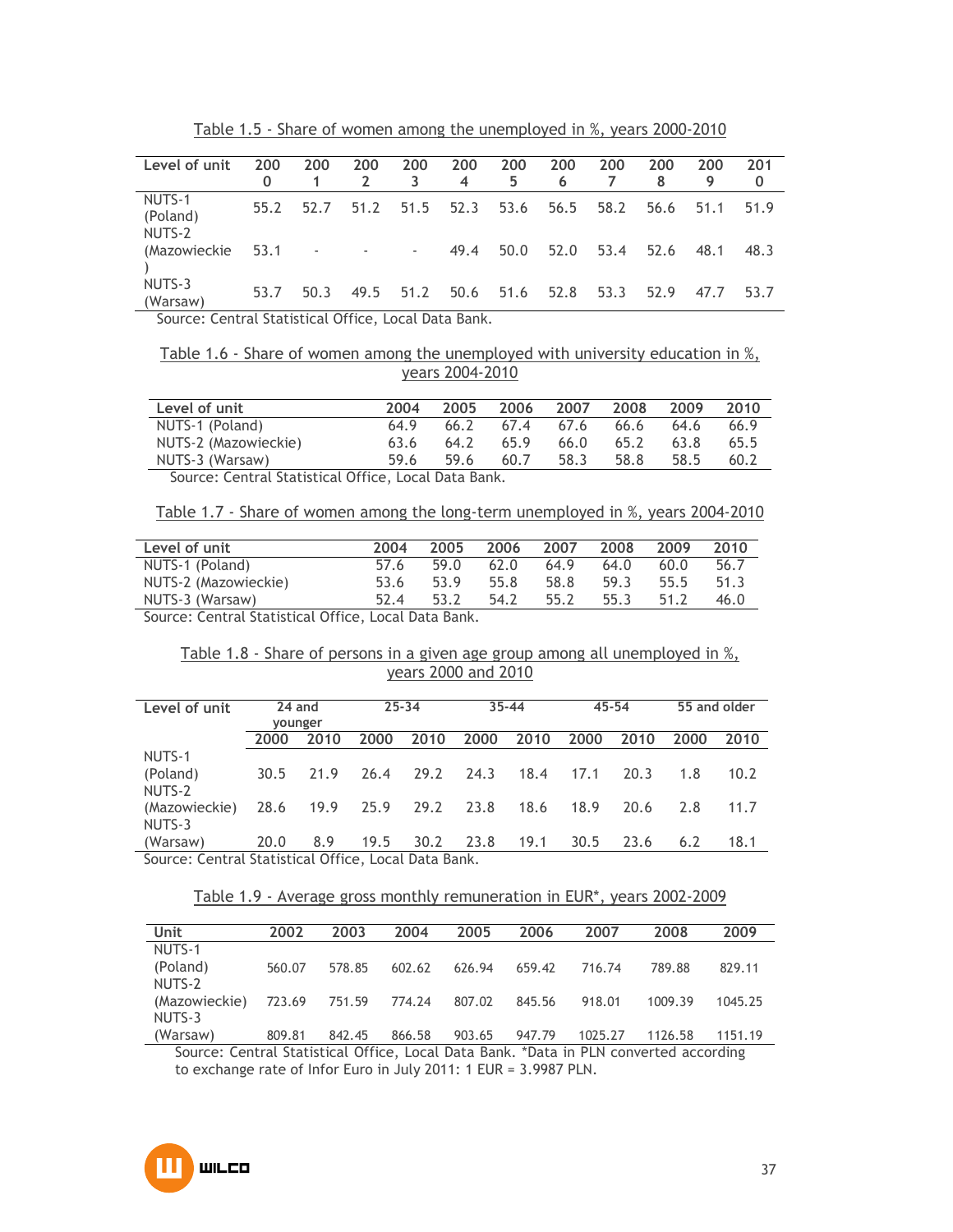Table 1.10 - Share of persons aged 25-29 in the population in %, years 2000-2010

| Unit                                | 2000 | 2001 | 2002 | 2003 | 2004 | 2005 | 2006 | 2007 | 2008 | 2009 | 2010 |
|-------------------------------------|------|------|------|------|------|------|------|------|------|------|------|
| NUTS-1                              |      |      |      |      |      |      |      |      |      |      |      |
| (Poland)<br>NUTS-2<br>(Mazowieckie) | 7.2  | 7.5  | 7.7  | 7.9  | 8.0  | 8.1  | 8.2  | 8.3  | 8.5  | 8.6  | 8.6  |
| NUTS-3<br>(Warsaw)                  | 7.8  | 8.4  | 8.8  | 9.2  | 9.3  | 9.4  | 9.3  | 9.2  | 8.9  | 8.5  | 8.1  |

Source: Central Statistical Office, Local Data Bank.

Table 1.11 - Share of persons at pre-productive age  $($ <18) in the population in  $\%,$ years 2000-2010

| Unit                    | 2000 | 2001 | 2002 | 2003 | 2004      |      | 2005 2006 2007                          |           | 2008 | 2009 | 2010    |
|-------------------------|------|------|------|------|-----------|------|-----------------------------------------|-----------|------|------|---------|
| NUTS-1<br>(Poland)      | 24.4 |      |      |      |           |      | 23.5 22.7 21.9 21.2 20.6 20.1           | 19.6      | 19.3 | 19.0 | $18.6*$ |
| NUTS-2<br>(Mazowieckie) |      |      |      |      |           |      | 22.8 22.1 21.4 20.7 20.1 19.7 19.3 19.1 |           | 18.8 | 18.7 | 18.6    |
| NUTS-3<br>(Warsaw)      | 16.9 | 16.2 | 15.7 |      | 15.2 14.8 | 14.7 |                                         | 14.6 14.6 | 14.7 | 14.8 | 15.0    |

Source: Central Statistical Office, Local Data Bank. Basic information on demographic changes in Poland in years 2000-2010, Central Statistical Office 2011. Basic information on demographic changes in Poland until 2007, Central Statistical Office 2008.

Table 1.12 - Share of persons at productive age in the population in %, years 2000-2010

| Unit                    | 2000 | 2001 | 2002 | 2003 | 2004 | 2005 | - 2006 | 2007 | 2008 | 2009 | 2010    |
|-------------------------|------|------|------|------|------|------|--------|------|------|------|---------|
| NUTS-1<br>(Poland)      | 60.8 | 61.5 | 62.2 | 62.9 | 63.5 | 64.0 | 64.2   | 64.4 | 64.5 | 64.5 | $64.5*$ |
| NUTS-2<br>(Mazowieckie) | 60.7 | 61.4 | 62.0 | 62.7 | 63.1 | 63.5 | 63.7   | 63.8 | 63.8 | 63.7 | 63.6    |
| NUTS-3<br>(Warsaw)      | 63.9 | 64.4 | 64.9 | 65.3 | 65.5 | 65.6 | 65.4   | 65.2 | 64.8 | 64.4 | 63.9    |

Source: Central Statistical Office, Local Data Bank. Basic information on demographic changes in Poland in years 2000-2010, Central Statistical Office 2011. Basic information on demographic changes in Poland until 2007, Central Statistical Office 2008.

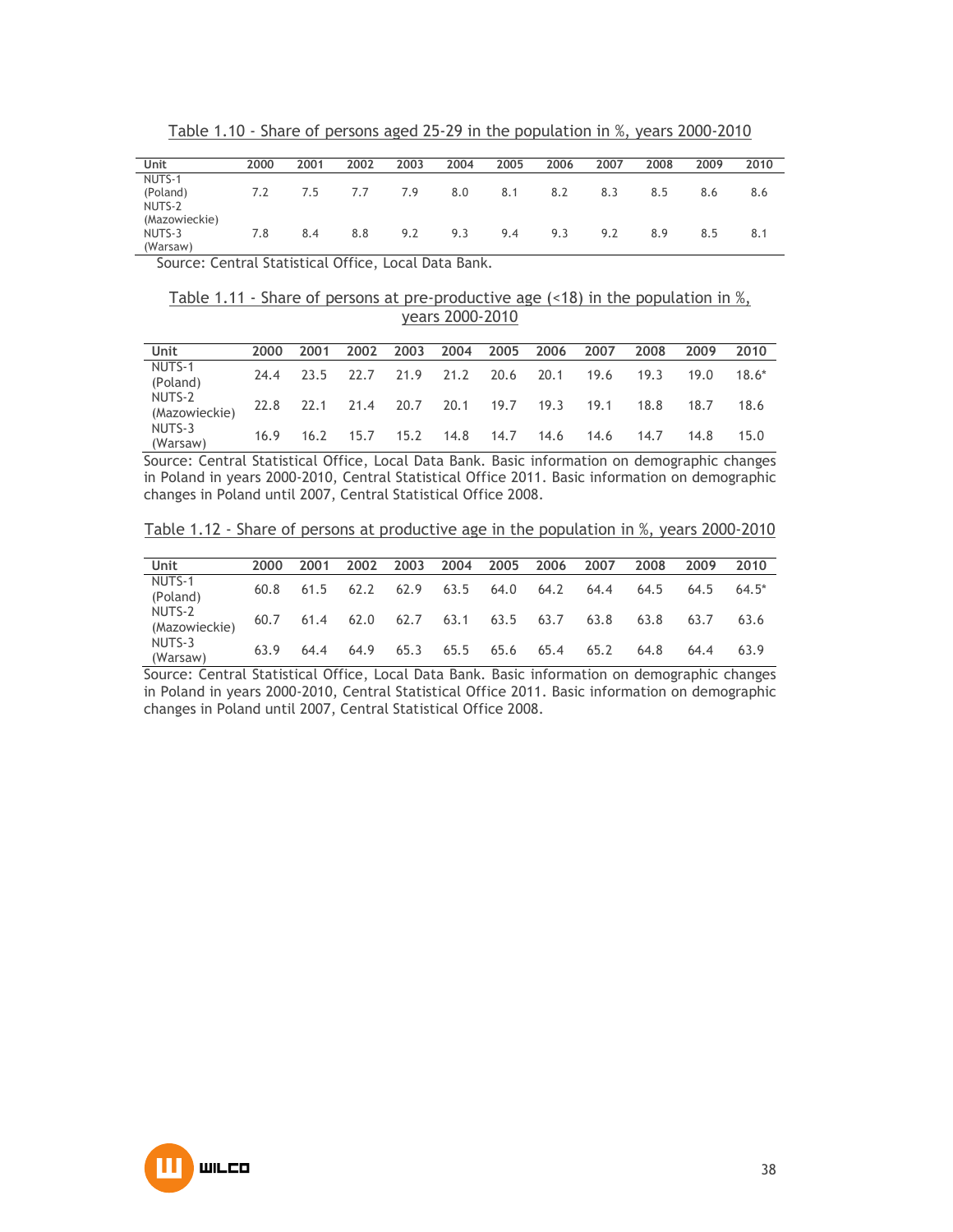Table 1.13 - Share of persons at post-productive age in the population in %, years 2000-2010 (women 60+, men 65+)

| Unit                    | 2000 | 2001 | 2002 | 2003 | 2004 | 2005           | 2006 2007                          |      | 2008 | 2009 | 2010 |
|-------------------------|------|------|------|------|------|----------------|------------------------------------|------|------|------|------|
| NUTS-1<br>(Poland)      | 14.8 | 15.0 | 15.1 | 15.2 |      | 15.3 15.4 15.7 |                                    | 16.0 | 16.2 | 16.5 | 16.9 |
| NUTS-2<br>(Mazowieckie) |      |      |      |      |      |                | 16.4 16.5 16.6 16.6 16.7 16.8 17.0 | 17.2 | 17.4 | 17.6 | 17.8 |
| NUTS-3<br>(Warsaw)      | 19.2 | 19.4 | 19.5 | 19.5 | 19.7 | 19.8           | 20.0                               | 20.2 | 20.6 | 20.8 | 21.1 |

Source: Central Statistical Office, Local Data Bank. Basic information on demographic changes in Poland in years 2000-2010, Central Statistical Office 2011. Basic information on demographic changes in Poland until 2007, Central Statistical Office 2008.

| <b>Polish Classification of</b><br><b>Activity</b> | Number of<br>employed in<br>February<br>2011 in<br>thousand | Structure of<br>employment<br>in February<br>2011 in<br>thousand | <b>Dynamics</b><br>compared to<br>January<br>2011, % | <b>Dynamics</b><br>compared to<br>February<br>2010, % |
|----------------------------------------------------|-------------------------------------------------------------|------------------------------------------------------------------|------------------------------------------------------|-------------------------------------------------------|
| Transport and warehouse                            |                                                             |                                                                  |                                                      |                                                       |
| management                                         | 230.9                                                       | 24.3                                                             | $-0.6$                                               | $-2.8$                                                |
| Trade; repair of motor                             |                                                             |                                                                  |                                                      |                                                       |
| vehicles                                           | 212.8                                                       | 22.4                                                             | $+0.3$                                               | $-0.6$                                                |
| Industry                                           | 152.0                                                       | 16.0                                                             | $-0.1$                                               | $+1.1$                                                |
| Information and                                    |                                                             |                                                                  |                                                      |                                                       |
| communication                                      | 93.1                                                        | 9.8                                                              | $+0.6$                                               | $-4.2$                                                |
| Administration and support                         | 86.5                                                        | 9.1                                                              | $+1.3$                                               | $+16.1$                                               |
| Professional, scientific and                       |                                                             |                                                                  |                                                      |                                                       |
| technical activity                                 | 56.1                                                        | 5.9                                                              | $+0.8$                                               | $+9.7$                                                |
| Construction                                       | 52.3                                                        | 5.5                                                              | $-0.2$                                               | $+6.4$                                                |
| Hospitality and catering                           | 28.5                                                        | 3.0                                                              | $-0.4$                                               | $-0.3$                                                |
| Real estate management                             | 19.0                                                        | 2.0                                                              | $+6.9$                                               | $+21.6$                                               |
| Culture, entertainment,                            |                                                             |                                                                  |                                                      |                                                       |
| recreation                                         | 15.2                                                        | 1.6                                                              | $-0.2$                                               | $-1.7$                                                |
| Other services                                     | 3.8                                                         | 0.4                                                              | $+0.6$                                               | $+9.6$                                                |
| Total                                              | 950.2                                                       | 100.0                                                            | $\overline{\phantom{a}}$                             | ٠                                                     |

Table 1.14 - Structure and dynamics of employment in Warsaw, by section 2010-2011

Source: Statistics for Warsaw, Statistical Office in Warsaw, 2011 nr 2.

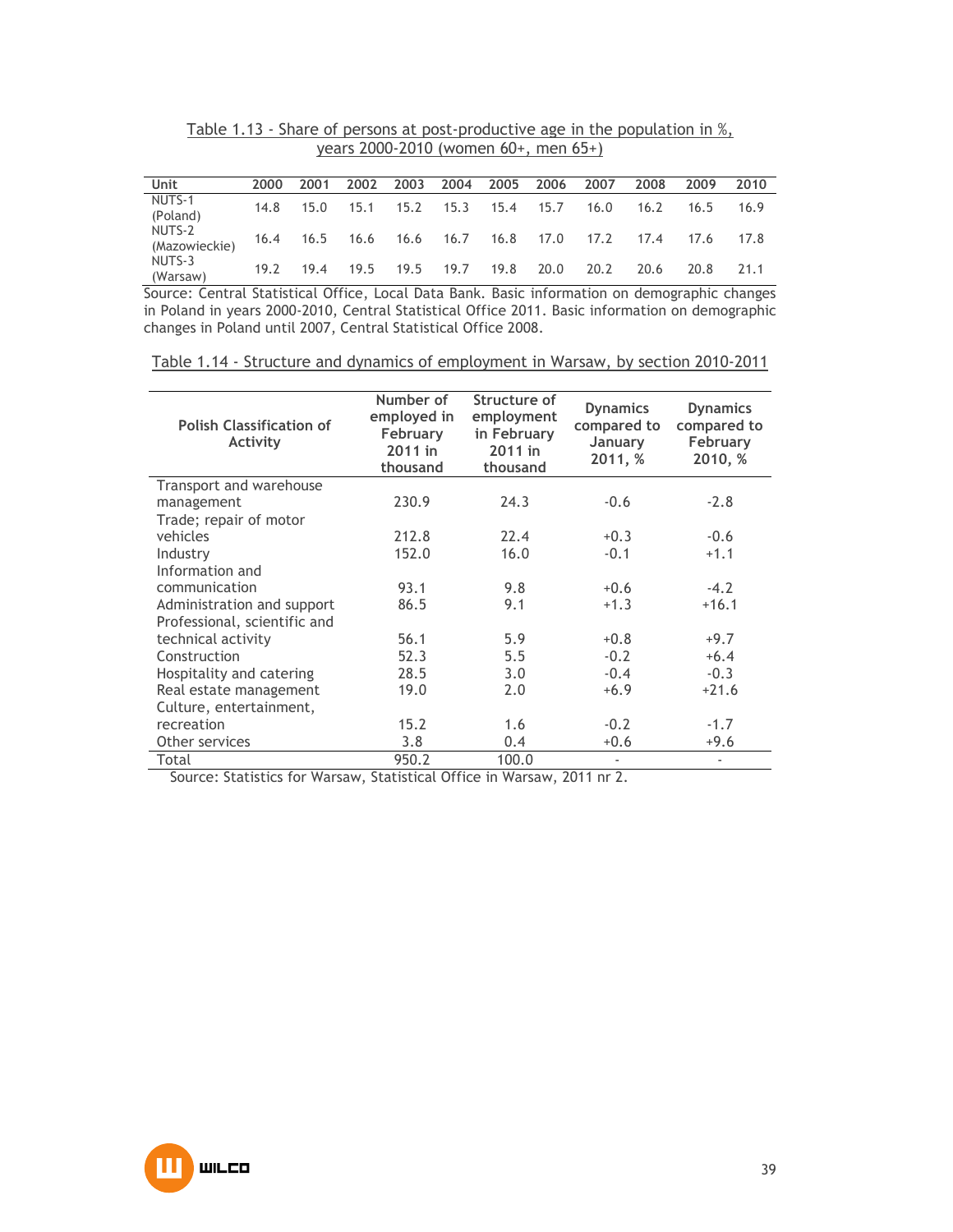|                 |                    |                | <b>Without benefit</b> | <b>Without benefit</b> |
|-----------------|--------------------|----------------|------------------------|------------------------|
| <b>District</b> | <b>Grand total</b> | <b>Females</b> |                        |                        |
|                 |                    |                | rights                 | rights females         |
| Bemowo          | 2,463              | 1,236          | 2,012                  | 986                    |
| Białołęka       | 1,783              | 956            | 1,261                  | 686                    |
| Bielany         | 3,726              | 1,673          | 3,151                  | 1,381                  |
| Mokotów         | 4,906              | 2,367          | 4,196                  | 1,982                  |
| Ochota          | 1,793              | 812            | 1,539                  | 680                    |
| Praga Południe  | 4,919              | 2,322          | 4,001                  | 1,857                  |
| Praga Północ    | 2,788              | 1,269          | 2,303                  | 1,035                  |
| Rembertów       | 531                | 248            | 422                    | 189                    |
| Śródmieście     | 3,212              | 1,468          | 2,789                  | 1,251                  |
| Targówek        | 3,319              | 1,501          | 2,614                  | 1,145                  |
| <b>Ursus</b>    | 1,182              | 553            | 946                    | 438                    |
| Ursynów         | 2,525              | 1,276          | 2,051                  | 1,015                  |
| Wawer           | 1,561              | 733            | 1,277                  | 577                    |
| Wesoła          | 426                | 202            | 342                    | 154                    |
| Wilanów         | 273                | 133            | 227                    | 109                    |
| Włochy          | 949                | 456            | 801                    | 368                    |
| Wola            | 4,301              | 2,013          | 3,659                  | 1,681                  |
| <b>Zoliborz</b> | 1,076              | 504            | 925                    | 429                    |
| Warsaw          | 41,733             | 19,722         | 34,516                 | 15,963                 |

Table 1.15 - Registered unemployed persons by districts of Warsaw in 2011

Source: Statistics for Warsaw, Statistical Office in Warsaw, 2011 nr 2.

|--|

|                     | 2003    | 2004                            | 2005    | 2006    | 2007    |
|---------------------|---------|---------------------------------|---------|---------|---------|
|                     |         | Population of Warsaw (in thous) |         |         |         |
| <b>Total</b>        | 1,689.6 | 1,692.9                         | 1,697.6 | 1,702.1 | 1,703.2 |
| Female              | 909.2   | 911.3                           | 915.3   | 918.7   | 919.5   |
| Male                | 780.4   | 781.6                           | 782.3   | 783.4   | 783.7   |
|                     |         | Population of Warsaw (in %)     |         |         |         |
| <b>Total</b>        | 100.0   | 100.0                           | 100.0   | 100.0   | 100.0   |
| Female              | 53.8    | 53.9                            | 53.9    | 53.9    | 53.9    |
| Male                | 46.2    | 46.1                            | 46.1    | 46.1    | 46.1    |
|                     |         | Population of Warsaw (in thous) |         |         |         |
| <b>Total</b>        | 1,689.6 | 1,692.9                         | 1.697.6 | 1,702.1 | 1,703.2 |
| Pre-productive age  | 256.2   | 250.8                           | 248.8   | 248.2   |         |
| Productive age      | 1,103.3 | 1,109.3                         | 1,113.5 | 1,113.6 |         |
| Post-productive age | 330.1   | 332.7                           | 335.3   | 340.3   |         |
|                     |         | Population of Warsaw (in %)     |         |         |         |
| <b>Total</b>        |         |                                 |         |         |         |
| Pre-productive age  | 15.2    | 14.9                            | 14.6    | 14.6    |         |
| Productive age      | 65.3    | 65.5                            | 65.6    | 65.4    |         |
| Post-productive age | 19.5    | 19.6                            | 19.8    | 20.0    |         |

Source: Statistical Yearbook of Warsaw 2006, 2007.

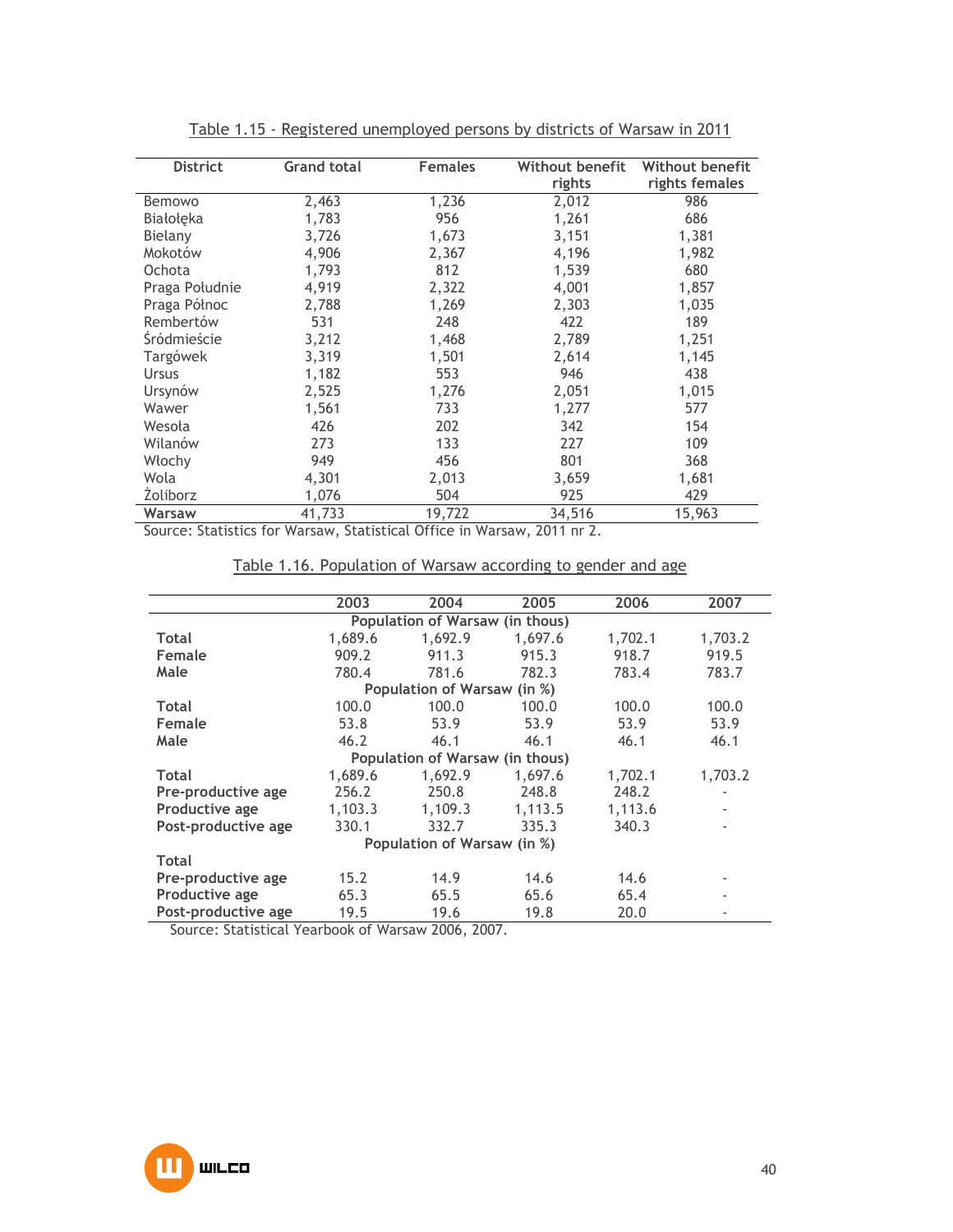# **2.2. Demographic changes and family**

### *Socio-economic trends*

#### Changes in the demographic structure

As for its demographic characteristics, Warsaw, as the capital city of Poland, is a special place in the country. Although since the last decade of the  $20<sup>th</sup>$  century we have been recording a decrease in the birth rate (a small increase was recorded as late as in year 2000), the overall population number has not decreased. In 1980, the capital city was inhabited by 1,596,100 people, in 2000 - by 1,672,400, and in 2007 – 1,700,500. Researchers estimate that the population living in Warsaw is much greater, as people come to the city, searching for jobs, and they do not become permanent residents. Moreover, the number of foreigners living in Warsaw has been increasing lately as well.

As a result of demographic changes, the number of children at kindergarten age (3-5 years) has increased, while the number of those older than primary school pupils has been low; the number of the elderly has increased as well. In addition, migration between districts can be observed. In Mokotów, Zoliborz and Wola, the population is decreasing (as a result of the inhabitants moving outside the city, leaving apartments of low quality standard), while in the suburbs: Białołęka, Ursus, Wawer, Wesoła, Ursynów or Wilanów, the population is growing. Warsaw and its surrounding area are an attractive region to settle – the migration factors will be increasingly important in determination of the demand for education services in the capital city.

The number of children at kindergarten age is growing constantly. The subsequent years will be those of a baby boom – it is estimated that in year 2013, there will be 40,000 children at kindergarten age. In Warsaw, kindergarten education at private and public kindergartens and kindergarten departments at elementary school is provided for about 90%, which is a very high rate in Poland (the national average is 37%, which is the lowest indicator of popularization of kindergarten education in the EU member states).

The present population structure of Warsaw is greatly influenced by the fact that during the second world war, the city suffered substantial losses of the population – from 1,289,000 inhabitants in 1939, the population decreased to 479,000 in 1946. In the early 50s of the  $20<sup>th</sup>$  century, the annual population increase was about 5-7%, and residential registration restrictions were introduced in Warsaw, which reduced the pace of migration, which in 1976 amounted to 22,000 people. These limitations influenced the development of the suburbs of Warsaw – people coming from all over Poland, who failed to meet the statutory requirements, settled there. Elimination of these restrictions resulted in renewed uncontrolled inflow of the population into the city (Encyklopedia PWN, Wikipedia).

At present, Warsaw is the largest Polish city with regard to the population (1,720,400 registered inhabitants as of December  $31<sup>st</sup>$ , 2010) and area (517 km<sup>2</sup>). It is also one of the most densely populated cities in Poland (6th place in 2008), and the population of Warsaw constitutes about 4.5% inhabitants of the entire country. The population density has been growing systematically to amount in 2009 to 3,315 people per 1  $km<sup>2</sup>$ (Central Statistical Office 2010b).

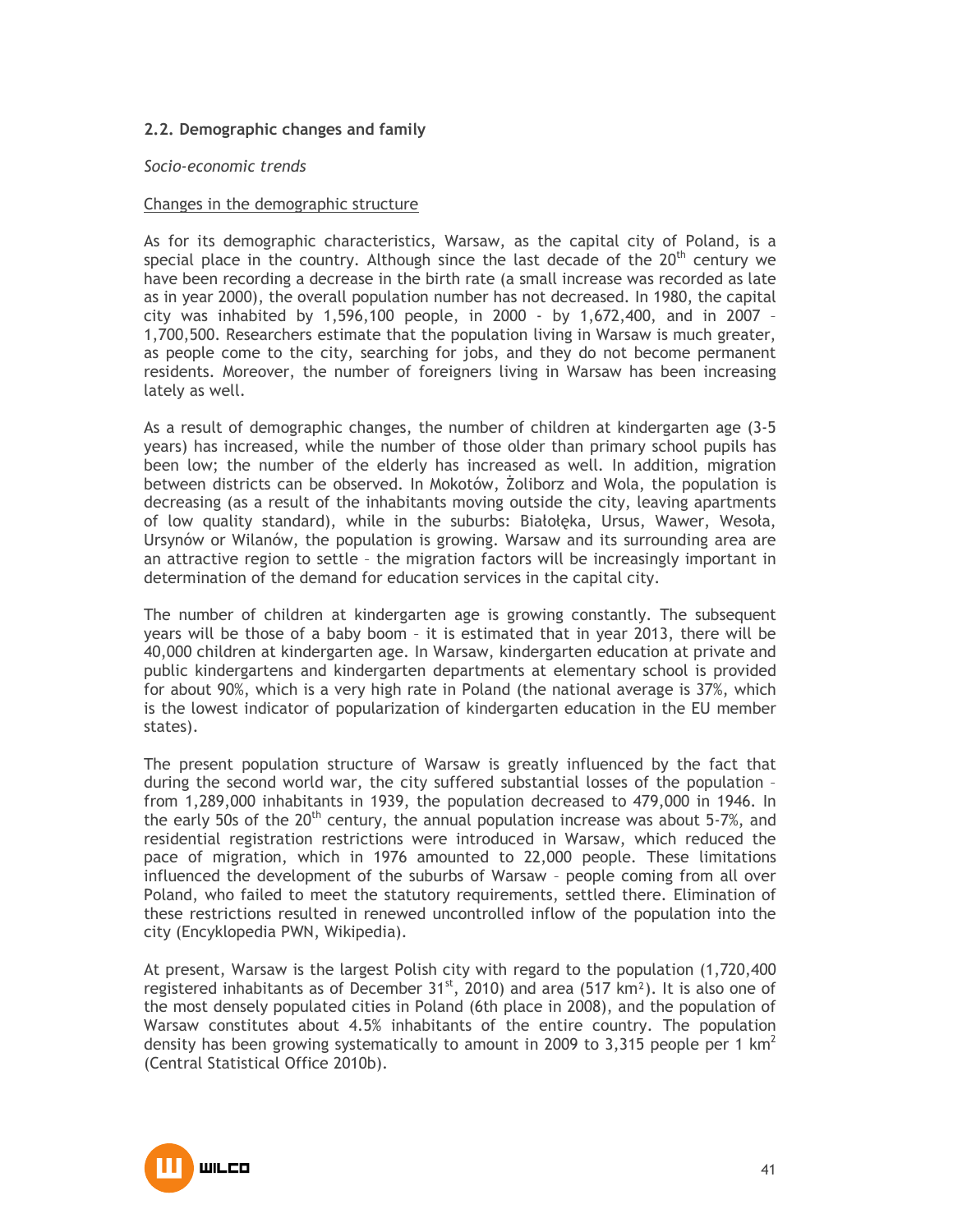The population of Warsaw is growing systematically, which is influenced to a small extent by the birth rate (in 2008 amounting to 0.4%), and much more by the positive migration balance of 2.1%. Warsaw is one of the most feminized cities in Poland (11th place in 2008) (Central Statistical Office 2008d), women constitute 54% of the city inhabitants. Statistics specialists explain this by high death rates among the elderly men. At the end of year 2009, for every 100 men, there were 118 women, and among those aged 65 and older – 171 women.





Source: 1939-1979 Statistical yearbooks, Central Statistical Office; 1980-1994 Demographic yearbooks, Central Statistical Office; 1995-2006 Local Data Bank Central Statistical Office.

The difficulty associated with estimating the actual number of inhabitants is due to the fact that a large part of the population is not registered as residents – the estimated number of inhabitants, staying in the city overnight, is about 1.91–1.96 million people. Moreover, about 500,000 people come to Warsaw every day to work, mostly from Łódź (about 150,000) and Radom (about 50,000). Taking this into account, we get the estimated number of 2.41-2.46 million people staying within the boundaries of the city each day (Bijak and Kicinger 2007).

In years 2000–2009, we could observe year-to-year increase in the number of persons in the pre-productive and in the post-productive age groups. It was accompanied by a decrease in the number of people in the productive age group, which has been particularly well visible since 2007.

In years 2000–2009, the number of people at post-productive age (60 for women, 65 for men) has been growing. On the other hand, the decrease in the number of persons at productive age has been most visible since 2006. In year 2009, there were 1.1 million people in this age group (50% of them women) (CBOS 2010). In general, the number of the elderly in Warsaw is growing, and the number of children is decreasing. Thanks to inflow of the population to the city results in balancing of the population ageing trends (Antoszczak 2010).

The number of young people up to 17 years of age (pre-productive age) in the late 2009 amounted to 253,900, constituting 14.8% of the population of Warsaw. In seven years (in comparison with year 2002), the population of this group decreased by 10,400, that is, by 3.9%. In comparison with the average share in the number of children and youth in the overall population of the province (18.7%) or in Poland (18.9%), their percentage in Warsaw is relatively low.

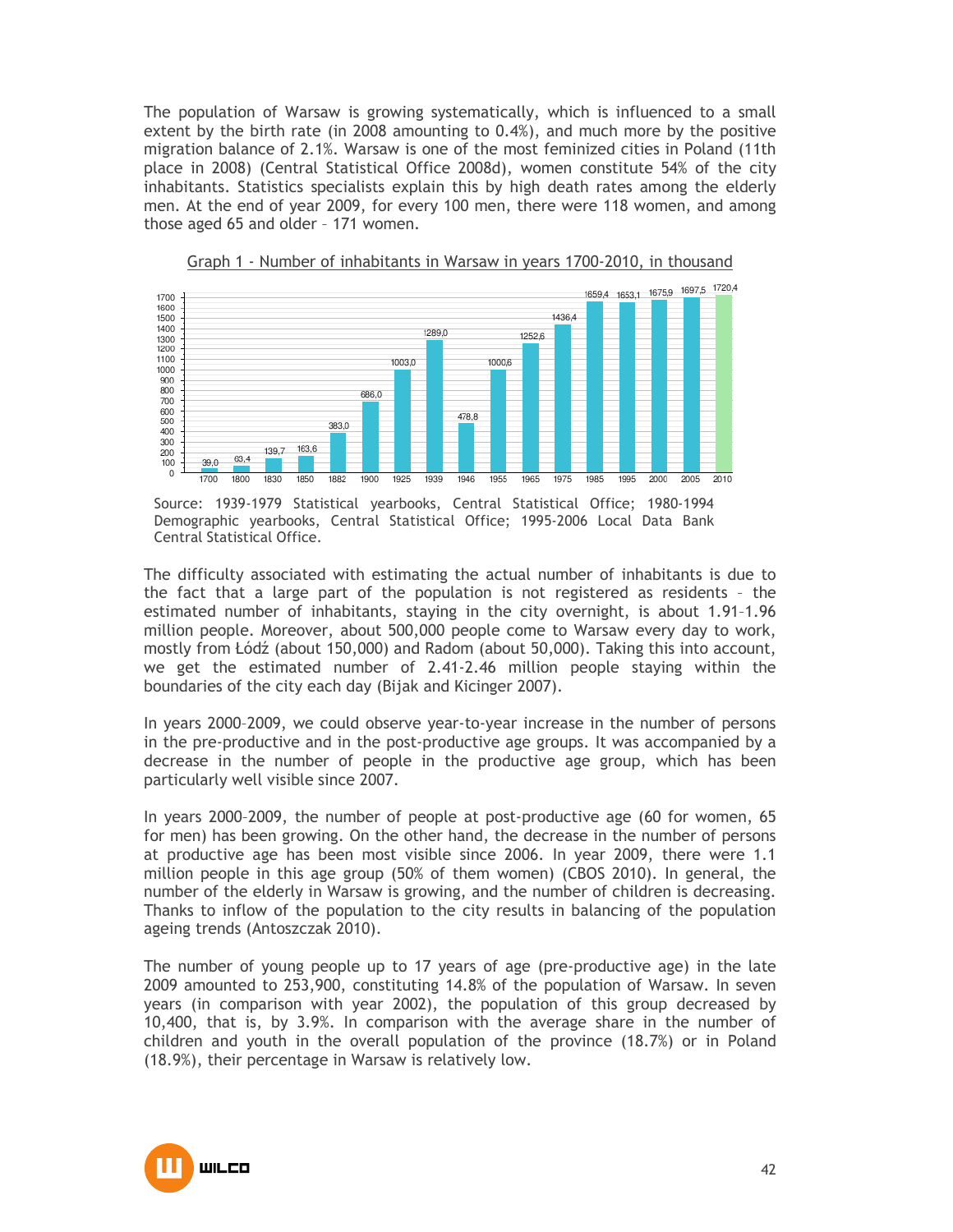The number of persons at post-productive age at the end of year 2009 was equal to 357,000, which constituted an increase since 2002 by 28,600, that is, by 8.7%. The percentage of this population was equal to 20.8%, that is, an increase in comparison with year 2002 by 1.4 percentage points. The share of the elderly in the population of Warsaw is thus higher in comparison with the entire population of the country, in which it represents 16.5%. The age group of 80-84 has increased by more than a half, while the number of young people aged 10-25 has been decreasing. In comparison with year 2000, there is a noticeable trend of ageing of the population, which is more visible among the inhabitants of the metropolitan area and Warsaw in comparison with Mazowieckie province. The share of persons at post-productive age has increased from 20.0% to 20.8% in Warsaw and from 17.8% to 18.5% in the metropolitan area. This phenomenon was less visible in the entire Mazowieckie province, which recorded an increase from 17.0% to 17.6%.

The process of ageing varies, depending on the district of Warsaw. Districts characterized by high population density are at the same time subject to intense ageing. They are dominated by developed and industrialized areas, in which relatively little space is available for new developments, thus resulting in less intense inflow of the population to these districts, exerting a negative impact on their age structure. On the other hand, districts dominated by younger population are found in the suburbs, which are open to housing construction, with a low share of developed and urbanized land (Antoszczak 2010).

In the last decade, the population of Warsaw increased by 2.5%, while only in half of all districts the population increase was noticeable. The increase is the highest in Białołęka (by 49%), Wilanów (by 38%), Wesoła (27%), and the decrease is most visible in Śródmieście (by 9%) and Wola (by 7%). The highest share of persons at pre-productive age can be found in the districts located in the suburb. Such districts as Białołęka and Wesoła are characterized by a low share of persons at post-productive age. On the other hand, in the districts close to the city downtown, the situation is reversed – for instance, in the population structure of Śródmieście, persons at post-productive age constitute 28% of the population. A slightly lower percentage of this age group is recorded in Żoliborz, Mokotów, Ochota and Wola.

Dominance of young people in some districts is proven by the number of children aged 0-14 per 100 inhabitants aged 65 and older, which is also interpreted as the number of grandchildren per 100 grandmothers or grandfathers. In this regard, the districts of Warsaw are highly diversified as well. The highest rates have been recorded in Białołęka and Wesoła, and the lowest - in Ochota, Żoliborz and Wola. In general, in comparison with other cities, however, the pace of ageing of Warsaw is lower due to constant inflow of inhabitants.

In year 2009, Warsaw and its metropolitan area were characterized by similar old age dependency ratios – 55.4 and 55.2, respectively – which was lower than in Mazowieckie province (56.9). The greatest changes were recorded in Warsaw and in the metropolitan area, where it increased by 2.4 in Warsaw and by 1.2 in the metropolitan area in relation to 2006.

### Trends in marriages, divorces, births

In years 2000-2007 in Warsaw, a negative birth rate was recorded. In 2008, for the first time since mid-80s of the  $20<sup>th</sup>$  century, the number of births exceeded the number of deaths – as a result, a positive birth rate was recorded (728 people, per 1,000 inhabitants 0.4). Unfortunately, it is still impossible to speak of simple replacement (in

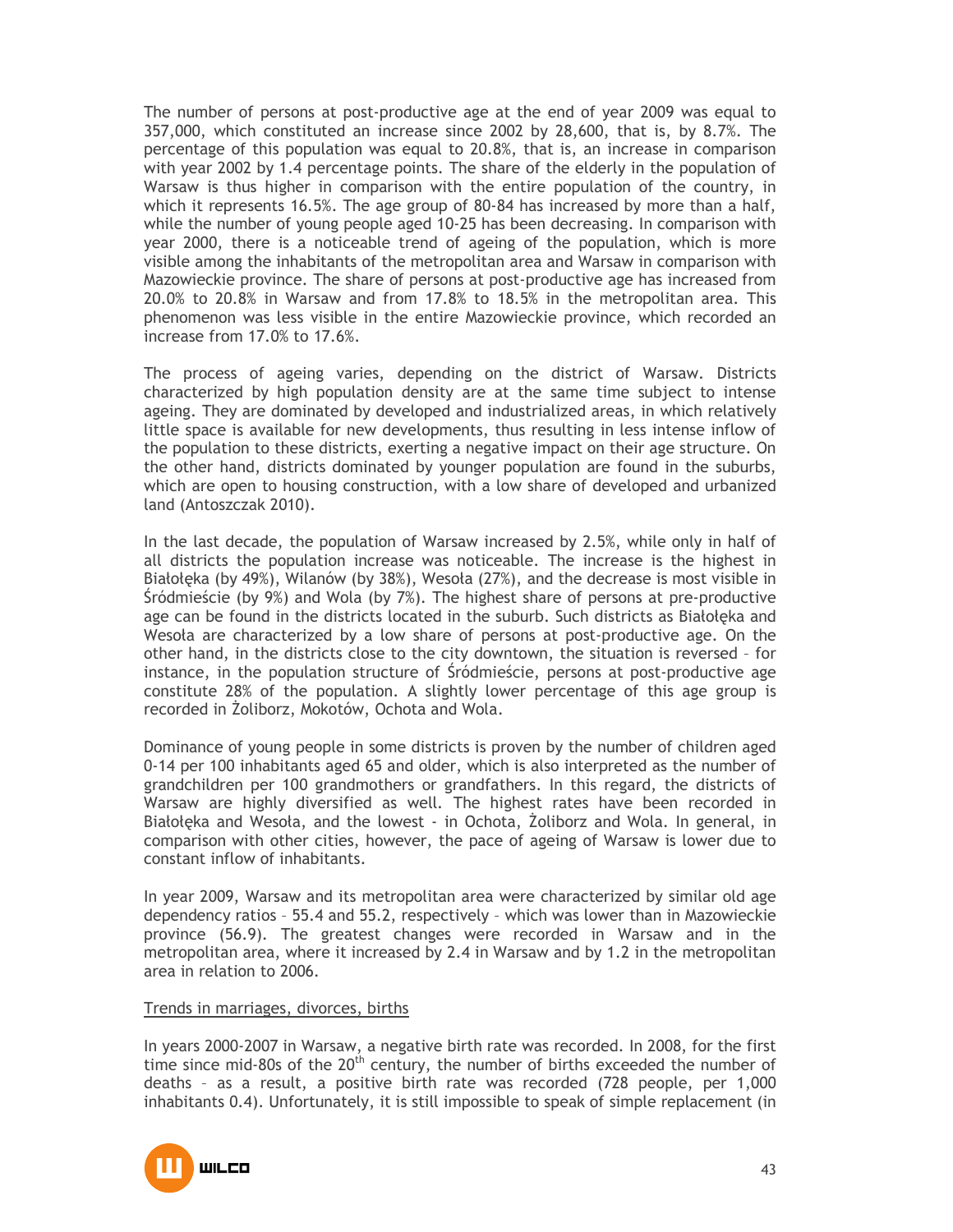year 2007, the fertility rate reached the value of about 1.17), which means that Warsaw is experiencing a permanently low fertility rate. In the metropolitan area and in Mazowieckie province, both in 2006 and in 2009, a positive birth rate was observed; however, in 2009, its value was higher – at the level of 1.5% in the metropolitan area and 1% in Mazowieckie province.

Since 2000, in the subsequent years, the crude birth rate (number of live births per 1,000 inhabitants of the capital city) has increased systematically (in 2000 – 7.0; in 2008 – 10.9). This was accompanied by the increasing number of marriages (in the examined period – from 4.8 to 5.8 per 1,000 people). The number of divorces also grew systematically (the divorce rate – per 1,000 inhabitants – increased from 1.9 in 2000 to 2.2 in 2007).

In comparison with the metropolitan area and Mazowieckie province, Warsaw was characterized by a lower marriage rate at the level of 5.75 per 1000 inhabitants. However, it was higher than in 2006 (5.34). In Mazowieckie province and in the metropolitan area, in comparison with year 2006, more marriages were concluded, too – the rate increased by 0.52 to 5.92 in the metropolitan area and by 0.62 to 6.40 in Mazowieckie province.

Since the early 90s of the 20th century, the age of marriage has been shifting. The newlyweds are "ageing" (this process is typical for developed countries of Western and Northern Europe). Research in Poland shows that this is accompanied by lowering of the age of partners (at present, much more often than in the 80s of the  $20<sup>th</sup>$  century, young people start to live together). In Warsaw, in year 2007, the highest percentage rate among the newlyweds consisted of people aged 25-29 (44.03% among women and 41.26% among men).

Shifting of the age of marriage is accompanied by a change in the childbirth pattern. In Warsaw, like in the entire Poland, women give birth to their first child later than their mothers – first births (of the first child) are dominant. In comparison with other large cities, in the capital, the dynamics of increase in the birth rate is the highest in the age categories of 35-39 (in years 1985 – 2006, the fertility rate in this age category increased by more than 60%) and 30-34 (by more than 36% in the same period). Since the beginning of the 21st century, birth rates in age groups of 25-29 and 30-34 have been becoming equal. Fertility rates among women aged 35 or older are growing systematically. A positive change – from the perspective of the social policy – is the permanent reduction of fertility rates among teenagers. These have been decreasing among young girls (aged 19 or less), and it has reached the level of 7.4 prom.

First births in 2007 constituted 57.3% of all births, and second births – 33%. Further births constitute less than 10% of all births. The dominant family model is a family with few children. Most often, mothers are aged 25 to 39, and in the case of first births, the age category of 25-29 is dominant (about 44.39% first births), while for third and further births, the dominant age category is 30-34 years (42.8% third and further births). Births among the youngest mothers (below 19 years of age) constitute less than 2% of all births.

The tendencies described, that is, the increase in the number of marriages, births and divorces are consistent with the nationwide trends. Positive changes in the age structure of women, implementation of "deferred" marriage and procreation plans by representatives of the  $2<sup>nd</sup>$  baby boom result in an increasing number of families established on the national scale.

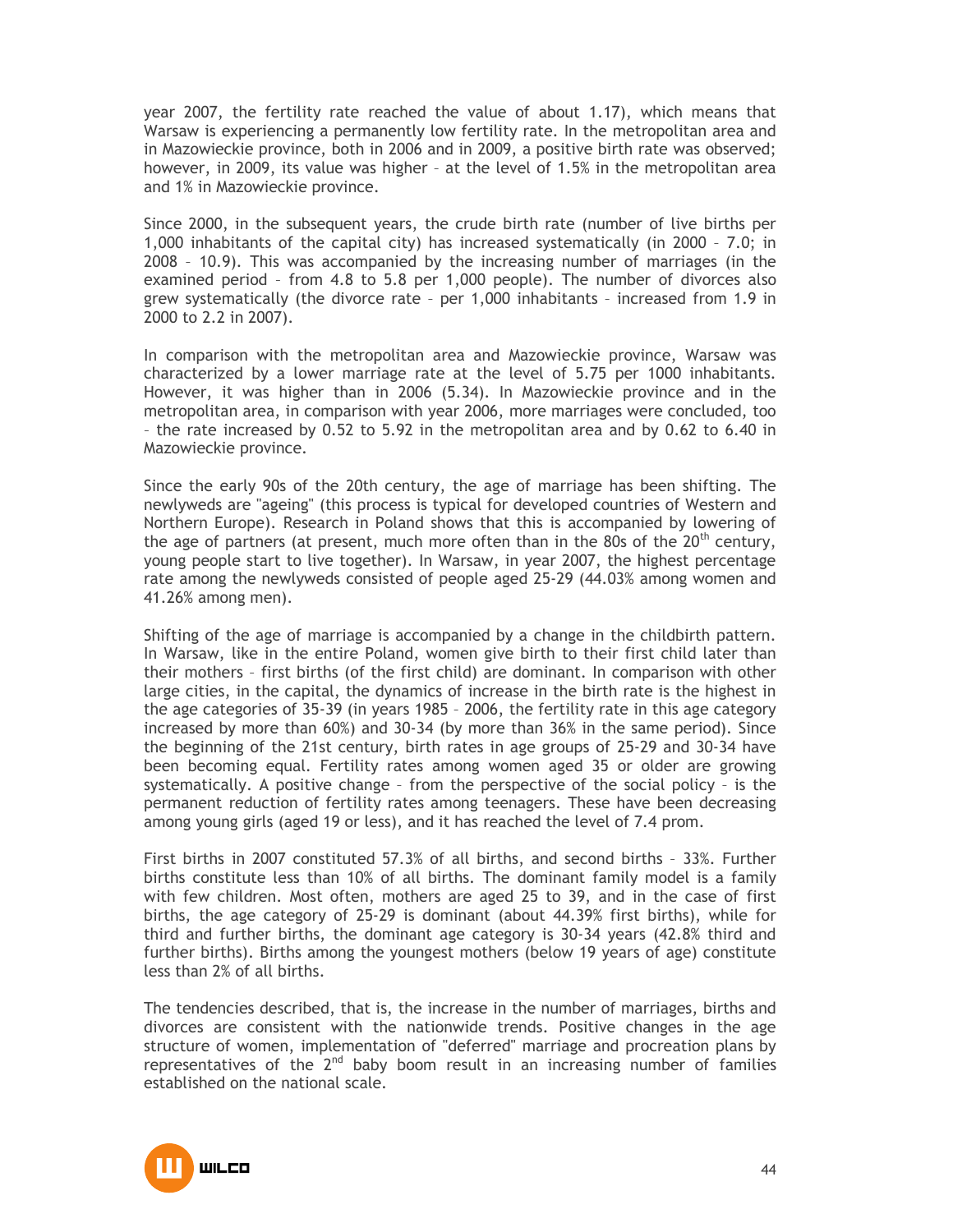### Changes in the family structure

The dominant model of family establishment in Warsaw is based on late motherhood and families with few children, which is consistent with the modern tendencies, typical for developed European countries. In this context, most noteworthy is the problem of combining career development and parenthood on one hand, and teenage motherhood (prior to reaching 19 years of age) on the other hand. Teenage mothers and their children, due to the fact that they often fail to attain university education and usually come from the less affluent social class, are particularly threatened by social marginalization and thus they require special care.

Warsaw, as a large urban centre, differs from the rest of the country in terms of demographics. The process of ageing of the society is more visible here. This results in a higher level of feminization (significant dominance of women among the population aged 65 and older). A society of a large city is also characterized by a lower rate of marriages, while the natural demographic development is less dynamical in comparison with the metropolitan area and the province. Changes in the age structure of the society result in changes in the old age dependency ratios. The process of ageing of the society is accompanied by an increase in the number of persons at nonproductive age per 100 persons at productive age.

### Reconciliation between working and caring

In Warsaw, like in other large cities of Poland, reconciliation of family duties with professional career is based on taking advantage of the social network (support of family and friends) and childcare institutions. Institutional support for the family for children aged 3 or less is provided by nurseries. In April 2009, there were 3,669 places at 40 nurseries in Warsaw, and about 3,500 children were waiting to get registered at a nursery. The insufficient number of places in relation to the number of children can be observed in all districts, and the highest demand has been recorded in: Białołęka, Mokotów, Śródmieście, Praga Południe, Ursynów, Wola, Bielany. The population forecasts show that in the coming years, the number of inhabitants and children in these districts will increase. However, the parents are not eager to send children to nurseries, deciding rather to get a childcare leave (women), to seek support of a family member (usually the grandmother) or to hire a private babysitter.

On the other hand, the percentage of children attending kindergartens is high in comparison with overall Poland – in the capital city, 90% children aged 3-6 attend kindergartens. About 19% children in this age group go to private kindergartens. In some districts, however, the number of places in public kindergartens is insufficient (Białołęka, Bemowo, Ursynów, Wilanów – new housing settlements without the necessary social infrastructure); it is difficult to travel with the children to distant kindergartens, which hinders family life and reduces the amount of free time.

The number of kindergartens in Warsaw has been growing constantly since year 2000 – in year 2009, there were as many as 771 of these. Among them, the most popular are kindergartens (512) and kindergarten classes at elementary schools (120). In year 2009, in total, 56,000 children attended kindergartens, and 8,400 children – kindergarten classes at elementary school.

The distribution of kindergartens in individual districts is not similar. Most are located in Mokotów (81) and Ursynów (70), while the least in Rembertów (11),  $=$  Żoliborz and Włochy (17). The highest number of children per kindergarten place has been recorded in Targówek (1.31), and the lowest - in Zoliborz (1.01). In all districts, the number of

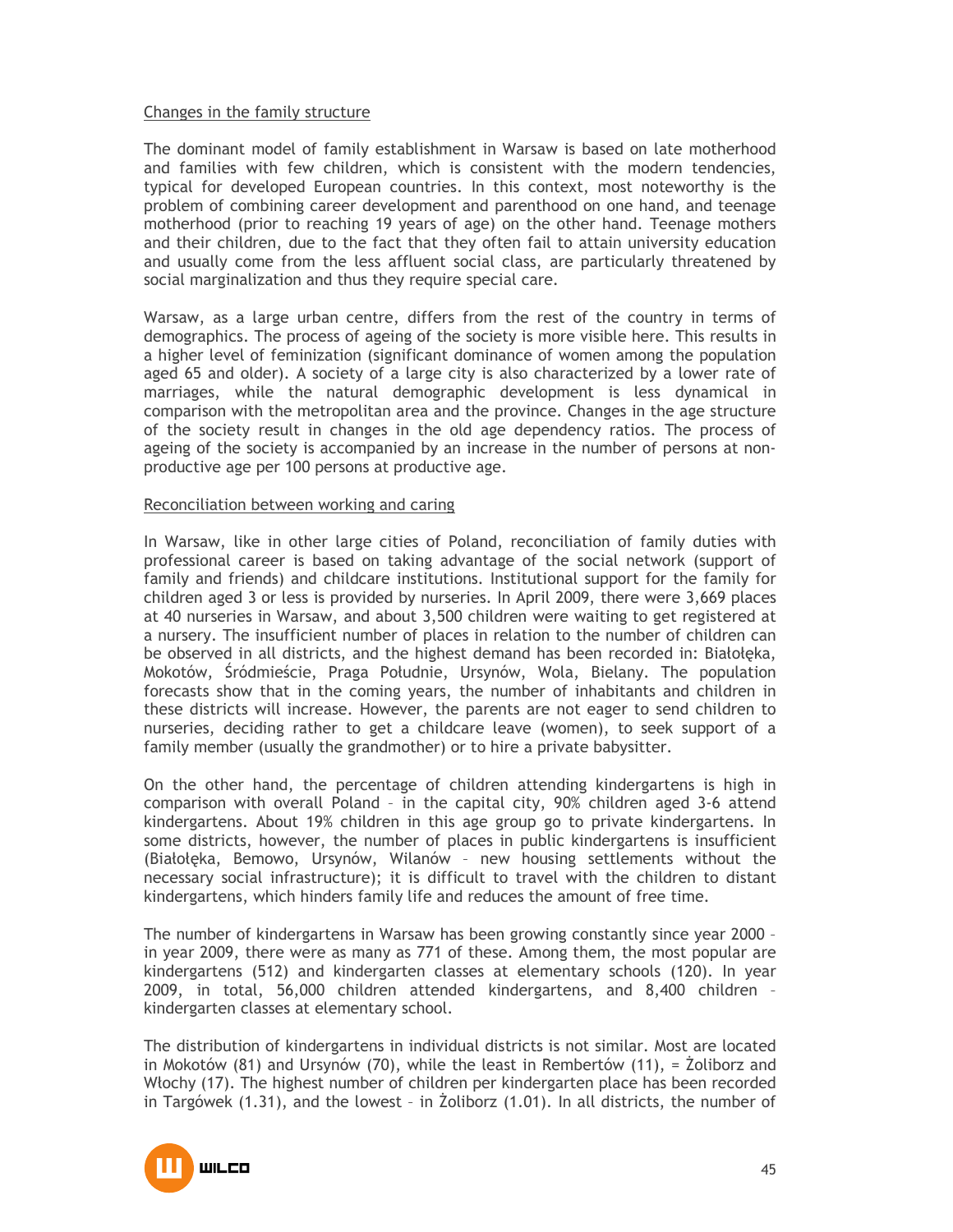children in kindergartens exceeds the number of places. The number of nurseries in the capital city is not satisfactory, either – in year 2009, there were only 44 of these in Warsaw, and Bemowo, Wawer, Włochy and Żoliborz had only one nursery each.

In Mazowieckie province, the number of kindergartens is the highest – 2,697, including 1,328 kindergarten classes at elementary schools, 1,286 kindergartens, 77 kindergarten points and 6 kindergarten education institutions. They were attended by almost 150,000 children, attended by 11,000 educators.

In the metropolitan area, the number of kindergartens grew from 779 to 894. Similar tendencies were observed in Warsaw (increase from 487 to 512) and in Mazowieckie province (from 1,129 to 1,286). In year 2009, the highest density of children in kindergartens was observed in Warsaw (93 children per kindergarten). In the entire metropolitan area, this number was 90, and in Mazowieckie province – 88 children. Since 2006, the number of children per kindergarten in Warsaw has increased by 4. For the sake of comparison, in the metropolitan area, a decrease by 1 was observed, and in Mazowieckie province – an increase by 5 children.

According to data for early 2011, the number of non-public kindergartens has been growing quickly, particularly at the new settlements of Białołęka, Ursus or Wilanów. At present, their number is almost equal to the number of public kindergartens. In total, there are 242 such kindergartens in the capital city, attended by 13,300 children, which constitutes 26% of all children at kindergarten age in the city. For the sake of comparison, there are 333 kindergartens maintained by the self-government, attended by 42,000 children. Most non-public kindergartens are located in Białołęka (39), Ursynów (36) and Wawer (21). Depending on the additional activities offered, the monthly charge ranges from 650 PLN (160 EUR) to 1200 PLN (300 EUR) per month (Kozubal 2011). Public kindergartens also require monthly payments (for meals, insurance, parents' council fee), which in Warsaw varies from 250 PLN (63 EUR) to 500 PLN (125 EUR).

### Lone mothers

According to data from two National Censuses of 1988 and 2002, in this period, in Poland, the number of single parent families increased from 15.4% to 19.4% among all families. In year 2002, as many as 90% single parent families consisted of single mothers with children. Only in one out of ten families there was a single father. The proportion of single parent families was growing mainly in cities (from 16.8% in 1998 to 21.1% in 2002). In the rural areas, this percentage changed from 13% (1998) to 16.8% four years later. Single motherhood was experienced mainly by women aged 25 to 49 (in total, 54%), and in the rural areas, mainly by women aged fifty or older (53%).

Most comprehensive demographic data is provided by the National Census of 2002. At the time, 465,547 households and 331,049 families were recorded in Warsaw (including 231,049 families with children up to 24 years of age). These were mostly single-family households (94%). Most families consisted of married couples with children. Married couples with children constituted 44.16% of all households. Partners with children constituted 1.22% of all households registered, single mothers – 22.57%, single fathers – 0.03%.

Families with many children (three and more) constituted 3% of all households and 6% of all families with dependent children up to 24 years of age. These percentages are four times lower in comparison with the national scale results (in 2002, families with many children constituted almost 17% of all families with dependent children up to 24

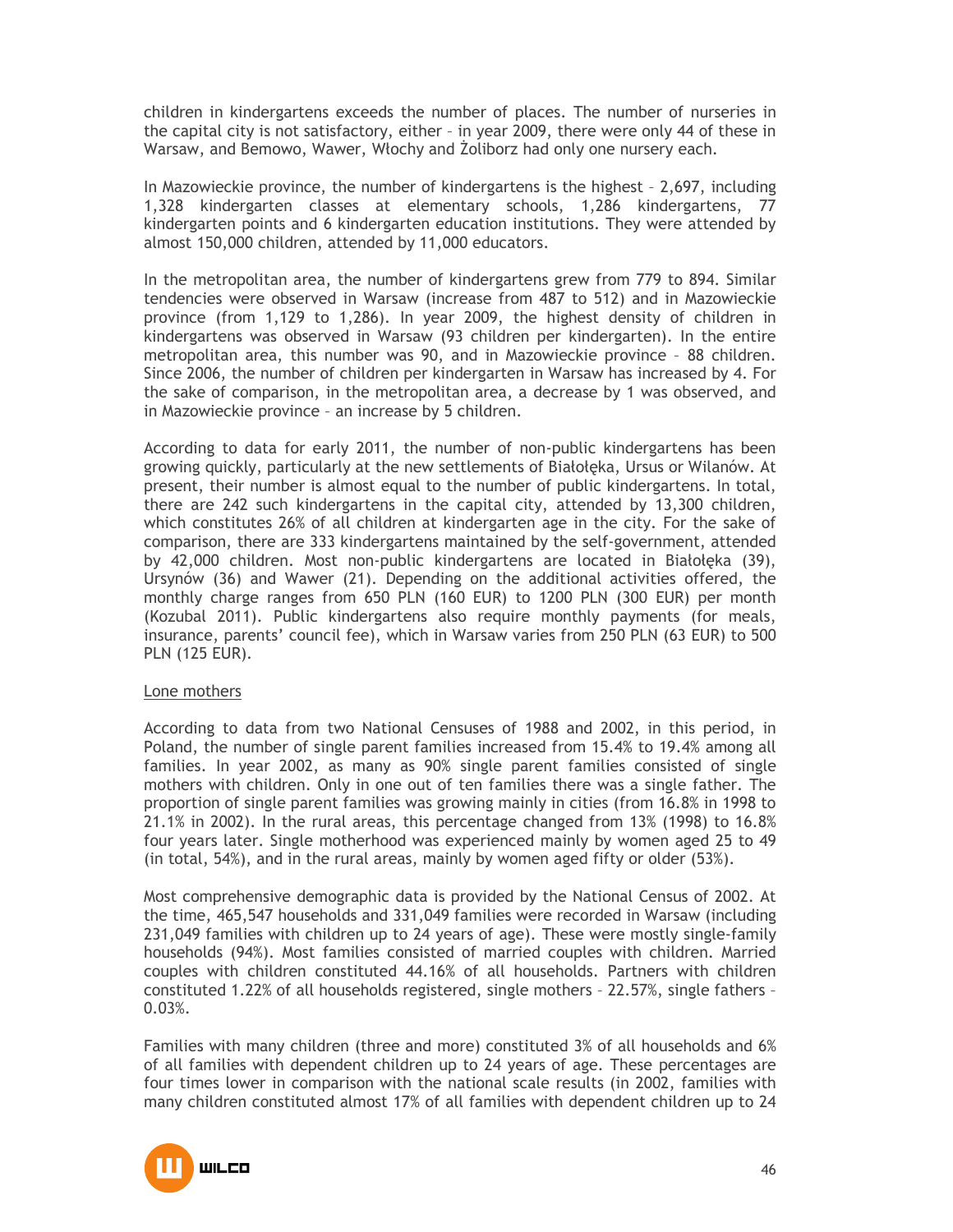years of age and more than 12% of all households in the country). In Warsaw, families with many children usually consisted of the married couple (78% of all families of this type), single mothers (almost 18% of families with many children, without a father), partners (2.5%) and single fathers (1.4%).

Single mothers and single fathers more often than other types of families with children (married couples and partners with children) lived in two- or multi-family households (almost 11% of single mother families; in the case of single fathers - more than 7%, and in families with both parents – about 3%, partners – about 3%).

Noteworthy here are two types of families, in which the living conditions and dynamics associated with shaping and disintegration of family structures require further monitoring. The first is the category of partners (although their share in the structure of biological families is not high), consisting of relatively younger people (thus with lower education levels), raising on the average more children than other types of families (and the children are younger); secondly, single parent families, constituting almost ¼ of all families with children, more often living in the same household with other families. Moreover, about 3% of all single fathers and 4% of all single mothers in Warsaw had many children.

Demographic analysis of births of mothers registered in Warsaw as permanent residents shows a trend of the increasing number of illegitimate children in the capital city; however, this trend does not differ significantly from the nationwide level. In years 2004-2007, 18.5% of live births in Warsaw occurred outside married couples (at the same time, in Praga Północ, almost one out of three children were illegitimate, and in śoliborz – one in four). In year 2007, in Poland, 19.5% children were illegitimate; in all cities, this percentage amounted to 22.4%.

### *Public regulation*

### Division of responsibilities

See General introduction.

#### Family welfare benefits and services

Analysis of official data for Warsaw shows that the number of families with children, which receive support, has been decreasing systematically (from 25,000 families in 2004 to 15,600 in 2008). Their share in the overall number of families taking advantage of social assistance was also decreasing – from 37% in 2004 to almost 29%. The number of single parent families was also decreasing, including single parent families with many children, receiving social assistance. The reasons for reduction in the number of families granted social assistance have nothing to do with reduced social demands, but with city budget politics.

In the period of 2004-2008, most families took advantage of social assistance due to serious or chronic diseases. The number of families in a difficult situation, resulting from the need to protect motherhood, has increased, as well as the number of families with many children, receiving assistance. The issue of helplessness with regard to care and household management (usually due to emotional or physical problems) is appearing less frequently in comparison with the beginning of the period examined; most often, assistance in this regard is granted to single parent families (worth noting here is the systematic increase in the number of families of this type – from more than 42% to 56.3%; families with many children in this period constituted about 10% of

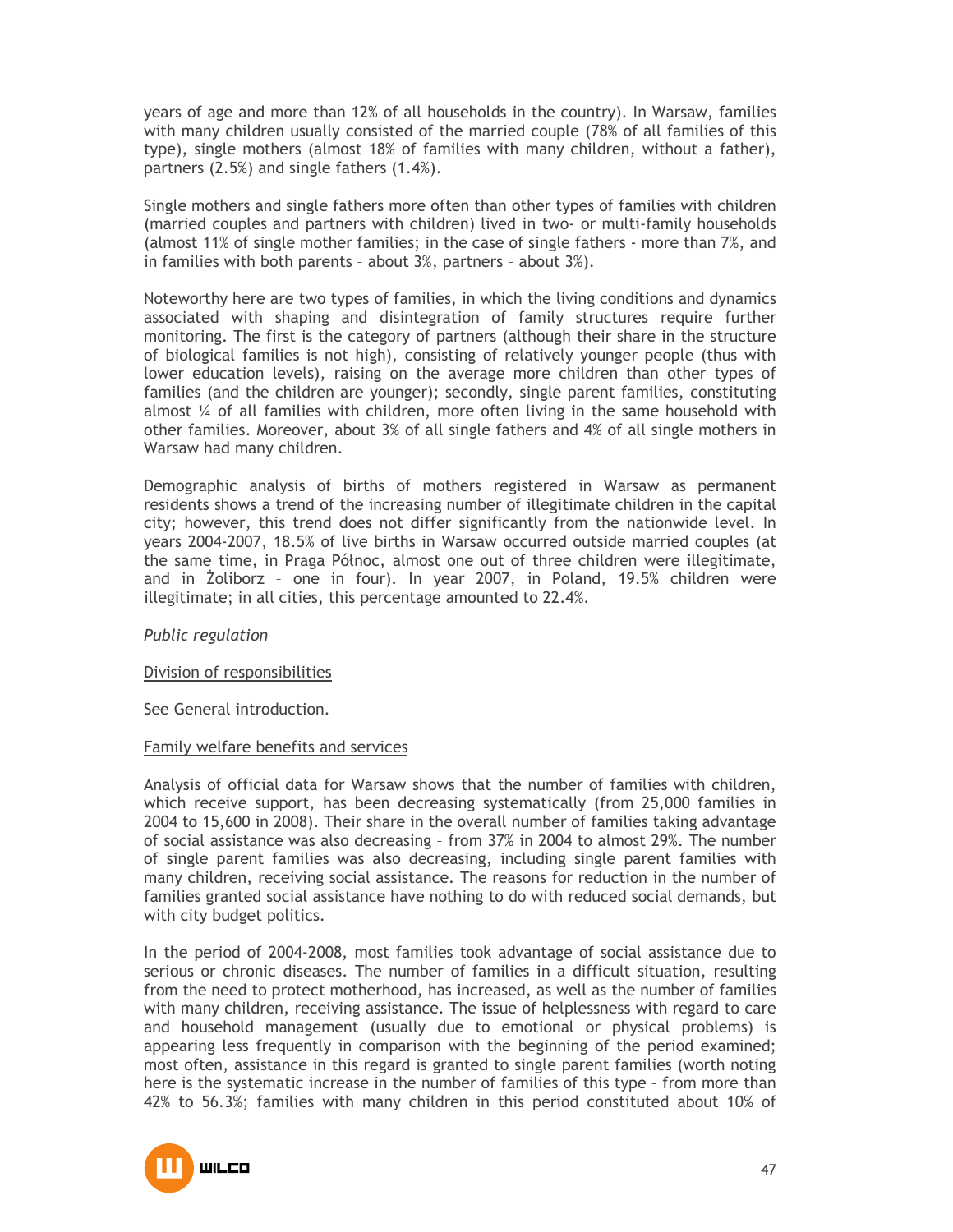assistance beneficiaries. At the same time, in years 2004-2008, the number of families provided with assistance of social workers decreased. Some families – beneficiaries of social assistance – were provided with specialist consulting (information, legal, psychological etc.). The specialist consulting service is offered less and less frequently: out of 1,000 families – beneficiaries of social assistance, in 2004, it amounted to 308, 2005 – 304, 2006 – 324, in 2007 – 244, in 2008 – 232.

Social assistance is granted on behalf of families in crisis situations; childcare is provided as well as empowerment of children growing up away from their biological family. In the capital city, the functions of the district and commune levels are favourably combined by operating within the same field. This allows for better coordination and higher efficiency of action.

The education policy of the capital city of Warsaw is based on the slogan "Warsaw – a city of education", which is an expression of the aim to reach a high level of education in various forms, addressed to the citizens. The self-government of Warsaw is dedicated to lifelong learning – from the youngest children to seniors, and learning of all, using various types of education at schools and educational institutions, training institutions, companies, as well as self-learning.

The document "Educational policy of the capital city of Warsaw in years 2008-2012" illustrates the objectives of the self-government of the capital city and the main directions of education activities and the modes of their implementation. Priorities for years 2008-2012 include: supporting of development of small children, including popularization of various forms of kindergarten education; counteracting any form of social exclusion; development of cooperation with social partners in education.

Achievement of these objectives depends largely on changes in the system of management and financing of education in the capital city. Distribution of funds is to be conducted on the basis of the mechanism of "money going after the students". At the same time, recognizing the decentralization of management and independence of individual districts and schools as the priorities for functioning of the cities, appropriate rules were introduced to allow for establishment of local coalitions on behalf of education.

A significant aspect of the present education policy is decentralization and deconcentration, encompassing various spheres of activity, education among them. The "Warsaw Act" of 2002 turned Warsaw into a single commune, and the former authorities of the city had aimed at consolidation and centralization of education of the capital until autumn 2006. At present, the objective is to decentralize and to attain greater autonomy of the districts, schools and educational institutions, which, however, are to operate in accordance with the general education standards, established for the entire city. A prerequisite for increasing of the scope of empowerment of the lower levels of educational management is greater scope of responsibility of districts and schools, as well as introduction of mechanisms and tools of monitoring, control and evaluation.

The mass character of education activities, however, does not mean that their quality is uniform in the capital city. The document "Educational policy of the capital city of Warsaw in years 2008-2012" underlines the differences between individual districts (where the extreme cases are Ursynów – Praga Północ) with regard to school achievements of students. This is largely a result (and, over the long term perspective – a cause) of accumulation of social problems in the districts. The poorest results of competence tests are achieved by students from schools in the districts characterized

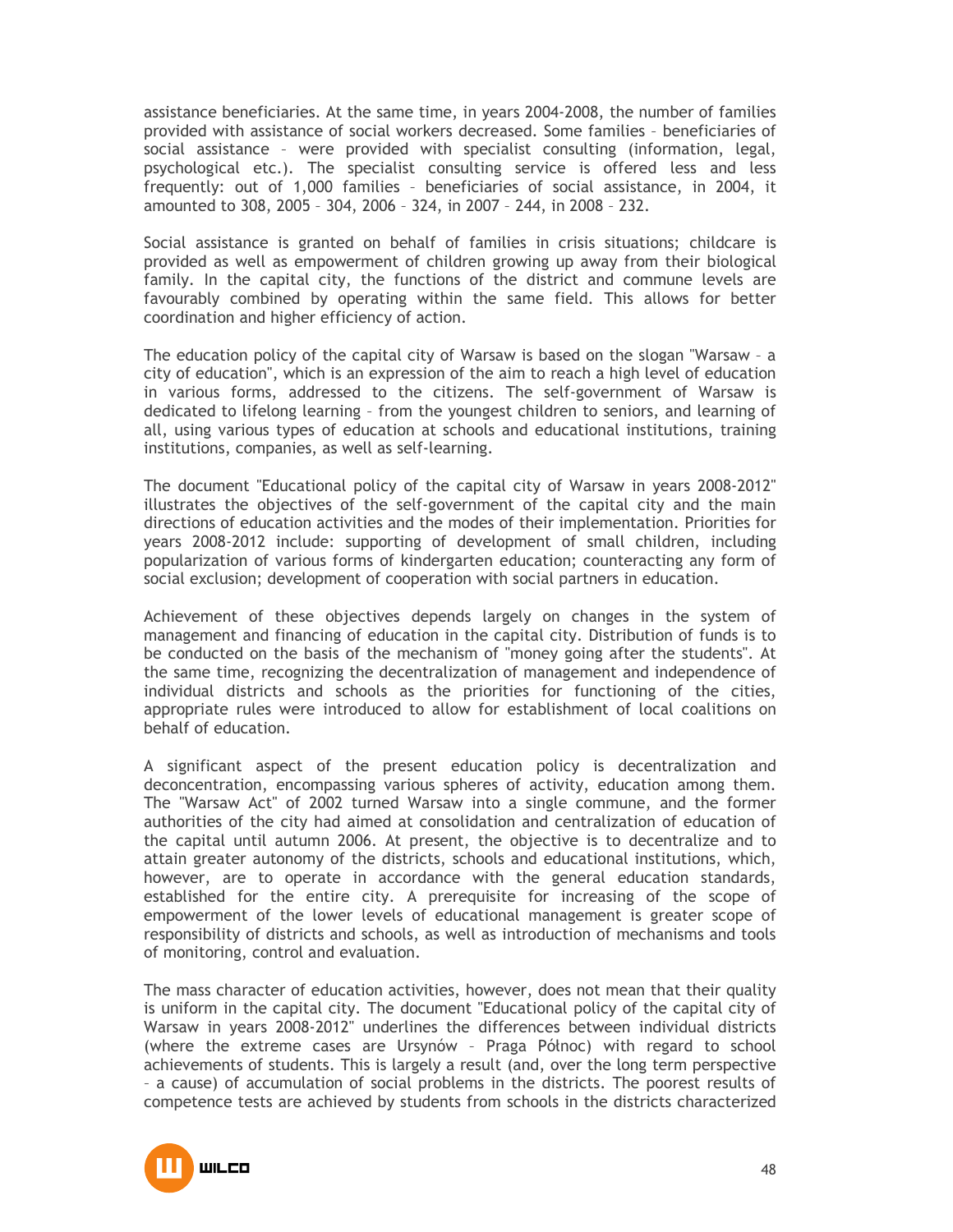by the highest percentages of persons taking advantage of social assistance (Praga, Targówek, Wola).

Thus, in Warsaw, we are dealing with location-specific marginalization. Another type of educational disadvantage is infrastructural marginalization. It means lack of educational institutions at the place of residence, which is due to social neglect of the newly developed settlements. This problem is encountered by students from Białołęka, Wawer, Wilanow, Ursynow, Ursus and Bemowo, where the forecasts indicate that the population will be growing in the coming years. In some of these districts, there are no day-rooms for children, either, as well as community centres or other institutions, which would offer attractive recreational activities (Białołęka, Włochy). These districts are inhabited by representatives of the so-called metropolitan class (with a stable and good professional standing, good education, relatively more affluent). Thus, the problem is not associated with lack of cultural and social capital in the family, but the poor infrastructure. This results in the necessity to enroll children at schools in other districts, problems encountered with childcare after school or in the kindergarten age period, a poor cultural offer in the place of residence, as well as lack of integration in the place of settlement.

### Changes in the distribution of responsibilities

See General introduction.

#### Welfare benefits and services for lone mothers

Families threatened by social marginalization (single parent families, poor families, with ill, disabled, dependent family members) can be found in various districts of Warsaw – there is no visible concentration of these. At the same time, single parent families, constituting a large part of families in Warsaw, live together with other households more often. They receive social assistance less often; at the same time, increasingly often, they receive support due to helplessness associated with childcare and household management. It can be assumed that they experience deprivation of their needs associated with living conditions and everyday support. Families of this kind require assistance in form of social services, which would be available in the place of residence, associated with consulting, access to information or organization of free time, as well as temporary support in performance of family duties.

Families with many problems, on the other hand, usually inhabit those districts, in which high concentration of social problems are observed (Praga Północ, Południe, Ursus – the process of emergence of ghettos. The living conditions of these families have been examined and analyzed by sociologists quite thoroughly; however, their number cannot be grasped in official statistics (e.g. on social assistance). Deprivation of family needs is associated with location-related marginalization, understood not as a lack of infrastructure, but a low quality of services offered (in terms of education, recreation or healthcare (Resolution no. LXXXII/2398/2010 of the Council of the Capital City of Warsaw of May 13th, 2010 on acceptance of the "Family" Programme for years 2010-2020).

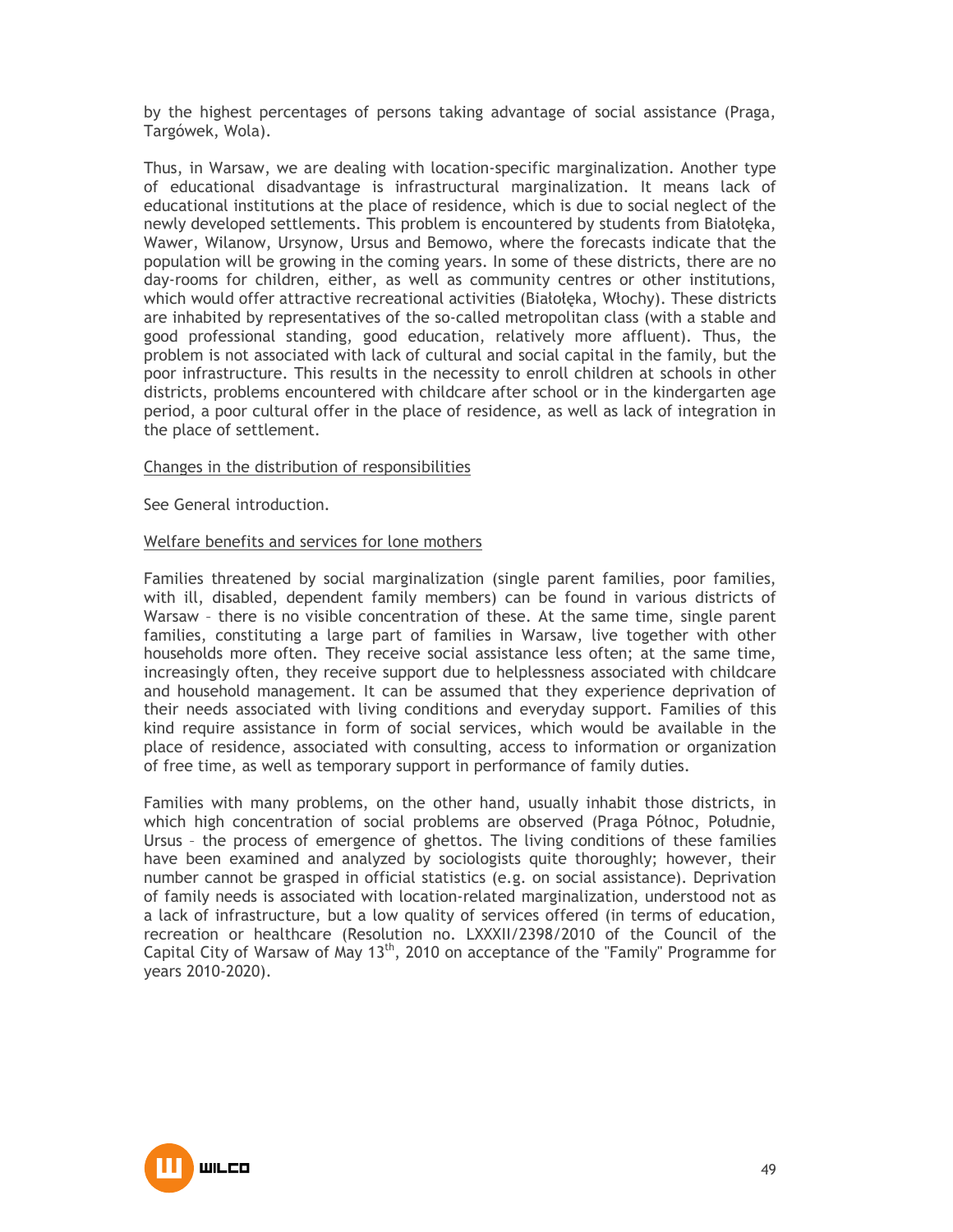| <b>Childcare</b><br>facilities | 2000  | 2001  | 2002  | 2003  | 2004  | 2005  | 2006  | 2007  | 2008  | 2009  |
|--------------------------------|-------|-------|-------|-------|-------|-------|-------|-------|-------|-------|
| <b>Nurseries</b>               | 41    | 41    | 42    | 42    | 41    | 42    | 43    | 43    | 43    | 44    |
| Places in                      |       |       |       |       |       |       |       |       |       |       |
| nurseries                      | 2,730 | 2,730 | 2,761 | 2,767 | 2,726 | 3,379 | 3,517 | 3,576 | 3,687 | 3,919 |
| Children in                    |       |       |       |       |       |       |       |       |       |       |
| nurseries per                  |       |       |       |       |       |       |       |       |       |       |
| 1,000 children                 |       |       |       |       |       |       |       |       |       |       |
| aged $0-3$                     | 70.4  |       |       |       |       | 75    | 76.3  | 72.3  | 71.3  | 71.8  |
| Pre-school                     |       |       |       |       |       |       |       |       |       |       |
| education                      |       |       |       |       |       |       |       |       |       |       |
| establishments                 | 526   | 528   | 554   | 576   | 616   | 625   | 642   | 652   | 663   | 711   |
| Children                       |       |       |       |       |       |       |       |       |       |       |
| attending pre-                 |       |       |       |       |       |       |       |       |       |       |
| school education               |       |       |       |       |       |       |       |       |       |       |
| establishments                 |       |       |       |       |       |       |       |       |       |       |
| per 1,000                      |       |       |       |       |       |       |       |       |       |       |
| children aged 3-6              | 771   |       |       |       |       | 863   | 912   | 925   | 935   | 943   |
| Children                       |       |       |       |       |       |       |       |       |       |       |
| attending<br>pre-              |       |       |       |       |       |       |       |       |       |       |
| school education               |       |       |       |       |       |       |       |       |       |       |
| establishments                 |       |       |       |       |       |       |       |       |       |       |
| per 1000 children              |       |       |       |       |       |       |       |       |       |       |
| aged 6                         | 957   |       |       |       |       | 1005  | 998   |       |       |       |
|                                |       | $ -$  |       |       |       |       |       |       |       |       |

*Annex B. Demographic changes and family: indicators*

Table 2.1 - Childcare facilities in Warsaw, 2000-2009

Source: Statistical Yearbook of Warsaw 2010.

|                      | 2000     | 2001     | 2002     | 2003     | 2004                     | 2005     | 2006    | 2007                     | 2008    | 2009    |
|----------------------|----------|----------|----------|----------|--------------------------|----------|---------|--------------------------|---------|---------|
| Population           |          |          |          |          |                          |          |         |                          |         |         |
| in thous             | 1,672.4  | 1,671.7  | 1,688.2  | 1,689.6  | 1,692.9                  | 1,697.6  | 1,702.1 | 1,706.6                  | 1,709.8 | 1,714.4 |
| Marriages            | 8,043    | 7,574    | 7,636    | 8,104    | 8,231                    | 8,379    | 9,023   | 9,511                    | 9.865   | 9,800   |
| <b>Marriages</b>     |          |          |          |          |                          |          |         |                          |         |         |
| 1000<br>per          |          |          |          |          |                          |          |         |                          |         |         |
| inhab                | 4.9      | 4.6      | 4.6      | 4.8      | 4.9                      | 5.0      | 5.3     | 5.6                      | 5.8     | 5.7     |
| <b>Divorces</b>      | 3,215    | 3,336    | 3,213    | 3,353    | 3,246                    | 3,579    | 3,786   | 3,759                    | 3,800   | 3,516   |
| Divorces per         |          |          |          |          |                          |          |         |                          |         |         |
| 1000 inhab           | 1.9      | 2.0      | 1.9      | 2.0      | 1.9                      | 2.1      | 2.2     | 2.2                      | 2.2     | 2.1     |
| <b>Births</b>        | 11,594   | 11,543   | 12,075   | 12,731   | 13,990                   | 15,135   | 16,403  | 17,325                   | 18,523  | 18,848  |
| <b>Births</b><br>per |          |          |          |          |                          |          |         |                          |         |         |
| 1000 inhab           | 7.0      | 7.0      | 7.2      | 7.6      | 8.3                      | 9.0      | 9.7     | 10.2                     | 10.9    | 11.1    |
| Deaths               | 17,550   | 17,290   | 17,370   | 17,816   | 17,464                   | 17,612   | 17,363  | 17,442                   | 17,795  | 18,212  |
| Deaths<br>per        |          |          |          |          |                          |          |         |                          |         |         |
| 1000 inhab           | 10.6     | 10.4     | 10.4     | 10.6     | 10.4                     | 10.5     | 10.3    | 10.3                     | 10.5    | 10.7    |
| Natural              |          |          |          |          |                          |          |         |                          |         |         |
| increase             | $-5,956$ | $-5,747$ | $-5,295$ | $-5,085$ | $-3,474$                 | $-2,477$ | $-960$  | $-117$                   | 728     | 636     |
| Natural              |          |          |          |          |                          |          |         |                          |         |         |
| increase per         |          |          |          |          |                          |          |         |                          |         |         |
| 1000 inhab           | $-3.6$   | $-3.5$   | $-3.2$   | $-3.0$   | $-2.1$                   | $-1.5$   | $-0.6$  | $-0.1$                   | 0.4     | 0.4     |
| Population           |          |          |          |          |                          |          |         |                          |         |         |
| aged 15-19           | 121.7    |          |          |          | $\overline{\phantom{a}}$ | 88.4     |         | $\overline{\phantom{a}}$ | 75.9    | 73.4    |
| Population           |          |          |          |          |                          |          |         |                          |         |         |
| aged 20-24           | 149.7    |          |          |          | $\overline{\phantom{a}}$ | 131.1    |         | $\overline{\phantom{a}}$ | 105.5   | 97.8    |

Table 2.2 - Population of Warsaw, 2000-2009

Source: Statistical Yearbook of Warsaw 2006-2010.

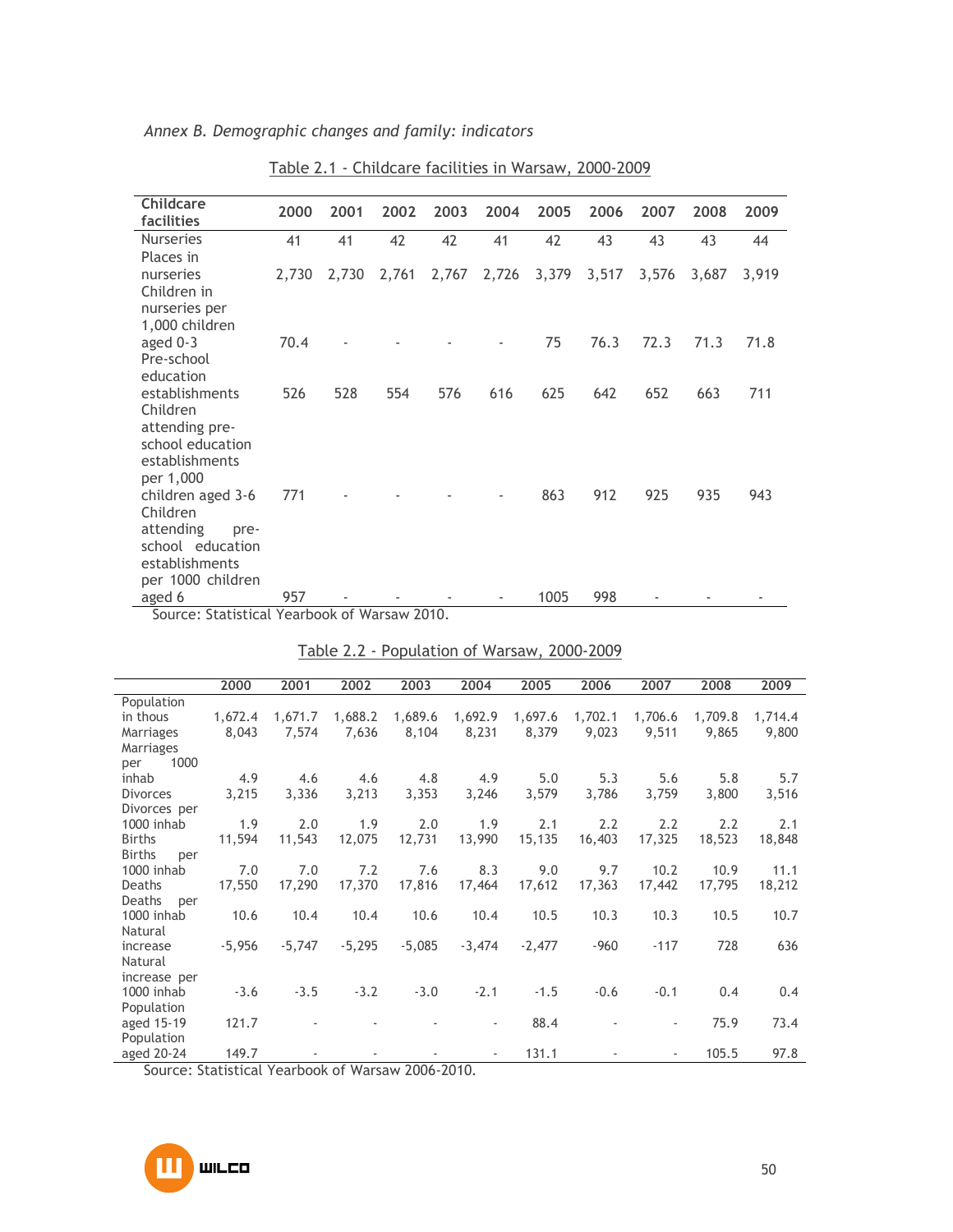| <b>District</b>           | 2003/04 | 2004/05 | 2005/06 | 2007/08 | 2008/09 | 2009/10 |
|---------------------------|---------|---------|---------|---------|---------|---------|
| Bemowo                    | 28      | 31      | 30      | 33      | 31      | 33      |
| Białołęka                 | 18      | 33      | 38      | 46      | 48      | 56      |
| Bielany                   | 41      | 44      | 47      | 49      | 53      | 53      |
| Mokotów                   | 88      | 89      | 91      | 84      | 82      | 81      |
| Ochota                    | 27      | 27      | 28      | 28      | 30      | 30      |
| Praga Południe            | 52      | 57      | 61      | 62      | 61      | 63      |
| Praga Północ              | 19      | 20      | 19      | 20      | 20      | 21      |
| Rembertów                 | 10      | 10      | 10      | 10      | 10      | 11      |
| <i><b>Sródmieście</b></i> | 53      | 53      | 53      | 54      | 55      | 63      |
| Targówek                  | 36      | 38      | 40      | 45      | 47      | 46      |
| Ursus                     | 14      | 18      | 19      | 34      | 24      | 27      |
| Ursynów                   | 46      | 54      | 53      | 56      | 61      | 70      |
| Wawer                     | 30      | 32      | 36      | 36      | 37      | 41      |
| Wesoła                    | 9       | 11      | 10      | 13      | 12      | 16      |
| Wilanów                   | 5       | 7       | 8       | 12      | 13      | 15      |
| Włochy                    | 16      | 17      | 17      | 17      | 15      | 17      |
| Wola                      | 46      | 49      | 50      | 49      | 49      | 51      |
| <b>Zoliborz</b>           | 15      | 15      | 15      | 15      | 15      | 17      |
| Warsaw                    | 563     | 605     | 625     | 652     | 663     | 711     |

Table 2.3 - Number of pre-primary education establishments in 2009/10 school year by districts of Warsaw

Source: Panorama of districts of Warsaw in 2003-2009.

| Table 2.4 - Family benefits and supplements to the family benefit in 2009 |  |  |                       |  |  |  |
|---------------------------------------------------------------------------|--|--|-----------------------|--|--|--|
|                                                                           |  |  | by district of Warsaw |  |  |  |

| <b>District</b>           | Number of paid<br>alimony benefits | Number of paid<br>family benefits | Number of paid<br>supplements to the<br>family benefit due<br>to single<br>parenthood |
|---------------------------|------------------------------------|-----------------------------------|---------------------------------------------------------------------------------------|
| Bemowo                    | 3,398                              | 14,340                            | 934                                                                                   |
| Białołęka                 | 2,377                              | 16,051                            | 1,232                                                                                 |
| Bielany                   | 6,593                              | 29,726                            | 2,312                                                                                 |
| Mokotów                   | 8,435                              | 35,955                            | 3,178                                                                                 |
| Ochota                    | 2,642                              | 11,950                            | 1,144                                                                                 |
| Praga                     | 8,381                              | 37,056                            | 4,031                                                                                 |
| Południe                  |                                    |                                   |                                                                                       |
| Praga Północ              | 8,989                              | 40,304                            | 4,625                                                                                 |
| Rembertów                 | 1,272                              | 7,622                             | 643                                                                                   |
| <i><b>Sródmieście</b></i> | 5,258                              | 19,854                            | 1,998                                                                                 |
| Targówek                  | 6,853                              | 34,022                            | 2,757                                                                                 |
| <b>Ursus</b>              | 1,973                              | 9,648                             | 712                                                                                   |
| Ursynów                   | 3,056                              | 13,534                            | 998                                                                                   |
| Wawer                     | 2,708                              | 20,321                            | 1,623                                                                                 |
| Wesoła                    | 730                                | 5,442                             | 257                                                                                   |
| Wilanów                   | 244                                | 1,982                             | 64                                                                                    |
| Włochy                    | 2,446                              | 11,181                            | 987                                                                                   |
| Wola                      | 9,130                              | 31,759                            | 2,873                                                                                 |
| Żoliborz                  | 1,729                              | 7,903                             | 548                                                                                   |
| Warsaw                    | 76,214                             | 348,650                           | 30,916                                                                                |

Source: Panorama of districts of Warsaw in 2009.

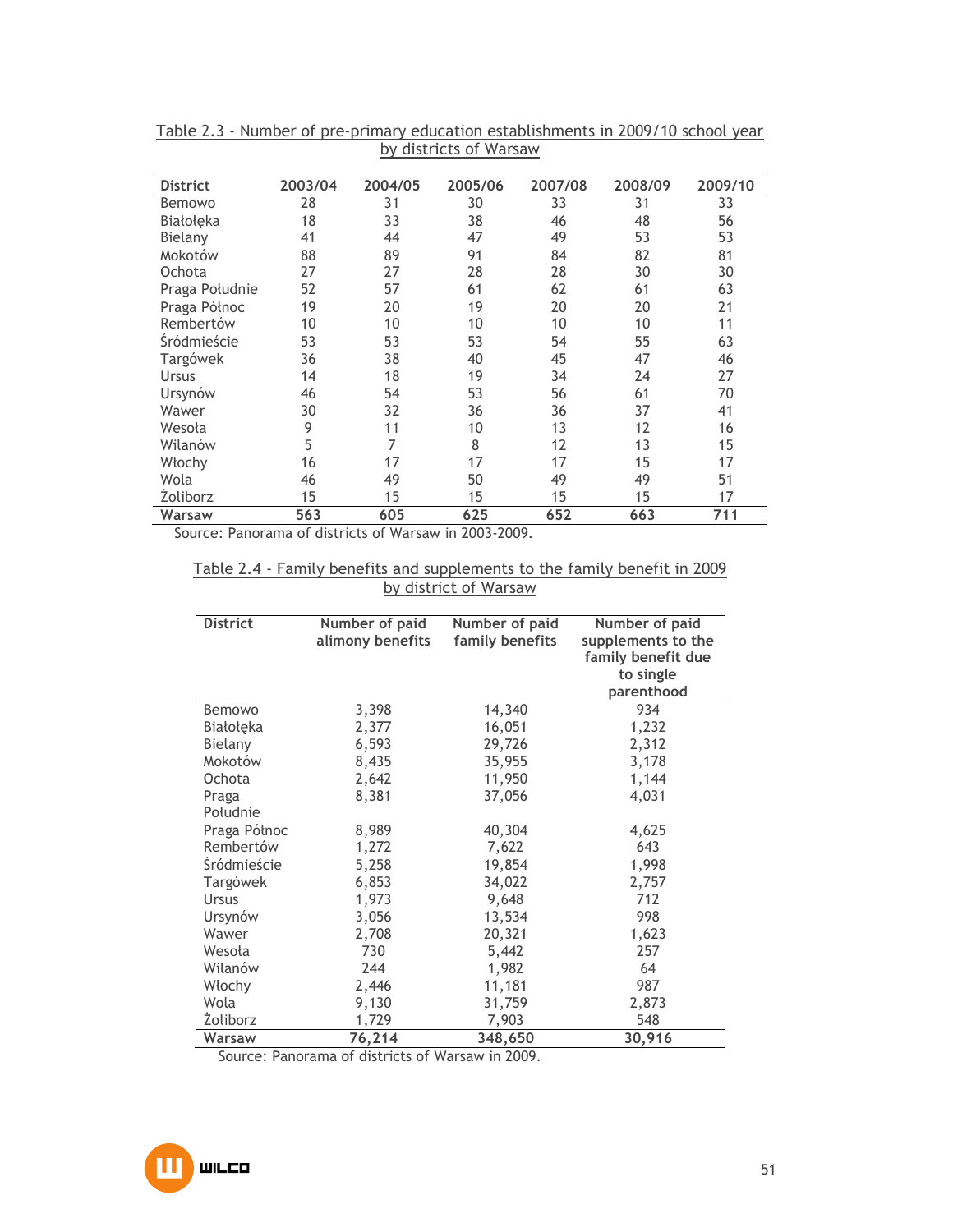| Unit               | 2000       | 2002       | 2004       | 2006      | 2008                             | 2010      |
|--------------------|------------|------------|------------|-----------|----------------------------------|-----------|
| NUTS-1<br>(Poland) | 38,253,955 | 38,218,531 | 38,173,835 |           | 38,125,479 38,135,876 38,200,037 |           |
| NUTS-3<br>(Warsaw) | 1,658,371  | 1,673,231  | 1,677,826  | 1,688,676 | 1.699.980                        | 1,710,130 |

Table 2.5 - Number of registered permanent residents, years 2000-2010

Source: Central Statistical Office, Local Data Bank.

### Table 2.6 - Total population / Number of registered permanent residents, in thousand, years 2000-2010

| Unit                    | 2000   | 2001   | 2002   | 2003   | 2004   |        | 2005 2006 2007 |        | 2008   | 2009   | 2010   |
|-------------------------|--------|--------|--------|--------|--------|--------|----------------|--------|--------|--------|--------|
| NUTS-1<br>(Poland)      | 38.254 | 38.242 | 38,219 | 38,191 | 38,174 | 38,157 | 38,125         | 38,116 | 38,136 | 38.167 | 38,200 |
| NUTS-2<br>(Mazowieckie) | 5.099  | 5.106  | 5.112  | 5.118  | 5.128  | 5,139  | 5.155          | 5.171  | 5.188  | 5.207  | 5.226  |
| NUTS-3<br>(Warsaw)      | 1.658  | 1.657  | 1.673  | 1.674  | 1,678  | 1.682  | 1.689          | 1.696  | 1.700  | 1.705  | 1.710  |

Source: Size and structure of population and vital statistics by territorial division in 2010, Central Statistical Office 2011.

| Table 2.7 - Demographic dependency ratio (persons at non-productive age per 100 |                                             |  |  |
|---------------------------------------------------------------------------------|---------------------------------------------|--|--|
|                                                                                 | persons at productive age), years 2002-2010 |  |  |

| Unit                                                 | 2002 | 2003 | 2004    |      | 2005 2006 2007 |      | 2008 2009 |      | 2010 |
|------------------------------------------------------|------|------|---------|------|----------------|------|-----------|------|------|
| Poland                                               | 60.7 |      | 589 575 |      | 56.3 55.7      | 55.3 | 55.1      | 55.O | 55.2 |
| Mazowieckie                                          | 61.2 | 59.6 | 58.4    | 57.5 | 57.0           | 56.8 | 56.8      | 56.9 | 57.2 |
| Warsaw                                               | 54.1 | 53.1 | 52.6    | 52.5 | 52.8           | 53.4 | 54.4      | 55.4 | 56.6 |
| Source: Central Statistical Office, Local Data Bank. |      |      |         |      |                |      |           |      |      |

### Table 2.8 - Demographic dependency ratio (persons at post-productive age per 100 persons at productive age), years 2002-2010

| Unit        | 2002 | 2003 | 2004 | 2005 | 2006 | 2007 | 2008 | 2009 | 2010 |
|-------------|------|------|------|------|------|------|------|------|------|
| Poland      | 24.2 | 74 1 | 24.1 | 24.1 | 24.4 | 24.8 | 25.2 | 25.6 | 26.2 |
| Mazowieckie | 26.8 | 26.6 | 26.5 | 26.5 | 26.6 | 26.9 | 27.2 | 27.6 | 28.0 |
| Warsaw      | 30.0 | 29.9 | 30.0 | 30.1 | 30.6 | 31.1 | 31.7 | 32.3 | 33.1 |

Source: Central Statistical Office, Local Data Bank.

Table 2.9 - Demographic dependency ratio (persons at post-productive age per 100 persons at pre-productive age),years 2002-2010

| Unit                                                     | 2002 | 2003 | 2004 | 2005 2006 |           | 2007                                    | 2008 | 2009        | 2010   |
|----------------------------------------------------------|------|------|------|-----------|-----------|-----------------------------------------|------|-------------|--------|
| Poland                                                   |      |      |      |           |           | 66.5 69.5 72.3 74.9 78.1 81.2 84.3 87.3 |      |             | - 90.3 |
| Mazowieckie                                              | 77.7 | 80.5 | 83.1 |           | 85.2 87.7 | 90.0                                    | 92.2 | 94.1        | 96.O   |
| Warsaw                                                   |      |      |      |           |           | 124.3 128.8 132.7 134.7 137.1 138.9     |      | 140.2 140.6 | 140.7  |
| C. C. C. C. L. British C. L. CO. L. L. L. L. L. L. D. L. |      |      |      |           |           |                                         |      |             |        |

Source: Central Statistical Office, Local Data Bank.

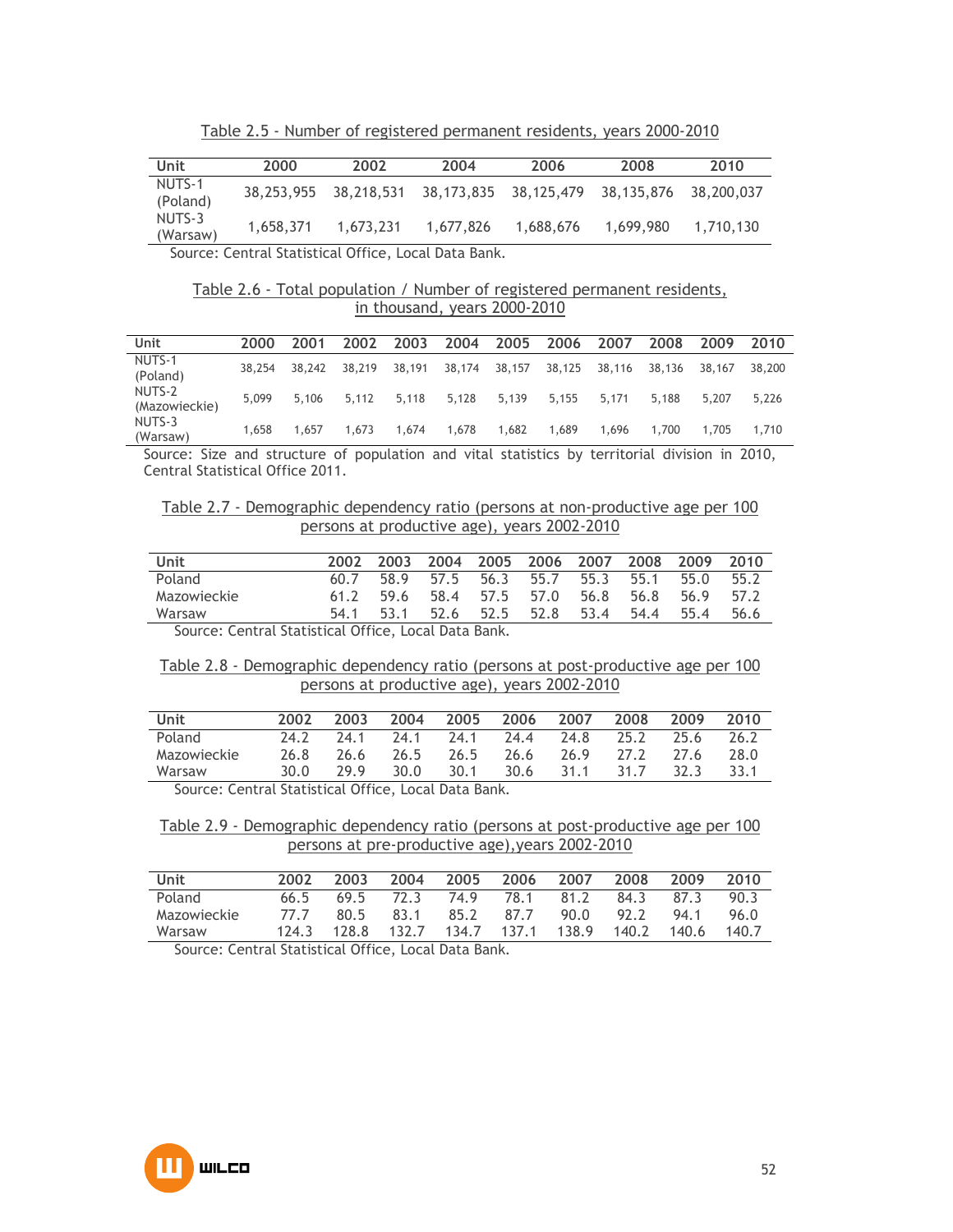# Table 2.10 - Marriages, years 2000-2010

| Unit                    | 2000    | 2001    | 2002    | 2003    | 2004    | 2005    | 2006    | 2007    | 2008    | 2009    | 2010    |
|-------------------------|---------|---------|---------|---------|---------|---------|---------|---------|---------|---------|---------|
| NUTS-1<br>(Poland)      | 211,150 | 195,122 | 191.935 | 195,446 | 191,824 | 206,916 | 226,181 | 248,702 | 257,744 | 250,794 | 228,337 |
| NUTS-2<br>(Mazowieckie) | 27,862  | 26,194  | 26,141  | 26,865  | 26,571  | 27,727  | 29,819  | 32.645  | 33,975  | 33,328  | 30,488  |
| NUTS-3<br>(Warsaw)      | 8,043   | 7.574   | 7.636   | 8.104   | 8.231   | 8,379   | 9.023   | 9.511   | 9.865   | 9,800   | 8.961   |

Source: Central Statistical Office, Local Data Bank.

#### Table 2.11 - Divorces, years 2000-2010

| Unit                    | 2000   | 2001   | 2002   | 2003   | 2004   | 2005   | 2006   | 2007   | 2008   | 2009   | 2010   |
|-------------------------|--------|--------|--------|--------|--------|--------|--------|--------|--------|--------|--------|
| NUTS-1<br>(Poland)      | 42,770 | 45,308 | 45,414 | 48.632 | 56,332 | 67.578 | 71,912 | 66,586 | 65,475 | 65,345 | 61,300 |
| NUTS-2<br>(Mazowieckie) | 5.727  | 6,008  | 5.855  | 6.356  | 7.189  | 8.514  | 9.755  | 9.064  | 9.165  | 9.003  | 8.314  |
| NUTS-3<br>(Warsaw)      | 3.215  | 3.336  | 3.213  | 3.353  | 3.246  | 3.579  | 3.786  | 3.759  | 3,800  | 3.516  | 3.391  |

Source: Central Statistical Office, Local Data Bank.

Table 2.12 - Share of illegitimate children among all live births, in %, years 2000-2009

| Unit                          | 2000                     | 2005                     | 2006 | 2007 | 2008 | 2009 |
|-------------------------------|--------------------------|--------------------------|------|------|------|------|
| NUTS-1 (Poland)               | 12.1                     | 18.5                     | 18.9 | 19.5 | 199  | 20.2 |
| NUTS-2 (Mazowieckie - cities) | $\overline{\phantom{a}}$ | $\overline{\phantom{a}}$ | 16.8 | 17.6 | 18.3 | 18.2 |
| NUTS-3 (Warsaw)               | $\overline{\phantom{a}}$ | $\overline{\phantom{a}}$ | 18.5 | 19 1 | ንበ ን | 19.8 |

Source: Demographic Yearbook 2010, Central Statistical Office Warsaw 2010.

| Table 2.13 - Population by districts of Warsaw, NSP 2002 |  |  |
|----------------------------------------------------------|--|--|

| <b>District</b> | 2002      | in % |
|-----------------|-----------|------|
| Bemowo          | 104,663   | 6%   |
| Białołęka       | 57,765    | 3%   |
| Bielany         | 138,356   | 8%   |
| Mokotów         | 235,381   | 14%  |
| Ochota          | 94,178    | 6%   |
| Praga Południe  | 189,251   | 11%  |
| Praga Północ    | 75,348    | 4%   |
| Rembertów       | 21,601    | 1%   |
| Śródmieście     | 138,299   | 8%   |
| Targówek        | 124,316   | 7%   |
| Ursus           | 42,547    | 3%   |
| Ursynów         | 134,440   | 8%   |
| Wawer           | 61,817    | 4%   |
| Wesoła          | 17,531    | 1%   |
| Wilanów         | 13,731    | 1%   |
| Włochy          | 39,176    | 2%   |
| Wola            | 148,869   | 9%   |
| <b>Zoliborz</b> | 51,932    | 3%   |
| Warsaw          | 1,689,201 |      |

Source: Panorama of districts of Warsaw in 2003.

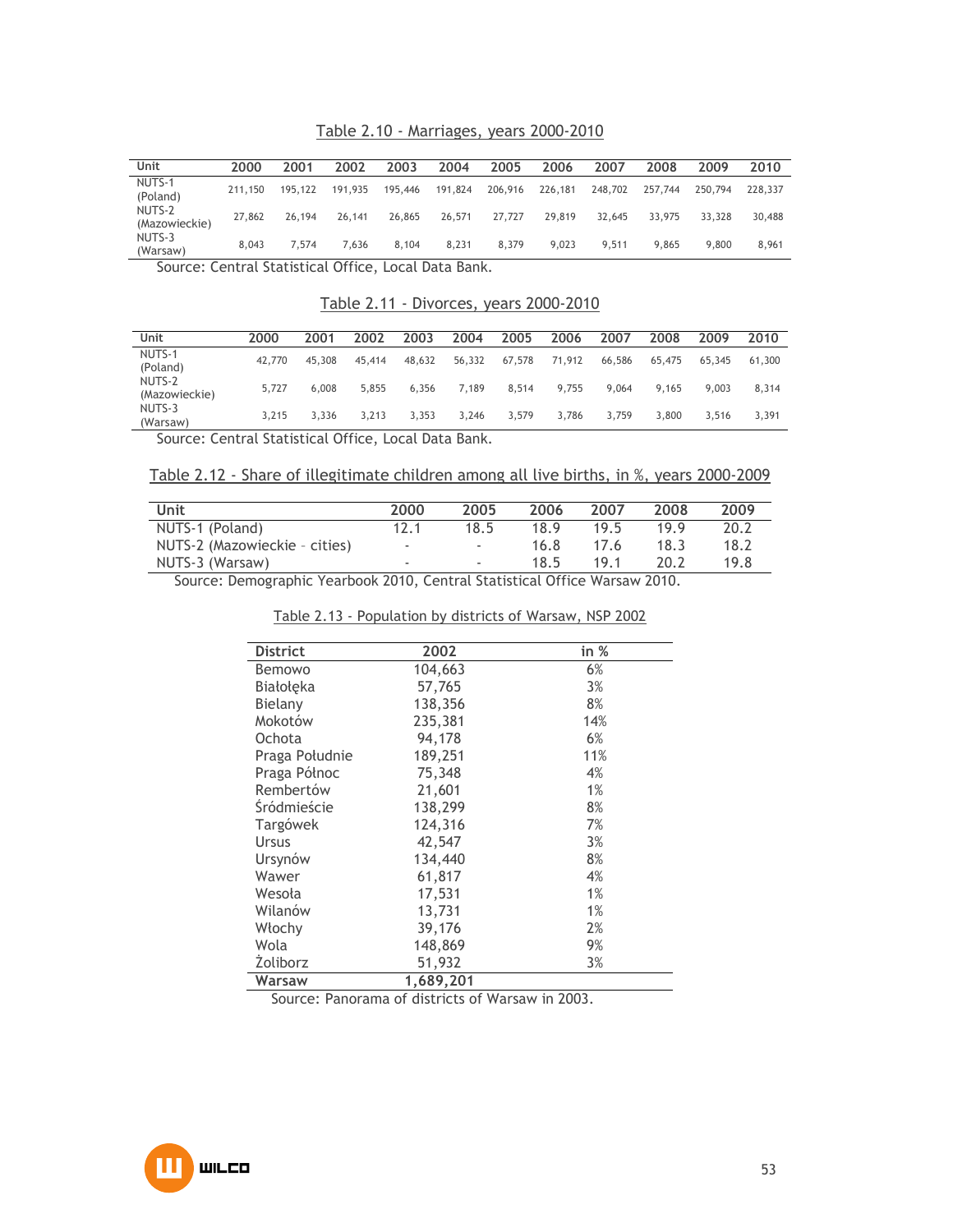|                 | 2002    | 2002 in % | 2009    | 2009 in % |
|-----------------|---------|-----------|---------|-----------|
| Population      |         |           |         |           |
| Total           | 1,688.2 | 100.0     | 1,714.4 | 100.0     |
| Pre-productive  |         |           |         |           |
| age             | 264.3   | 15.7      | 253.9   | 14.8      |
| Productive age  | 1,095.5 | 64.9      | 1,103.5 | 64.4      |
| Post-productive |         |           |         |           |
| age             | 328.4   | 19.4      | 357.0   | 20.8      |

Table 2.14 - Population of Warsaw by economical age groups in 2002 and 2009

Source: Antoszczak A. (2010) Zmiany w strukturze ludności Warszawy według wieku w latach 2002-2009. Proces starzenia się ludności stolicy. Warsaw: Central Statistical Office.

| Table 2.15 - Population of Warsaw by economical age groups in 2009 by districts |  |  |  |
|---------------------------------------------------------------------------------|--|--|--|
|---------------------------------------------------------------------------------|--|--|--|

| <b>District</b> | Pre-productive | Productive | Post-productive |
|-----------------|----------------|------------|-----------------|
| Bemowo          | 14.8           | 70.0       | 15.2            |
| Białołęka       | 22.0           | 70.7       | 7.3             |
| Bielany         | 13.6           | 62.3       | 24.1            |
| Mokotów         | 13.4           | 60.9       | 25.7            |
| Ochota          | 12.5           | 62.2       | 25.3            |
| Praga Południe  | 13.8           | 65.1       | 21.1            |
| Praga Północ    | 16.0           | 66.5       | 17.5            |
| Rembertów       | 16.7           | 67.3       | 16.0            |
| Śródmieście     | 11.8           | 60.6       | 27.6            |
| Targówek        | 15.1           | 63.0       | 21.9            |
| <b>Ursus</b>    | 18.4           | 63.7       | 17.9            |
| Ursynów         | 15.3           | 71.4       | 13.3            |
| Wawer           | 18.5           | 62.6       | 16.7            |
| Wesoła          | 21.2           | 65.6       | 13.3            |
| Wilanów         | 18.4           | 64.1       | 17.5            |
| Włochy          | 15.9           | 63.4       | 20.7            |
| Wola            | 12.8           | 62.3       | 24.9            |
| <b>Zoliborz</b> | 13.6           | 59.3       | 27.1            |
| Warsaw          | 14.8           | 64.4       | 20.8            |

Source: Antoszczak A. (2010) *Zmiany w strukturze ludności Warszawy według wieku w latach 2002-2009. Proces starzenia się ludności stolicy,* Warsaw: Central Statistical Office.

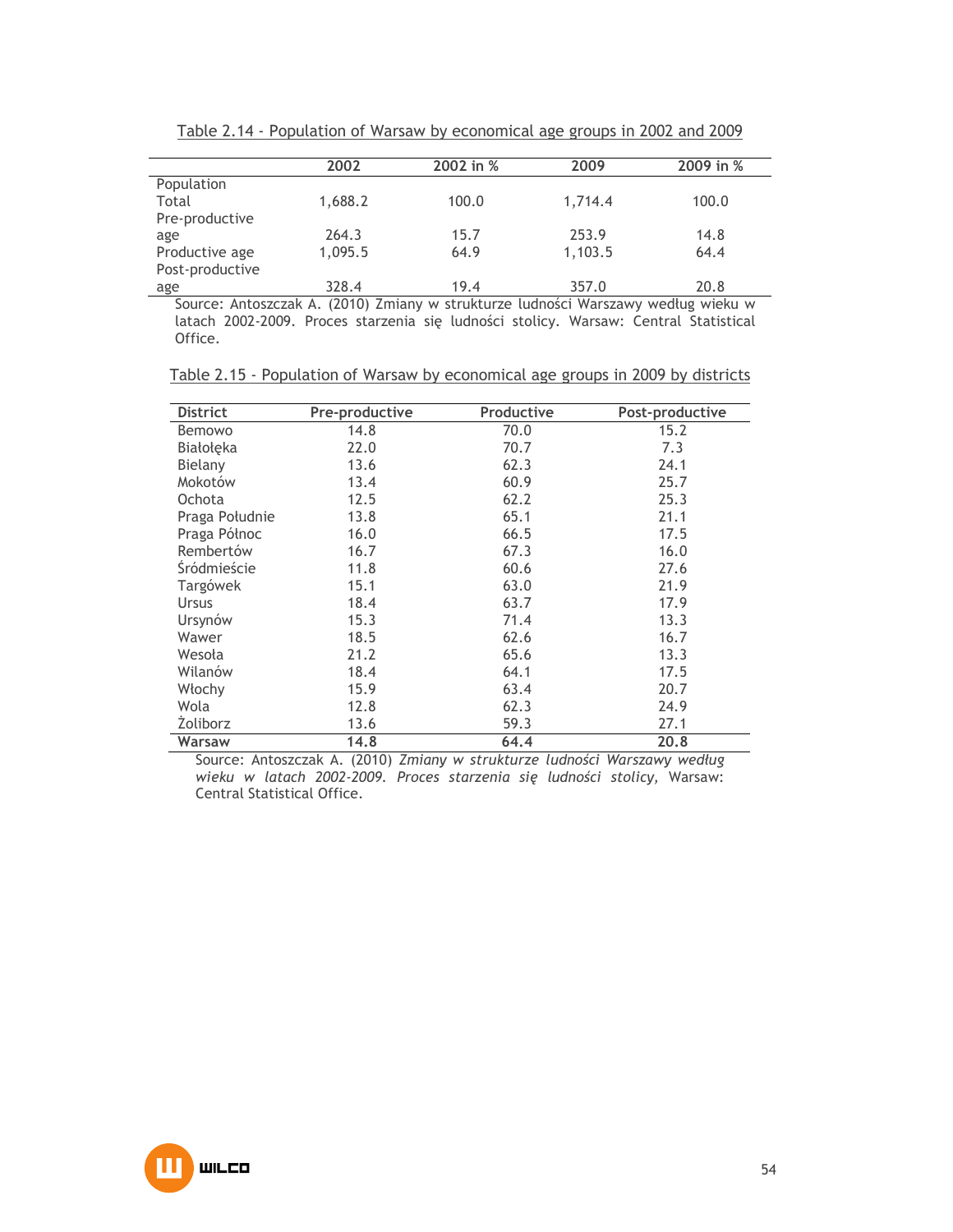

Graph 2 - Changes in the population according to age in 2002 and 2009 (%)

Source: Antoszczak A. (2010) Zmiany w strukturze ludności Warszawy według

# **2.3. Immigration**

*Socio-economic trends* 

### Trends in migration, composition of migrants and minority groups

Warsaw, as the capital city and a metropolitan area, is a city, in which many foreigners stay, live, work and study. Warsaw and Mazowieckie province are the main areas of concentration of immigrants in Poland, assembling more than 30% of all foreigners, who have been issued a residence permit in our country. Their number has been growing every year, and after Poland's accession to the European Union, the dynamics of this phenomenon increased (Pierwsza Warszawska Agenda 21 2010).

History and modern life of Warsaw is associated with the presence of various national (such as Jews, Russians, Germans, the Romani people or the Vietnamese) and religious communities (apart from Catholics, there were the Jewish, Orthodox and protestant communities). The multicultural character is typical particularly for those districts, which are located on the right bank of Vistula river, constituting one of the determinants of their identity – a significant factor that shapes the city's historic and cultural landscape.

In the prewar period, apart from the Poles, Warsaw was inhabited by Jews, Germans and Russians. The percentage of population of other nationality was as high as 40%. The second world war was associated with enormous population losses – in total, between 1939 and 1944, as a result of Nazi occupation, 600,000-800,000 people were killed, including 350,000 Jews and about 170,000 those killed or murdered during the Warsaw Uprising.

After the second world war, the ethnic composition of Warsaw changed dramatically. The Jewish, Romani and Ukrainian communities virtually disappeared. Revival of these minorities in Warsaw was not facilitated by the policy of the communist government. In the postwar period, the issues of ethnicity were treated instrumentally – the policy assumed quick attaining of uniformity of Poland with regard to culture and nationality,

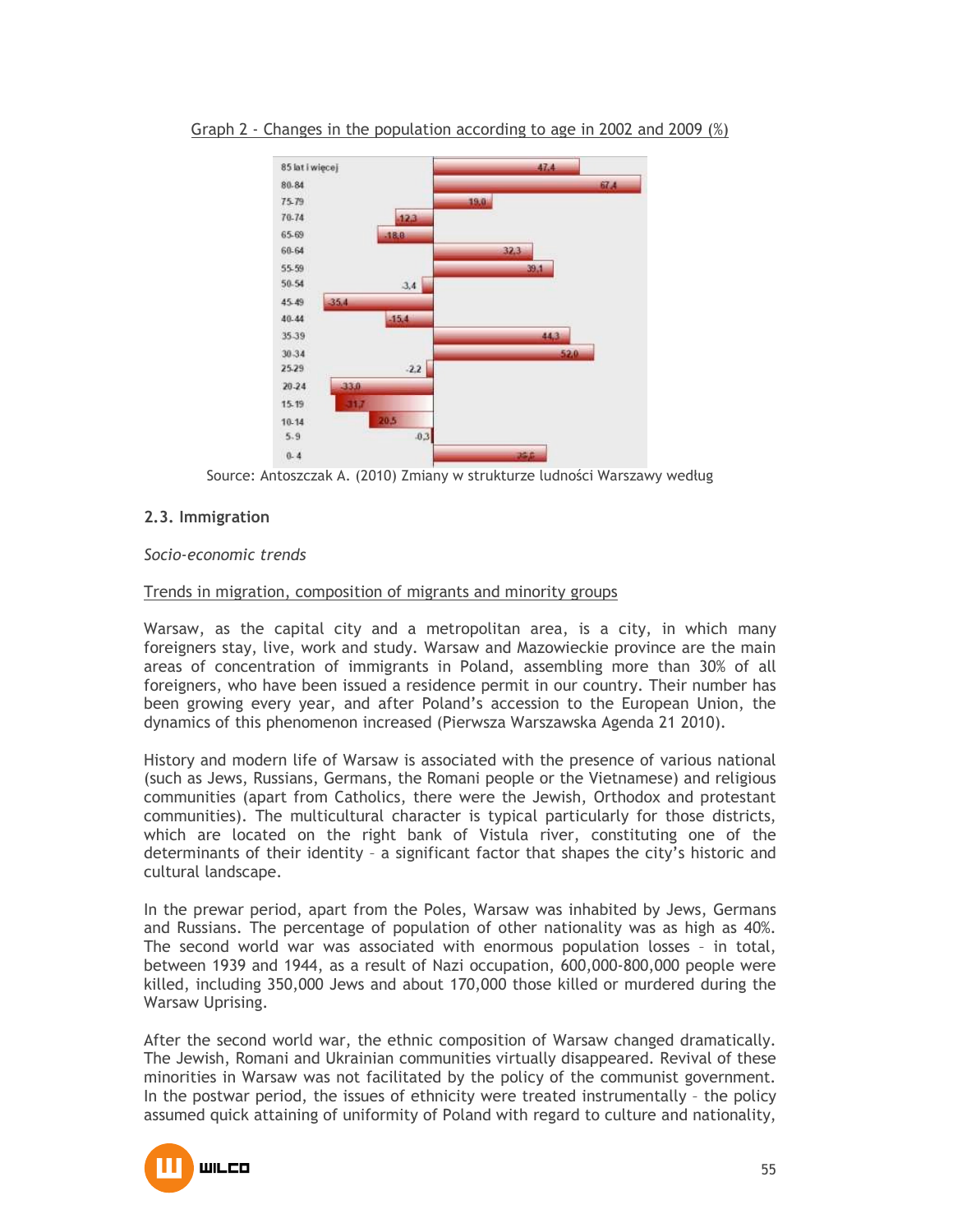thus focusing mainly on assimilation and polonization. The authorities treated minorities instrumentally, while the minorities opposed this process in a passive manner or engaged in superficial assimilation.

Only the social and political transformation of year 1989 influenced the possibility of revaluation of ethnic assessment and discovery or searching for the ethnic identity of individual minorities. The multicultural character of Warsaw is now very different from that of the prewar period – it has been strengthened by arrival of new ethnic groups – the Vietnamese, the Chinese, Africans – and inflow of people from beyond the eastern borders.

At present, there are 5,600 foreigners registered as permanent residents of the capital city (mostly the Vietnamese, Russians and Ukrainians). As for other forms of residence of foreigners in the city, we can speak of tens of thousands – it is estimated that there is about 150,000 foreigners living in Warsaw right now, constituting 9% of the entire population of the city.

The fact that Warsaw lacks the multi-ethnic and multicultural character of large cities in Western Europe is partially due to lesser attractiveness of Poland as the destination of economic migration; however, it is also largely due to the policy aimed at attaining ethnic uniformity of the country, implemented after the second world war. However, in the coming years, processes of globalization, European integration and growing mobility of the population will contribute to the increasing diversity of the capital of Poland.

Foreigners living in Warsaw include Russians, the Vietnamese, Africans, Hindus, the Chinese, Ukrainians, Americans and citizens of many member states of the European Union. Some come to Warsaw for a short time, for business purposes, others study at universities or search for a job.

Recently, some of them could be met around the area of Stadion Dziesięciolecia, on the bazaars of Warsaw and in market halls. They are teachers, academic lecturers, doctors, artists. Some find jobs in construction, gardening, various services. They are also the employees of many foreign companies, having their branches in Warsaw.

In years 2006-2007, at Warsaw schools and educational institutions, there were several thousand foreigners. It is difficult to determine the exact number of them, which is due to several reasons, such as: lack of accurate definition and status of some groups of persons, inaccurate statistical methods and tools used to record this phenomenon, difficulties associated with reaching reliable information.

There are several groups of foreigners and national minorities, attending the educational institutions in Warsaw: children of refugees, children of immigrants of various status (seasonal workers, persons granted the tolerated stay status, persons subject to temporary protection, illegal immigrants, others), children of employees migrating from EU countries, foreign studies, children of national minorities, particularly the Romani, children of repatriated persons, children of mixed married couples. The number of foreign children in schools of Warsaw can be estimated to be around 2,000, and the number of foreign university students is about 2,000 as well.

Refugees are a group, which is associated with a substantial educational challenge; at the same time, clear legal provisions allow for rather efficient monitoring of the situation of this group. In Poland, about 3,000 to 4,000 people apply for refugee status every year. Many of them treat Poland as a transit country on their way to western

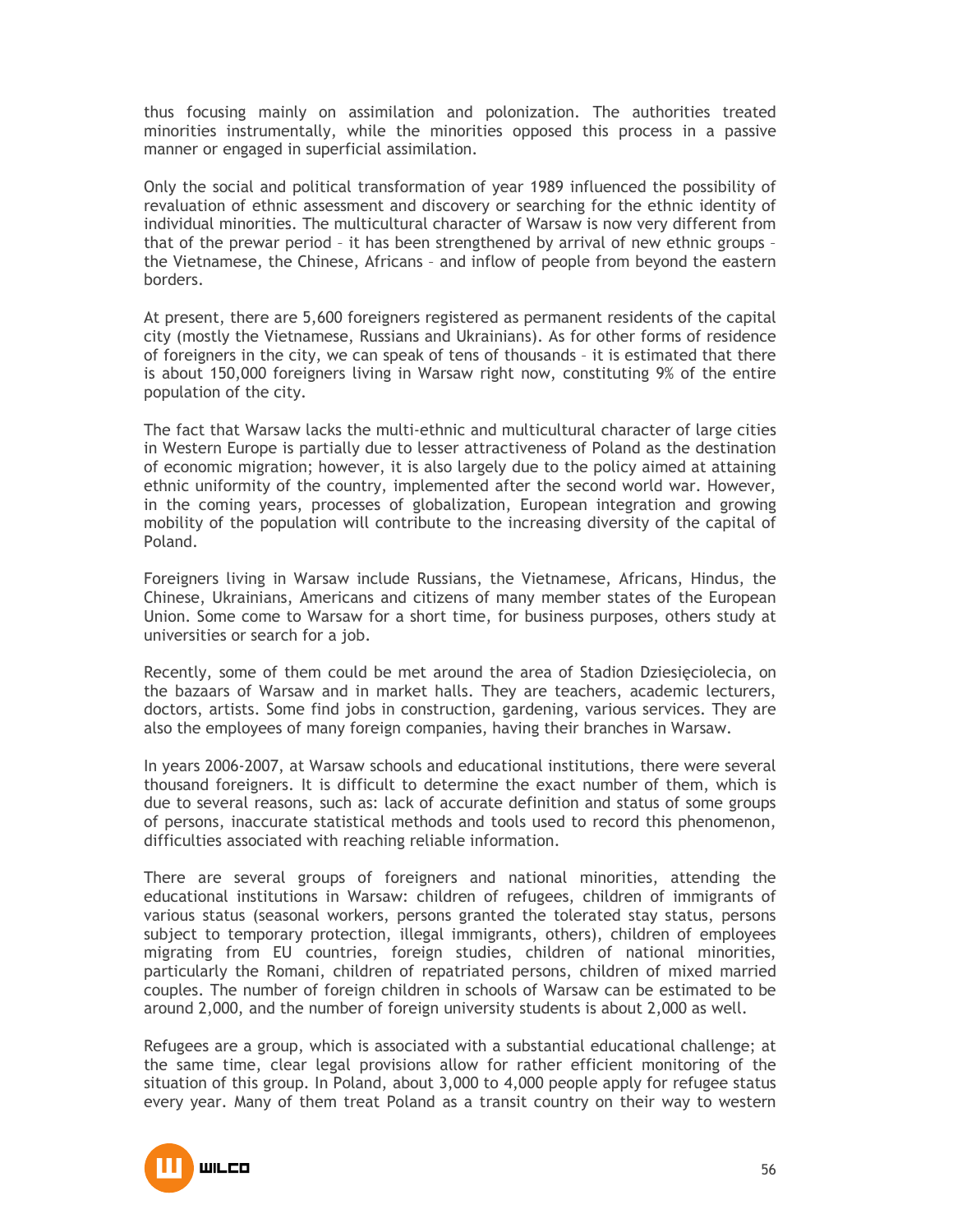Europe, many have unregulated legal status, almost none of them speaks Polish. In schools of Warsaw, there are 134 refugee children (in 4 elementary schools and 2 grammar schools). Among refugees, Chechen children are now dominant; due to substantial cultural and language differences (particularly when the children do not speak Russian) make effective education of these students very difficult.

There are tens of thousands of immigrants in Warsaw, and they are subject to constant fluctuations. The dominant group are economic immigrants from countries neighbouring Poland to the east and from Asia; many of them are staying in Poland illegally. Children of immigrants, particularly those, who have been staying in Warsaw for many years, usually go to school. According to the statistics, the most numerous groups of students are the Vietnamese (341), Ukrainians (263), Russians and Armenians. Students from these groups usually adapt quickly to Polish conditions, and they do not pose many educational problems, particularly in comparison with refugees. The demand for additional Polish language classes among these students, like in other groups, is high. In Warsaw, such classes are provided at 23 schools.

Foreign university students are an increasingly numerous and visible group of foreigners in the capital city. Their number is estimated to be about 2,500, which seems to be high in absolute numbers; however, they constitute less than 1% of all university students in the city. This rate is much lower than in Berlin, Prague or Budapest (Pierwsza Warszawska Agenda 21 2010).

According to data of the Municipal Office of Warsaw, in January 2007, there were 5,588 foreigners registered in Warsaw as permanent residents – most of them were Vietnamese, Russians and Ukrainians, while the group included also Swedes, Germans, Belarusians, Bulgarians, Americans, the Chinese, the French and Austrians (Immigrants in Warsaw... 2007).

According to the statistical data, provided above, the most numerous groups of foreigners in Warsaw are the Vietnamese, Russians and Ukrainians. In September 2004, citizens of Ukraine and Vietnam were the most numerous groups of inhabitants having the permission to settle in Mazowieckie province – 741 and 728 people, respectively; among these, 52% Ukrainians and 81% of the Vietnamese lived in Warsaw. These groups differ with regard to their genesis of inflow to Poland and adaptation strategies. The main cause of immigration of Ukrainians to Poland were family affairs and geographical proximity; in the case of the Vietnamese – the opportunity to improve their living conditions (Immigrants in Warsaw... 2007).

### Territorial distribution of immigrants and ethnic minority groups

Analyzing the place of residence of Ukrainians in Warsaw on the basis of residence permits, some regularities can be indicated. They tend to live in the central part of the city and in Praga, along the main communication routes; on the other hand, they do not show a tendency to establish visible enclaves – they are scattered in the city space. Citizens of Ukraine live in the central districts of Śródmieście, Mokotów, Wola, Praga Północ and Praga Południe. Greater concentration of Ukrainian immigrants was observed among the main communication routes: Marszałkowska Street and Aleje Jerozolimskie, as well as in Ursynów, along the subway line.

On the other hand, the Vietnamese were the most visible group of foreigners in Poland, as well as in Warsaw, with regard to structural features and spatial distribution. The genesis of inflow of this group is somewhat different from that of Ukrainians. Unlike Ukrainians, the Vietnamese showed greater spatial concentration in

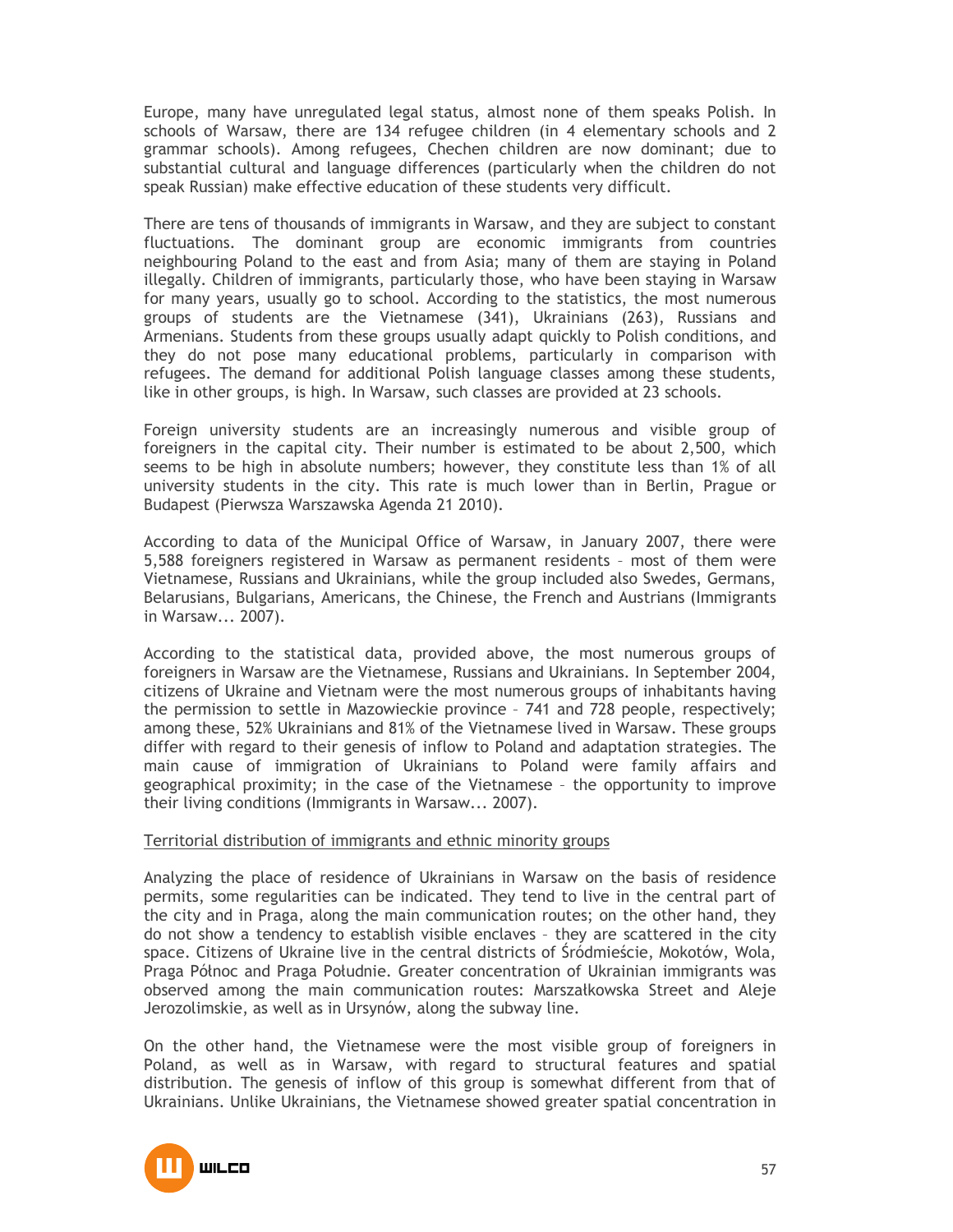Warsaw. In 2004, about one half of all Vietnamese households were located in the three central districts of Warsaw, namely: Śródmieście, Ochota and Wola. The Vietnamese showed a tendency to concentrate within the same settlements, streets or in the same buildings.

Immigrants from the West (usually men aged 30 to 40) come mainly from the Netherlands, Germany, France and the United States, as well as other developed countries, such as South Korea. This is associated with inflow of direct foreign investment from these countries to Poland. Relatively frequent immigrations from the USA may be treated as a response to long-term emigration of the Poles to this country and the result of well-developed connections between the Polish and American society. In the case of this category of immigrants, Poland is a stage of development of their international career. International managerial staff constitutes a specific supranational culture of cosmopolitan managers, who do not integrate with the Polish society in any way; social adaptation in their case is limited to professional career (Korczyńska 2005). To them, the Polish labour market is a part of a supraregional space, in which highly qualified management staff moves (Warych-Juras and Gałka 2009).

The concentrations of immigrants in Warsaw are not as large as those in metropolitan cities of Western Europe, and even less comparable to the ethnic ghettos of North America. However, it is possible to indicate some areas in the city, in which the presence of e.g. the Vietnamese is visible. These are the areas of: the vicinity of the Palace of Culture and Science, Hala Banacha, "Za śelazną Bramą" Settlement, "Wola" Department Store, "Na Kole" Bazaar and Plac Zawiszy.

According to data of 2004, 81% of Vietnamese immigrants, who have obtained a residence permit in Mazowieckie province, are living in Warsaw. Moreover, 55% of the Vietnamese live in the three central districts of the capital – Wola, Ochota and Mokotów. It is worth adding that the map of spatial distribution of immigrants, who have obtained residence permits, differs quite substantially from the one that depicts the places of residence and employment of illegal immigrants, which is illustrated e.g. by the "white spot" in the area of Stadion Dziesięciolecia.

The main problems, encountered by immigrants, are: legalization of stay, visits at the official institutions (long queues at the provincial office), lack of legal information, which forces immigrants to take advantage of assistance of the agents, who are often dishonest, violation of their right to privacy and protection of their image by journalists, who describe events, in which the immigrants participate.

The foreigners themselves, by establishing their own organizations and engaging in various initiatives, are attempting to overcome the problems associated with lack of solutions offered by state institutions, responsible for integration and adaptation in Poland. The main barrier hindering activation of immigrant groups is their legal status, which is often unregulated, and the pressing economic needs. Nevertheless, there are several active organizations established by immigrants in Poland, such as the Association of Refugees in Poland, the Association of Married Couples of the Poles and Foreigners. The oldest Vietnamese organization in Poland is the Vietnamese Social and Cultural Society established in 1986. In 1999, the Association of Vietnamese in Poland "Solidarity and Friendship" was established. In Warsaw, there is also the Association for Democracy and Pluralism in Vietnam. Associations of foreigners also issue their own periodicals (Grzymała-Kazłowska and Piekut 2007).

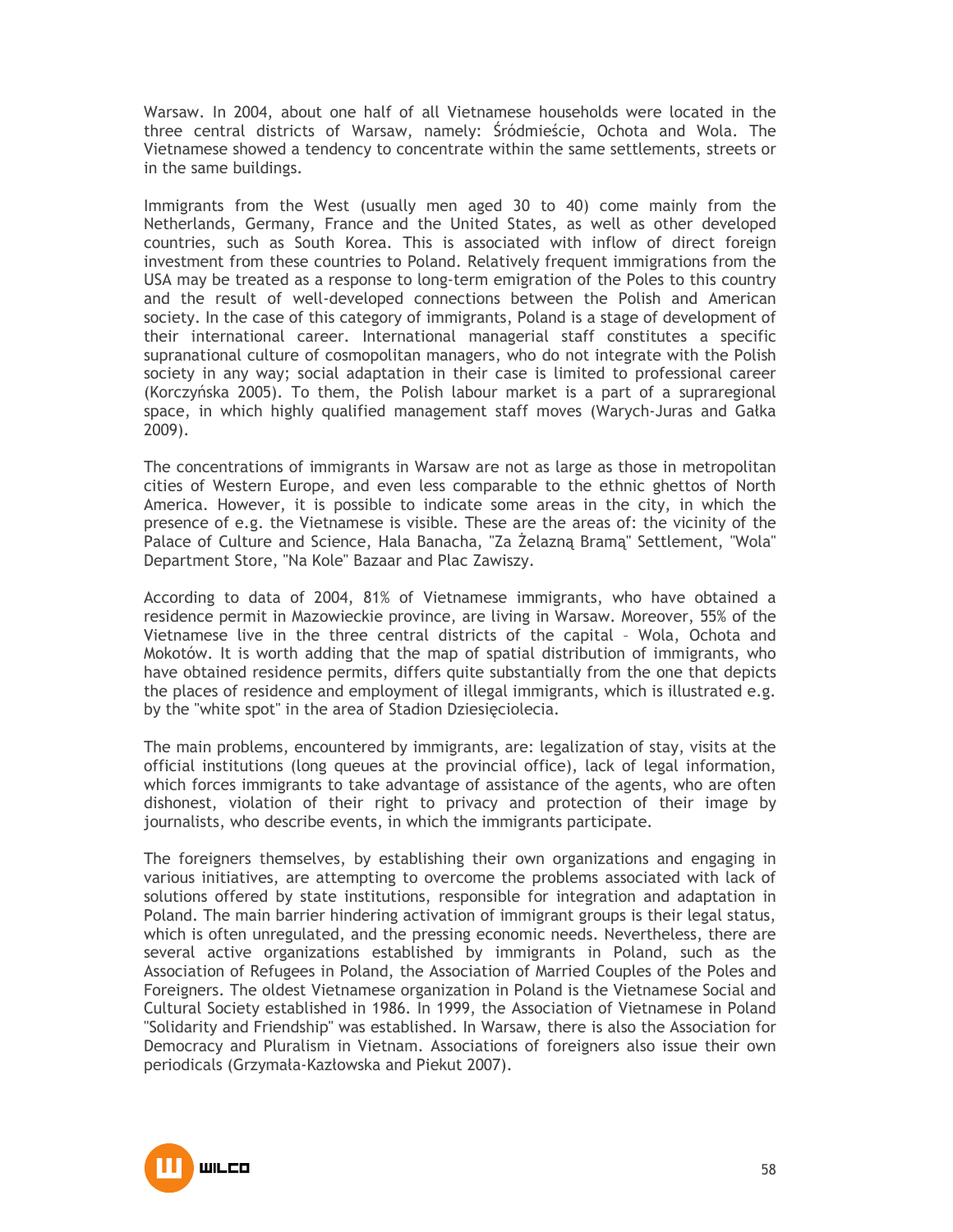### Main immigration/emigration trends

The dynamics of changes that occurred in Poland since 1989 has also influenced migrations to Warsaw. This pertains mainly to mass inflow of small traders and illegal immigrants from Ukraine, Russia and Belarus.

On December  $21^{st}$ , 2007, Poland signed the Schengen Agreement, which was associated with the necessity of introducing changes in the visa regime for citizens of Belarus, Ukraine and Russia. The costs of obtaining a visa increased substantially, leading to a decrease in the number of foreigners applying for visas and entering the territory of Poland. As the visa regime grew more restrictive, many persons, who used to travel across the border, decided to stay in Poland illegally, faring the difficulties associated with re-entering the territory of the Republic of Poland.

In general, the data shows that the number of foreigners wanting to work in Mazowieckie province and in Warsaw has been growing. In 2010, the number of work permit applications was higher by 40% in comparison with the previous year. In year 2009, 15,000 of such applications were received, and in 2010, as many as 20,000. Applications for work permits are most often filed by Ukrainians, the Chinese, the Vietnamese, Belarusians, as well as foreigners from Nepal. One third of all permits in 2010 was issued to qualified workers: plasterers, glazers, steel fixers. One fifth are issued for those, who performed simple works, e.g. picking fruit (Pozwolenia na pracę… 2009).

Until year 2009, work permits had been issued by the Provincial Labour Office in Warsaw; since January 1st, 2010, they are issued by the Provincial Office of Mazowsze. Accordingly with the directive of the European Union, a residence permit for a limited period of time and the work permit is to be issued as a single document (Pozwolenia na pracę… 2009).

### Changes of proportion of migrants

Data shows that in January 1998, in Warsaw, there were about 5,000 foreigners having permanent residence cards. Since the beginning of 1993 until mid-1997 (according to the Institute of Market Economy Research), 55,500 work permits were issued, including about 14,000 of decisions to extend the permits issued previously. Applications were filed by persons representing 130 nations. Almost two thirds of all permits were issued for the former capital city province. It can thus be assumed that most foreigners found jobs in Warsaw, which is the largest labour market.

The Statistical Yearbook of Warsaw indicates that in academic year 1994–1995, there were 1,417 university students and 115 graduates from other countries in the capital city. This group is characterized by visible dominance of men (817 male students and 73 male graduates, 605 female students and 42 female graduates). The number of foreigners studying at universities and colleges of Warsaw has been growing constantly. In academic year 1990/1991, their number was equal to 1,106 (including only 33 women). According to surveys conducted, in the recent years, university students have been coming mainly from the East – there is a large number of Poles, who used to live in the former USSR. As for the country of origin, there are many students from Lithuania (Warsaw School of Economics, Warsaw University of Life Sciences), Ukraine, Belarus and Russia, as well as Vietnam (Warsaw University of Technology, Warsaw School of Economics, Warsaw University of Life Sciences). Apart from that, students come from Arabian and African countries (Libya, the Emirates,

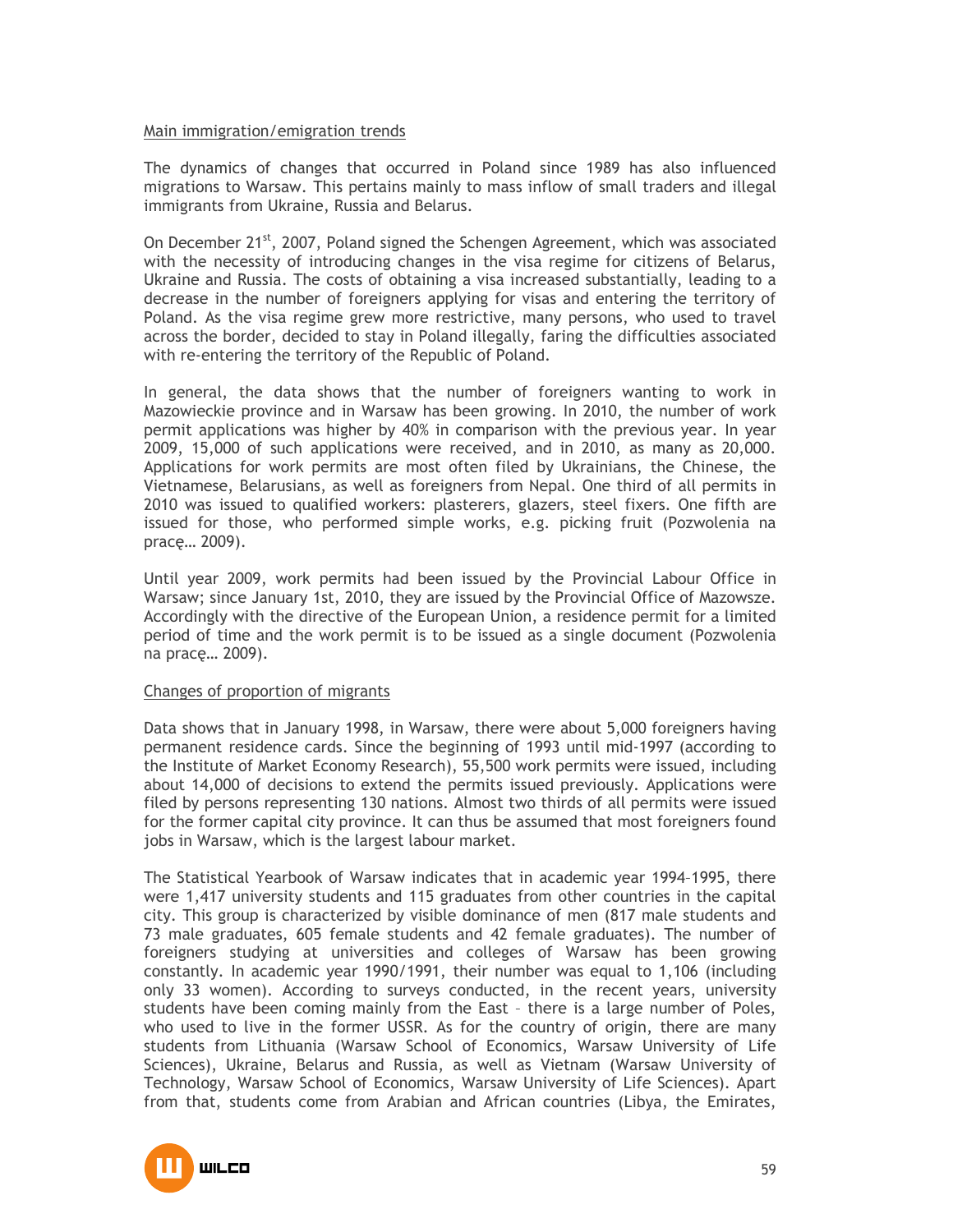Yemen, Ethiopia, Zaire), USA, Canada, Sweden (particularly the Warsaw University of Medicine and Warsaw School of Economics), Albania, Kazakhstan, Bulgaria, Hungary, Czech Republic, Moldova, Latin America (Wiśniewska and Budrewicz 2003).

### Trends in concentration/segregation, tensions and conflicts

See "Territorial distribution of immigrants and ethnic minority groups".

#### The population target three

See "Trends in migration, composition of migrants and minority groups".

#### Professional activities and main problems of immigrants

In year 2010, registers of the labour offices of Mazowieckie province contained data of 823 foreigners (2.7% more than in 2009), including 440 women (53.5% of all unemployed in this category). Most foreigners were registered in Warsaw – 425 people or 51.6% of this population of the unemployed in the province. In year 2010, there were 1,274 registered unemployed foreigners (in 2009 – 1,392), and in the same period, work was commenced by 247 foreigners (in 2009 - 200).

In year 2010, 89,400 declarations of the intention to hire foreigners without the necessity to obtain a work permit were filed – 8% less than in 2009, including 95.2% for citizens of Ukraine, 2.6% for citizens of Moldova, 1.8% - of Belarus, 0.3% - of Russia and 0.1% - of Georgia.

Most declarations were filed for the period of 3 to 6 months (88.5% of all declarations registered), for employment in agriculture and related trades (70.8%), construction and related trades (8.7%), household services (5%), for women (47.8%), for persons aged 26-40 (45.6%), in Warsaw – 15,744 declarations (17.6% registered in Mazowieckie province) (Provincial Labour Office 2011).

### *Public regulation*

#### Division of responsibilities

See General introduction.

#### Changes in welfare mix and governance patterns

Since 2007, the programme "Diverse Warsaw" has been implemented – it is focused on educational activities among the foreign children and youth (refugees, immigrants, children of migrating employees and other groups). The programme is implemented by the Bureau for Education of the Office of the Capital City of Warsaw. Its partners are the Bureau of Information of the Council of Europe, Warsaw University, Civic Education Centre, Vox Humana Association.

The programme activities included: a school debate "Diverse Warsaw", in which active participants were students from Vietnam, Chechnya, China, Somalia, Costa Rica, Ukraine; a scientific and teaching seminar "Diverse Warsaw. Education of foreigners in Warsaw"; a methodical conference "Islam – difficult questions, educational answers"; trainings for school principals and teachers "School preparation for education of foreigners", trainings of methodology councillors "Supporting of schools that educate foreigners".

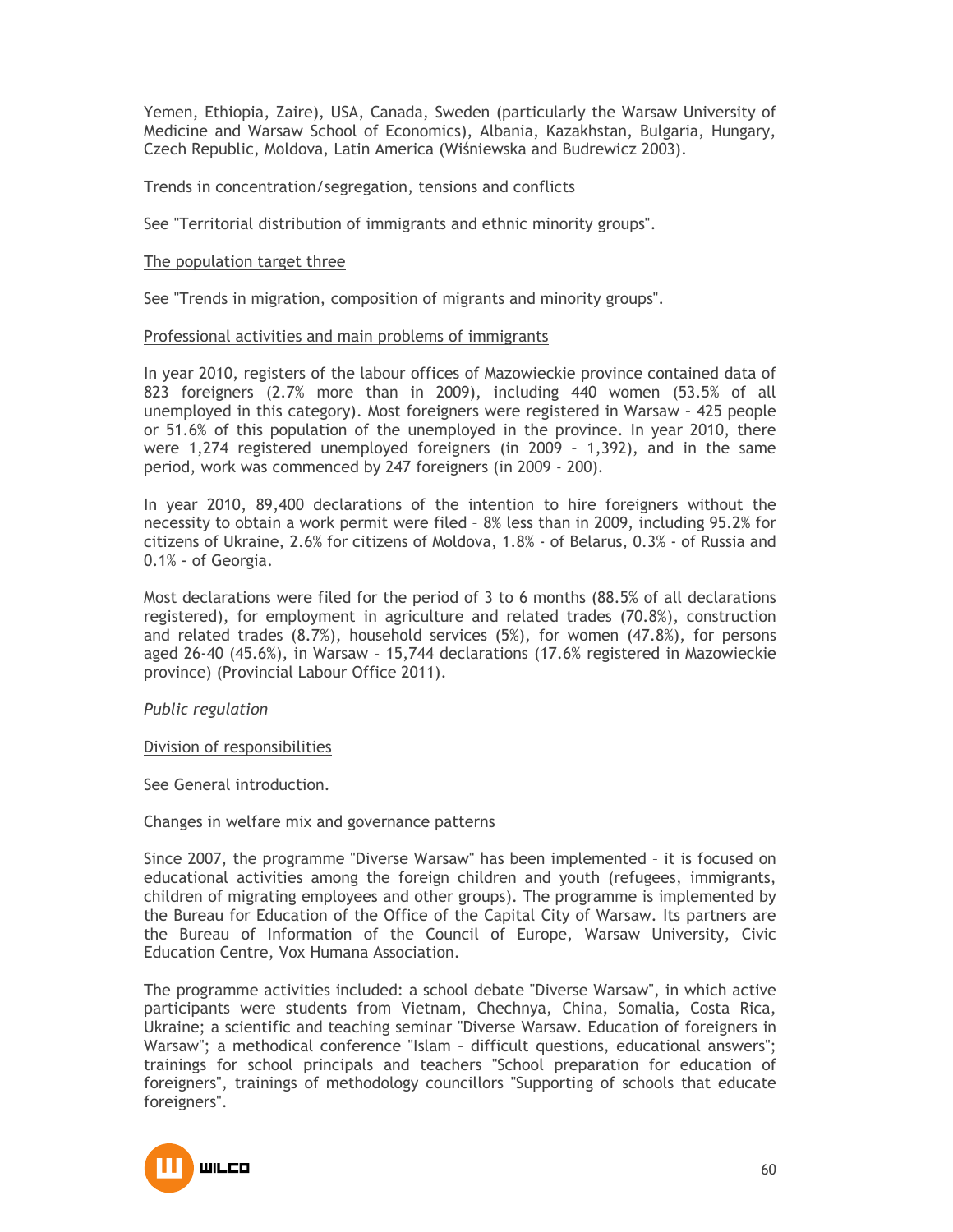#### *Annex C. Immigration: indicators*

| <b>District</b> | Inflow          | <b>Net</b> | Inflow | <b>Net</b> | Inflow | <b>Net</b> | Inflow | <b>Net</b> |
|-----------------|-----------------|------------|--------|------------|--------|------------|--------|------------|
|                 | from            | internat.  | from   | internat.  | from   | internat.  | from   | internat.  |
|                 | abroad          | migration  | abroad | migration  | abroad | migration  | abroad | migration  |
|                 | 2004            | 2004       | 2008   | 2008       | 2009   | 2009       | 2010   | 2010       |
| Bemowo          | $\overline{27}$ | $+20$      | 40     | $+12$      | 32     | $+19$      | 46     | $+24$      |
| Białołeka       | 35              | $+19$      | 43     | $+18$      | 39     | $+7$       | 44     | $+18$      |
| Bielany         | 45              | $-25$      | 59     | $+1$       | 47     | $+2$       | 49     | $+21$      |
| Mokotów         | 104             | $+104$     | 112    | $+26$      | 143    | $+57$      | 122    | $+44$      |
| Ochota          | 25              | $-15$      | 61     | $+31$      | 58     | $+38$      | 51     | $+35$      |
| Praga           | 52              | $+51$      | 88     | $+28$      | 73     | $+56$      | 66     | $+36$      |
| Południe        |                 |            |        |            |        |            |        |            |
| Praga Północ    | 27              | $-3$       | 25     | $-2$       | 21     | $+8$       | 22     | $+15$      |
| Rembertów       | $\mathbf{1}$    | $+1$       | 6      | $+6$       | 2      | $+2$       | 3      | $+3$       |
| Śródmieście     | 104             | $+97$      | 99     | $+69$      | 113    | $+90$      | 101    | $+74$      |
| Targówek        | 6               | $-6$       | 24     | $+6$       | 18     | $-10$      | 18     | $+4$       |
| Ursus           | 19              | $+15$      | 12     | $+2$       | 12     | $+10$      | 13     | $+12$      |
| Ursynów         | 18              | $+18$      | 43     | $+26$      | 63     | $+55$      | 58     | $+40$      |
| Wawer           | 43              | $+43$      | 26     | $+24$      | 36     | $+36$      | 31     | $+27$      |
| Wesoła          | 7               | $+1$       | 8      | $+5$       | 5      | $+5$       | 7      | $+7$       |
| Wilanów         | 7               | $+7$       | 10     | $+8$       | 21     | $+21$      | 32     | $+29$      |
| Włochy          | 16              | $+11$      | 21     | $+16$      | 15     | $+9$       | 16     | $+14$      |
| Wola            | 100             | $+100$     | 62     | $+36$      | 66     | $+52$      | 49     | $+22$      |
| Žoliborz        | 29              | $+29$      | 26     | $+19$      | 29     | $+23$      | 27     | $+23$      |
| Warsaw          | 665             | $+467$     | 765    | $+331$     | 793    | $+480$     | 755    | $+448$     |

### Table 3.1 - International migration of population 2004-2010 by districts of Warsaw (registrations for permanent residence)

Source: Panorama of districts of Warsaw, 2004, 2008 2009, 2010.

Table 3.2 - Unemployed foreigners, years 2007-2009

| <b>Unit</b> | 2007 | 2008 | 2009 |
|-------------|------|------|------|
| Mazowieckie | 407  | 577  | 801  |
| Warsaw      | 224  | 308  | 362  |

Source: Rynek pracy województwa Mazowieckiego w 2010 roku, WUP 2011.

| Table 3.3 - Ukrainians in Warsaw and outskirts, 1.09.2004 |  |
|-----------------------------------------------------------|--|
|-----------------------------------------------------------|--|

|                                                  |    | Total | Men  | Women |
|--------------------------------------------------|----|-------|------|-------|
| Warsaw & outskirts                               |    | 2.863 | 859  | 2.004 |
| Ukrainians<br>$\%$<br>of                         | ın |       |      |       |
| Poland                                           |    | 17.7  | 16.3 | 18.4  |
| $\sim$ $\sim$ $\sim$ $\sim$ $\sim$ $\sim$ $\sim$ |    |       |      |       |

Source: Między jednością a wielością. Integracja odmiennych grup i kategorii imigrantów w Polsce, OBM UW 2008.

### **2.4. Trends in the housing field**

*Socio-economic trends* 

#### Local housing market

In case of Warsaw, an increase in the general number of apartments as well as completed dwellings was observed since 2000, meaning that the demand for flats increased substantially in last ten years. In the period of ten years, the most significant trend, which could be observed, was the ever-growing percentage of flats for sale or rent. In year 2000, this percentage amounted only to 40%, in 2005 – as much as 73%, and in 2009 – 85%. At the same time the percentage of cooperative flats was

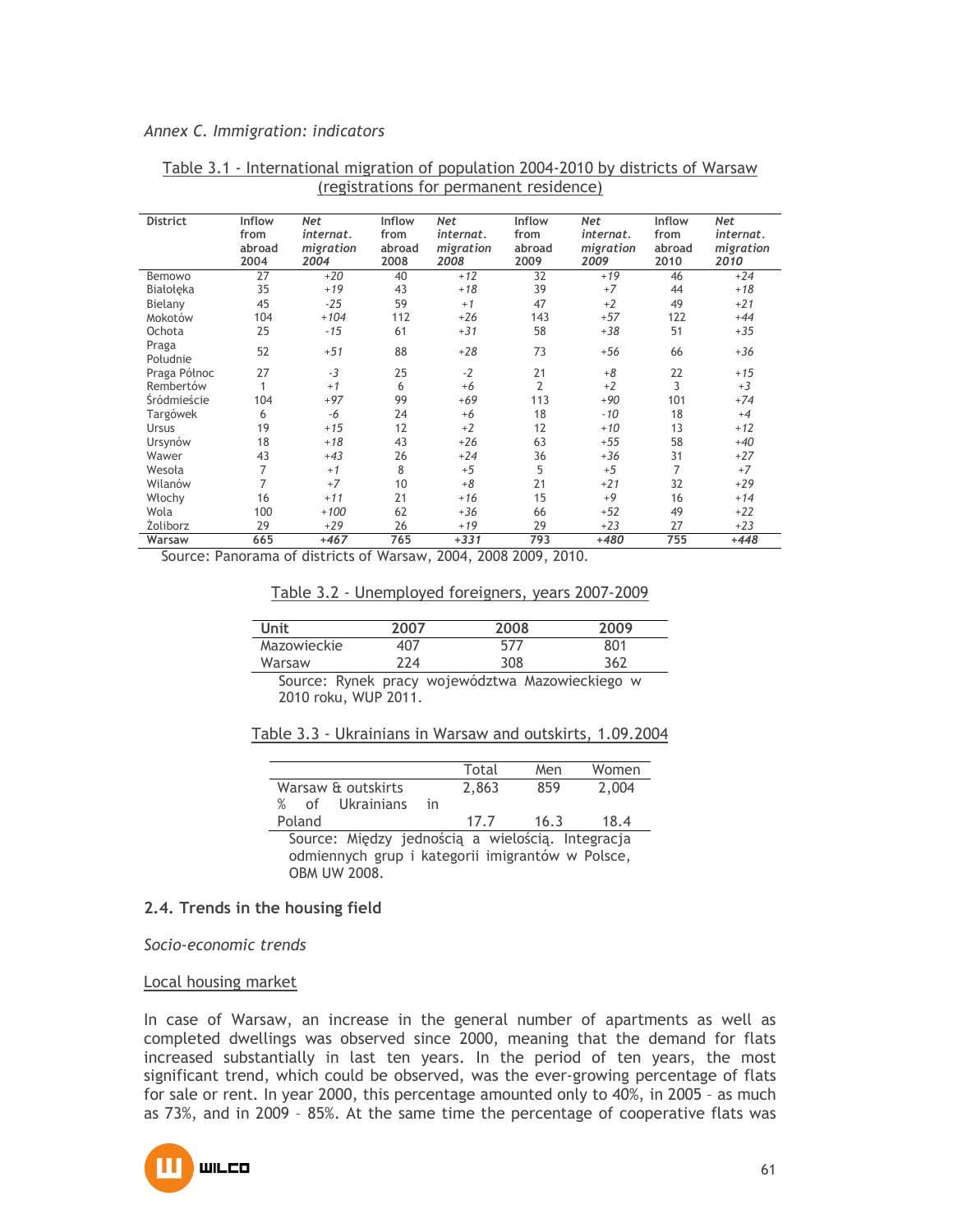decreasing systematically. In year 2000, it amounted to 51%, and five years later – only to 14%, to drop to the level of 6% in year 2009 (Central Statistical Office 2010c).

### Social housing

As of 31.12.2008, 4,910 households were qualified for rent of flats from the housing resources of the capital city of Warsaw (excluding applications for flat replacement); out of these, 1,963 were waiting for flat rental for unlimited period of time, 2,947 – for a community flat. It should be noted that out of the overall number of community flat applications, most – 2153 – are associated with the necessity of provision of the flat by the City in association with a court ruling on eviction, accompanied by granting of a right to a community flat.

The period of waiting for a municipal flat, depending on the type of qualification for housing assistance (flat for unlimited period of time, community flat, replacement etc.) is from several months to several years. The waiting period is the longest in districts characterized by low housing resources.

In years 2003-2006, 769 municipal flats were delivered, in 2007 – 92 flats, in 2008 – 315 flats, in 2009 – 489 flats; in total, in the analyzed period – 1,665 flats. A substantial increase in the pace of municipal housing construction has been possible thanks to consistent activities undertaken on the basis of the housing strategy.

### Access to housing

As a result of privatization of the housing market, access to apartments is now conditioned by the financial situation and credit capabilities. Due to high prices of flats in Warsaw, not many people can afford purchase of a flat; thus, mainly the rental market is developing. Rental of a flat in Warsaw, however, is relatively expensive; thus, persons with low income are forced to attempt to get access to cheaper apartments, subject to state subsidies.

Welfare accommodation includes ordinary council flats, welfare flats and protected flats. In the case of Warsaw, council flats are provided for the homeless, persons coping with difficult housing conditions, occupants of premises, which are not suitable for permanent residence and households, in which the average monthly income per member is not higher than the minimum income (Resolution of the Council of the Capital City of Warsaw of July 9th, 2009). Council flats may be rented only for an unlimited period of time (art. 20 clause 2 of the Act on protection of tenant rights). Council flats are characterized by reduced use value and they offer only the minimum standards – the lease agreement is concluded for a limited period of time with a person, who has been suffering from privation, due to which their monthly income is insufficient to rent premises in accordance with general principles. In the first place, council flats are provided for ejected persons and pregnant women, minors, the disabled, incapacitated persons and their guardians, bed-ridden persons, retirement and disability pension beneficiaries, who meet the criteria for receipt of social welfare and the unemployed.

The main barrier, hindering access to flats in Warsaw, are high real estate prices. The prices of apartments in Warsaw vary depending on the district – average flat prices on the primary market range from 1,875 to 2,375 EUR/m<sup>2</sup> (7,500 and 9,500 PLN/m<sup>2</sup>). The flat price is influenced by the standard, type and location, as well as characteristics of individual districts. The most expensive districts in Warsaw are Śródmieście and śoliborz. The former – due to its central location, the latter – due to prestige and large

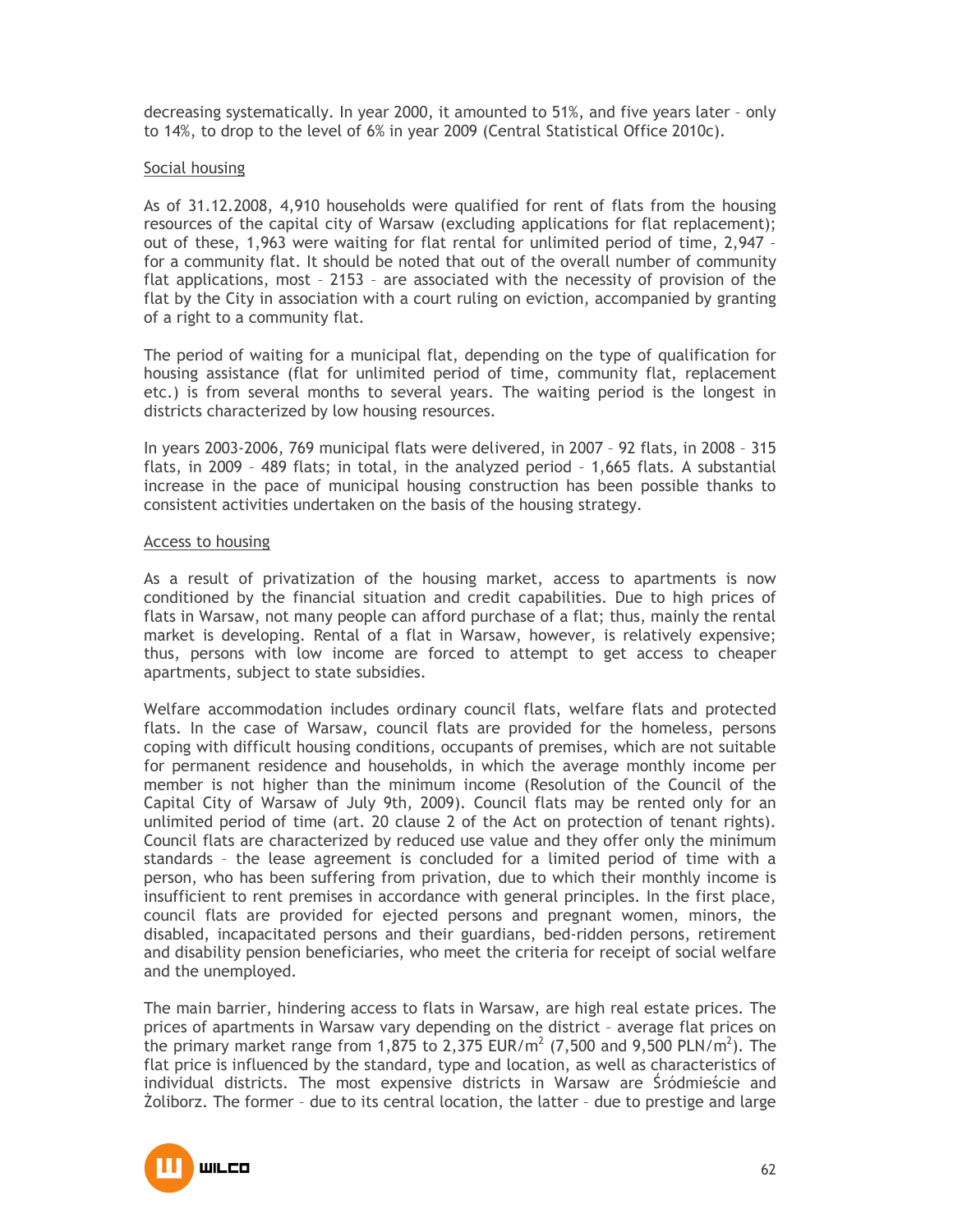green areas. Apartments on the primary market reach prices exceeding 3,750 EUR/m<sup>2</sup>. The second place with regard to prices is occupied by Mokotów and Ochota – prestigious districts in the central part of Warsaw, dominated by old buildings and large green areas. Here, the prices range between 2,375 and 3,000 EUR/ $m^2$  (9,500 and 12,000 PLN/ $m<sup>2</sup>$ . The cheapest apartments can be found in Białołeka, Targówek, Wesoła and Włochy – the most distant districts, which are the least accessible from the downtown.

The last decade brought substantial changes on the real estate market of Warsaw. On one hand, huge new settlements have been built in the suburbs, such as Tarchomin, Wilanów or Nowy Ursus. As for apartment prices, first, the good economic condition led to a dramatic increase in their level, and then, as the economic crisis came, the situation became difficult both for investors and purchasers, which resulted in a decrease of the prices in some districts (Dymkowski 2011).

At the beginning of year 2000 and in the subsequent years, a decline in prices could be observed, sales were maintained at a low level, despite the possibility of obtaining attractive loans (the loan installment level was similar to the rent amount level). Nevertheless, due to the uncertain situation on the labour market and the high unemployment rate, the number of mortgages was rather low. A statistical flat in Warsaw had the area of 63 m<sup>2</sup>, and its average price was 900 EUR/m<sup>2</sup>.

In the early 2005, the average flat prices in Warsaw started to grow to reach about 1,000 EUR/ $m^2$ . The increase was the highest in Ursynów and  $\overline{2}$ oliborz, where the demand was high, and the supply – too low. A statistical flat in Warsaw had the area of 73  $m^2$  and its average price was 1,220 EUR/ $m^2$ .

The next two years were a period of dynamic increase in the prices (3 – 12% per quarter). Due to excessive supply, prices or contract conditions could not be negotiated. The boom was ended by the same factor, which caused its emergence – a change in interest rates. Since the beginning of 2007, the Monetary Policy Council started to increase the interest rates, which was reflected by the interest applicable to mortgage installments (from 5,6% in January 2007 to 7% in January 2008). This led to a situation, in which a household of two persons, in which both members earned an average wage for Warsaw, designating one of these wages in full for loan repayment, were able to buy at the end of year 2007 a flat of the area of 49  $m^2$ , while in years 2003-2005 the same couple could afford 68  $m^2$ . Since mid-2007, a visible decline in demand for flats can be observed in Warsaw, which is accompanied by a decrease in the price to 2,165 EUR/ $m^2$ .

In year 2010, the supply of apartments in Warsaw increased by 25% in comparison with 2009. The average price was 2065 EUR/m<sup>2</sup>, that is, 6% cheaper than in year 2009. The average apartment area in 2010 was 72 m<sup>2</sup>.

The expectations with regard to further development of the primary market of Warsaw are optimistic. Thanks to a relatively stable situation on the loan market, the present situation indicates a stable level with a slight tendency of increase.

There is an increasing number of enclosed housing settlements, occupied by persons with a similar lifestyle, which is usually associated with social prestige of inhabitants, as well as their sense of security. Opinions concerning individual districts, which are often based on stereotypes, often determine who decides to move where. Good districts are safe, full of green areas, with well developed networks of services and a pleasant architectural design. Bad districts are unsafe, noisy, lacking green areas, with

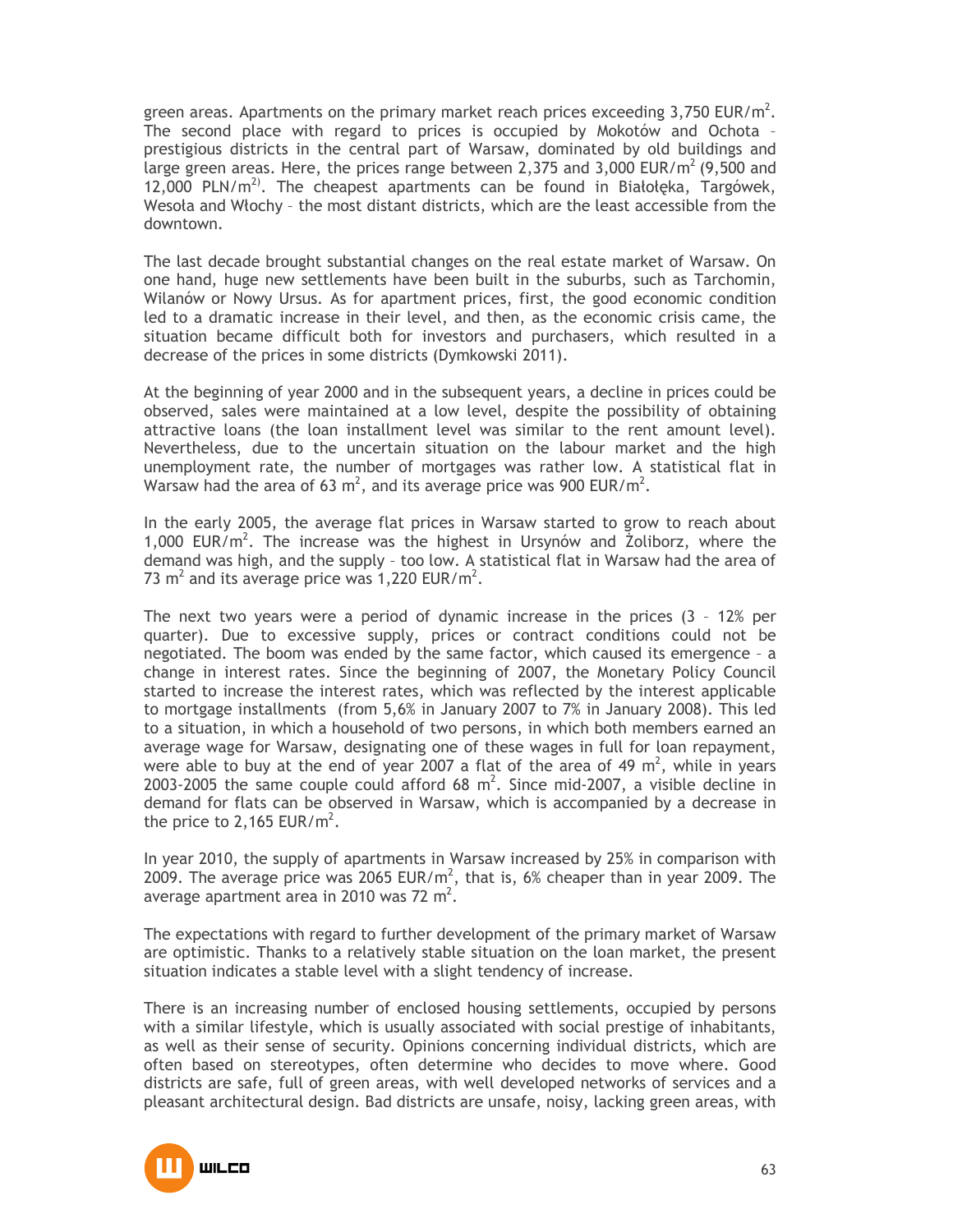a weak network of services and transportation. Districts differ with regard to the demographic characteristics of their inhabitants, and thus they may be divided into "old" and "young"; at the same time, the former are characterized by outflow, and the latter – by inflow of inhabitants.

### Critical situations & spatial segregation

Warsaw is characterized by high level of diversity of living standards, depending on the age of the building, the flat area, density of the population and the status of ownership/rental. In central districts, the development is quite dense, and new settlements are located in the suburbs (e.g. Białołęka). The further away from downtown, the larger the flat area. From the perspective of the social policy, a significant phenomenon is the permanent segregation of the city population according to social and professional status. Persons with university and secondary education live mainly in Saska Kępa, Tarchomin, a part of Grochów. Persons with vocational and elementary education live in Ursynów, Bródno, Grochów Południowy and some parts of Mokotów (Śleszyński 2004).

On the basis of press information, it can be stated that there are some moderate forms of ethnic segregation, which can be observed in Warsaw. Usually, it concerns two ethnic groups of Vietnamese and Romani. Conglomerations of foreigners are emerging slowly in some regions of Warsaw, usually within specific house settlements, or in certain buildings. It can be observed that foreigners with a low social status live near the areas, in which they work, that is, large marketplaces of Warsaw. Nevertheless, the emergence of ethnic housing conglomerations in Warsaw is taking place much more slowly than spatial concentration of places of foreigner employment. A breakthrough point for the Vietnamese minority was closing of Stadion Dziesięciolecia [Stadium of the Decade], which made them move to a small city outside Warsaw, offering space for business.

Another ethnic minority, which can be viewed in the context of ethnic segregation are the Romani people. At present, Warsaw is inhabited by the Romani representing the Polish Romani group (in the district of Praga), the Kalderash and the Lovari (in Ursus). In the districts of Grochow and Ursus, there are integration day centres for Romani and Polish children. The housing settlement in the district of Praga (Kamionek) is inhabited strictly by the Romani. Information concerning the places of residence of the Romani is usually associated with cultural and social integration programmes for this minority. Unlike the Vietnamese, it is unknown to what extent the places of residence indicated by the Romani are a result of voluntary settlement and to what extent they result from the former actions of enforced settlement of members of this group by the authorities of the People's Republic of Poland (60s of the 20th century).

As in every big city, homelessness is also an important issue is Warsaw. The number of homeless living in the capital is estimated to be around 2,500-3,000. Every year city spends around 8 million PLN (2 milion  $\epsilon$ ) to support people living on the streets. During the winter of 2011/2012 there were 19 facilities in Warsaw, with over 1,500 beds for homeless people, run by non-governmental organizations and financed from the city budget. Also, there were 2 lodgings, 17 shelters and two special shelters for the homeless after hospital treatment. Every day, nine eateries gave away 3,000 meals. At high frost homeless people also benefit from two heated day-rooms. Several nongovernmental organizations cooperating with the capital's town hall, run streetworkers programs to provide assistance to the homeless. The Municipal Police and social workers are engaged in informing about the addresses of homeless shelters and

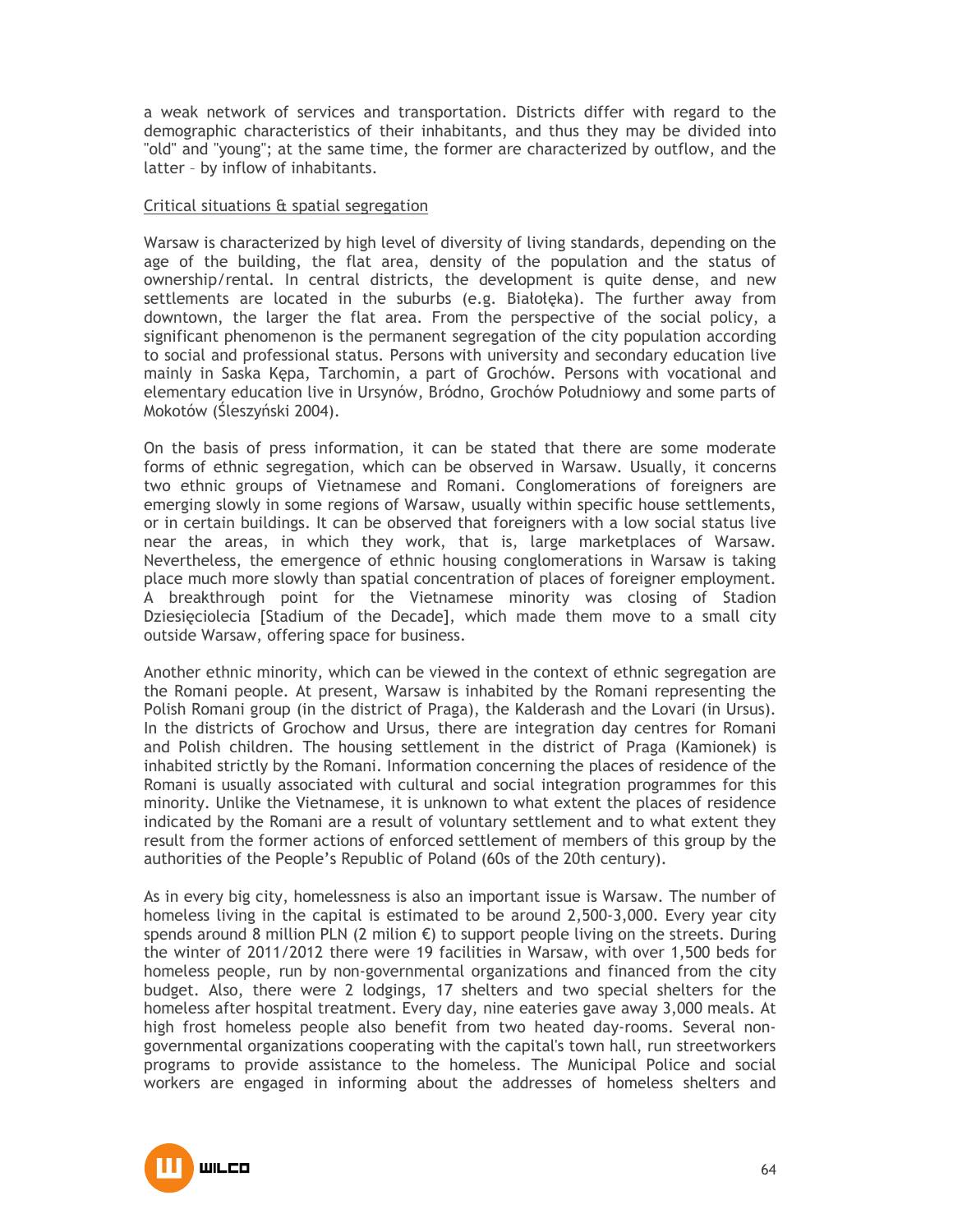monitoring places where homeless gather. Those, who refuse to go to the shelter receive hot soup, vouchers for food and warm clothing.

### Changes in the most critical urban areas

One of the problems associated with housing in Warsaw is eviction due to sale of apartments belonging to cooperatives to private owners. Private owners usually are not eager to make arrangements with tenants. The most frequent cause of eviction is the rent level, being too high, which the tenants are unable to pay, usually without informing the tenants in advance to accelerate the eviction process. Therefore, a Committee for Tenant Protection has been established – a social organization defending the interests of tenants in Warsaw. The main cause of establishment of the Committee was the resolution passed by the Council of the Capital City (Resolution no. XLI/1272/2008 on passing of the long-term programme for managemnet of the housing resources of Warsaw for years 2008-2012), imposing a single-time rent increase for municipal flats in Warsaw in the amount of 200-300% of the former rate. The new rent is unaffordable for most tenants of municipal flats, and it has been applied to about 100,000 flats, which may exert a negative influence on the financial situation of about 340,000 of inhabitants of the capital city. In Warsaw, in year 2007, out of 96,587 municipal flats, there were 2,712 community flats (more than 2.5%). At the same time, there were about two thousand people with eviction decisions, granting them the right to a community flat (Olech 2010).

Another issue is quality of housing. Although Mazowieckie province has one of the highest percentage of substandard housing, nearly all Warsaw dwellings are fitted with water (99.4% in 2009), bathroom (96.7%) and central heating (94.2%). Still, as in every big city, in the poorest districts and enclaves (Praga, Wola) people live in a distinclevely worse conditions. Also, the quality of social housing is deteriorating over the years and big investments are needed.

*Public regulation* 

### Division of responsibilities

See General introduction.

### Provision of services and benefits

Establishment of conditions, which are necessary to satisfy the housing needs of the local community is included in the scope of own tasks of the commune (art. 4 item 1 of the Act on protection of tenant rights), which means that council flats are dealt with exclusively by local self-governments. Each commune establishes the rules and records them in a resolution; thus communes may have completely different criteria of assignation of flats.

Welfare accommodation includes ordinary council flats, welfare flats and protected flats. In the case of Warsaw, council flats are provided for: a) the homeless; b) persons coping with difficult housing conditions; c) occupants of premises, which are not suitable for permanent residence for humans; d) households, in which the average monthly income per member is not higher than the minimum income (Resolution of the Council of the Capital City of Warsaw of July 9th, 2009). Council flats may be rented only for an unlimited period of time (art. 20 clause 2 of the Act on protection of tenant rights). Council flats are characterized by reduced use value and they offer only the minimum standards – the lease agreement is concluded for a limited period of

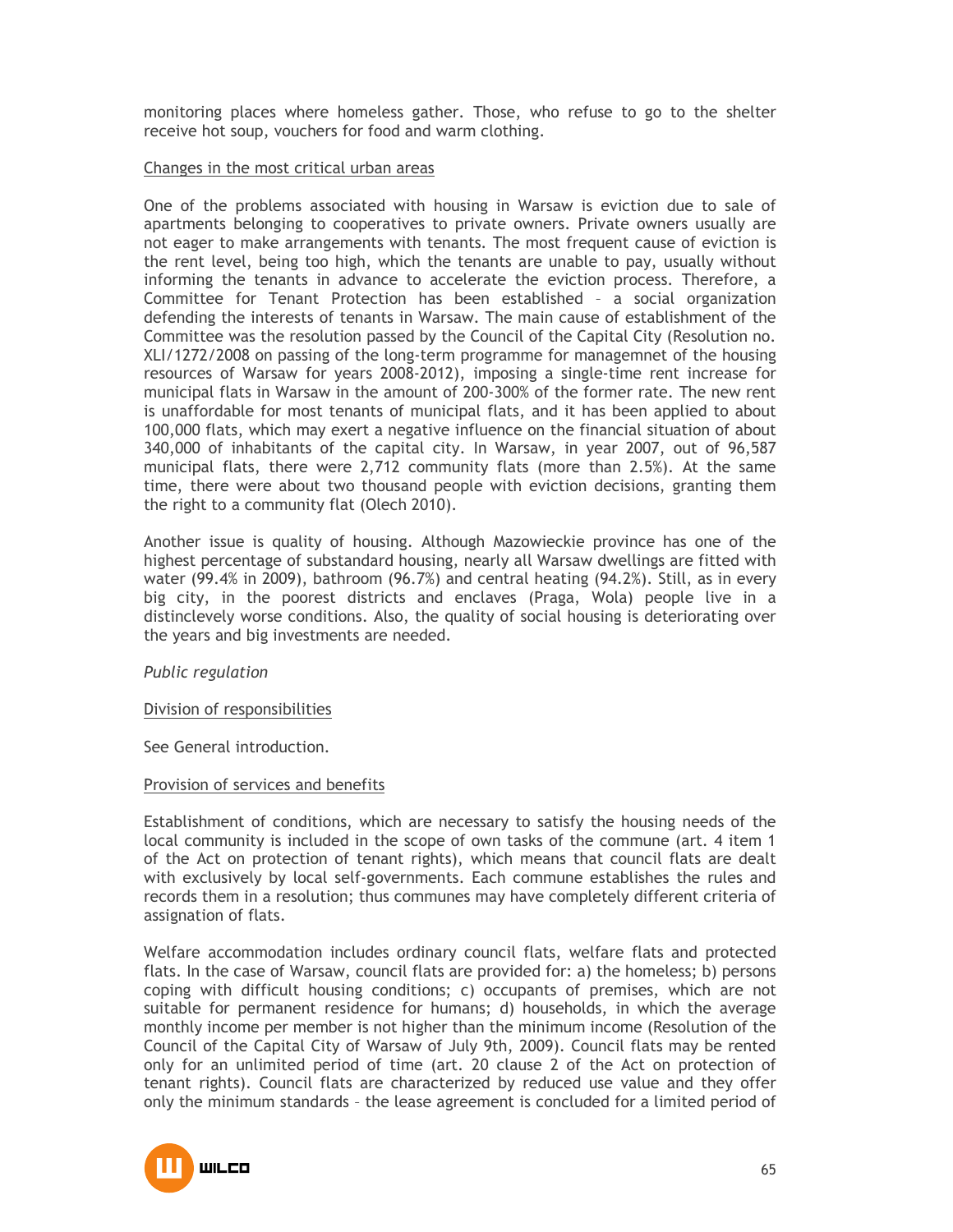time with a person, who has been suffering from privation, due to which their monthly income is insufficient to rent premises in accordance with general principles. In the first place, council flats are provided for ejected persons and pregnant women, minors, the disabled, incapacitated persons and their guardians, bed-ridden persons, retirement and disability pension beneficiaries, who meet the criteria for receipt of social welfare and the unemployed. The act on protection of tenant rights has obliged the commune to provide the premises for persons, who have been ejected not only from council flats, but also from cooperative and employer-owned apartments. Apart from council flats, there are protected flats, which are provided to persons, who, due to their personal circumstances, disability, illness or old age require support in everyday life, but not full-time care.

For those who lack resources, housing benefits are paid by the local authorities. A single person must have gross income under 160% of the minimum retirement pension and families must have gross income equal to less than 110% of the minimum retirement pension per capita. All benefits are withdrawn if income exceeds these limits. Housing benefits are not part of the social assistance system, but they are a part of welfare system on the local level. The housing benefit is a form of assistance for persons, who are unable to cover the costs of maintenance and it is aimed at prevention of homelessness. In 2004, a state subsidy for housing benefits was liquidated. Since then, all costs of payment of these benefits have been covered by the communes. In year 2006, about 8.5 million housing benefits were paid for the total amount of PLN 1.2 billion. Most of these were paid to tenants of cooperative flats (37.2% of the total number) and commune flats (36.8%), while the least was paid on behalf of social housing societies (1.3%).

Another method of supporting persons with low income are Social Housing Societies (TBS) established on the basis of the act of some forms of supporting housing construction of October 26th, 1995 (Journal of Laws of 1995 no. 133, item 654 as amended), which is aimed at construction of apartments for rent with moderate rent charges, financed by the National Housing Fund. TBS may act in form of limited liability companies or cooperatives of legal persons. It is possible to become an owner of a TBS apartment, if the household income of such potential owner is not greater than 130% of the average gross monthly remuneration in a given province, increased by 20% in case of a single-person household and 80% in case of a two-person household – and by the further 40% for each additional household member. Another form is participation, or financial contribution in construction of an apartment, which allows for designation of tenants in TBS flats, which have been subject to such contribution. The cost of participation in construction of a flat acquired from a person cannot exceed 30% of the construction cost. The rent amount is determined by the society; however, it cannot exceed 4% of the flat value annually (www.tbs24.pl).

The situation of the homeless was taken into account most broadly in the act on social assistance of November 29th, 1990 (Journal of Laws no. 13, item 60), as well as the act of July 2nd, 1994 on rental of housing premises and housing benefits (Journal of Laws no. 105, item 509). In June 2000, the Ministry of Labour and Social Policy prepared the programme "Homelessness", taking into account prevention, protection and activation. It was recommended that providing of assistance for the homeless, which is the internal task of the commune, is implemented in cooperation with nongovernmental organisations, which have at their disposal the extensive social infrastructure (qualified personnel, volunteers), reliable methods of social work with the homeless and which are much more mobile than the state institutions.

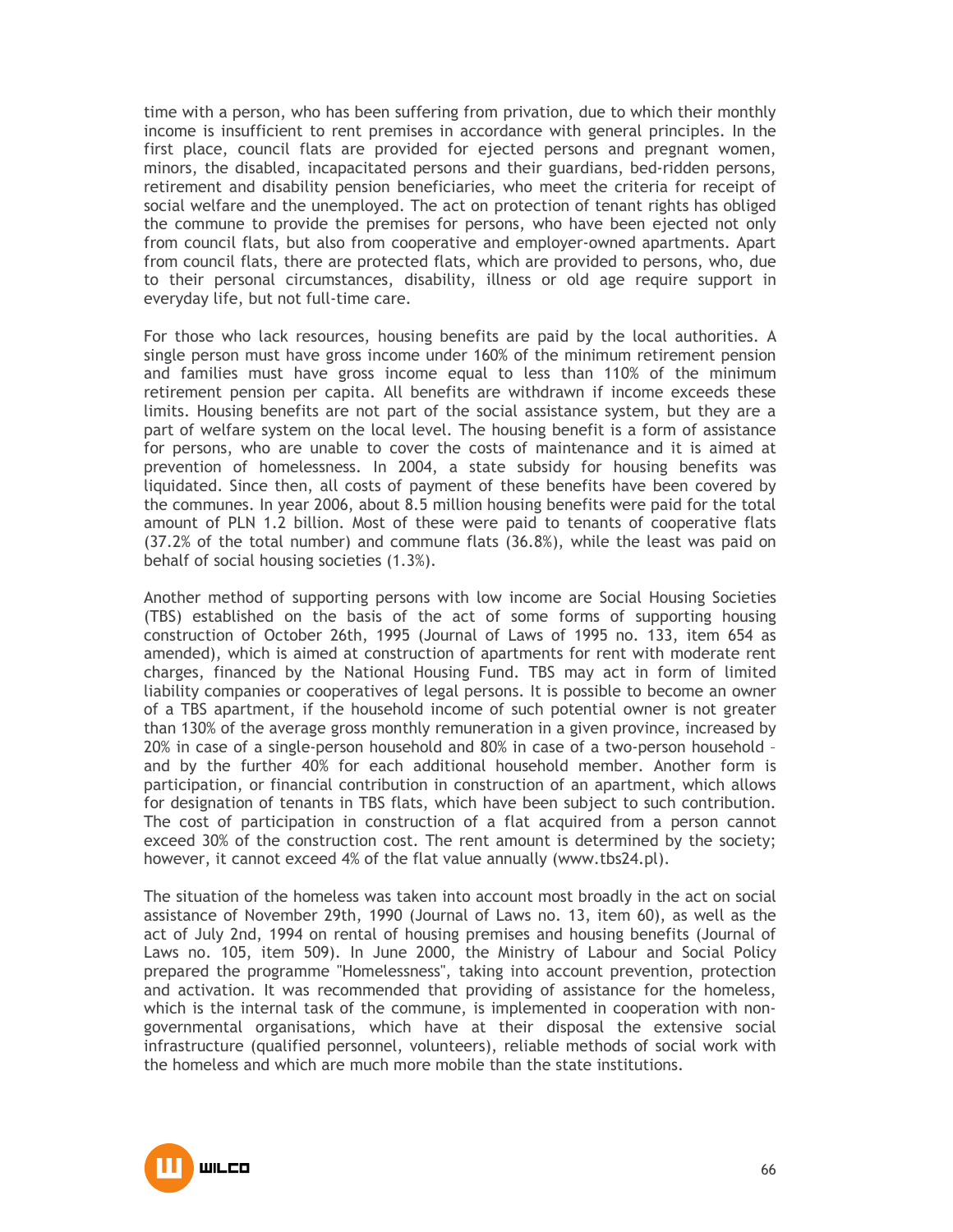### Changes in welfare mix and governance patterns

A legal act, which specifies the rules of rental of flats included in the housing resources of Warsaw is resolution no. LVIII/1751/2009 of the Council of the Capital City of Warsaw of July 9th, 2009 on the rules of rental of premises included in the housing resources of Warsaw. The resolution specifies the rules of rental of flats by the commune for unlimited periods of time to persons, who are experiencing difficult housing and financial conditions. Flats from the housing resources may be rented to the homeless or persons suffering from housing difficulties, and difficulties are understood here as the area of no more than 6  $m^2$  per inhabitant, as well as living in facilities, which are unfit for permanent residence of people as specified in the building law, as well as the average monthly income per household member not exceeding the minimum wage level.

The resolution states that the above provisions do not apply to persons, who are entitled on the basis of the act to replacement flats, repatriated perons, who should be provided with accommodation by the city, as well as persons, who, due to their living conditions, are suffering from a particularly difficult health, family or social situation. Such situation includes disability, chronic disease, as well as documented family violence or other pathologies in the family. In some cases, the minimum income level is increased by 30% - this applies to disabled persons requiring constant care, persons, who live off only their retirement pension or other social benefits, and families with many children (resolution no. LVIII/1751/2009 of the Council of the Capital City of Warsaw of July 9th, 2009 on the rules of rental of premises included in the housing resources of Warsaw). There is also a separate category of "protected flats", granted by the commune to the entitled persons. Those, who are entitled to such flats, are specified in art. 53 clause 1 of the act of March  $12<sup>th</sup>$ , 2004 on social assistance.

Warsaw's housing environment quality analysis shows that present spacial policy is ineffective. Many of the housing developments constructed in Warsaw are not furnished in a sufficient amount of public amenities. New developments are located on the former agriculture grounds, that has not been united and rationally parcelled out. The urban sprawl is imminent to Warsaw in consequence of enacted act, which has changed the status of farm land within city borders from agricultural to residential (Sylwestrzak 2009).

The Programme for Municipal Housing Construction for the Capital City of Warsaw for Years 2008-2012, approved on October 2nd, 2008, assumes constdruction in the city of about 2500 flats and securing of the necessary community flats through a change in the qualification of some of the existing community flats of low standard. Solution of this problem by construction of new community flats would not be rational, particularly in a situation, in which a large part of the inhabitnts, who pay their rens regularly, live in low standard flats, waiting for improvement of their housing conditions. At present, community flats are obtained, among other things, as a result of acquisition of erplacement of flats with other flats belonging to the housing resource of the city, including those located in newly constructed buildings. Thanks to such activity, community flats are dispersed among other flats. This allows for avoidance of excessive concentration of potential social problems, generated by poverty and lack of social adaptation. It also leads to reduction of the impact of negative life models and behaviours of adults on the attitudes of the young generation. New flats will allow for improvement of housing conditions of households,

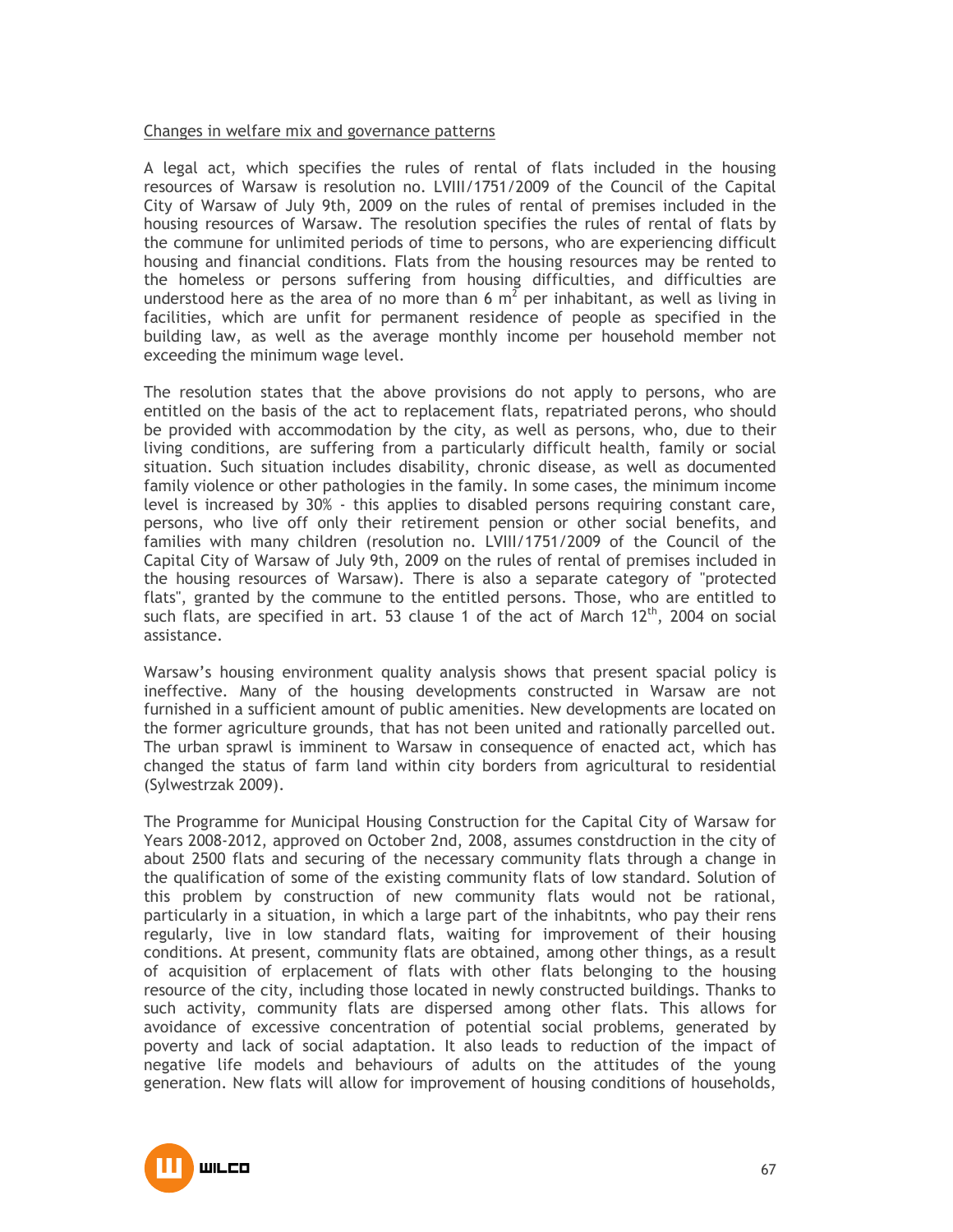which, despite their compliance with tenant obligations, have occupied low-standard flats until now.

# *Annex D. Trends in the housing field: indicators*

| Form<br>housing                                                          | of | 2000  | 2001  | 2002                     | 2003  | 2004  | 2005  | 2006  | 2007  | 2008  | 2009  |
|--------------------------------------------------------------------------|----|-------|-------|--------------------------|-------|-------|-------|-------|-------|-------|-------|
|                                                                          |    | 51.2  | 47.3  | 35.7                     | 21.7  | 24.8  | 13.4  | 18.1  | 9.5   | 9.8   | 6.3   |
| Cooperative                                                              |    |       |       |                          |       |       |       |       |       |       |       |
| Company-                                                                 |    |       |       |                          |       |       |       |       |       |       |       |
| owned                                                                    |    | 1.6   | 0.0   | 0.5                      | 0.7   | 0.5   |       |       |       |       |       |
| Municipal                                                                |    | 0.07  | 0.0   | $\overline{\phantom{a}}$ | 0.0   | 0.04  | 0.7   | 3.4   | 0.6   | 1.3   | 2.8   |
| sale<br>For                                                              | or |       |       |                          |       |       |       |       |       |       |       |
| rent                                                                     |    | 40.0  | 43.5  | 51.8                     | 63.7  | 59.1  | 73.2  | 67.0  | 79.3  | 80.7  | 85.1  |
| Private                                                                  |    | 6.5   | 8.0   | 10.4                     | 12.8  | 9.6   | 10    | 10.3  | 8.0   | 8.1   | 5.8   |
| Public building                                                          |    |       |       |                          |       |       |       |       |       |       |       |
| society                                                                  |    | 0.6   | 1.1   | 1.6                      | 1.0   | 6     | 2.7   | 1.2   | 2.6   |       |       |
| Completed                                                                |    |       |       |                          |       |       |       |       |       |       |       |
| dwellings                                                                | in |       |       |                          |       |       |       |       |       |       |       |
| thousand                                                                 |    | 14.4  | 16.3  | 13.1                     | 12.3  | 10.3  | 14.4  | 13.7  | 15.7  | 19.0  | 19.5  |
| <b>Inhabited</b>                                                         |    |       |       |                          |       |       |       |       |       |       |       |
| dwellings                                                                | in |       |       |                          |       |       |       |       |       |       |       |
|                                                                          |    |       |       |                          |       |       |       |       |       |       |       |
| thousand                                                                 |    | 652.6 | 668.8 | 717.8                    | 729.9 | 739.3 | 753.2 | 766.2 | 780.9 | 799.7 | 818.9 |
| Source: Statictical Yearbook of Warsaw 2010. Central Statistical Office. |    |       |       |                          |       |       |       |       |       |       |       |

Table 4.1 - Completed dwellings by forms of housing construction in Warsaw, In %, years 2000-2009

Table 4.2 - Average apartment prices in Warsaw, years 2002-2010

|                |      | 2002 |     |  |  | 2003 2004 2005 2006 2007 2008 2009 2010                                      |      |
|----------------|------|------|-----|--|--|------------------------------------------------------------------------------|------|
|                |      |      |     |  |  |                                                                              |      |
|                |      |      |     |  |  | Price PLN/ $m^2$ 3,594 3,892 4,341 4,879 7,354 8,659 9,380 8,934 8,254       |      |
| Price          | EUR/ |      |     |  |  |                                                                              |      |
| m <sup>2</sup> |      | 899  | 973 |  |  | 1085 1220 1839 2165 2345 2234                                                | 2064 |
|                |      |      |     |  |  | Course Dumboughi M (2011) To bulg sidesus deleads no warroughim runky nouveb |      |

Source: Dymkowski M. (2011). To była ciekawa dekada na warszawskim rynku nowych mieszkań, 2011-01-18, prnews.pl.

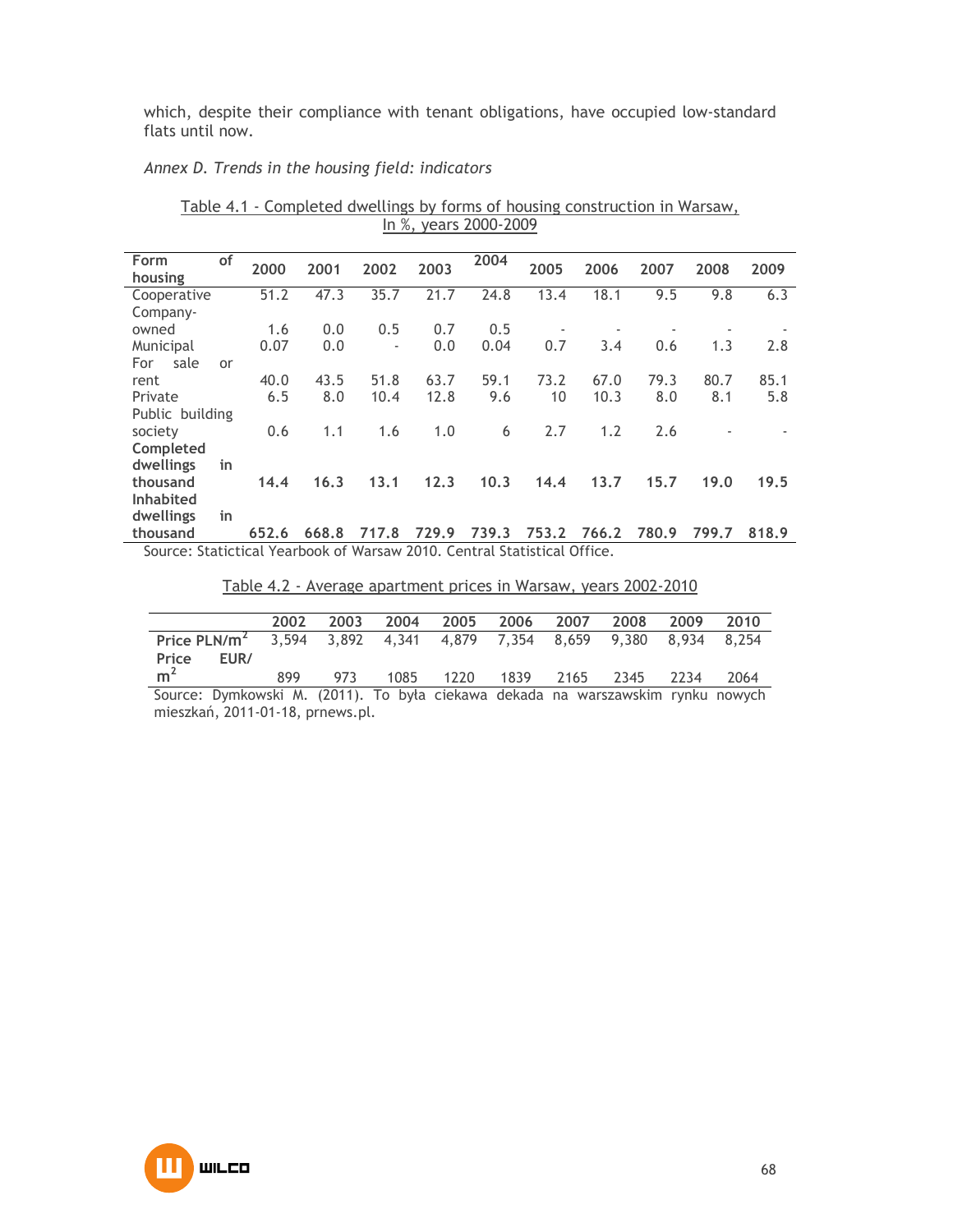| <b>District</b> | 2002  | 2005  | 2007   | 2010   |
|-----------------|-------|-------|--------|--------|
| Bemowo          | 3,500 | 4,257 | 8,131  | 7,357  |
| Białołęka       | 2,870 | 3,655 | 6,348  | 6,282  |
| Bielany         | 3,380 | 4,088 | 8,852  | 8,199  |
| Mokotów         | 4,400 | 5,847 | 9,795  | 9,732  |
| Ochota          | 4,100 | 5,156 | 9,986  | 9,536  |
| Praga Południe  | 3,100 | 4,125 | 8,741  | 7,935  |
| Praga Północ    | 3,100 | 4,886 | 7,977  | 7,224  |
| Saska Kępa      | 4,610 | 3,054 | 12,066 |        |
| Śródmieście     | 5,450 | 8,336 | 14,442 | 15,595 |
| Targówek        | 2,771 | 3,750 | 7,228  | 7,352  |
| <b>Ursus</b>    | 2,870 | 4,003 | 7,636  | 6,951  |
| Ursynów         | 3,740 | 5,110 | 7,942  | 7,777  |
| Wawer           | 3,500 | 3,386 | 6,676  | 6,833  |
| Wesoła          |       | 3,114 | 7,091  | 6,330  |
| Wilanów         | 5,400 | 5,362 | 9,504  | 8,156  |
| Włochy          |       | 3,600 | 7,270  | 6,766  |
| Wola            | 3,060 | 5,702 | 9,354  | 9,073  |
| <b>Zoliborz</b> | 5,400 | 5,877 | 10,755 | 8,132  |
| Warsaw          | 3,594 | 4,879 | 8,659  | 8,254  |

### Table 4.3 - Average price of apartments offered according to district, years 2002, 2005, 2007, 2010

Source: Dymkowski M. (2011). To była ciekawa dekada na warszawskim rynku nowych mieszkań, 2011-01-18, prnews.pl.

| Table 4.4 - Average area of apartments offered according to district, |                           |  |  |
|-----------------------------------------------------------------------|---------------------------|--|--|
|                                                                       | years 2002, 2005 and 2010 |  |  |

| <b>District</b> | 2002 | 2005 | 2010 |
|-----------------|------|------|------|
|                 | 52.5 | 68.6 | 72.2 |
| Bemowo          |      |      |      |
| Białołęka       | 50   | 60   | 59   |
| Bielany         | 53   | 67   | 67.5 |
| Mokotów         | 80   | 88.6 | 73.6 |
| Ochota          | 72   | 59.8 | 67.4 |
| Praga Południe  | 58   | 58   | 68.9 |
| Praga Północ    | 57.5 | 117  | 61   |
| Saska Kępa      | 81   | 49.2 |      |
| Śródmieście     | 123  | 75   | 96.2 |
| Targówek        | 59   | 62   | 66.4 |
| Ursus           | 57.5 | 59.7 | 61.5 |
| Ursynów         | 59   | 71.4 | 86.6 |
| Wawer           | 62   | 63.4 | 66.5 |
| Wesoła          |      | 95.2 | 68.3 |
| Wilanów         | 80.5 | 89.2 | 89.4 |
| Włochy          |      | ÷    | 62   |
| Wola            | 61.5 | 69.3 | 65.1 |
| Zoliborz        | 92   | 89.7 | 84.3 |
| Warsaw          | 63   | 73   | 72   |

Source: Dymkowski M. (2011). To była ciekawa dekada na warszawskim rynku nowych mieszkań, 2011-01-18, prnews.pl.

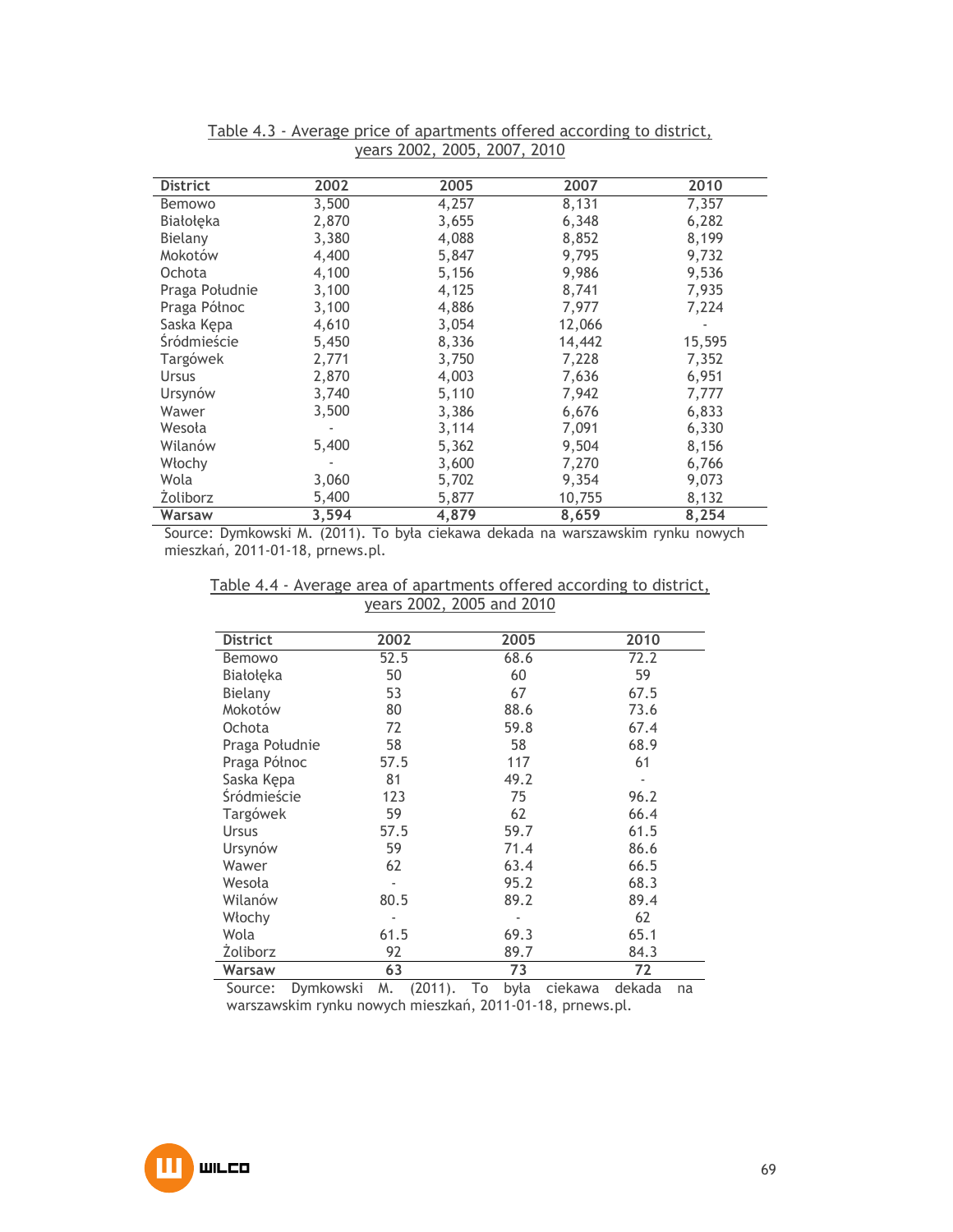| Table 4.5 - % of dwellings fitted with water/bathroom/heating in Warsaw, |  |  |                      |  |  |
|--------------------------------------------------------------------------|--|--|----------------------|--|--|
|                                                                          |  |  | in%, years 2003-2009 |  |  |

| <b>Dwellings</b>                       | 2003 | 2004 | 2005 | 2006                     | 2007           | 2008 | 2009 |
|----------------------------------------|------|------|------|--------------------------|----------------|------|------|
| % of dwellings fitted with water       | 99.3 | 99.3 | 99.3 | 99.4                     | 99.4           | 99.4 | 99.4 |
| % of dwellings fitted with<br>bathroom | 96.0 | 96.1 | 96.2 |                          | 96.3 96.4 96.5 |      | 96.7 |
| % of dwellings fitted with heating     |      |      |      | 93.5 93.5 93.5 93.6 93.8 |                | 94.0 | 94.2 |

Source: Statistical Yearbook of Warsaw 2004-2010. Baza Danych Lokalnych.

Table 4.6. Arrears in payments, years 2000-2009

|                                                                                      | 2000   | 2001   | 2003   | 2005   | 2007   | 2009   |
|--------------------------------------------------------------------------------------|--------|--------|--------|--------|--------|--------|
| of<br>tenants in<br>number<br>arrears in municipal stocks<br>in % of total dwellings | 36,509 | 40,385 | 32,068 | 26,760 | 26,865 | 44,782 |
| stocks<br>of which 3 months and                                                      | 30.5   | 35.1   | 29.8   |        | ٠      |        |
| more                                                                                 | 12.1   | 13.5   | 14.8   |        | ٠      |        |

Source: Statistical Yearbook of Warsaw 2004-2010.

Table 4.7 - Number of households waiting for a social housing 31.12.2008

| <b>District</b> | Number of<br>households waiting<br>for rental for<br>unlimited period of | Number of households<br>waiting for rental of a<br>community flat |
|-----------------|--------------------------------------------------------------------------|-------------------------------------------------------------------|
|                 | time                                                                     |                                                                   |
| Bemowo          | 54                                                                       | 83                                                                |
| Białołęka       | 74                                                                       | 33                                                                |
| Bielany         | 275                                                                      | 245                                                               |
| Mokotów         | 198                                                                      | 263                                                               |
| Ochota          | 81                                                                       | 161                                                               |
| Praga           |                                                                          |                                                                   |
| Południe        | 69                                                                       | 142                                                               |
| Praga Północ    | 197                                                                      | 412                                                               |
| Rembertów       | 26                                                                       | 17                                                                |
| Śródmieście     | 82                                                                       | 562                                                               |
| Targówek        | 108                                                                      | 205                                                               |
| <b>Ursus</b>    | 17                                                                       | 50                                                                |
| Ursynów         | 73                                                                       | 99                                                                |
| Wawer           | 230                                                                      | 121                                                               |
| Wesoła          | 16                                                                       | 28                                                                |
| Wilanów         | 3                                                                        | 9                                                                 |
| Włochy          | 249                                                                      | 129                                                               |
| Wola            | 180                                                                      | 274                                                               |
| <b>Zoliborz</b> | 31                                                                       | 114                                                               |
| Warsaw          | 1,963                                                                    | 2,947                                                             |

Source: Resolution no. LXXXII/2398/2010 of the Council of the Capital City of Warsaw of May 13th, 2010 on acceptance of the "Family" Programme for years 2010-2020.

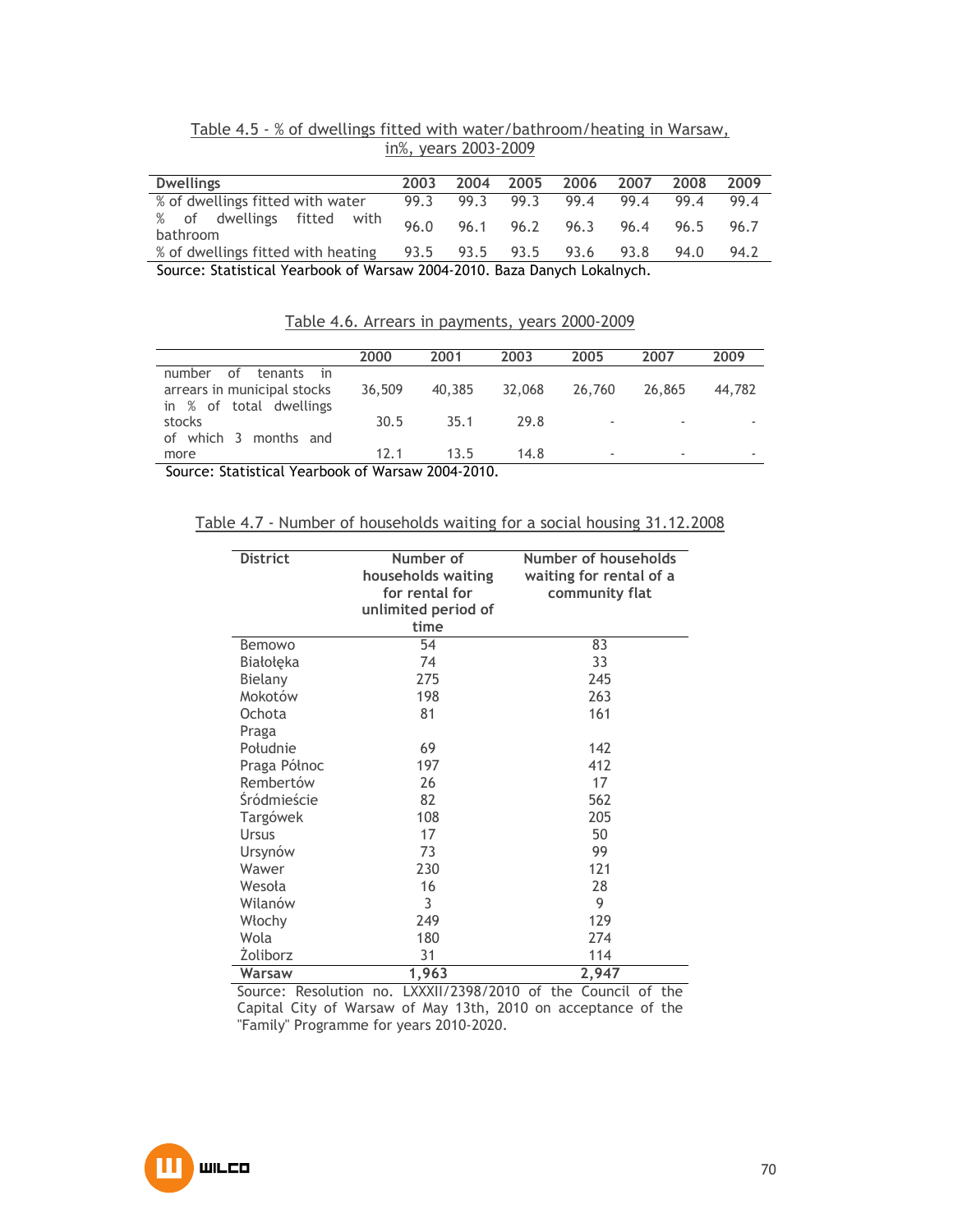| <b>District</b> | 2002    | 2003    | 2004    | 2005    | 2006    | 2007    | 2008    | 2009    |
|-----------------|---------|---------|---------|---------|---------|---------|---------|---------|
| Bemowo          | 37,330  | 38,169  | 38,859  | 40,529  | 42,332  | 43,668  | 46,757  | 49,054  |
| Białołeka       | 24,236  | 27,625  | 29,046  | 30,979  | 32,801  | 35,161  | 37,580  | 40,543  |
| Bielany         | 56,007  | 56,444  | 56,938  | 57,127  | 58,064  | 58,547  | 59,210  | 60,327  |
| Mokotów         | 103,802 | 104,458 | 105,870 | 108,505 | 109,997 | 112,675 | 114,829 | 116,222 |
| Ochota          | 42,778  | 43,320  | 43,377  | 43,448  | 43,876  | 44,023  | 44,372  | 44,797  |
| Praga-          |         |         |         |         |         |         |         |         |
| Południe        | 81,096  | 81,628  | 82,291  | 83,338  | 84,150  | 84,630  | 86,056  | 86,756  |
| Praga-Północ    | 31,530  | 31,476  | 31,956  | 31,940  | 31,855  | 31,979  | 32,543  | 32,547  |
| Rembertów       | 7,346   | 7,610   | 8,135   | 8,169   | 8,235   | 8,707   | 8,811   | 8,886   |
| Śródmieście     | 70,487  | 70,891  | 71,020  | 71,306  | 71,712  | 72,496  | 72,685  | 73,728  |
| Targówek        | 47,123  | 47,778  | 47,921  | 48,698  | 49,069  | 49,682  | 50,827  | 51,985  |
| Ursus           | 17,843  | 18,777  | 19,331  | 20,237  | 21,098  | 21,834  | 22,963  | 23,612  |
| Ursynów         | 53,582  | 55,811  | 57,271  | 58,834  | 60,753  | 62,381  | 63,105  | 64,214  |
| Wawer           | 22,276  | 22,577  | 22,943  | 23,481  | 24,039  | 24,703  | 25,242  | 26,058  |
| Wesoła          | 6,722   | 7,034   | 7,202   | 7,575   | 7,795   | 8,045   | 8,289   | 8,382   |
| Wilanów         | 6,098   | 6,252   | 6,605   | 7,010   | 8,170   | 8,883   | 10,916  | 13,157  |
| Włochy          | 17,075  | 17,296  | 17,390  | 17,544  | 17,586  | 17,868  | 18,178  | 18,562  |
| Wola            | 67,722  | 67,856  | 68,224  | 69,299  | 69,350  | 69,956  | 71,625  | 74,276  |
| <b>Zoliborz</b> | 24,731  | 24,887  | 24,945  | 25,163  | 25,341  | 25,673  | 25,673  | 25,768  |
| Warsaw          | 717,784 | 729,889 | 739,324 | 753,182 | 766,223 | 780,911 | 799,661 | 818,874 |

Table 4.8 - Number of dwellings by districts of Warsaw, years 2002-2009

Source: Central Statistical Office, Local Data Bank.

Table 4.9 - Number of paid housing benefits per year, by districts of Warsaw, years 2004-2009

| <b>District</b> | 2004      | 2005      | 2006      | 2007      | 2008      | 2009      |
|-----------------|-----------|-----------|-----------|-----------|-----------|-----------|
| Bemowo          | 11,407    | 10,780    | 9,444     | 7,907     | 6,011     | 5,322     |
| Białołeka       | 4,273     | 3,969     | 3,439     | 2,535     | 1,784     | 1,685     |
| Bielany         | 25,661    | 25,807    | 24,848    | 22,062    | 18,184    | 16,878    |
| Mokotów         | 35,914    | 34,616    | 30,390    | 27,266    | 22,914    | 20,531    |
| Ochota          | 16,943    | 15,869    | 13,760    | 11,919    | 10,047    | 9,224     |
| Praga-Południe  | 33,844    | 32,644    | 29,382    | 25,170    | 20,296    | 16,755    |
| Praga-Północ    | 19,638    | 17,690    | 15,193    | 12,435    | 9,928     | 8,837     |
| Rembertów       | 675       | 668       | 540       | 390       | 301       | 261       |
| Śródmieście     | 23,568    | 32,940    | 25,804    | 21,990    | 18,745    | 17,742    |
| Targówek        | 27,528    | 28,010    | 25,843    | 22,066    | 17,164    | 15,270    |
| Ursus           | 5,312     | 5,559     | 4,975     | 3,807     | 2,801     | 2,452     |
| Ursynów         | 11,686    | 11,537    | 10,600    | 9,297     | 7,086     | 5,926     |
| Wawer           | 4,773     | 2,470     | 4,158     | 3,561     | 3,035     | 2,728     |
| Wesoła          | 578       | 433       | 345       | 263       | 213       | 216       |
| Wilanów         | 448       | 353       | 269       | 209       | 180       | 142       |
| Włochy          | 6,306     | 5,702     | 5,139     | 4,628     | 4,046     | 3,689     |
| Wola            | 27,398    | 25,568    | 23,419    | 21,679    | 18,368    | 15,780    |
| Żoliborz        | 12,089    | 9,187     | 7,596     | 6,533     | 5,151     | 4,630     |
| Warsaw          | 268,041   | 263,802   | 235,144   | 203,717   | 166,254   | 148,068   |
| Poland          | 9,859,557 | 9,174,634 | 8,472,685 | 7,113,189 | 5,675,382 | 4,979,570 |

Source: Central Statistical Office, Local Data Bank.

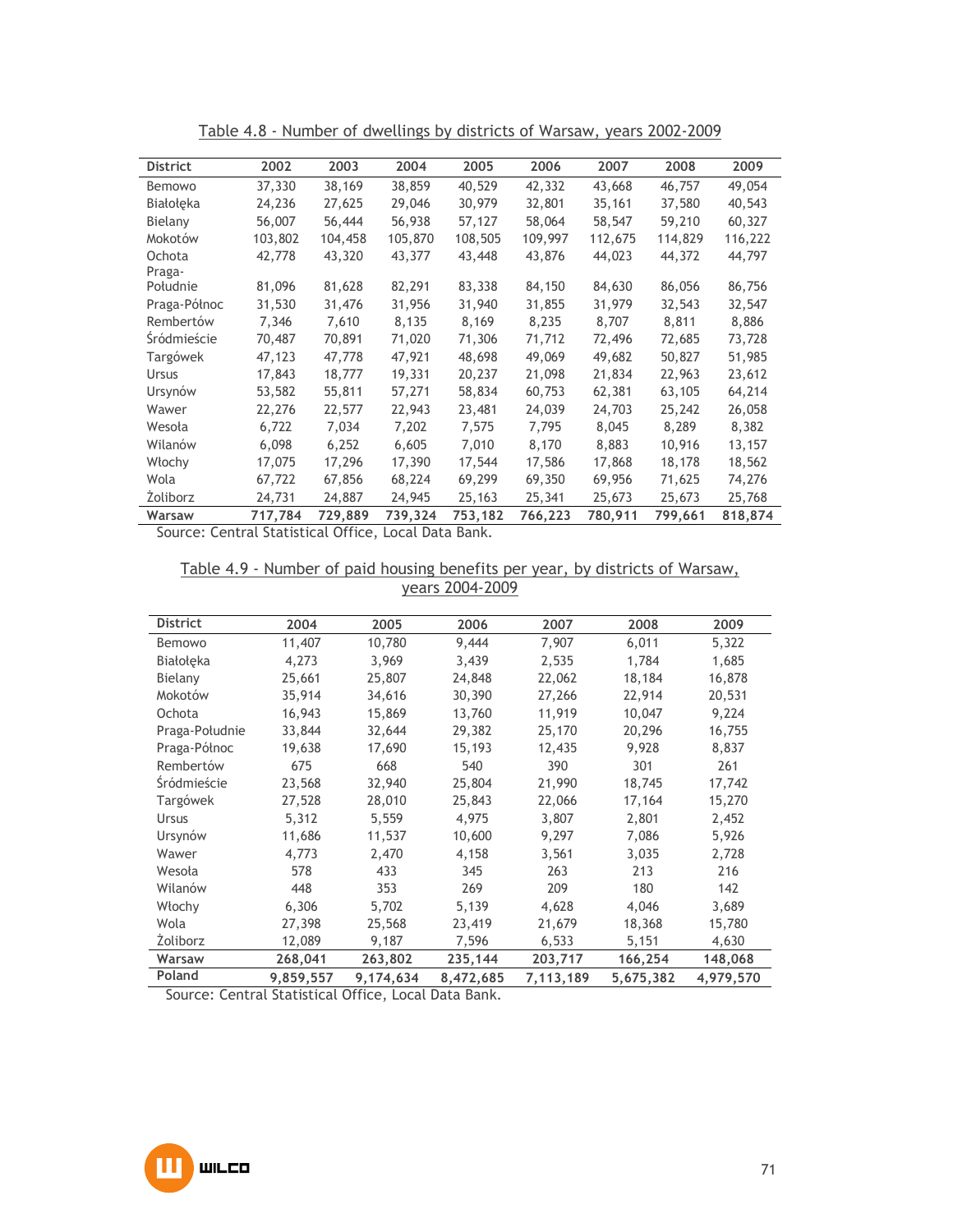|                   |                              | Living conditions <sup>a</sup> |       |                  |       |           |                                                      |                           |                                 |  |  |
|-------------------|------------------------------|--------------------------------|-------|------------------|-------|-----------|------------------------------------------------------|---------------------------|---------------------------------|--|--|
|                   |                              |                                |       |                  |       | Very poor |                                                      |                           |                                 |  |  |
|                   | Total                        |                                |       |                  |       |           |                                                      | Due to:                   |                                 |  |  |
| Specificatio<br>n | number of<br>inhabitan<br>ts | Very<br>good                   | good  | satisfacto<br>ry | poor  | total     | Overc-<br>crowding<br>and lack<br>of water<br>supply | Only<br>over-<br>crowding | Only lack<br>of water<br>supply |  |  |
|                   | in thousand                  |                                |       |                  |       |           |                                                      |                           |                                 |  |  |
| <b>Total</b>      | 2171.2                       | 148.7                          | 473.4 | 600.7            | 526.7 | 415.6     | 67.7                                                 | 235.0                     | 112.9                           |  |  |
| Urban             | 1004.2                       | 124.0                          | 255.9 | 327.3            | 203.5 | 90.8      | 7.1                                                  | 72.1                      | 11.6                            |  |  |
| <b>Rural</b>      | 1167.0                       | 24.7                           | 217.5 | 273.4            | 323.3 | 324.8     | 60.6                                                 | 162.9                     | 101.3                           |  |  |
|                   |                              |                                |       | in $%$           |       |           |                                                      |                           |                                 |  |  |
| <b>Total</b>      | 100.0                        | 6.8                            | 21.8  | 27.7             | 24.3  | 19.1      | 3.1                                                  | 10.8                      | 5.2                             |  |  |
| Urban             | 100.0                        | 12.3                           | 25.5  | 32.6             | 20.3  | 9.0       | 0.7                                                  | 7.2                       | 1.1                             |  |  |
| <b>Rural</b>      | 100.0                        | 2.1                            | 18.6  | 23.4             | 27.7  | 27.8      | 5.2                                                  | 13.9                      | 8.7                             |  |  |

# Table 4.10 - Residents of flats in 2002

a Excluding residents of flats with no determined housing conditions.

Source: NSP 2002 – Flats. Warsaw: Central Statistical Office.

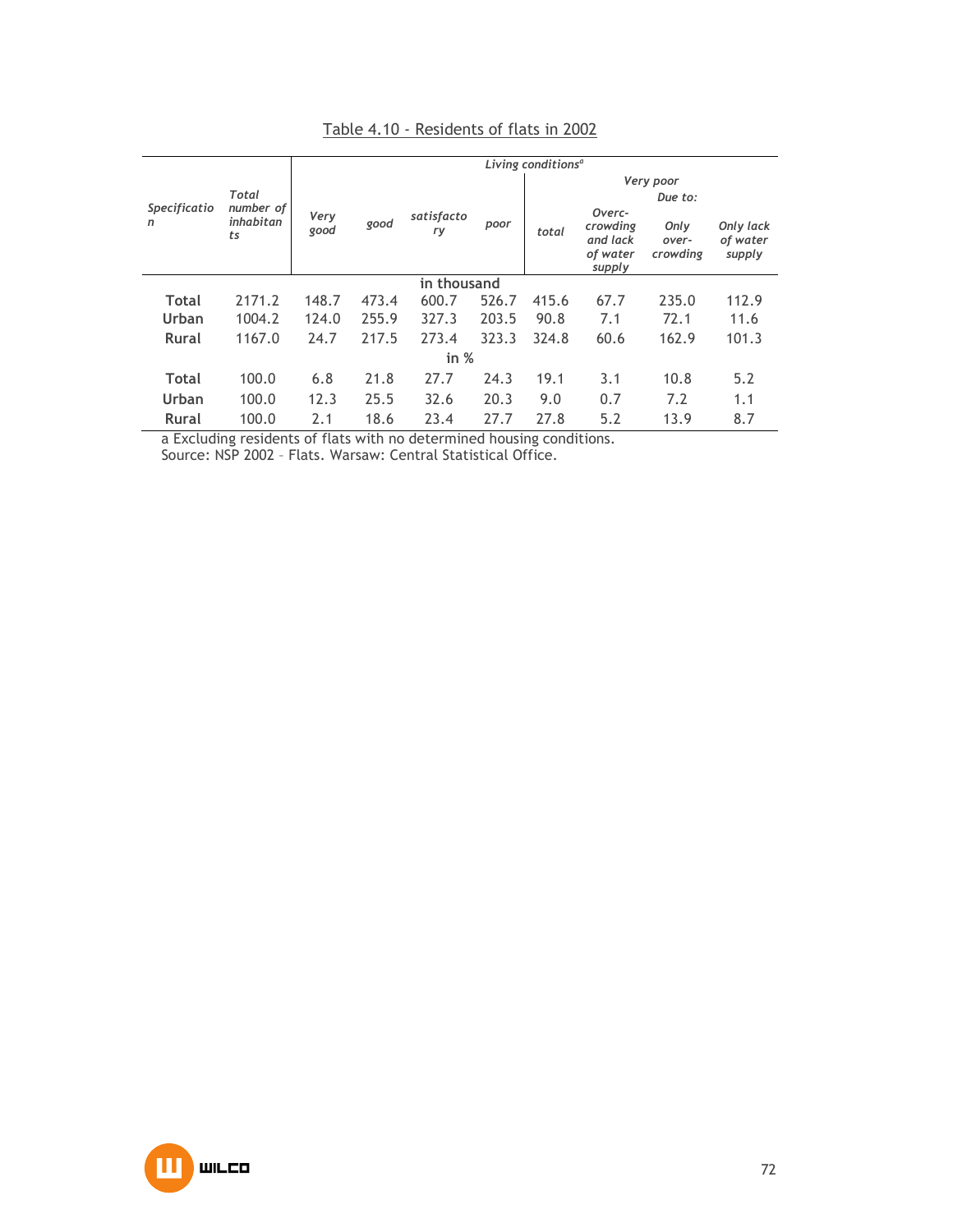### **Administrative map of Warsaw**



Source: Panorama of Warsaw Districts in 2009, Statistical Office in Warsaw, Warsaw 2010, p. 12.

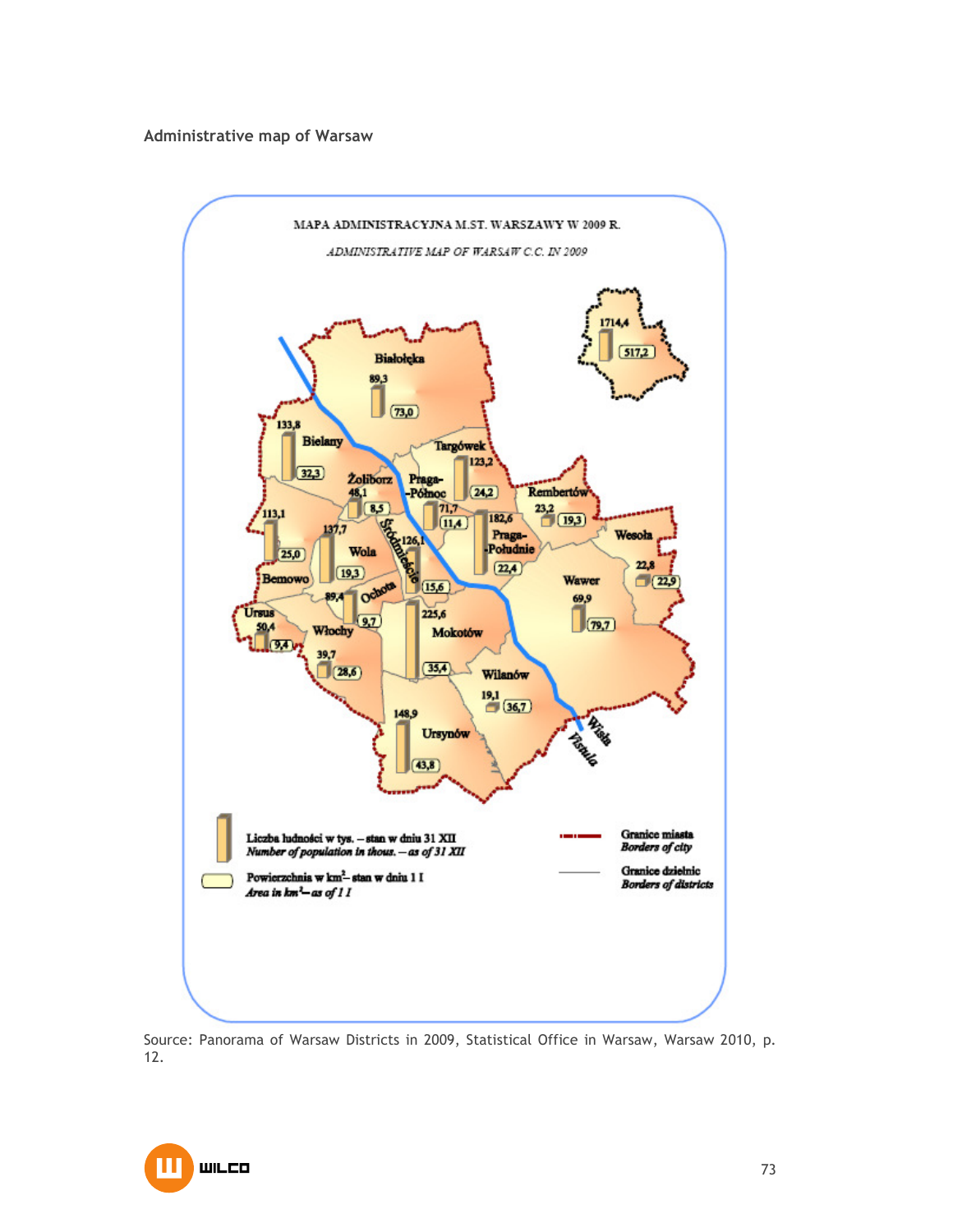### **BIBLIOGRAPHY**

Act of September  $7<sup>th</sup>$ , 1991 on the education system.

Act of March 12<sup>th</sup>, 2004 on social assistance.

- Act of April 24th, 2004 on promotion of employment and labour market institutions.
- Act of August 26th, 2011 on legalization of stay of some foreigners within the territory of the Republic of Poland and amendment of the act on granting protection for foreigners within the territory of the Republic of Poland and the act on foreigners.
- Antoszczak, A. (2010) *Zmiany strukturalne ludności Warszawy według wieku w latach 2002 – 2009. Proces starzenia się ludności stolicy* [Structural changes of the Warsaw population according to age in years 2002-2009], Warsaw: Central Statistical Office.
- ASM Report (2006) *Plany remontowe Polaków* [Poles' renovation plans], Warsaw: ASM Report.
- (2007) *Imigranci w Warszawie. Imigracja a dostęp imigrantów do zasobów miejskich w Warszawie – implikacje dla dalszych badań* [Immigrants in Warsaw. Immigration and the access to urban resources in Warsaw – implications for future research] (2007) Warsaw: Faculty of Economic Sciences of Warsaw University.
- (2008) Społeczna Strategia Warszawy. Strategia Rozwiązywania Problemów Społecznych na lata 2009-2020 [Social Strategy of Warsaw. Strategy for Solving Social Problems for years 2009-2020], Warsaw. strategia.um.warszawa.pl/img/stuff/file/dokumenty\_ogolne/SSW\_uchwalona\_1 427\_uch\_zal1.pdf
- (2008) *Polityka edukacyjna Miasta Stołecznego Warszawy w latach 2008–2012* [Educational policy of the capital city of Warsaw in years 2008-2012], Warsaw. edukacja.warszawa.pl/plik.php?id=2887
- (2009) "Pozwolenia na pracę dla 14 tysięcy cudzoziemców", PAP, *Gazeta Wyborcza*, 30.12.2009. http://warszawa.gazeta.pl/warszawa/1,34889,7408491,Pozwolenia\_na\_prace\_

dla\_14\_tys\_\_cudzoziemcow.html (Press article).

- (2011) "Szara strefa kwitnie! Zobacz, ilu Polaków pracuje na czarno", *Dziennik Gazeta Prawna*, 12.07.2011. http://gospodarka.dziennik.pl/praca/artykuly/345337,szara-strefa-kwitniezobacz-ilu-polakow-pracuje-na-czarno.html (Press article).
- (2011) "Najazd cudzoziemców na Warszawę. Przyjeżdżają do pracy", *Gazeta Wyborcza*, 23.03.2011.

http://m.wyborcza.pl/wyborcza/1,105226,9304569,Najazd\_cudzoziemcow\_na\_ Warszawe Przyjezdzaja do pracy.html (Press article).

- Baczko, A. & Ogrocka, A. (2008) *Wolontariat, filantropia i 1%. Raport z badań* [Voluntary activity, charity and 1%. Research report], Warsaw: Klon/Jawor Association.
- Biederman, V. (2011) *Children in institutional care in Poland*, Europeandcis.undp.org/.../11Children%20in%20Inst%20Care%20V...
- Bijak, J. & Kicinger, A. (2007) *Studium metodologiczne oszacowania rzeczywistej liczby ludności Warszawy* [Methodological study of estimation of actual population in Warsaw], Warsaw: "CEFMR Working Paper", 2/2007.

Budget of the Capital City of Warsaw 2009 in short.

Burzyńska, M. (2008) "Kto i kiedy może nabyć prawo do dodatku mieszkaniowego wypłacanego przez gminy", Dziennik Gazeta Prawna, 7.08.2008. http://prawo.gazetaprawna.pl/porady/30006,kto\_i\_kiedy\_moze\_nabyc\_prawo\_ do\_dodatku\_mieszkaniowego\_wyplacanego\_przez\_gminy.html (Press article).

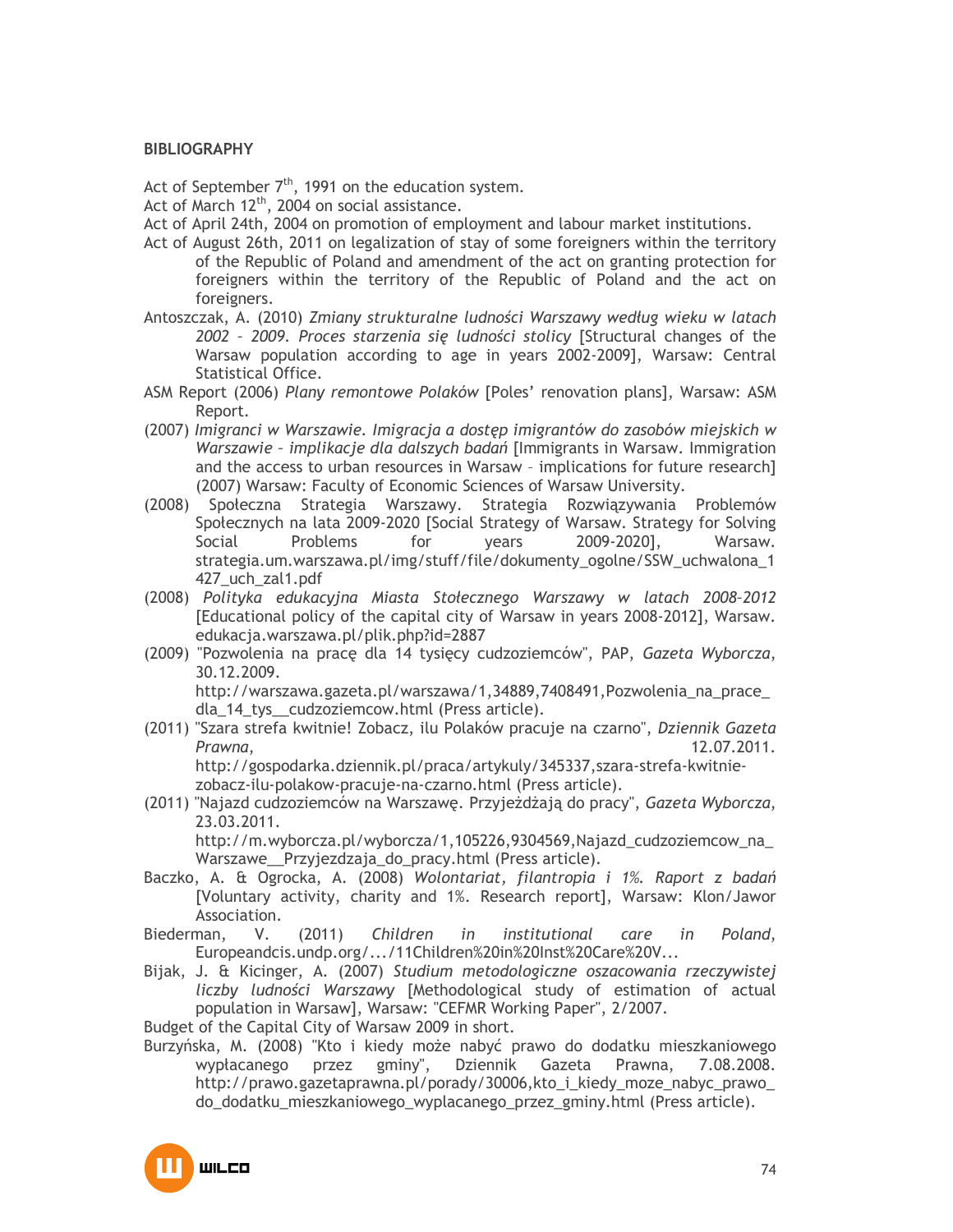- CBOS (2010) *Labour market forecast for Mazowieckie province*, Warsaw: CBOS (Public Opinion Research Centre Foundation).
- Central Statistical Office (2003a) *Narodowy spis powszechny ludności i mieszkań 2002 – Mieszkania* [National Census of Population and Housing 2002 – Dwellings], Warsaw: Central Statistical Office.
- Central Statistical Office (2003b) *Raport z wyników NSP 2002* [Report presenting the results of the National Census 2002], Warsaw: Central Statistical Office.
- Central Statistical Office (2004) *Cities in Numbers 2001-2002*, Warsaw: Central Statistical Office, Statistical Office in Poznan.
- Central Statistical Office (2006a) *Praca a obowiązki rodzinne w 2005 r.* [Work and family duties in 2005], Warsaw: Central Statistical Office.
- Central Statistical Office (2006b) *Cities in Numbers 2003-2004*, Warsaw: Central Statistical Office, Statistical Office in Poznan.
- Central Statistical Office (2006c) *Gospodarka Mieszkaniowa w 2005 r.* [Housing economy in 2005], Warsaw: Central Statistical Office.
- Central Statistical Office (2008a) *Informacja o badaniu zasobów imigracyjnych w Polsce* [Information about investigating immigrant resources in Poland in year 2008], Warsaw: Central Statistical Office, Demographic Research Department.
- Central Statistical Office (2008b) *Cities in Numbers 2005-2006*, Warsaw: Central Statistical Office, Statistical Office in Poznan.
- Central Statistical Office (2008c) *Gross domestic product. Regional accounts in 2008 r*, Warsaw: Central Statistical Office.
- Central Statistical Office (2008d) *Statistical Yearbook of Warsaw 2008*, Warsaw: Central Statistical Office.
- Central Statistical Office (2009a) *The Capital City of Warsaw. Annual report*, Warsaw: Central Statistical Office.
- Central Statistical Office (2009b) *Statistics for Warsaw*, Warsaw: Central Statistical Office.
- Central Statistical Office (2009c) *Warsaw Districts Panorama in 2008*, Warsaw: Central Statistical Office.
- Central Statistical Office (2010a) *Cities in Numbers 2007-2008*, Warsaw: Central Statistical Office, Statistical Office in Poznan.
- Central Statistical Office (2010b) *Population. State and structure according to territory. State as of 31 XII 2010*, Warsaw: Central Statistical Office.
- Central Statistical Office (2010c) *Statistical Yearbook of Warsaw 2010*, Warsaw: Central Statistical Office.
- Central Statistical Office (2011a) *Statistical Review of Warsaw 2010*, Warsaw: Central Statistical Office.
- Central Statistical Office (2011b) *The unemployed and the unemployment rate according to province, subregion and district*, Warsaw: Central Statistical Office.
- Centre for Market Research and Analyses, *Budownictwo mieszkaniowe w latach 2000- 2005* [House building in years 2000-2005], Warsaw: ASM Report, Centre for Market Research and Analyses.
- Centre for Women's Rights (2005) *Alimentare znaczy jeść. Raport z monitoringu pracy komorników i innych organów państwowych powołanych do ustalania*  faktycznej sytuacji majątkowej oraz egzekwowania należnych świadczeń *alimentacyjnych* [Alimentare means to eat. Report of monitoring of the work of court executive officers and other relevant institutions], Cracow: Centre for Women's Rights.
- Consortium IBC GROUP Central Europe Holding S.A. (2010) *Analiza aktualnej struktury instytucji rynku pracy i instytucji pomocy społecznej w kontekście zakresu ich*  wzajemnej współpracy, a także głównych obszarów styku [Analysis of the current structure of the labour market institutions and social assistance

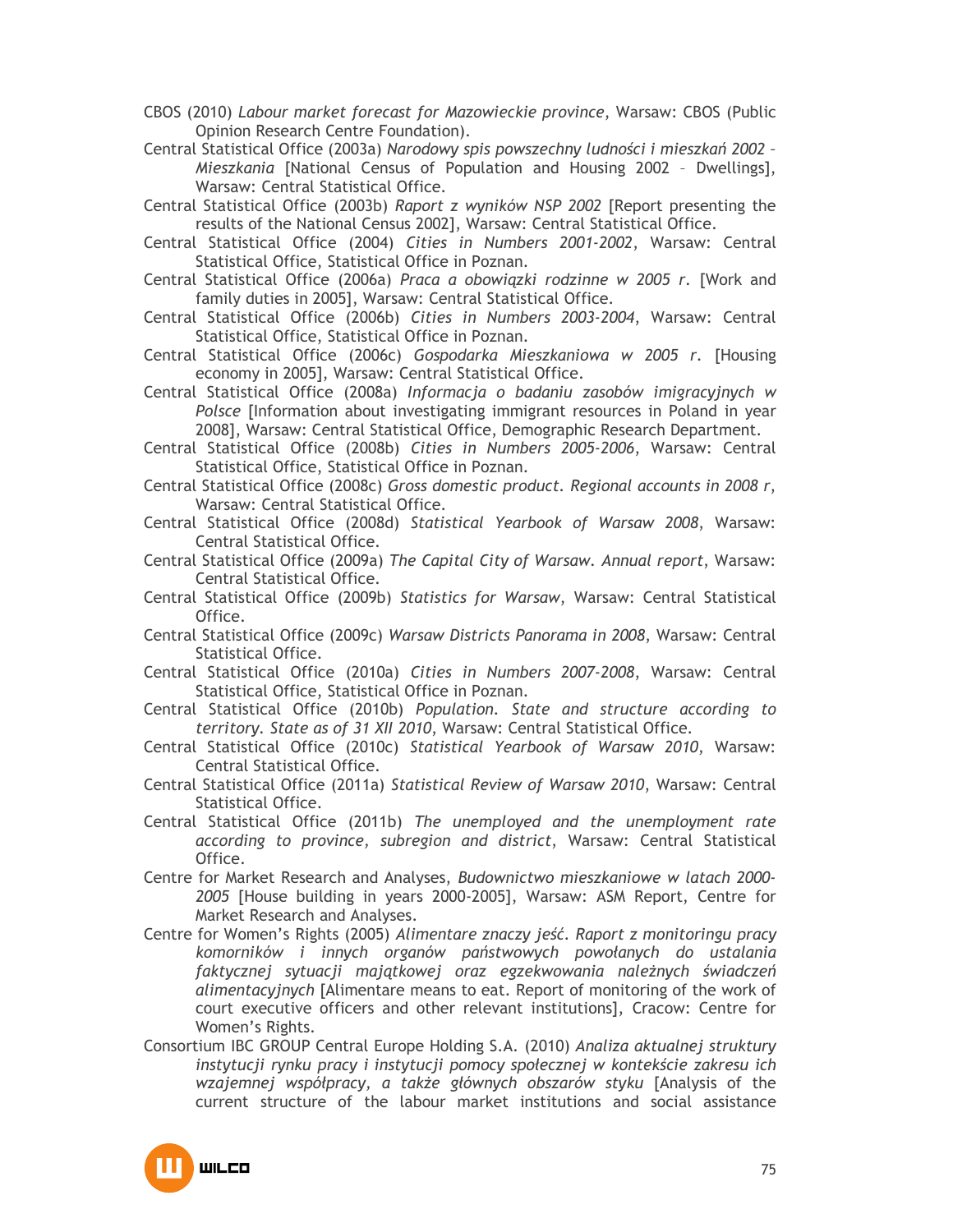institutions in the context of their mutual cooperation and the main points of contact], Warsaw: Consortium IBC GROUP Central Europe Holding S.A., SMG/KRC POLAND MEDIA S.A.

- Dymkowski, M (2011) "To była ciekawa dekada na warszawskim rynku nowych mieszkań", prnews.pl, 18.10.2011. http://prnews.pl/analizy/byla-ciekawadekada-na-warszawskim-rynku-nowych-mieszkan-58513.html (Webpage article).
- Fihel, A., Górny, A., Kaczmarczyk P. (2008) Rynek pracy a integracja cudzoziemców z Ukrainy i z Wietnamu posiadających zezwolenie na osiedlenie się w Polsce. [Labour market and the integration of immigrants from Ukraine and Vietnam with settlement permits], in: ed. A. Grzymała-Kazłowska, *Między jednością a wielością. Integracja odmiennych grup i kategorii imigrantów w Polsce* [Between unity and plurality. Integration of different groups and categories of immigrants in Poland], Warsaw: MPiPS, p. 53-80.
- Foundation for Development Beyond Borders (2010) *Nieuregulowane pobyty cudzoziemców in Polsce: próby rozwiązania problemu* [Unlegitimized stays of foreigners in Poland: attempts of solving the problem], frog.org.pl/nieuregulowane\_pobyty\_cudzoziemcow\_w\_Polsce.pdf.
- Frąckowiak, M. (2010) *Niedorozwój mieszkalnictwa w Polsce i jego konsekwencje. Ruch Prawniczy, ekonomiczny i socjologiczny* [Underdevelopment of housing in Poland and its consequences. Legal, economical and sociological movement], YEAR LXXII, booklet I.
- Getter, M. (2004) "Straty ludzkie i materialne w Powstaniu Warszawskim" [Human and material losses in the Warsaw Uprising], *Biuletyn Instytutu Pamięci Narodowej* [Bulletin of the National Commemoration Institute], NR 8-9/2004, Warsaw: IPN.
- Gmaj, K. (2011) *Europejskie podejście do kwestii obywatelstwa wielokulturowego. Prawne, polityczne i edukacyjne wyzwania. Przypadek Polski* [European approach to the issue of multicultural citizenship. Legal, political and educational challenges. The case of Poland], Doctoral thesis, promoter K. Iglicka, Ph.D., Warsaw: The Robert B. Zajonc Institute for Social Studies, University of Warsaw.
- Gorczyca, M. (1993) *Przewidywane zmiany w sytuacji mieszkaniowej w Polsce* [Anticipated changes in housing situtation in Poland], Warsaw: Central Statistical Office.
- Grzymała-Kazłowska, A. (2007) *Konstruowanie "innego". Wizerunki migrantów w Polsce* [Constructing of "the other". The images of migrants in Poland], Warsaw: The University of Warsaw Publishing House.
- Grzymała-Kazłowska, A. (ed.) (2008) *Między jednością a wielością. Integracja odmiennych grup i kategorii imigrantów w Polsce* [Between the unity and multiplicity. Integration of different groups and categories of immigrants in Poland], Warsaw: Migration Research Centre, Faculty of Economics of the University of Warsaw.
- Grzymała-Kazłowska, A. & Piekut, A. (2007) *"Mała Ukraina" czy polskie Viettown? Społeczno-przestrzenne wzory zamieszkiwania imigrantów w metropolii warszawskiej* ["Little Ukraine" or Polish Viettown? Socio-spatial patterns of habitation of immigrants in the metropolitan area of Warsaw], Warsaw: "Studia Regionalne i Lokalne", np/ 4.
- Halik, T. & Nowicka, E. (2002) *Wietnamczycy w Polsce. Integracja czy izolacja?* [Vietnamese in Poland. Integration or isolation?], Warsaw: Institute of Asian Studies, Faculty of Modern Languages, University of Warsaw.
- Iglicka, K. & Gmaj, K. (2010) "Poland", in Triandafyllidou, A. (ed.) *Irregular Migration in Europe. Myths and Realities*, Aldershot: Ashgate.
- Korczyńska, J. (2005) *Zapotrzebowanie na pracę obcokrajowców w Polsce.* [Demand for immigrants labour in Poland]. Warsaw: ISP.

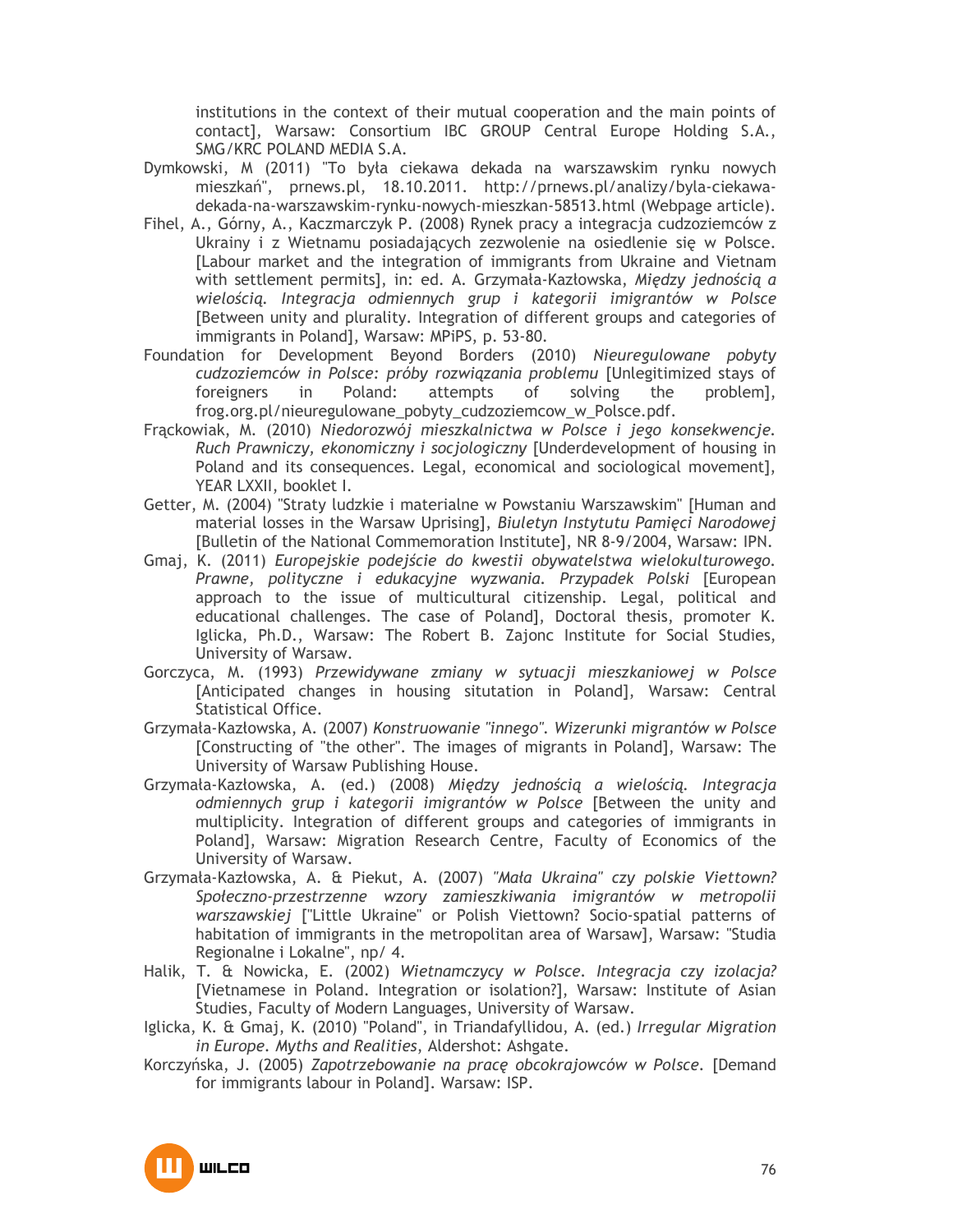Kozubal, M. (2011) "Boom na prywatne przedszkola", *śycie Warszawy*, 14.02.2011 (Press article).

Kryńska, E., Bednarski, M., Walewski, M. & Pater, K. (eds) (2008) *Przyczyny pracy nierejestrowanej in Polsce* [The causes of unregistered work in Poland], Warsaw: MPiPS/IPiSS.

Pierwsza Warszawska Agenda 21 (2010) *Cudzoziemcy w Warszawie* [Foreigners in Warsaw],

http://www.agenda21.waw.pl/index.php?option=com\_content&view=article&i d=31&Itemid=32&limitstart=7 (Webpage article).

- Makowski, G. (2011) "Ustawa o ograniczaniu barier administracyjnych już działa" [Legal act of limiting the administrative barriers already works], *Biuletyn Kompas*, 9.08.2011, Warsaw: ISP.
- Ministry of Labour and Social Policy (2008) *Przyczyny pracy nierejestrowanej w Polsce. Raport z badań* [Causes of undeclared work in Poland. Research report], Warsaw: Ministry of Labour and Social Policy.
- Ministry of Labour and Social Policy (2009) *Krajowy Plan Działań na rzecz Zatrudnienia na lata 2009-2011* [National Action Plan for Employment for years 2009-2011], Warsaw: Ministry of Labour and Social Policy.
- Ministry of Labour and Social Policy (2010) *Poland 2010. Raport o rynku pracy i zabezpieczeniu społecznym* [Poland 2010. Report on the labour market and social security], Warsaw: Ministry of Labour and Social Policy.
- Ministry of Labour and Social Policy (2011) *Informacja o realizacji świadczen rodzinnych w 2010 r.* [Information about family benefit provision in 2010], Warsaw: Ministry of Labour and Social Policy.

NBP (2006) *Analysis of the labour market in Mazowieckie province*, Warsaw: NBP.

- OECD (2004) *Economic Survey Poland 2004*.
- Office for Housing and Urban Development (2003) *Program budownictwa mieszkań dla osób wymagających pomocy socjalnej* [Programme of building of dwellings for persons in need of social welfare], Warsaw: Ministry of Economy, Labour and Social Policy, Office for Housing and Urban Development.
- Olech, P. (2010) *Wykluczenie mieszkaniowe zarys głównych problemów mieszkaniowych w Polsce oraz rekomendacje dla całościowej polityki społecznej* [Housing exclusion – the profile of main housing problems in Poland and recommendations for overall social Policy], Gdańsk: Experts' opinion prepared within the framework of the project EAPN Poland – together towards Social Europe within the framework of Operational Programme Civic Initiatives Fund.
- Ostaszewska, E. (2009) "Pomoc społeczna" [Social Welfare Assistance], in Mikulska, A. (ed.) *Dać radę w Polsce – pakiet informacyjny dla cudzoziemców – obywateli państw trzecich* [Navigating Poland – helpful information for Third Country Nationals], Warsaw: Helsinki Foundation for Human Rights.
- Piechociński, J. (2009) "Finansowanie budownictwa w kryzysie" [Funding of housing in crisis], in *Materials for the meeting of the Permanent Representation of the Congress of Construction on May 13th, 2009*, Warsaw.
- Polish Agency for Development of Entrepreneurship (2010) *Bilans Kapitału Ludzkiego. Raport z badań* [Human Capital Assessment. Research report], Warsaw: Polish Agency for Development of Entrepreneurship.
- Provincial Labour Office (2007, 2008, 2009, 2010) *The labour market of Mazowieckie province*, Warsaw: Provincial Labour Office.
- Provincial Labour Office (2011) *The labour market of Mazowieckie province in 2010*, Warsaw: Provincial Labour Office.
- Public Opinion Research Centre Foundation (2010) *Kobiety na rynku pracy województwa Mazowieckiego. Prognozy opracowane in ramach projektu* [Women in the labour market of the Mazowieckie province. Forecasts prepared

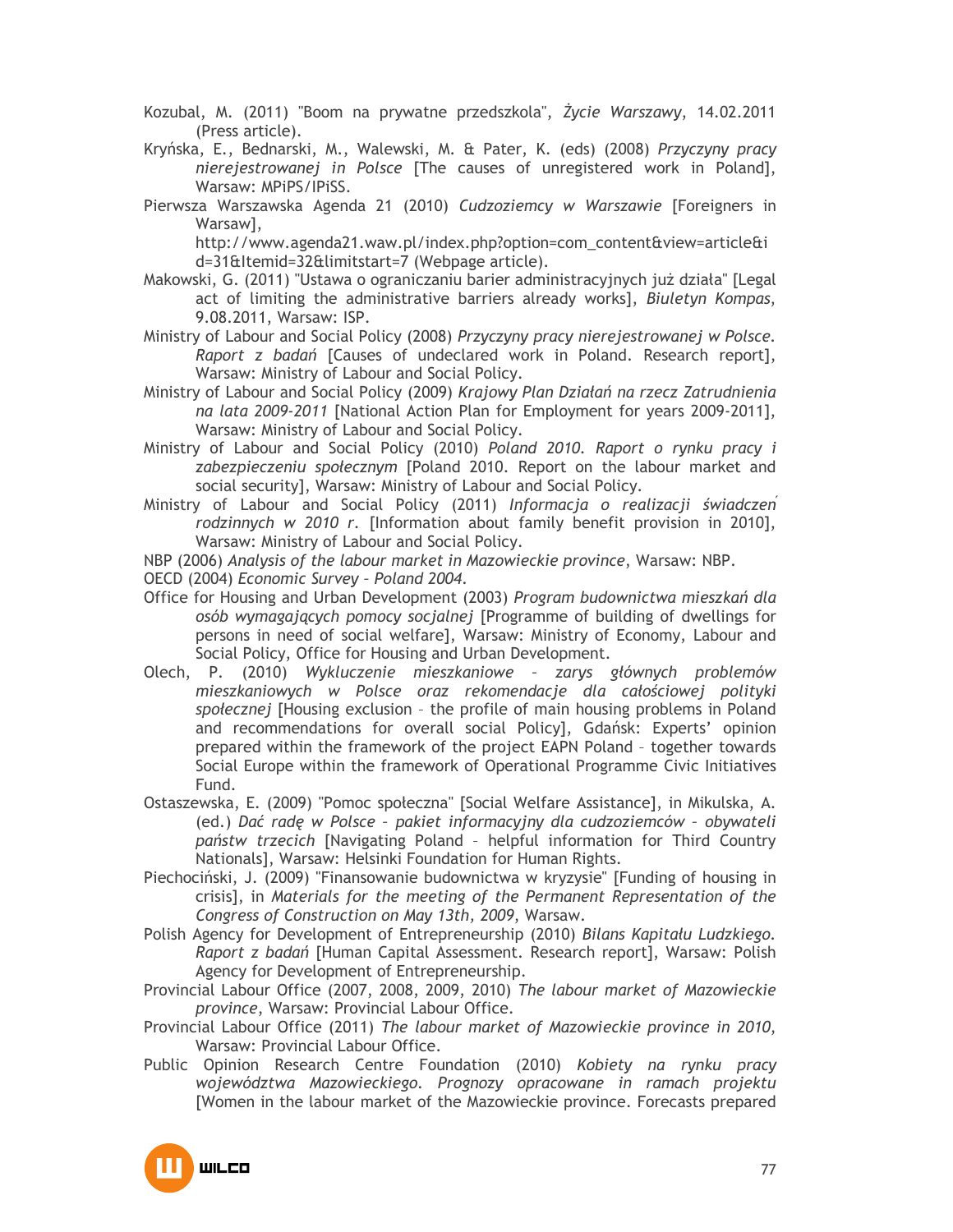in the frame of the project], Warsaw: Public Opinion Research Centre Foundation.

Resolution no. XLI/1272/2008 of the Council of the Capital City of Warsaw of 02.10.2008 on passing of the long-term programme for management of the housing resources of Warsaw for years 2008-2012.

- Resolution no. LVIII/1751/2009 of the Council of the Capital City of Warsaw of July 9th, 2009 on the rules of rental of premises included in the housing resources of Warsaw, http://bip.Warszawa.pl/NR/exeres/55EB0345-9BDF-4E07-A5FB-62D4BCAF75C5, frameless.htm.
- Resolution no. LXXXII/2398/2010 of the Council of the Capital City of Warsaw of May 13<sup>th</sup>, 2010 on acceptance of the "Family" Programme for years 2010-2020.
- Śleszyński, P. (2004) "Regionalne zróżnicowanie sytuacji mieszkaniowej" [Regional differentation of housing situation], *Polityka Społeczna*, No. 11-12, p. 3.
- Social Sculpture Institute Joseph Beyus Foundation (2009) *Samotna Matka w społeczeństwie obywatelskim* [Lone mother in civic society], Wrocław: Social Sculpture Institute Joseph Beyus Foundation.<br>Letrak, J. (2009) Porównanie kierunków
- Sylwestrzak, J. (2009) *Porównanie kierunków kształtowania środowiska mieszkaniowego w roczniku statystycznym Warszawy 2010* [The comparison of directions of shaping the housing environment in the Statistical Yearbook of Warsaw 2010], Warsaw: Central Statistical Office.
- Warych-Juras, A. & Gałka, J. (2009) "Ocena rozmiaru i kierunku napływu obcokrajowców (imigrantów) do polskich miast, w tym ich cech społeczno – demograficznych" [Evaluation of the scale and inflow direction of immigrants to Polish cities, including the socio-demographic characteristics of migrants], in Zborowski, A. (ed.) *Demograficzne i społeczne uwarunkowania rewitalizacji miast w Polsce* [Demographic and social conditions of the revitalization of cities in Poland], Cracow: IRM.
- Wesołowska, E. (2011). Szara strefa bezrobotnych. Wśród pracujących na czarno najwięcej jest młodych i po 55 roku Ŝycia. *Dziennik Gazeta Prawna*, 12.07.2011 Wikipedia, the Free Encyclopedia: www.wikipedia.org.

Wikipedia, the Free Encyclopedia: www.wikipedia.org.

Wiśniewska, J. & Budrewicz, O. (2003) *O społecznościach narodowych i cudzoziemcach w Warszawie. Ludzie tego miasta*, http://www.cudzoziemcy.pl/index.php?l\_allnews\_artid=article3029&l\_allnews st=600&s=allnews&lang=ru&l\_allnews\_ct=cat132 (Webpage article).

YEPP Programme (2008) *Operational Plan – Local Support Group Warsaw Bielany*.

**Web portals:**

www.gazetaprawna.pl

www.mps.gov.pl

www.udsc.gov.pl

www.mps.gov.pl

www.stat.gov.pl

www.bankier.pl

www.dachnadglowa.org

www.tbs24.pl

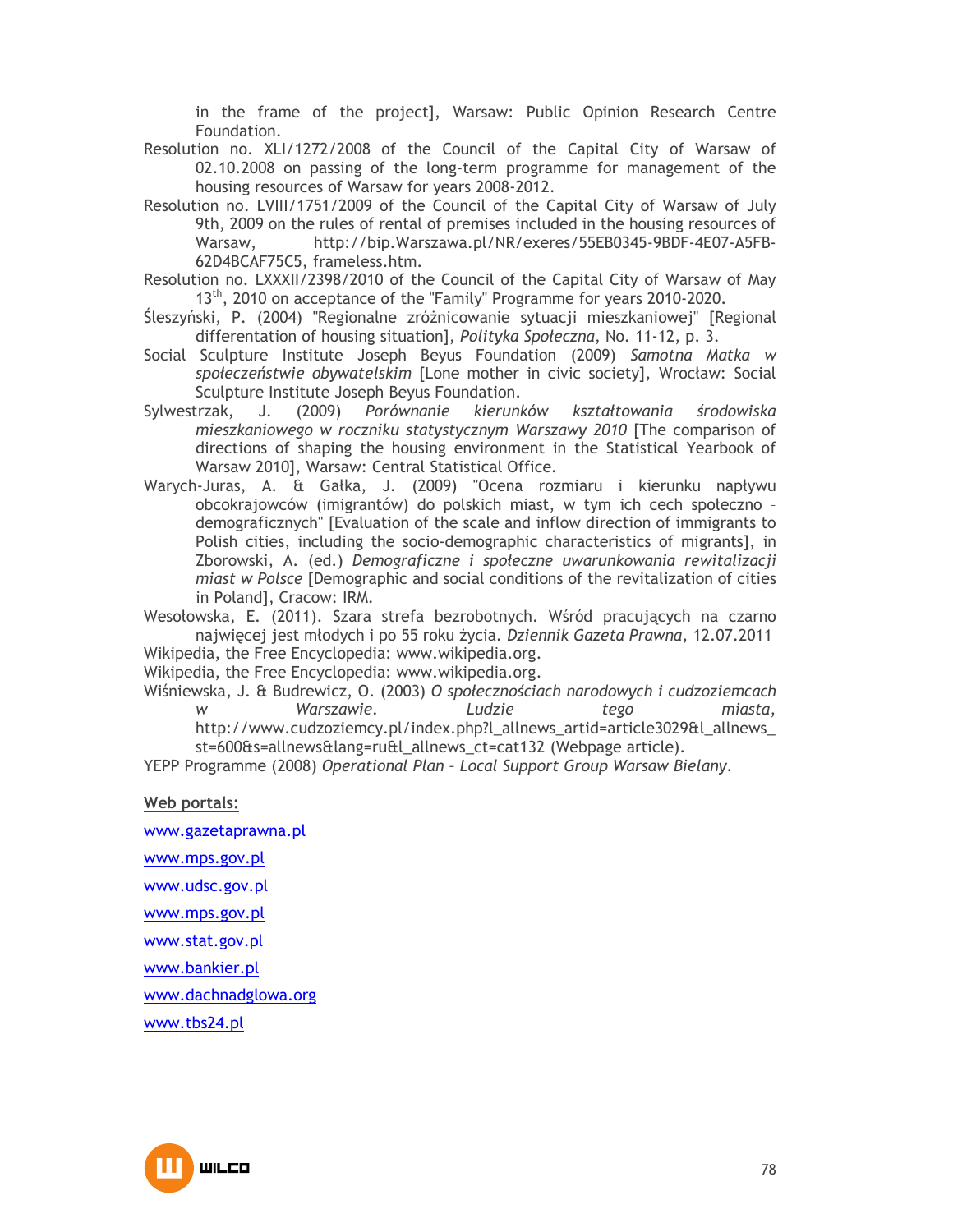# **THE AUTHORS**

**Renata Siemienska-Zochowska** is full professor and past chair of the Department of Sociology of Education, University of Warsaw, director of the Institute for Social Studies and head of the Centre of Interdisciplinary Gender Studies, ISS UW and chairholder of the UNESCO Chair "Women, Society and Development". Ex - president of INSTRAW. She took part in the research projects mentioned above and the National System of Monitoring of Equal Treatment of Women and Men, EU projects "Work and Care", CINEFOGO project "Third Sector organisations" giving her broad experience in empirical sociological and political science studies. She organised many interdisciplinary conferences for academic and non-academic audience.

**Anna Domaradzka-Widła**, Ph.D., sociologist, assistant professor at the ISS UW. She took part in the international research projects e.g. WVS 2005 in Poland, National System of Monitoring of Equal Treatment of Women and Men, Demographic policy scenarios for Poland, CINEFOGO project "Third Sector Organisations facing turbulent environments", EC project "Work and Care". She specialises in gender and civil society issues.

**Ilona Matysiak**, M.A., is an assistant and PhD student at the ISS UW. She graduated in sociology, the Faculty of Philosophy and Sociology, University of Warsaw. She took part in the international research projects, e.g. WORKCARE SYNERGIES, "ENRI-East. European, National and Regional Identities". Her academic interests include gender, social capital, and grassroot activities.